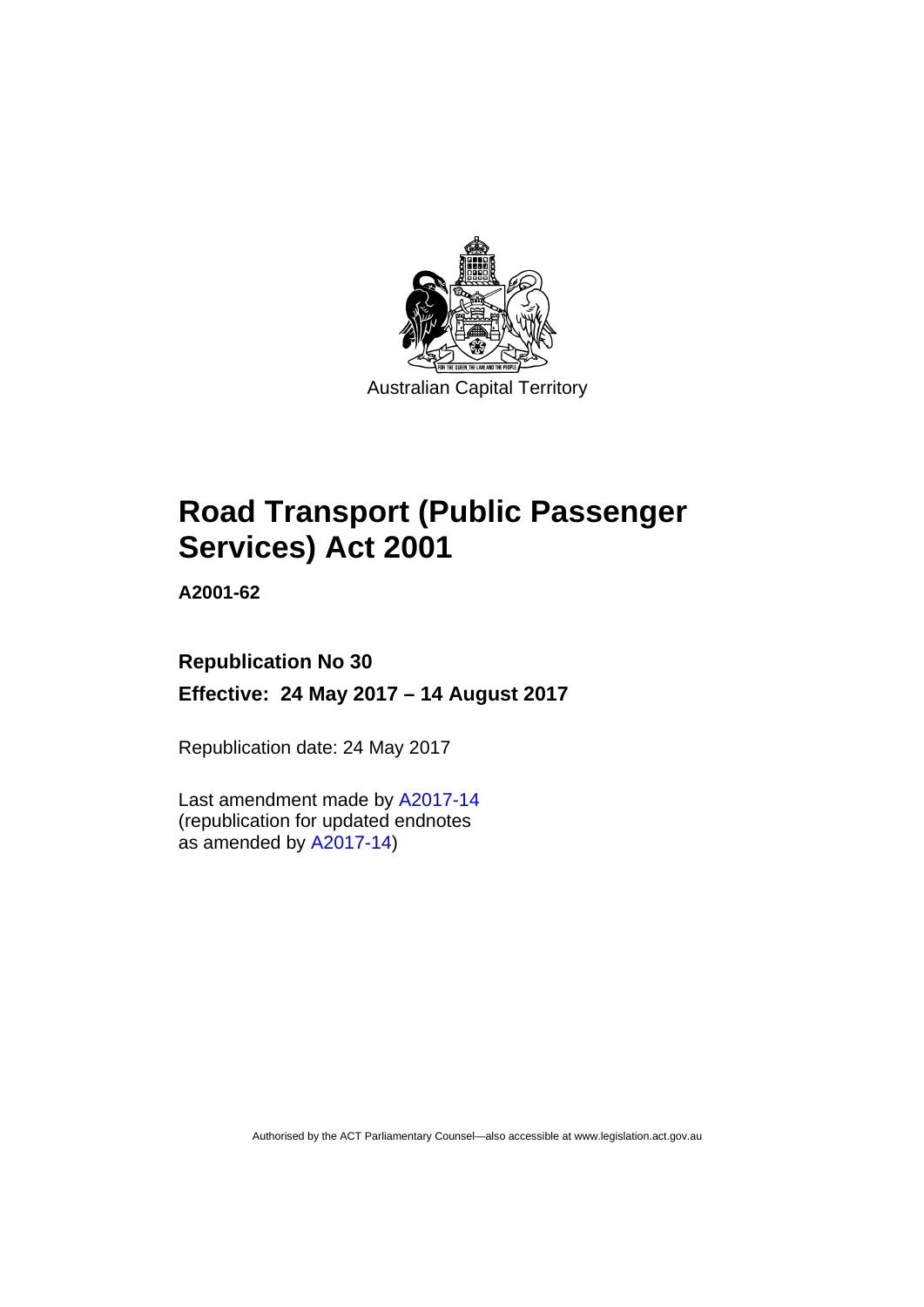### **About this republication**

#### **The republished law**

This is a republication of the *Road Transport (Public Passenger Services) Act 2001* (including any amendment made under the *[Legislation Act 2001](http://www.legislation.act.gov.au/a/2001-14)*, part 11.3 (Editorial changes)) as in force on 24 May 2017*.* It also includes any commencement, amendment, repeal or expiry affecting this republished law to 24 May 2017.

The legislation history and amendment history of the republished law are set out in endnotes 3 and 4.

#### **Kinds of republications**

The Parliamentary Counsel's Office prepares 2 kinds of republications of ACT laws (see the ACT legislation register at [www.legislation.act.gov.au](http://www.legislation.act.gov.au/)):

- authorised republications to which the *[Legislation Act 2001](http://www.legislation.act.gov.au/a/2001-14)* applies
- unauthorised republications.

The status of this republication appears on the bottom of each page.

#### **Editorial changes**

The *[Legislation Act 2001](http://www.legislation.act.gov.au/a/2001-14)*, part 11.3 authorises the Parliamentary Counsel to make editorial amendments and other changes of a formal nature when preparing a law for republication. Editorial changes do not change the effect of the law, but have effect as if they had been made by an Act commencing on the republication date (see *[Legislation Act 2001](http://www.legislation.act.gov.au/a/2001-14)*, s 115 and s 117). The changes are made if the Parliamentary Counsel considers they are desirable to bring the law into line, or more closely into line, with current legislative drafting practice.

This republication does not include amendments made under part 11.3 (see endnote 1).

#### **Uncommenced provisions and amendments**

If a provision of the republished law has not commenced, the symbol  $\mathbf{U}$  appears immediately before the provision heading. Any uncommenced amendments that affect this republished law are accessible on the ACT legislation register [\(www.legislation.act.gov.au\)](http://www.legislation.act.gov.au/). For more information, see the home page for this law on the register.

#### **Modifications**

If a provision of the republished law is affected by a current modification, the symbol  $\mathbf{M}$ appears immediately before the provision heading. The text of the modifying provision appears in the endnotes. For the legal status of modifications, see the *[Legislation Act 2001](http://www.legislation.act.gov.au/a/2001-14)*, section 95.

#### **Penalties**

At the republication date, the value of a penalty unit for an offence against this law is \$150 for an individual and \$750 for a corporation (see *[Legislation Act 2001](http://www.legislation.act.gov.au/a/2001-14)*, s 133).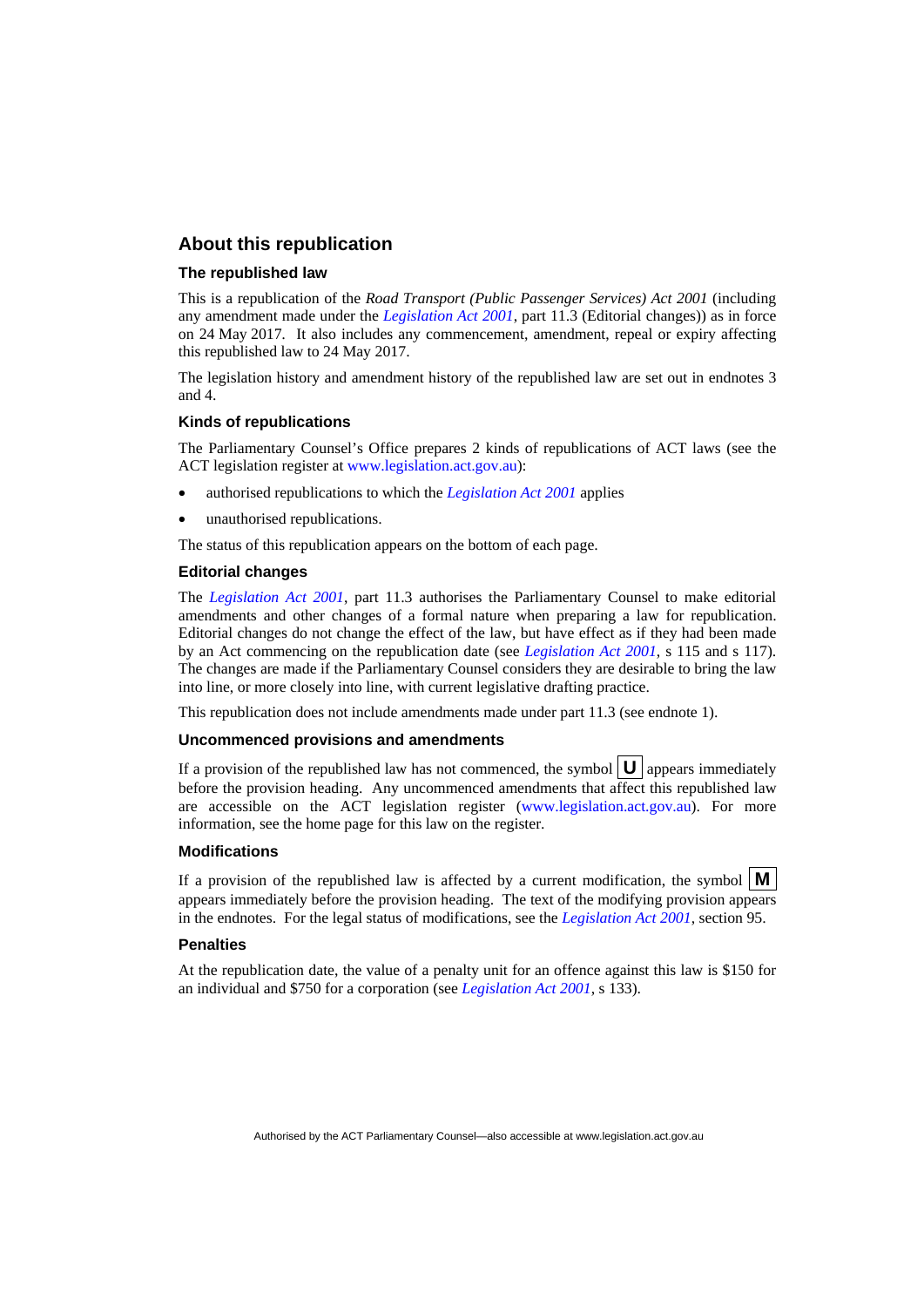

# **Road Transport (Public Passenger Services) Act 2001**

## **Contents**

| Part 1                      | <b>Preliminary</b>                                                                  |            |
|-----------------------------|-------------------------------------------------------------------------------------|------------|
| 1                           | Name of Act                                                                         | 2          |
| $\overline{2}$              | Objects of Act                                                                      | 2          |
| 3                           | Dictionary                                                                          | 3          |
| 4                           | <b>Notes</b>                                                                        | 3          |
| 4A                          | Offences against Act—application of Criminal Code etc                               | 3          |
| 5                           | Functions of road transport authority                                               | 5          |
| 6                           | Registers under this Act                                                            | 5          |
| $\overline{7}$              | Security and disclosure of information in registers                                 | 6          |
| 8                           | Competition and Consumer Act authorisation                                          | 7          |
| 9                           | Combinations of accreditations, authorisations and licences                         | 7          |
| 10                          | What is a <i>public passenger service</i> ?                                         | 7          |
| Part 2                      | <b>Bus services</b>                                                                 |            |
| Division 2.1                | <b>Basic concepts</b>                                                               |            |
| 10A                         | Meaning of bus and public bus                                                       | 8          |
| 11                          | Meaning of bus service                                                              | 8          |
| 12                          | What is a regular route service?                                                    | 8          |
| R <sub>30</sub><br>24/05/17 | Road Transport (Public Passenger Services) Act 2001<br>Effective: 24/05/17-14/08/17 | contents 1 |

Page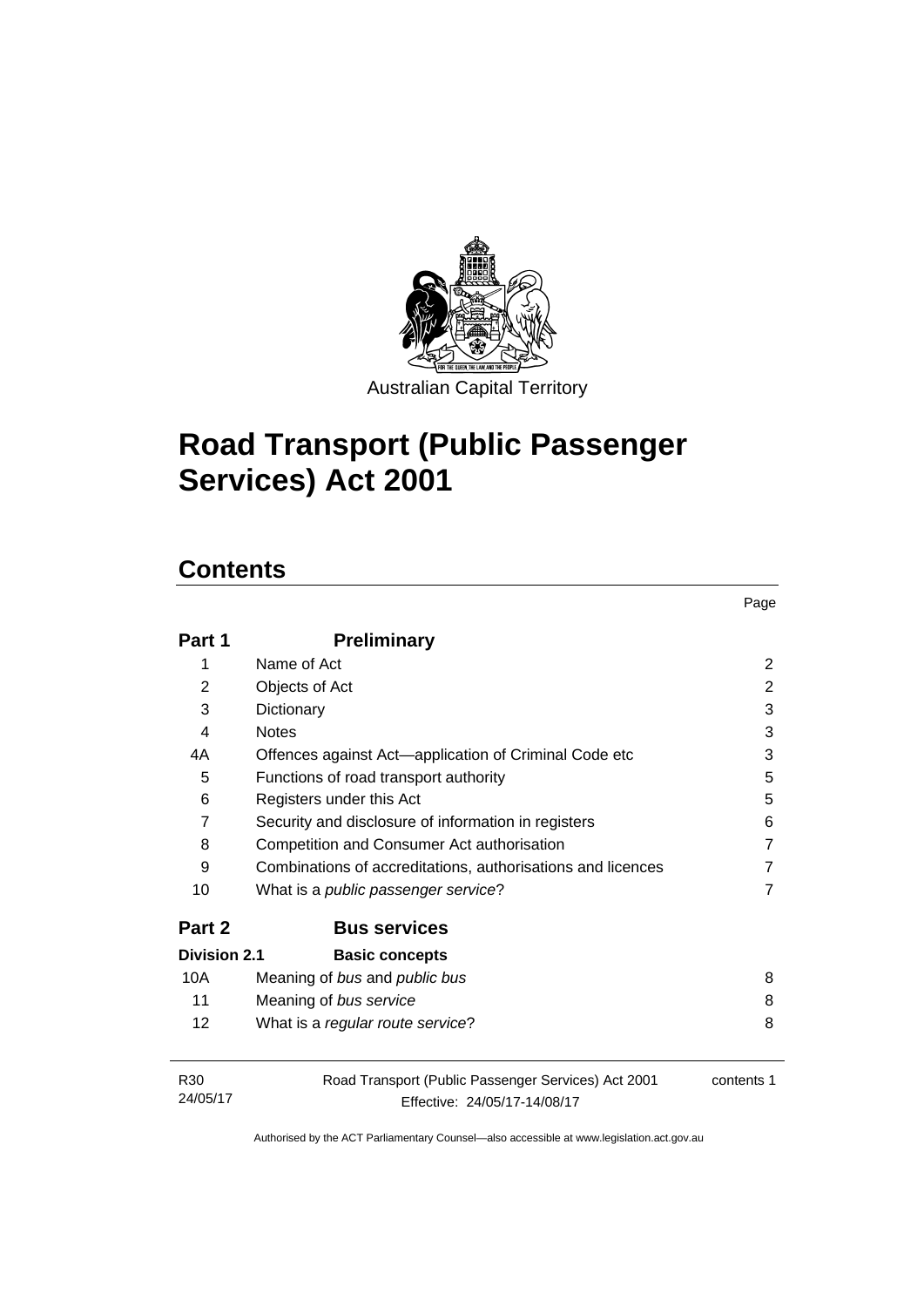| 13                  | What is a tour and charter service?                                                 | Page                        |
|---------------------|-------------------------------------------------------------------------------------|-----------------------------|
| 14                  |                                                                                     | 8<br>9                      |
|                     | What is a long-distance service?                                                    |                             |
| <b>Division 2.2</b> | <b>Accreditation of bus service operators</b>                                       |                             |
| 15                  | Bus operators--- purposes of accreditation                                          | 9                           |
| 16                  | Regulations about accreditation system                                              | 9                           |
| <b>Division 2.3</b> | Service contracts for regular route services                                        |                             |
| 17                  | Service contracts-regular route services                                            | 11                          |
| <b>Division 2.4</b> | Entitlement to operate certain bus services                                         |                             |
| 18                  | Entitlement to operate regular route services                                       | 12                          |
| 19                  | Entitlement to operate tour and charter services                                    | 13                          |
| 19A                 | Territory's entitlement to operate bus service                                      | 13                          |
| 20                  | Unaccredited operators not to operate certain bus services                          | 13                          |
| 21                  | Pretending to be an accredited bus service operator                                 | 14                          |
| 22                  | Operators of regular route services to hold service contracts                       | 14                          |
| Division 2.5        | <b>Regulation of bus services</b>                                                   |                             |
| 23                  | Regular route services-power to determine maximum fares                             | 15                          |
| 24                  | Regulations about operation of bus services by accredited people                    | 15                          |
| 25                  | Regulations about operation of public buses                                         | 16                          |
| 26                  | Regulations about bus drivers                                                       | 17                          |
| 27                  | Regulations about conduct of passengers                                             | 18                          |
| Part 3              | <b>Transport booking services</b>                                                   |                             |
| <b>Division 3.1</b> | <b>Basic concepts</b>                                                               |                             |
| 28                  | Meaning of transport booking service                                                | 19                          |
| 29                  | Meaning of bookable vehicle and bookable vehicle driver                             | 19                          |
| <b>Division 3.2</b> | <b>Transport booking service-accreditation</b>                                      |                             |
| 30                  | Transport booking service-purpose of accreditation                                  | 20                          |
| 31                  | Transport booking service-regulations about accreditation                           | 20                          |
| 32                  | Transport booking service must be accredited                                        | 21                          |
| 33                  | Transport booking service must comply with accreditation conditions                 | 22                          |
| 34                  | Pretend to be accredited transport booking service                                  | 22                          |
| <b>Division 3.3</b> | Transport booking service-affiliated drivers and<br>affiliated operators            |                             |
| 35                  | Meaning of affiliated driver                                                        | 22                          |
| contents 2          | Road Transport (Public Passenger Services) Act 2001<br>Effective: 24/05/17-14/08/17 | R <sub>30</sub><br>24/05/17 |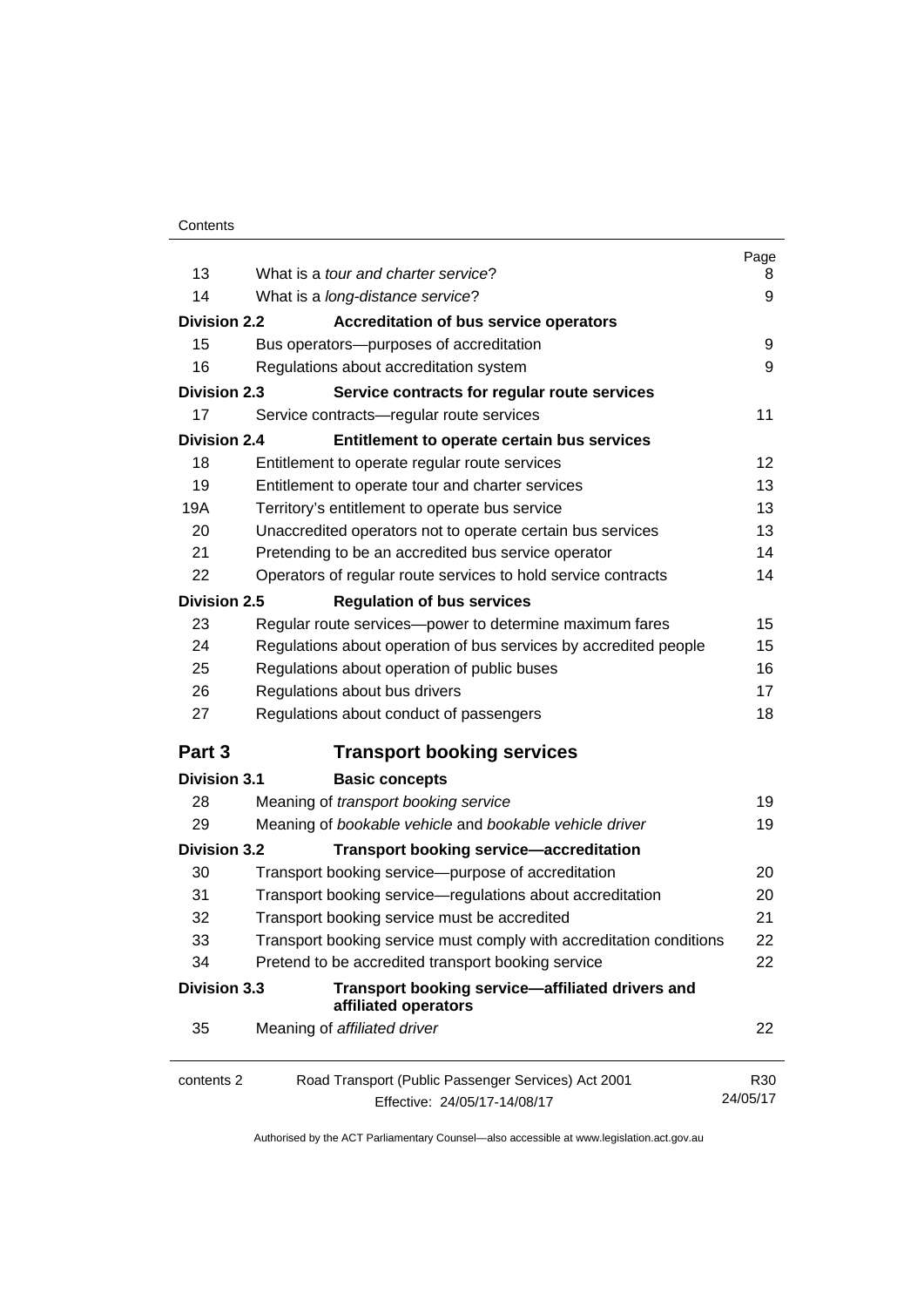| Contents |
|----------|
|----------|

|                     |                                                                                           | Page       |
|---------------------|-------------------------------------------------------------------------------------------|------------|
| 36                  | Meaning of affiliated driver agreement                                                    | 22         |
| 36A                 | Pretend to be affiliated driver                                                           | 23         |
| 36B                 | Meaning of affiliated operator                                                            | 23         |
| 36C                 | Meaning of affiliated operator agreement                                                  | 23         |
| 36D                 | Pretend to be affiliated operator                                                         | 24         |
| 36E                 | Taxi driver or taxi service operator must be affiliated with transport<br>booking service | 24         |
| 36F                 | Rideshare driver must be affiliated with transport booking service                        | 25         |
| Division 3.4        | <b>Transport booking service-operation</b>                                                |            |
| 36G                 | Transport booking service-responsibilities                                                | 25         |
| 36H                 | Transport booking services-regulations about operation                                    | 26         |
| <b>361</b>          | Court may order transport booking service to take certain actions                         | 27         |
| Part 4              | <b>Licensing of taxi vehicles</b>                                                         |            |
| <b>Division 4.1</b> | <b>Basic concepts</b>                                                                     |            |
| 37                  | Meaning of taxi licence                                                                   | 31         |
| 38                  | Meaning of restricted taxi licence                                                        | 31         |
| Division 4.2        | <b>Taxi licences</b>                                                                      |            |
| 39                  | Maximum numbers of taxi licences                                                          | 31         |
| 40                  | Issue of taxi licences                                                                    | 31         |
| 41                  | Transferability of taxi licences                                                          | 32         |
| 42                  | Use of vehicles as taxis                                                                  | 32         |
| 43                  | Pretending vehicles are licensed taxis                                                    | 33         |
| 44                  | Regulations about taxi licences                                                           | 33         |
| Part 5              | <b>Taxi services</b>                                                                      |            |
| <b>Division 5.1</b> | <b>Basic concepts</b>                                                                     |            |
| 45                  | Meaning of taxi                                                                           | 35         |
| 46                  | Meaning of restricted taxi                                                                | 35         |
| 47                  | Meaning of taxi service                                                                   | 35         |
| 48                  | Meaning of restricted taxi service                                                        | 35         |
| <b>Division 5.2</b> | Accreditation of taxi service operators                                                   |            |
| 49                  | Taxi service operators-purposes of accreditation                                          | 36         |
| 50                  | Taxi service operators-regulations about accreditation system                             | 36         |
| R30                 | Road Transport (Public Passenger Services) Act 2001                                       | contents 3 |
| 24/05/17            | Effective: 24/05/17-14/08/17                                                              |            |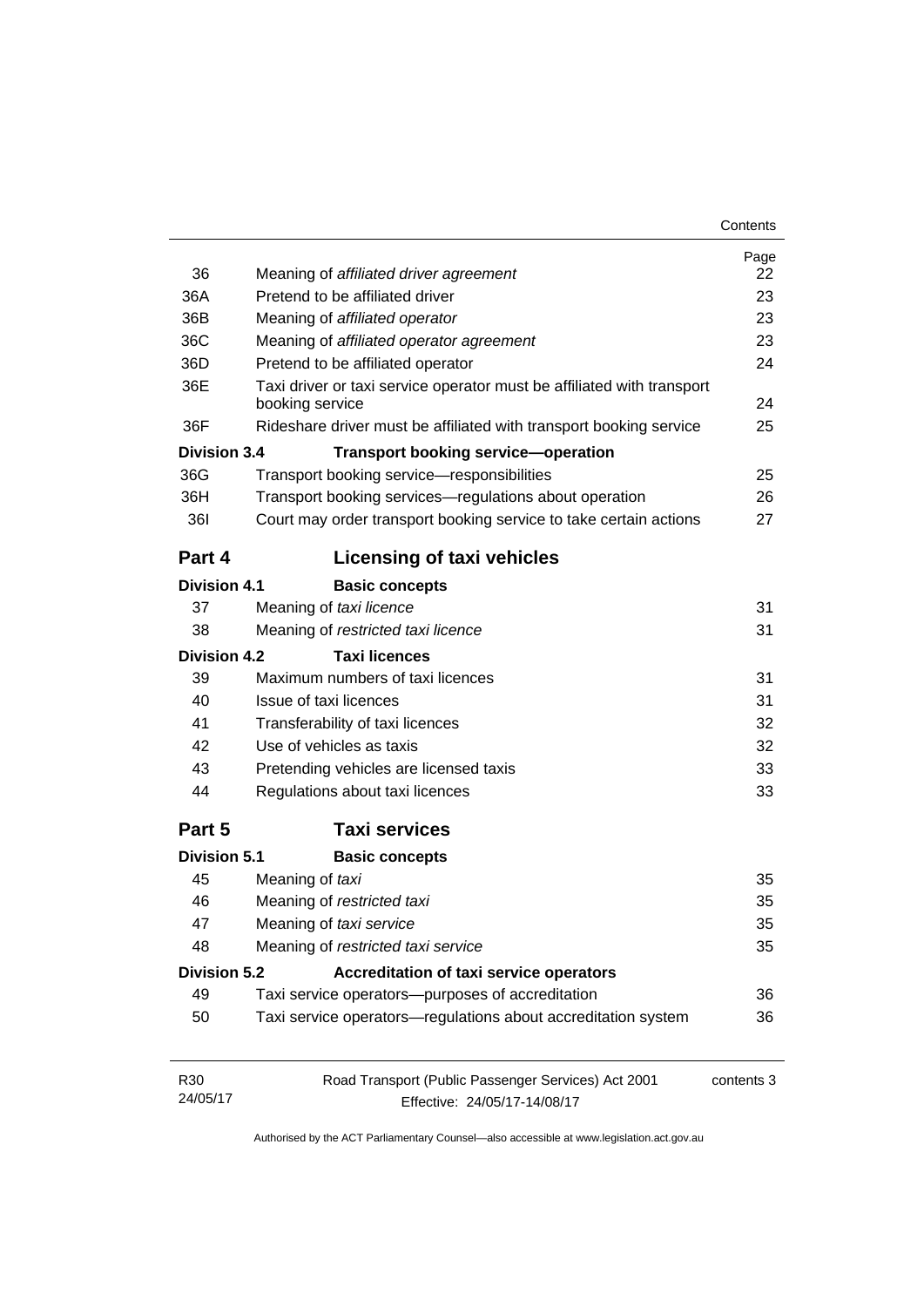#### **Contents**

|                      |                                                                   | Page            |
|----------------------|-------------------------------------------------------------------|-----------------|
| <b>Division 5.3</b>  | <b>Entitlement to operate taxi services</b>                       |                 |
| 51                   | Entitlement to operate taxi services                              | 38              |
| 52                   | Unaccredited operators not to operate taxi services               | 38              |
| 53                   | Pretending to be an accredited taxi service operator              | 39              |
| <b>Division 5.4</b>  | <b>Regulation of taxi services</b>                                |                 |
| 56                   | Regulations about operation of taxi services by accredited people | 39              |
| 57                   | Regulations about operation of taxis                              | 41              |
| 58                   | Regulations about taxi drivers                                    | 41              |
| 59                   | Regulations about conduct of taxi passengers                      | 42              |
| 60                   | Power to determine taxi fares                                     | 42              |
| Part 5A              | Ridesharing                                                       |                 |
| <b>Division 5A.1</b> | <b>Basic concepts</b>                                             |                 |
| 60A                  | Meaning of rideshare service, rideshare driver, rideshare and     |                 |
| Division 5A.2        | rideshare vehicle<br><b>Rideshare drivers</b>                     | 43              |
|                      |                                                                   |                 |
|                      | Subdivision 5A.2.1 Rideshare drivers-accreditation                |                 |
| 60B                  | Rideshare driver--purposes of accreditation                       | 44              |
| 60C                  | Rideshare driver-regulations about accreditation system           | 44              |
| 60D                  | Entitlement to operate rideshare services                         | 45              |
| 60E                  | Rideshare driver must be accredited                               | 45              |
| 60F                  | Pretend to be accredited rideshare driver                         | 46              |
|                      | Subdivision 5A.2.2 Rideshare drivers-regulation                   |                 |
| 60G                  | Rideshare driver must not use unlicensed rideshare vehicle        | 46              |
| 60H                  | Regulations about operation of rideshare service                  | 47              |
| 60I                  | Regulations about rideshare drivers                               | 48              |
| <b>Division 5A.3</b> | <b>Rideshare vehicles</b>                                         |                 |
| 60J                  | Meaning of rideshare vehicle licence                              | 48              |
| 60K                  | Rideshare vehicle licence not transferable                        | 49              |
| 60L                  | Pretend vehicle is licensed rideshare vehicle                     | 49              |
| 60M                  | Licensed rideshare vehicle not to be used by unlicensed or        |                 |
|                      | unaccredited driver                                               | 49              |
| 60N                  | Licensed rideshare vehicle not to be used unless insured          | 50              |
| 60O                  | Regulations about rideshare vehicles                              | 50              |
| contents 4           | Road Transport (Public Passenger Services) Act 2001               | R <sub>30</sub> |
|                      | Effective: 24/05/17-14/08/17                                      | 24/05/17        |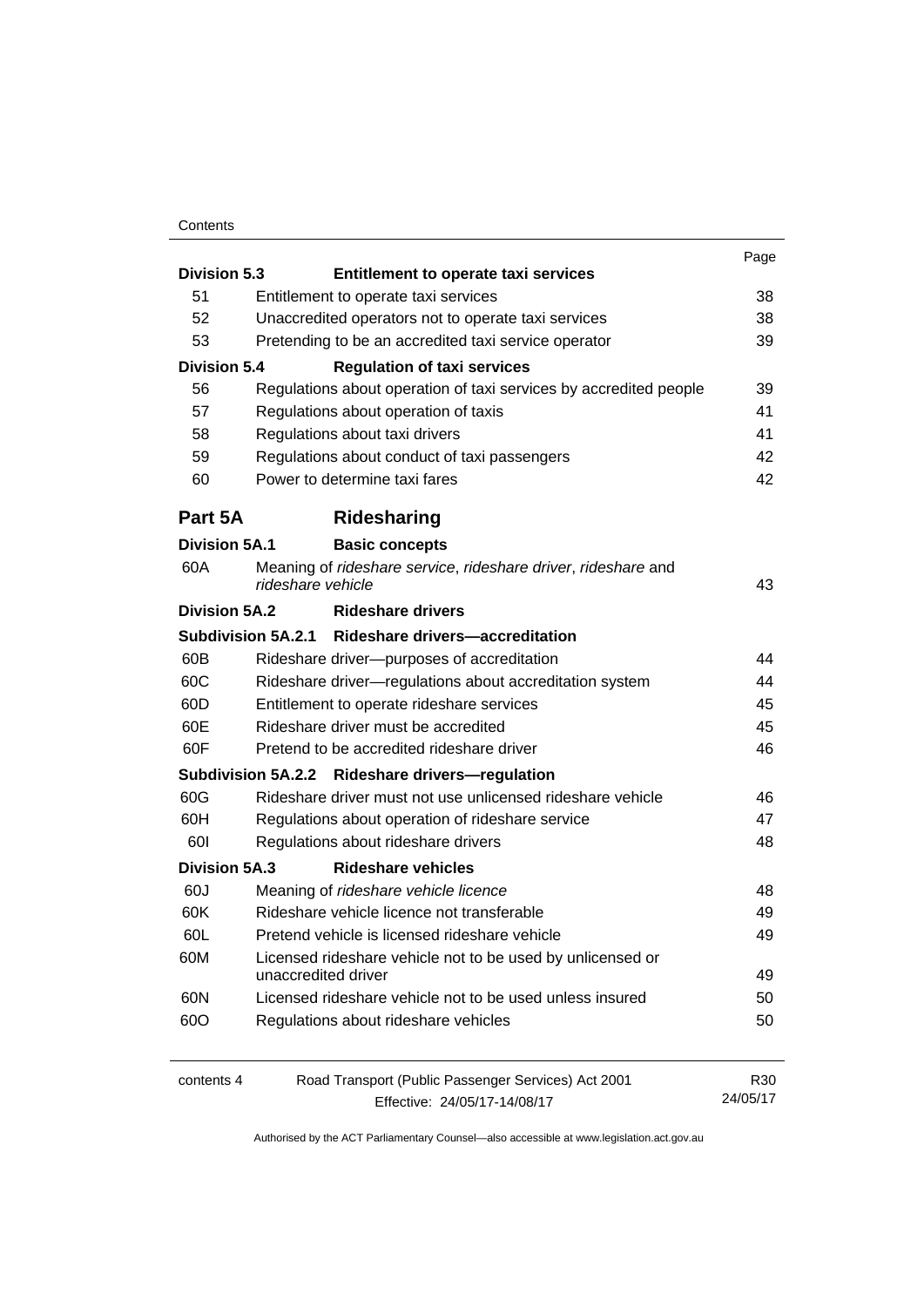|                      |                                                                       | Contents |
|----------------------|-----------------------------------------------------------------------|----------|
|                      |                                                                       | Page     |
| <b>Division 5A.4</b> | Rideshare passengers and fares                                        |          |
| 60P                  | Regulations about conduct of rideshare vehicle passengers             | 52       |
| 60Q                  | Power to determine rideshare fares                                    | 52       |
| Part 6               | Licensing of hire cars                                                |          |
| <b>Division 6.1</b>  | <b>Basic concepts</b>                                                 |          |
| 61                   | Meaning of hire car licence                                           | 53       |
| 62                   | Meaning of restricted hire car licence                                | 53       |
| <b>Division 6.2</b>  | Hire car licences                                                     |          |
| 63                   | Transferability of hire car licences                                  | 53       |
| 64                   | Use of vehicles as hire cars                                          | 54       |
| 65                   | Pretending vehicles are licensed hire cars                            | 54       |
| 66                   | Regulations about hire car licences                                   | 55       |
| Part 7               | <b>Hire car services</b>                                              |          |
| <b>Division 7.1</b>  | <b>Basic concepts</b>                                                 |          |
| 67                   | Meaning of hire car                                                   | 57       |
| 68                   | Meaning of restricted hire car                                        | 57       |
| 69                   | Meaning of hire car service                                           | 57       |
| 70                   | Meaning of restricted hire car service                                | 58       |
| <b>Division 7.2</b>  | Accreditation of hire car service operators                           |          |
| 71                   | Hire car service operators—purposes of accreditation                  | 58       |
| 72                   | Hire car service operators-regulations about accreditation system     | 58       |
| <b>Division 7.3</b>  | Entitlement to operate hire car services                              |          |
| 73                   | Entitlement to operate hire car services                              | 60       |
| 74                   | Unaccredited operators not to operate hire car services               | 60       |
| 75                   | Pretending to be an accredited hire car service operator              | 61       |
| <b>Division 7.4</b>  | <b>Regulation of hire car services</b>                                |          |
|                      | Regulations about operation of hire car services by accredited people | 61       |
| 76                   |                                                                       | 62       |
| 77                   | Regulations about operation of hire cars                              |          |
| 78                   | Regulations about hire car drivers                                    |          |
| 79                   | Regulations about conduct of hire car passengers                      | 63<br>64 |

| R30      | Road Transport (Public Passenger Services) Act 2001 | contents 5 |
|----------|-----------------------------------------------------|------------|
| 24/05/17 | Effective: 24/05/17-14/08/17                        |            |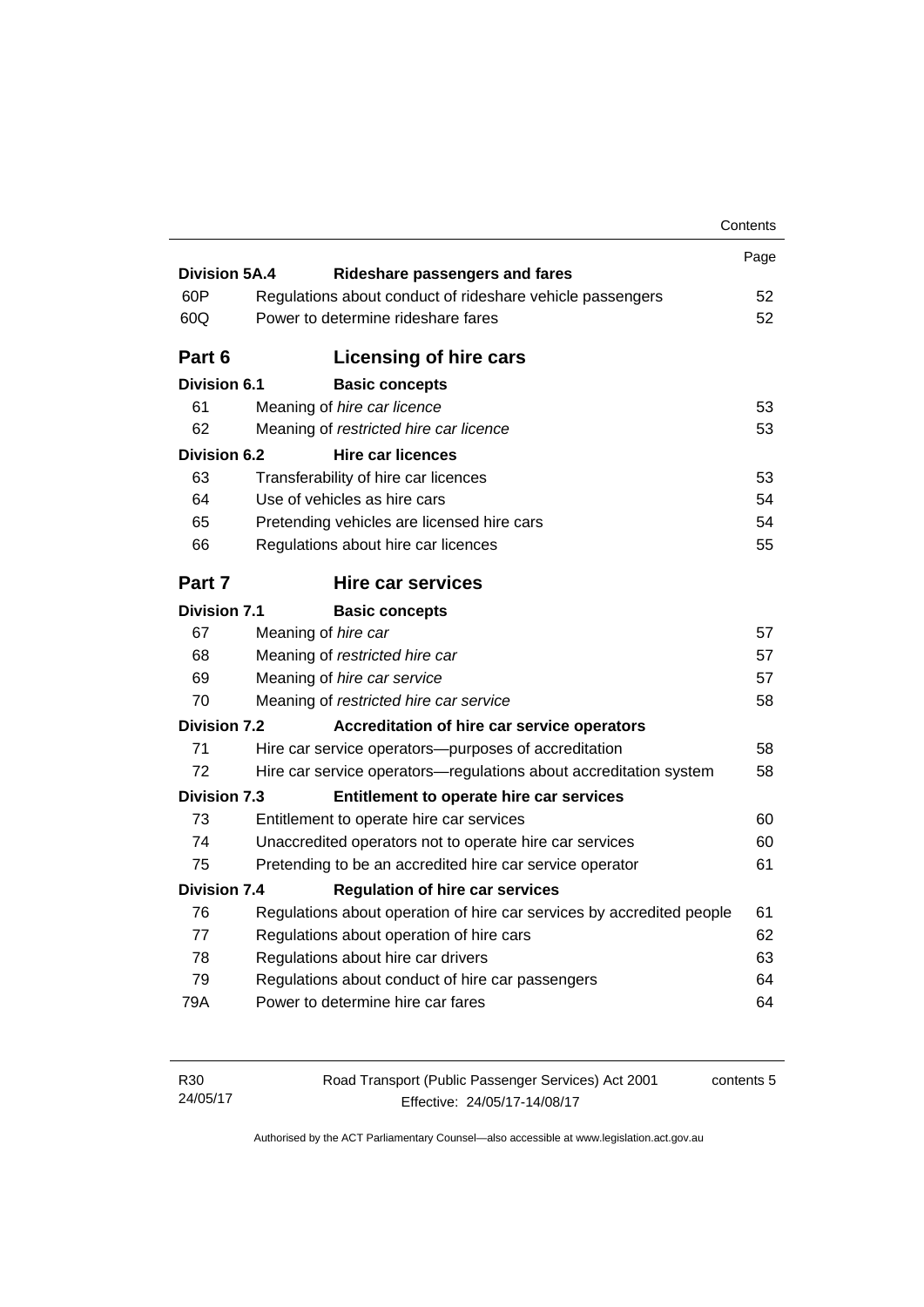#### **Contents**

| Part 8              | <b>Demand responsive services</b>                                  |                 |
|---------------------|--------------------------------------------------------------------|-----------------|
| Division 8.1        | <b>Basic concepts</b>                                              |                 |
| 80                  | Meaning of demand responsive service                               | 65              |
| 81                  | Meaning of demand responsive service vehicle                       | 65              |
| <b>Division 8.2</b> | Authorisations to operate demand responsive services               |                 |
| 82                  | Demand responsive service authorisations                           | 65              |
| 82A                 | Territory's entitlement to operate demand responsive service       | 66              |
| 83                  | Demand responsive services-guidelines for giving authorisations    | 66              |
| 84                  | Demand responsive services—regulations about authorisations        | 67              |
| 85                  | Use of vehicles for demand responsive services                     | 68              |
| 86                  | Representing vehicle as demand responsive service vehicle          | 68              |
| <b>Division 8.3</b> | Accreditation of demand responsive service operators               |                 |
| 87                  | Demand responsive service operators-purposes of accreditation      | 69              |
| 88                  | Demand responsive service operators-regulations about              |                 |
|                     | accreditation system                                               | 69              |
| <b>Division 8.4</b> | Service contracts for demand responsive services                   |                 |
| 89                  | Service contracts-demand responsive services                       | 70              |
| <b>Division 8.5</b> | Entitlement to operate demand responsive services                  |                 |
| 90                  | Entitlement to operate demand responsive services                  | 72              |
| 91                  | Operating demand responsive service without entitlement            | 73              |
| 92                  | Representing entitlement to operate demand responsive service      | 74              |
| <b>Division 8.6</b> | <b>Regulation of demand responsive services</b>                    |                 |
| 93                  | Demand responsive services-minimum fares                           | 74              |
| 94                  | Regulations about operation of demand responsive services          | 75              |
| 95                  | Regulations about operation of demand responsive service vehicles  | 76              |
| 96                  | Regulations about demand responsive service vehicle drivers        | 78              |
| 97                  | Regulations about conduct of demand responsive vehicle passengers  | 78              |
| Part 8A             | <b>Additional public passenger vehicle</b>                         |                 |
|                     | insurance                                                          |                 |
| 110                 | Definitions-Act                                                    | 79              |
| 111                 | Public passenger vehicle insurance compulsory                      | 79              |
| 112                 | Police officer or authorised person may require evidence of public |                 |
|                     | passenger vehicle insurance                                        | 80              |
| contents 6          | Road Transport (Public Passenger Services) Act 2001                | R <sub>30</sub> |
|                     | Effective: 24/05/17-14/08/17                                       | 24/05/17        |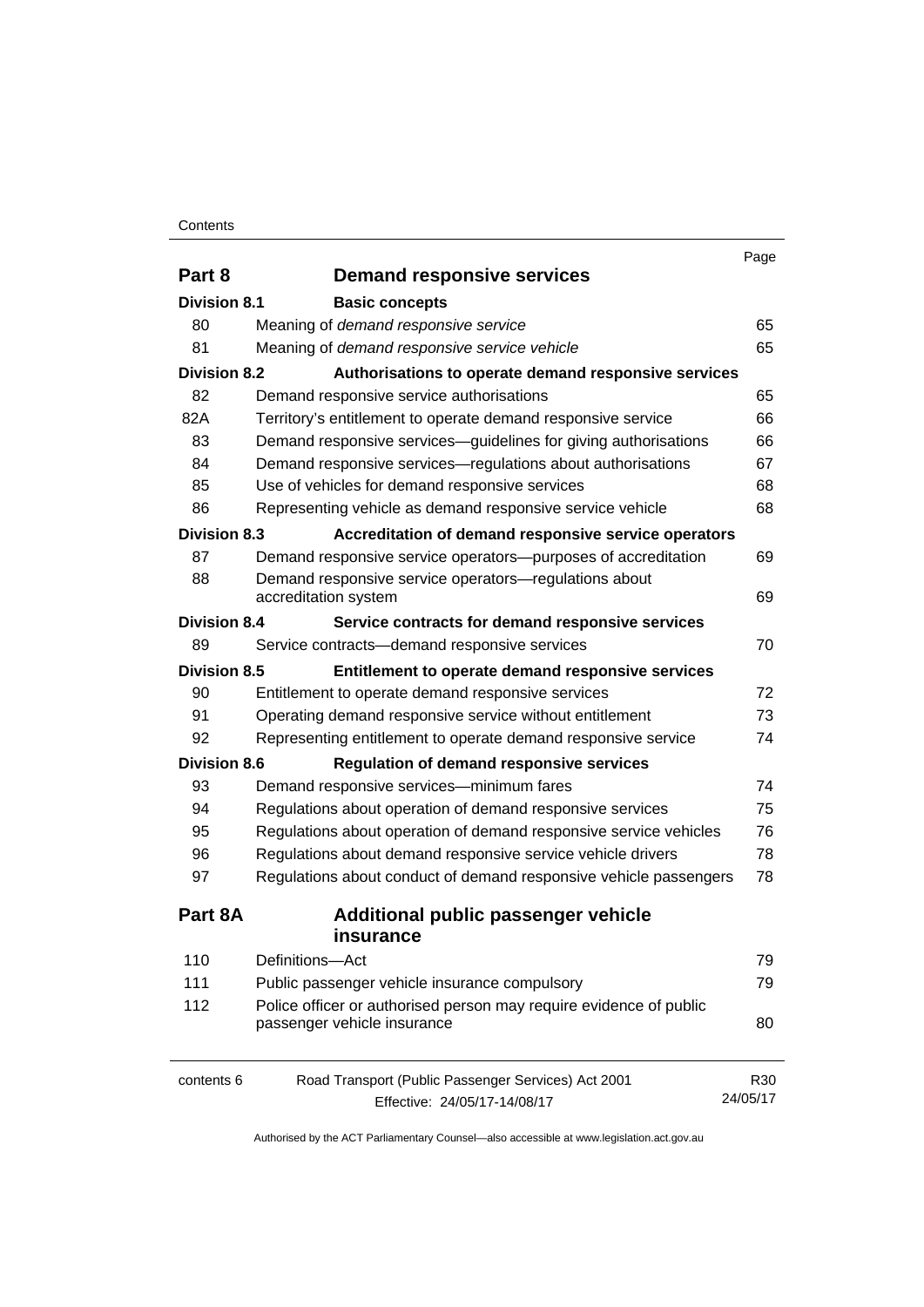|                   |                                                                              | Page |
|-------------------|------------------------------------------------------------------------------|------|
| Part 9            | <b>Enforcement</b>                                                           |      |
| 115               | Purpose of powers under pt 9                                                 | 81   |
| 116               | Power to require records or information                                      | 81   |
| 117               | Power to inspect maintenance facilities                                      | 82   |
| 118               | Power to inspect and test vehicles                                           | 83   |
| 119               | Power to require vehicles or equipment to be inspected and tested            | 85   |
| 120               | Attachment and removal of noncompliance notices                              | 86   |
| 121               | Police officer or authorised person-power to require name and<br>address etc | 88   |
| Part 10           | <b>Miscellaneous</b>                                                         |      |
| 125               | Unauthorised public passenger services                                       | 89   |
| 126               | Regulation-making power                                                      | 90   |
| 127               | Minister may exempt vehicles and people from Act                             | 91   |
| 128               | Regulations may exempt vehicles and people from Act                          | 91   |
| 129               | References to Motor Traffic Act, Traffic Act etc                             | 91   |
| <b>Dictionary</b> |                                                                              | 93   |
| <b>Endnotes</b>   |                                                                              |      |
| 1                 | About the endnotes                                                           | 98   |
| 2                 | Abbreviation key                                                             | 98   |
| 3                 | Legislation history                                                          | 99   |
| 4                 | Amendment history                                                            | 104  |
| 5                 | Earlier republications                                                       | 129  |
| 6                 | Renumbered provisions                                                        | 132  |

7 [Expired transitional or validating provisions 132](#page-141-1)

contents 7

**Contents**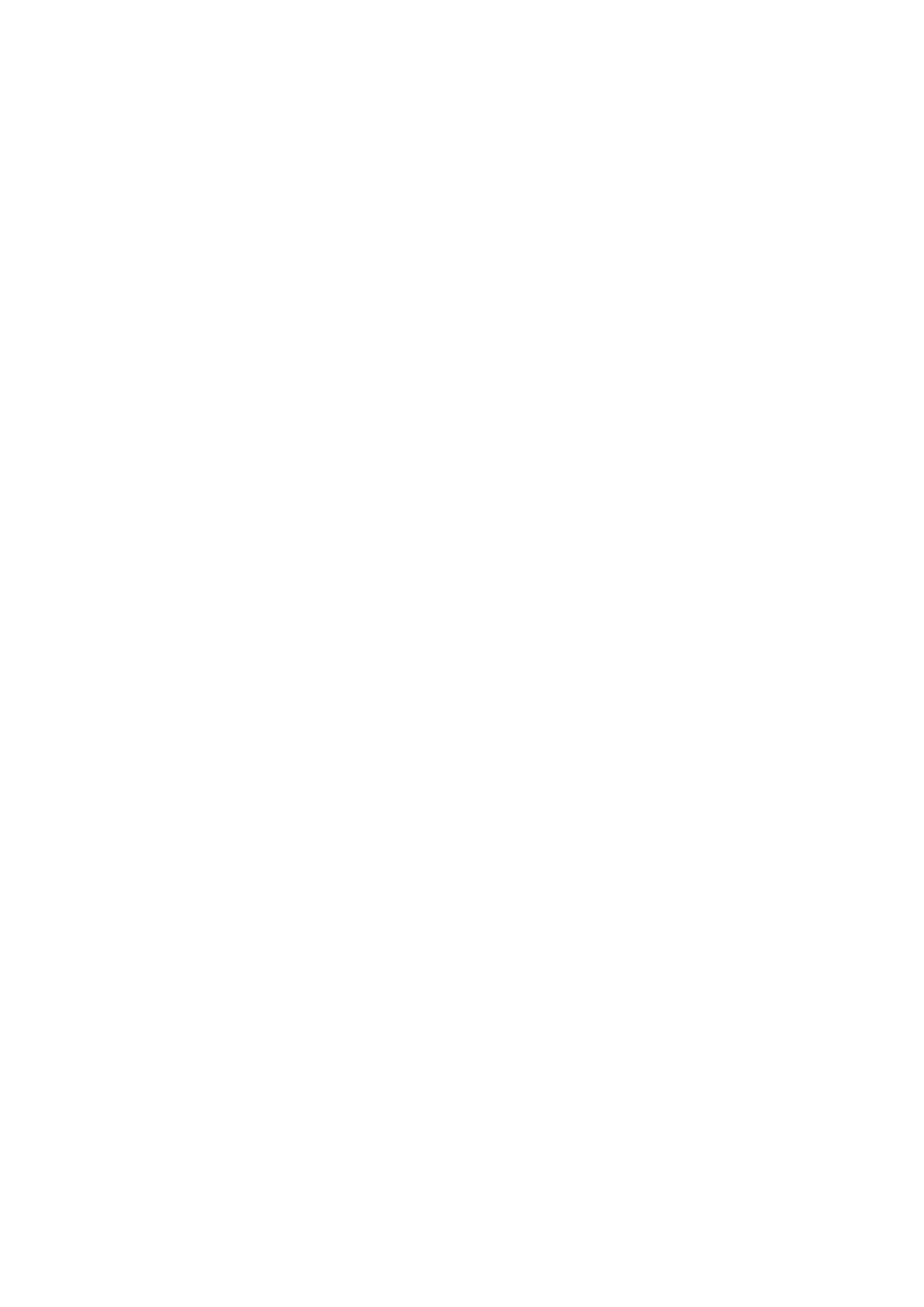

# **Road Transport (Public Passenger Services) Act 2001**

An Act to regulate public transport services, and for other purposes

R30 24/05/17

l

Road Transport (Public Passenger Services) Act 2001 Effective: 24/05/17-14/08/17

page 1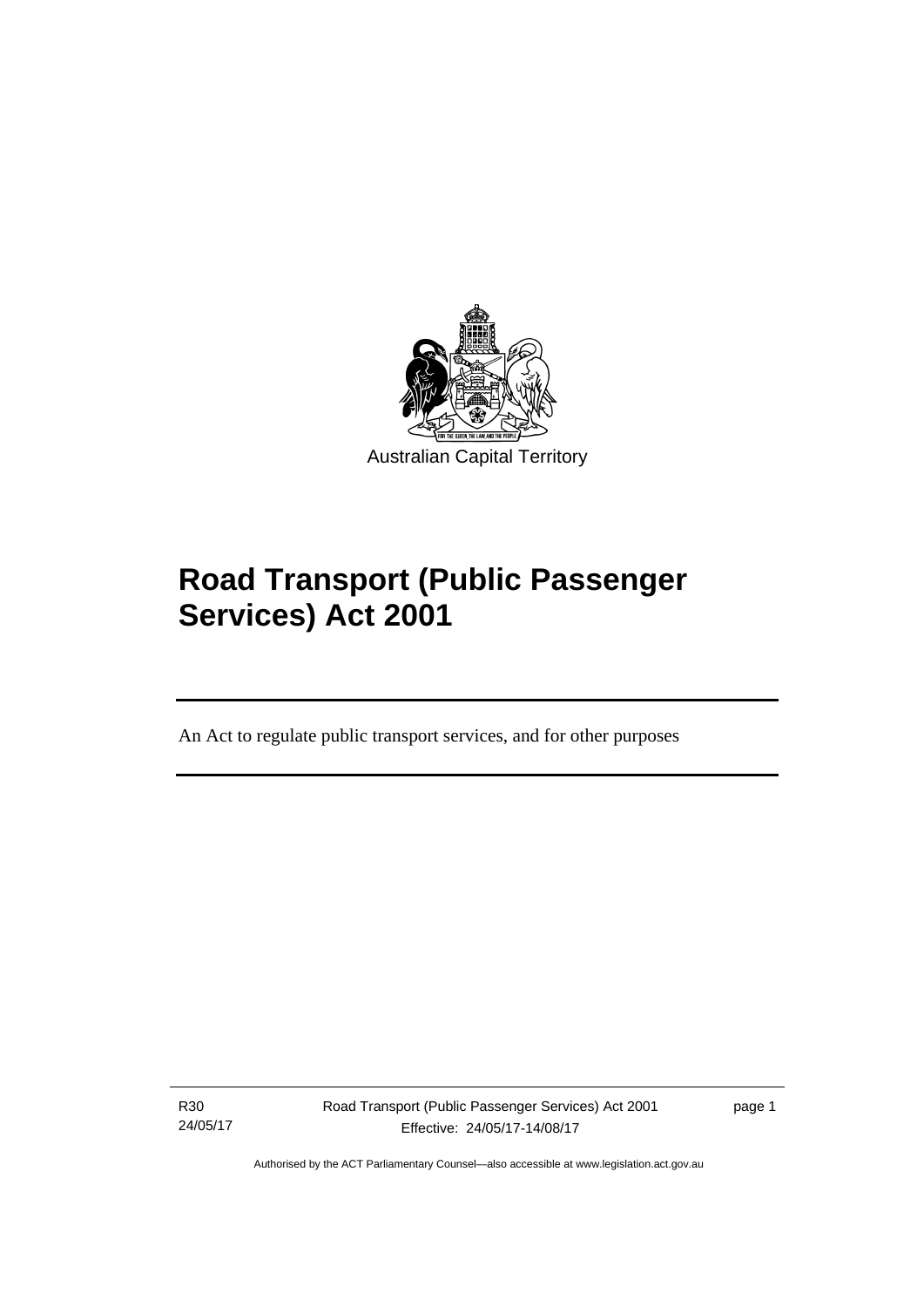#### Part 1 **Preliminary**

Section 1

### <span id="page-11-0"></span>**Part 1** Preliminary

### <span id="page-11-1"></span>**1 Name of Act**

This Act is the *Road Transport (Public Passenger Services) Act 2001.* 

- *Note 1* This Act is part of the road transport legislation. See the *[Road](http://www.legislation.act.gov.au/a/1999-77)  [Transport \(General\) Act 1999](http://www.legislation.act.gov.au/a/1999-77)* for various provisions about the administration and enforcement of the road transport legislation generally.
- *Note 2* Other road transport legislation includes the following:
	- *[Road Transport \(Alcohol and Drugs\) Act 1977](http://www.legislation.act.gov.au/a/1977-17)*
	- *[Road Transport \(Driver Licensing\) Act 1999](http://www.legislation.act.gov.au/a/1999-78)*
	- *[Road Transport \(General\) Act 1999](http://www.legislation.act.gov.au/a/1999-77)*
	- *[Road Transport \(Safety and Traffic Management\) Act 1999](http://www.legislation.act.gov.au/a/1999-80)*
	- *[Road Transport \(Third-Party Insurance\) Act 2008](http://www.legislation.act.gov.au/a/2008-1)*
	- *[Road Transport \(Vehicle Registration\) Act 1999](http://www.legislation.act.gov.au/a/1999-81)*.
- *Note 3* Other laws dealing with road transport include the *[Dangerous Goods](http://www.legislation.act.gov.au/a/2009-34)  [\(Road Transport\) Act 2009](http://www.legislation.act.gov.au/a/2009-34)* and the *[Heavy Vehicle National Law \(ACT\).](http://www.legislation.act.gov.au/a/db_49155/default.asp)*
- *Note 4* A reference to an Act includes a reference to the statutory instruments made or in force under the Act, including any regulation (see [Legislation Act,](http://www.legislation.act.gov.au/a/2001-14) s 104).

### <span id="page-11-2"></span>**2 Objects of Act**

The objects of this Act are to—

- (a) provide for the accreditation of the operators of public passenger services and transport booking services that operate in or partly in the ACT; and
- (b) provide for the licensing of vehicles used as taxis, rideshare vehicles and hire cars in or partly in the ACT; and
- (c) provide for an innovative, competitive and reliable public passenger services industry; and

R30 24/05/17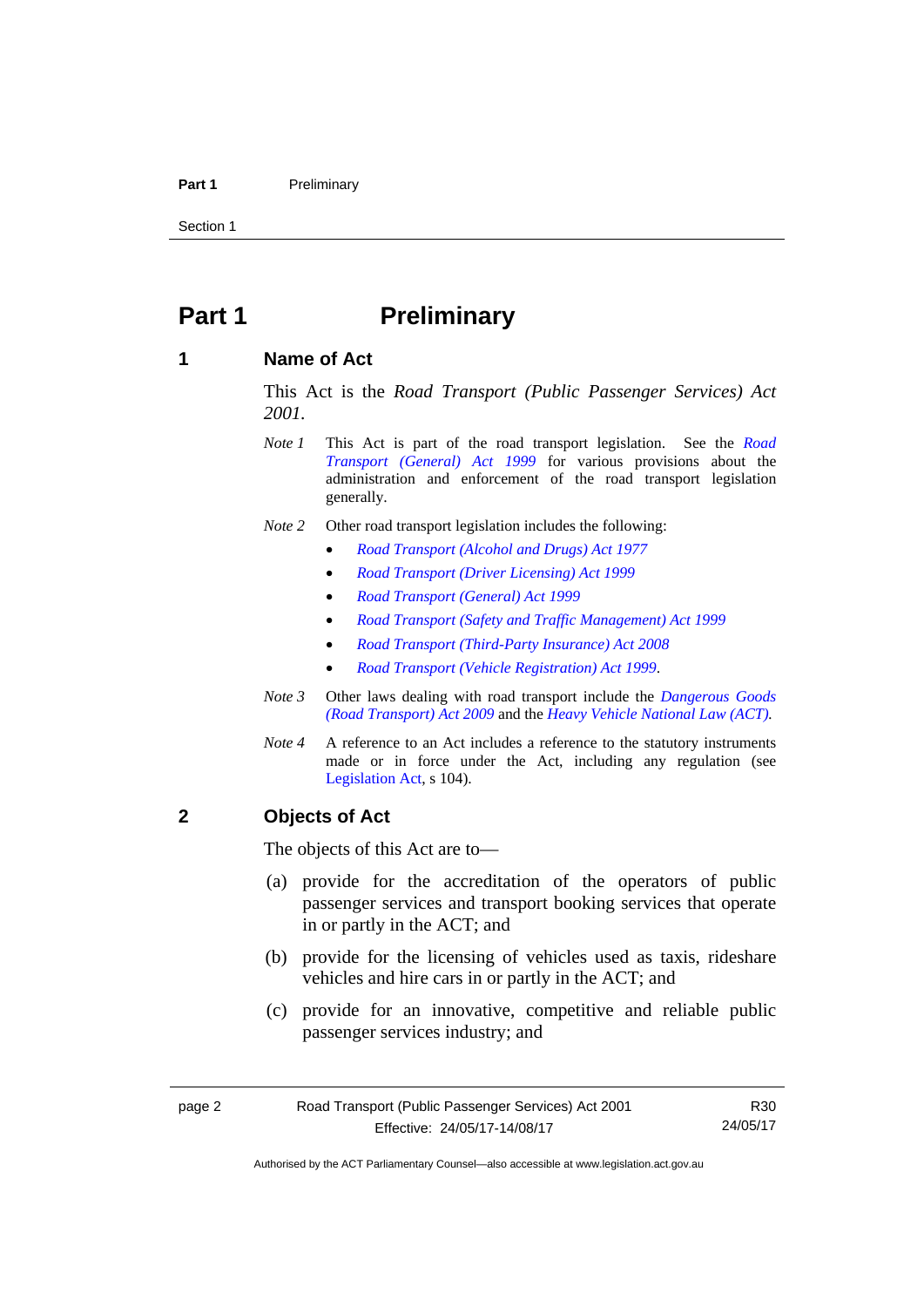- (d) provide a legislative framework that is adaptable to changes in technology and business models; and
- (e) encourage public passenger services that meet the reasonable expectations of the community for safe, responsive, reliable and efficient public passenger services.

### <span id="page-12-0"></span>**3 Dictionary**

The dictionary at the end of this Act is part of this Act.

*Note 1* The dictionary at the end of this Act defines certain terms used in this Act, and includes references (*signpost definitions*) to other terms defined elsewhere in this Act or in the road transport legislation.

> For example, the signpost definition '*bus service*—see section 11' means that the term 'bus service' is defined in section 11 of this Act.

*Note 2* A definition in the dictionary (including a signpost definition) applies to the entire Act unless the definition, or another provision of the Act, provides otherwise or the contrary intention otherwise appears (see [Legislation Act,](http://www.legislation.act.gov.au/a/2001-14) s  $155$  and s  $156$  (1)).

### <span id="page-12-1"></span>**4 Notes**

A note included in this Act is explanatory and is not part of this Act.

*Note* See the [Legislation Act](http://www.legislation.act.gov.au/a/2001-14), s 127 (1), (4) and (5) for the legal status of notes.

### <span id="page-12-2"></span>**4A Offences against Act—application of Criminal Code etc**

Other legislation applies in relation to offences against this Act.

*Note 1 Criminal Code*

The [Criminal Code](http://www.legislation.act.gov.au/a/2002-51), ch 2 applies to the following offences against this Act (see Code, pt 2.1):

- s 32 (Transport booking service must be accredited)
- s 33 (Transport booking service must comply with accreditation conditions)
- s 34 (Pretend to be accredited transport booking service)
- s 36A (Pretend to be affiliated driver)

R30 24/05/17 Road Transport (Public Passenger Services) Act 2001 Effective: 24/05/17-14/08/17

page 3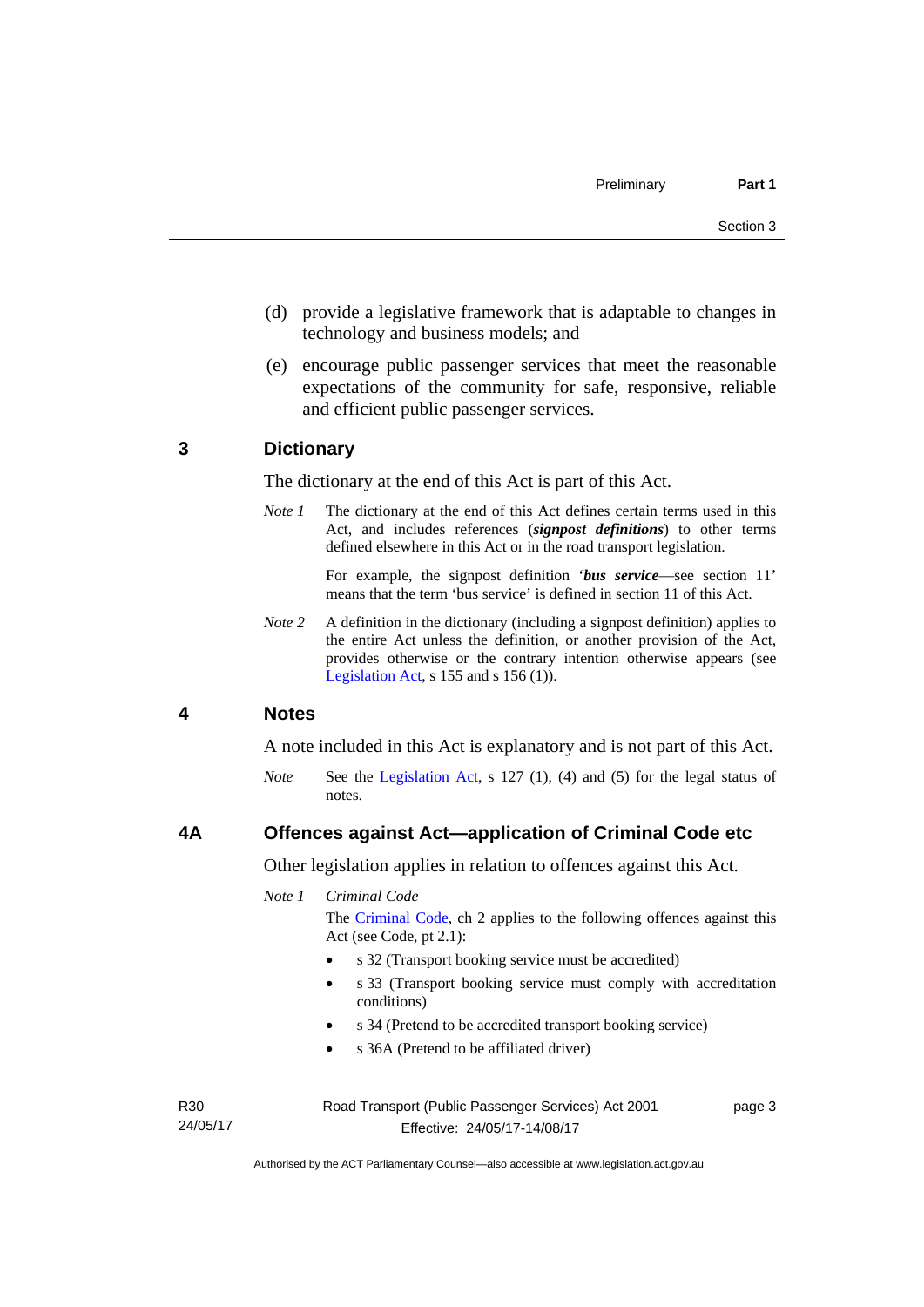#### Part 1 **Preliminary**

Section 4A

- s 36D (Pretend to be affiliated operator)
- s 36E (Taxi driver or taxi service operator must be affiliated with transport booking service)
- s 36F (Rideshare driver must be affiliated with transport booking service)
- s 36G (Transport booking service—responsibilities)
- s 60E (Rideshare driver must be accredited)
- s 60F (Pretend to be accredited rideshare driver)
- s 60G (Rideshare driver must not use unlicensed rideshare vehicle)
- s 60L (Pretend vehicle is licensed rideshare vehicle)
- s 60M (Licensed rideshare vehicle not to be used by unlicensed or unaccredited driver)
- s 60N (Licensed rideshare vehicle not to be used unless insured)
- s 64 (Use of vehicles as hire cars)
- s 65 (Pretending vehicles are licensed hire cars)
- s 74 (Unaccredited operators not to operate hire car services)
- s 75 (Pretending to be an accredited hire car service operator)
- s 85 (Use of vehicles for demand responsive services)
- s 86 (Pretending vehicle is demand responsive service vehicle)
- s 91 (Operating demand responsive service without entitlement)
- s 92 (Pretending to be entitled to operate demand responsive service)
- s 111 (Public passenger vehicle insurance compulsory)
- s 112 (Police officer or authorised person may require evidence of public passenger vehicle insurance)
- a provision of pt 9 (Enforcement)
- s 125 (Unauthorised public passenger services).

The chapter sets out the general principles of criminal responsibility (including burdens of proof and general defences), and defines terms used for offences to which the Code applies (eg *conduct*, *intention*, *recklessness* and *strict liability*).

#### *Note 2 Penalty units*

The [Legislation Act](http://www.legislation.act.gov.au/a/2001-14), s 133 deals with the meaning of offence penalties that are expressed in penalty units.

R30 24/05/17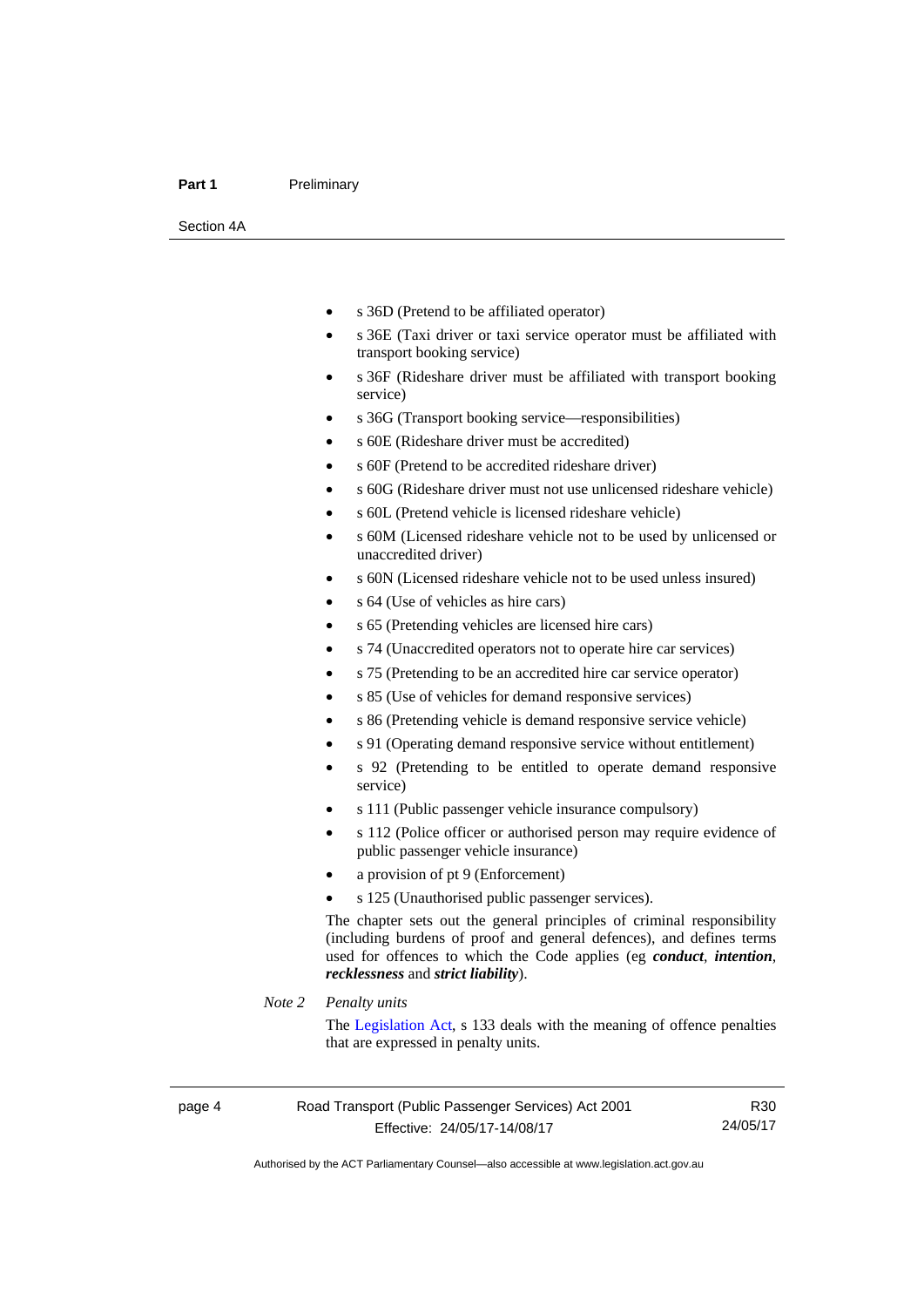### <span id="page-14-0"></span>**5 Functions of road transport authority**

The functions of the road transport authority under this Act are—

- (a) to administer the accreditation schemes established under this Act for the accreditation of—
	- (i) transport booking services; and
	- (ii) operators of public passenger services; and
- (b) to administer the licensing schemes established under this Act for the licensing of taxis, rideshare vehicles and hire cars; and
- (c) to administer demand responsive service authorisations given under this Act; and
- (d) to keep registers of accreditations given, and licences issued, under this Act; and
- (e) to keep a register of demand responsive service authorisations given under this Act; and
- (f) to provide information about accredited and licensed people, and authorised demand responsive service operators, in accordance with this Act and other laws in force in the ACT; and
- (g) to exercise any other functions given to the authority under this Act.

### <span id="page-14-1"></span>**6 Registers under this Act**

(1) A register under this Act may include information given to the road transport authority or the Minister under this Act and any other information the authority considers appropriate.

*Note 1* Section 5 (d) and (e) requires registers for the following to be kept:

- accredited bus service operators
- accredited demand responsive service operators
- accredited hire car service operators

R30 24/05/17 Road Transport (Public Passenger Services) Act 2001 Effective: 24/05/17-14/08/17

page 5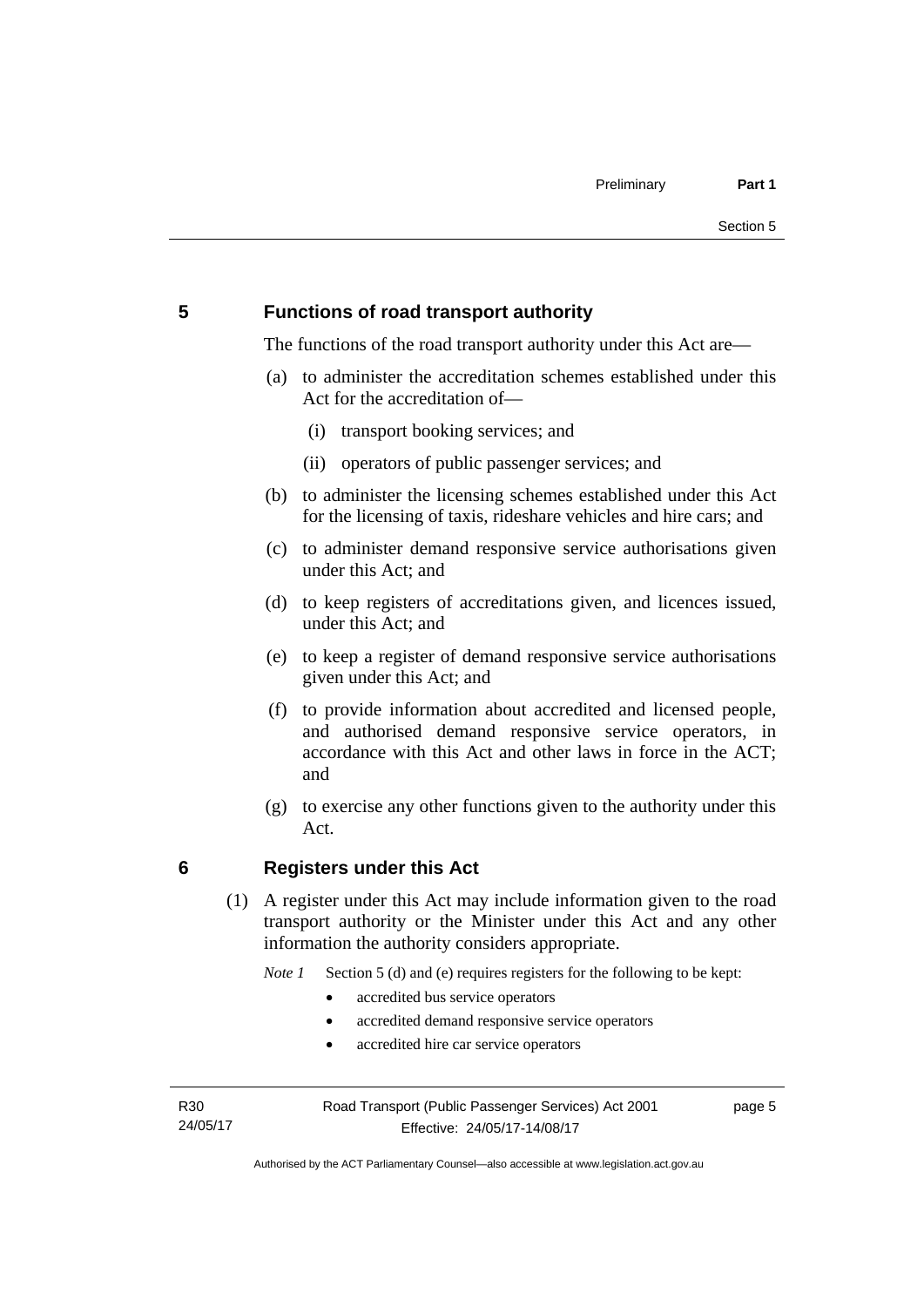#### Part 1 **Preliminary**

Section 7

- accredited rideshare drivers
- accredited taxi service operators
- accredited transport booking services
- demand responsive service authorisations
- hire car licences
- restricted hire car licences
- restricted taxi licences
- rideshare vehicle licences
- taxi licences.

Other registers may be required under the Act.

- *Note 2* A reference to an Act includes a reference to the statutory instruments made or in force under the Act, including any regulation (see [Legislation Act,](http://www.legislation.act.gov.au/a/2001-14) s 104).
- (2) A register may be kept in the form of, or as part of, 1 or more computer databases or in any other form the road transport authority considers appropriate.
- (3) The road transport authority may correct any mistake, error or omission in a register subject to the requirements (if any) prescribed by regulation.
- (4) This section does not limit the functions of the road transport authority in relation to a register.

### <span id="page-15-0"></span>**7 Security and disclosure of information in registers**

The road transport authority must ensure that information in a register under this Act is kept securely and disclosed only in accordance with this Act or another law in force in the ACT.

- *Note 1* The Territory privacy principles apply to the road transport authority (see *[Information Privacy Act 2014](http://www.legislation.act.gov.au/a/2014-24/default.asp)*, sch 1).
- *Note 2* Access to the register may be sought under the *[Freedom of Information](http://www.legislation.act.gov.au/a/alt_a1989-46co)  [Act 1989](http://www.legislation.act.gov.au/a/alt_a1989-46co)* (which also provides that certain information is exempt from disclosure).

R30 24/05/17

Authorised by the ACT Parliamentary Counsel—also accessible at www.legislation.act.gov.au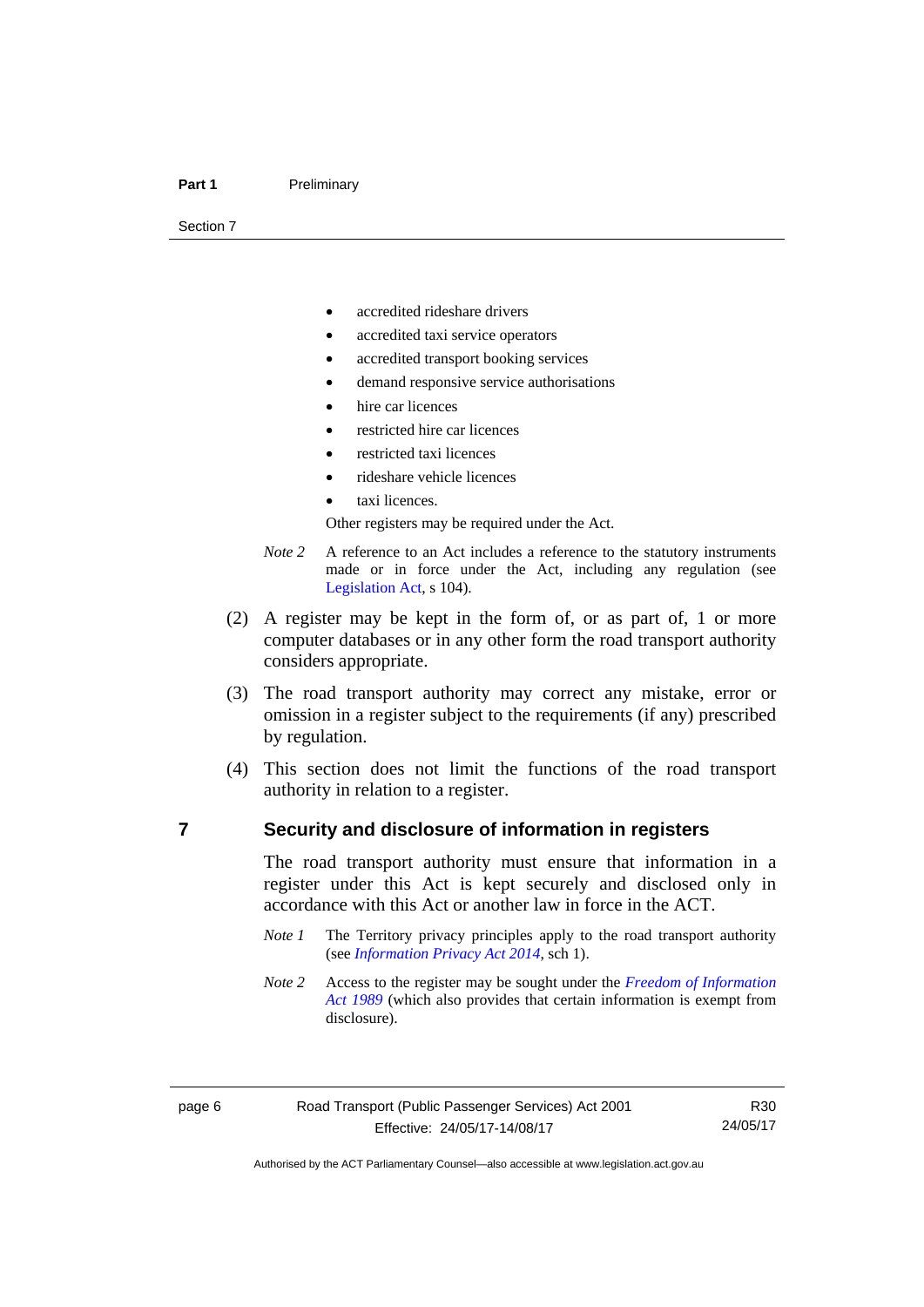### <span id="page-16-0"></span>**8 Competition and Consumer Act authorisation**

For the *[Competition and Consumer Act 2010](http://www.comlaw.gov.au/Details/C2013C00004)* (Cwlth) and the Competition Code of the Australian Capital Territory, the following are authorised by this Act:

- (a) everything done under this Act;
- (b) all service contracts made under this Act;
- (c) everything done under a service contract, or a provision of a service contract, authorised by this Act.
- *Note 1* For the Competition Code of the Australian Capital Territory, see the *[Competition Policy Reform Act 1996](http://www.legislation.act.gov.au/a/1996-21)*, s 5 and s 10.
- *Note 2* A reference to an Act includes a reference to statutory instruments made or in force under the Act, including regulations (see [Legislation Act,](http://www.legislation.act.gov.au/a/2001-14) s 104).

### <span id="page-16-1"></span>**9 Combinations of accreditations, authorisations and licences**

This Act does not prevent a person from holding any combination of accreditations, authorisations and licences under this Act.

### <span id="page-16-2"></span>**10 What is a** *public passenger service***?**

A *public passenger service* is a service for the transport of passengers for a fare or other consideration by public passenger vehicles along a road or road related area.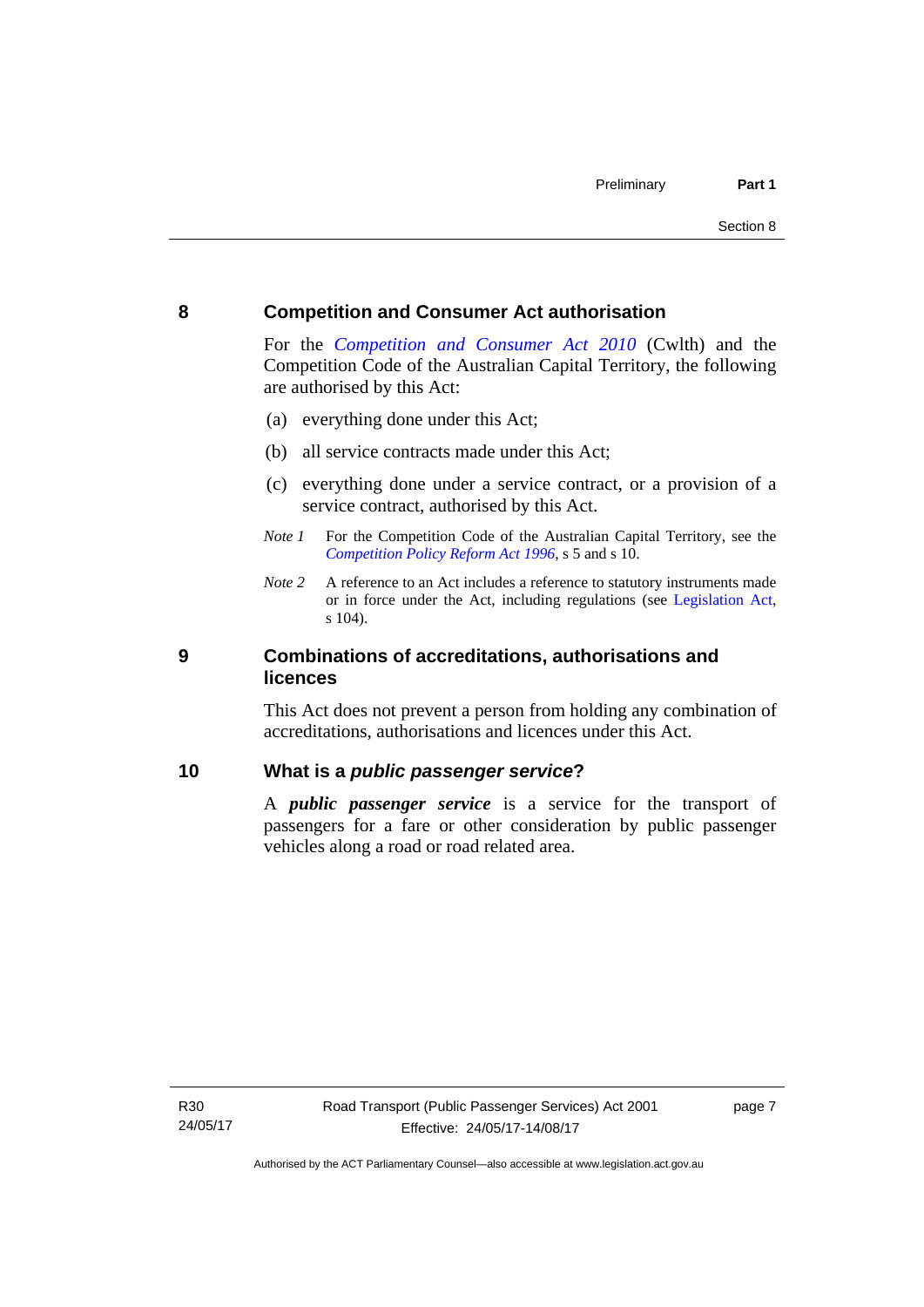**Part 2** Bus services<br> **Division 2.1** Basic concer **Division 2.1** Basic concepts Section 10A

## <span id="page-17-0"></span>**Part 2 Bus services**

### <span id="page-17-1"></span>**Division 2.1 Basic concepts**

### <span id="page-17-2"></span>**10A Meaning of** *bus* **and** *public bus*

In this Act:

*bus*—

- (a) means a motor vehicle built mainly to carry people that seats over 9 adults (including the driver); but
- (b) does not include a limousine.

*public bus* means a bus used to provide a bus service.

### <span id="page-17-3"></span>**11 Meaning of** *bus service*

A *bus service* is a public passenger service (other than a demand responsive service) operated using buses.

### <span id="page-17-4"></span>**12 What is a** *regular route service***?**

A bus service is a *regular route service* if it is conducted according to regular routes and timetables, but does not include—

- (a) a bus service designed mainly to transport tourists; or
- (b) a long-distance service.

### <span id="page-17-5"></span>**13 What is a** *tour and charter service***?**

A bus service is a *tour and charter service* if the bus service is not a regular route service or a long-distance service.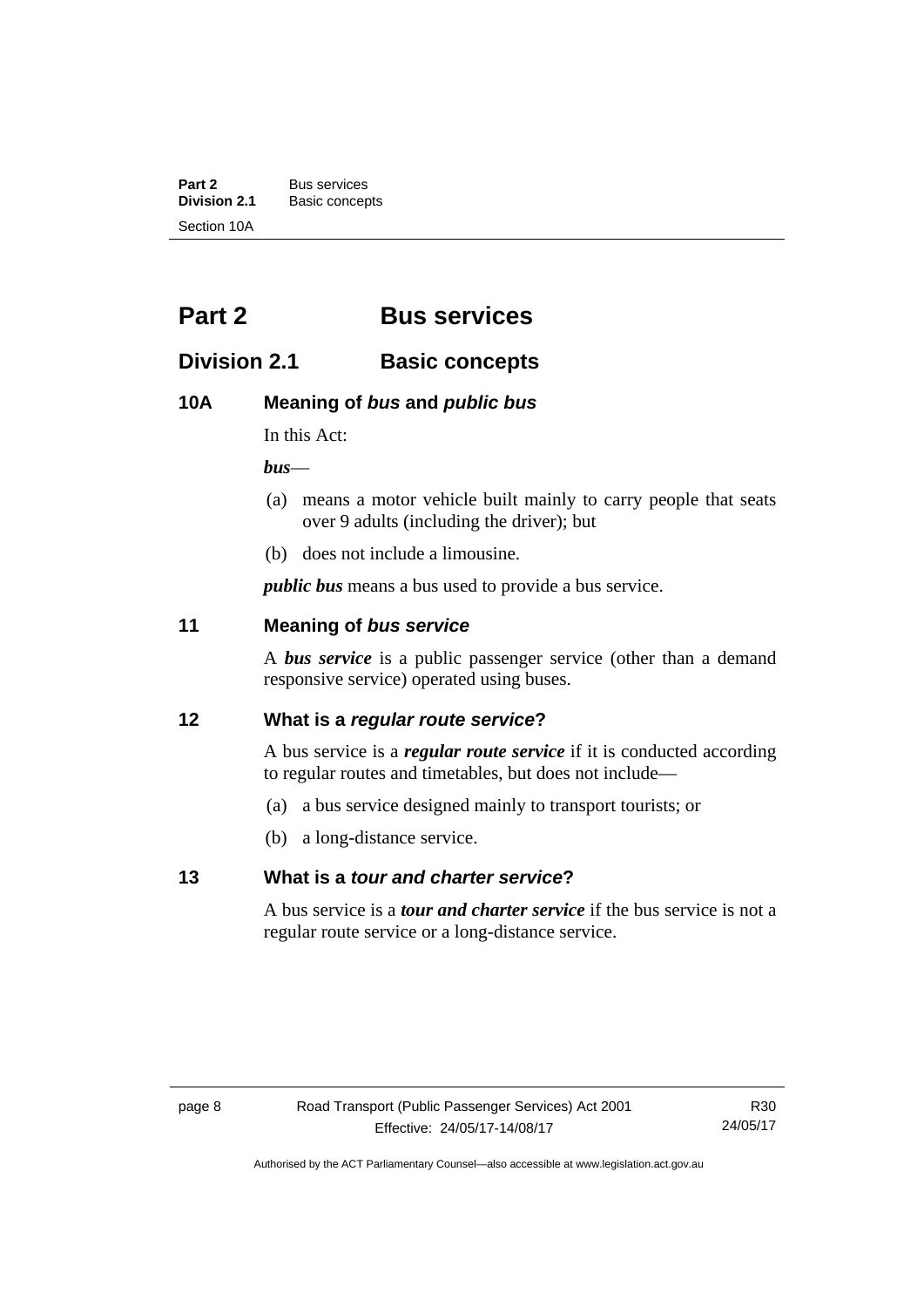### <span id="page-18-0"></span>**14 What is a** *long-distance service***?**

A bus service is a *long-distance service* if—

- (a) it is conducted according to regular routes and timetables; and
- (b) each passenger travels at least 40km.

### <span id="page-18-1"></span>**Division 2.2 Accreditation of bus service operators**

### <span id="page-18-2"></span>**15 Bus operators—purposes of accreditation**

The purpose of accreditation under the regulations to operate a bus service is to ensure that-

- (a) the accredited person has the financial capacity to meet the service standards for the service; and
- (b) the accredited person, and each person who is concerned with, or takes part in, the management of the service, are suitable people to operate the service; and
- (c) the accredited person, and each person who is concerned with, or takes part in, the management of the service, have demonstrated the capacity to comply with the relevant regulations and, in particular, the regulations about—
	- (i) the safety of passengers and the public; and
	- (ii) the maintenance of public buses.

### <span id="page-18-3"></span>**16 Regulations about accreditation system**

- (1) A regulation may provide a system for the accreditation of operators of bus services, including, for example—
	- (a) the kinds of accreditations; and
	- (b) the bus services that a person who holds a kind of accreditation is entitled to operate; and

page 9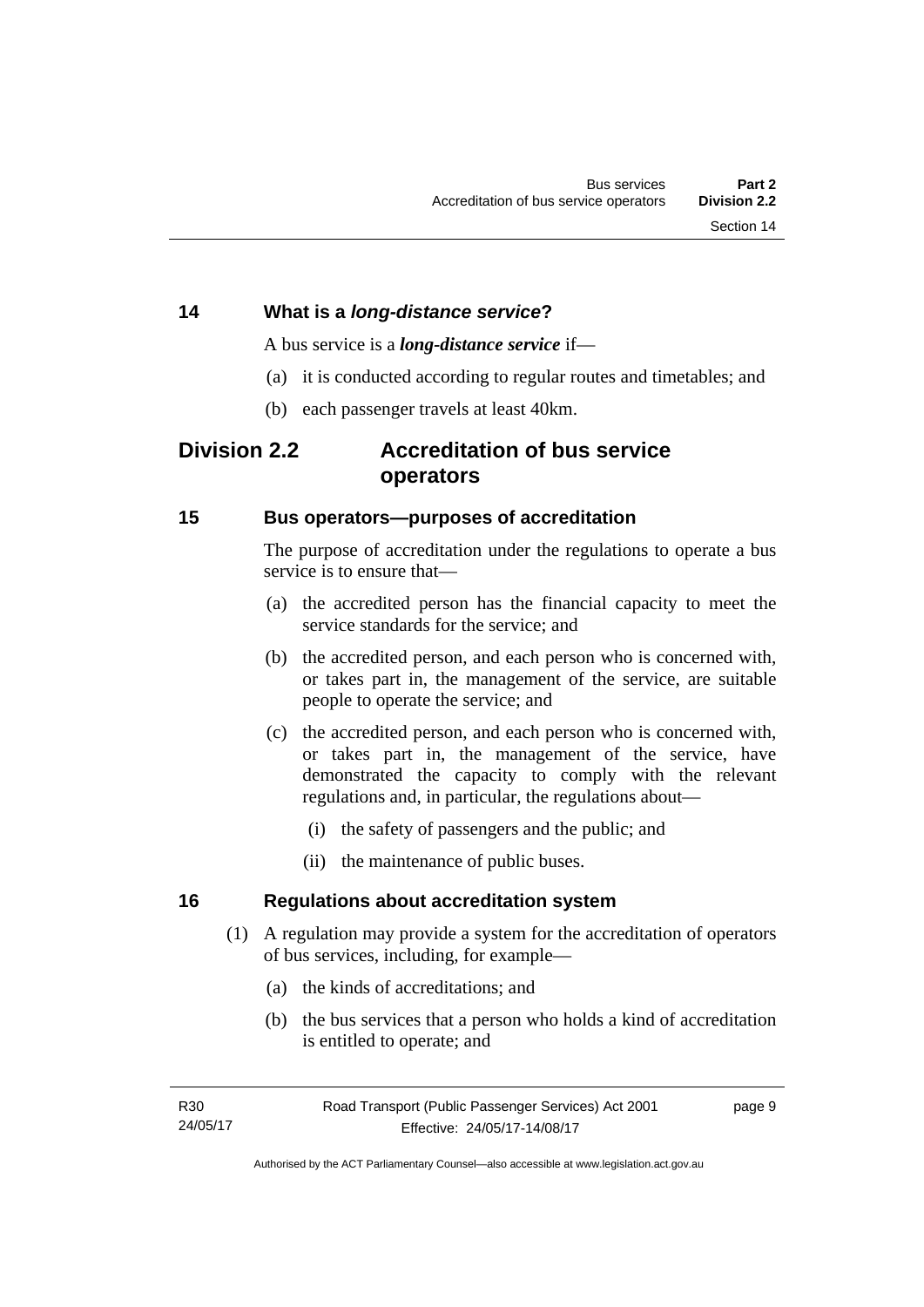- (c) the conditions of accreditations; and
- (d) matters relating to the giving, refusal or surrender of accreditations; and
- (e) the action that may be taken in relation to accreditations in circumstances prescribed by regulation, including—
	- (i) the suspension or cancellation of an accreditation; and
	- (ii) the imposition of a condition on, or the amendment of a condition of, an accreditation; and
	- (iii) an order that an accredited person pay to the Territory an amount of not more than—
		- (A) for an individual—\$5 000; or
		- (B) for a corporation—\$25 000; and
	- (iv) the reprimanding of an accredited person.
- *Note* An example is part of the Act, is not exhaustive and may extend, but does not limit, the meaning of the provision in which it appears (see [Legislation Act,](http://www.legislation.act.gov.au/a/2001-14) s 126 and s 132).
- (2) A regulation may make provision in relation to the accreditation of people to operate bus services, including, for example—
	- (a) requirements about the suitability of the applicant and each person who will be concerned with, or take part in, the management of the services; and
	- (b) capacity to meet service standards; and
	- (c) financial viability.
- (3) For subsection (1) (a), the regulations must provide for the accreditation of people to operate the following kinds of bus services:
	- (a) regular route services;
	- (b) tour and charter services.

| page 10 | Road Transport (Public Passenger Services) Act 2001 | R <sub>30</sub> |
|---------|-----------------------------------------------------|-----------------|
|         | Effective: 24/05/17-14/08/17                        | 24/05/17        |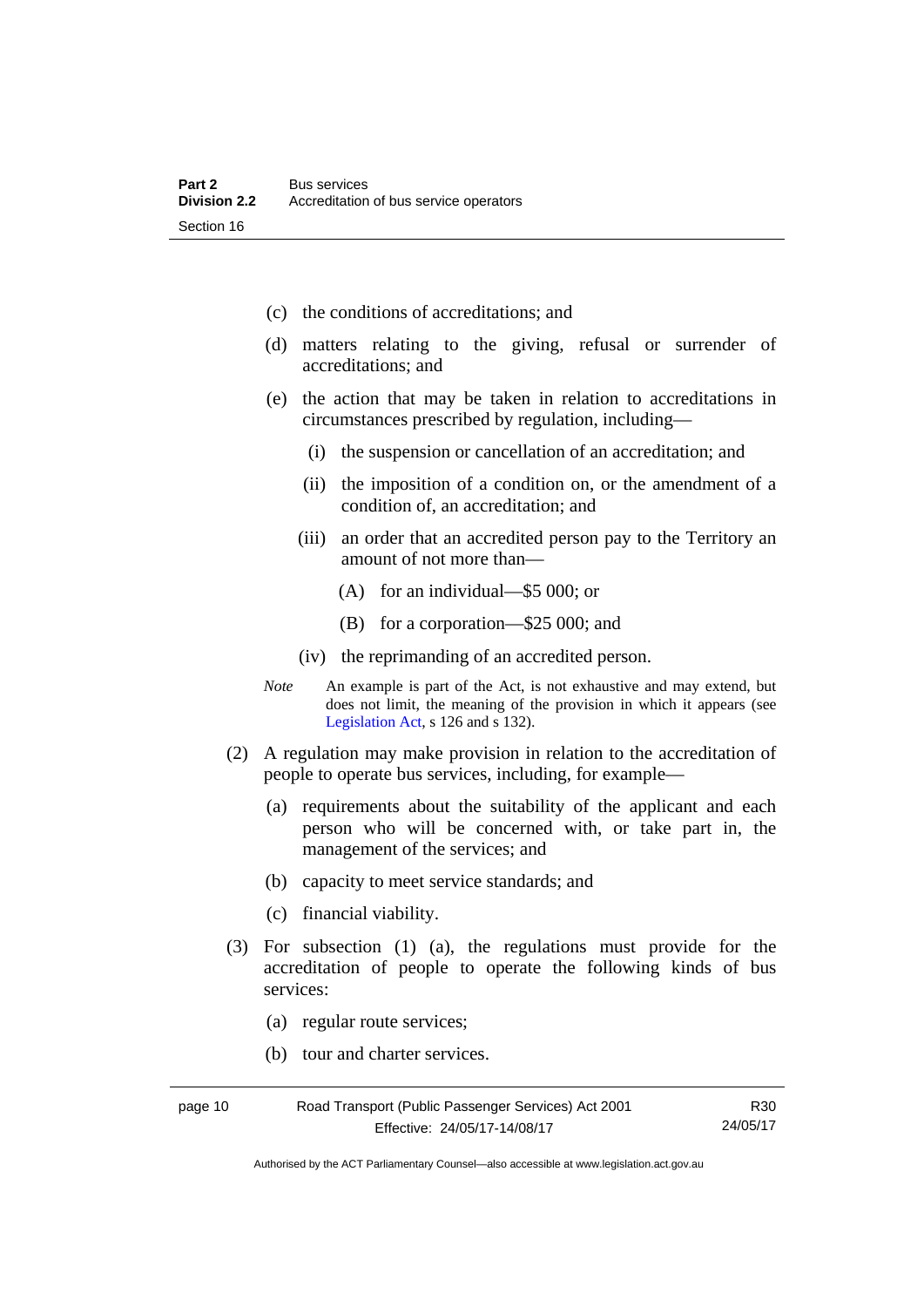(4) However, this section does not require the regulations to provide an accreditation system for all kinds of bus services.

### <span id="page-20-0"></span>**Division 2.3 Service contracts for regular route services**

### <span id="page-20-1"></span>**17 Service contracts—regular route services**

- (1) The road transport authority may, on behalf of the Territory, enter into a contract (a *service contract*) for the operation of a regular route service with a person accredited to operate regular route services.
- (2) A service contract must state whether the right given under the contract to operate a route is an exclusive right to operate the route or a stated part of the route.
- (3) A service contract may make provision in relation to the operation of a regular route service and the administration of the contract, including, for example—
	- (a) service requirements under the contract; and
	- (b) the transfer, suspension, cancellation and surrender of the contract; and
	- (c) the fees (if any) payable under the contract; and
	- (d) the adjustment of payments and refunds in relation to any contract fees; and
	- (e) financial or other penalties for breaches of the contract; and
	- (f) the records (including accounts) to be made and kept, how they are to be made and kept, and their inspection; and
	- (g) the provision of information and reports to the road transport authority about the regular route service and the verification of the information and reports; and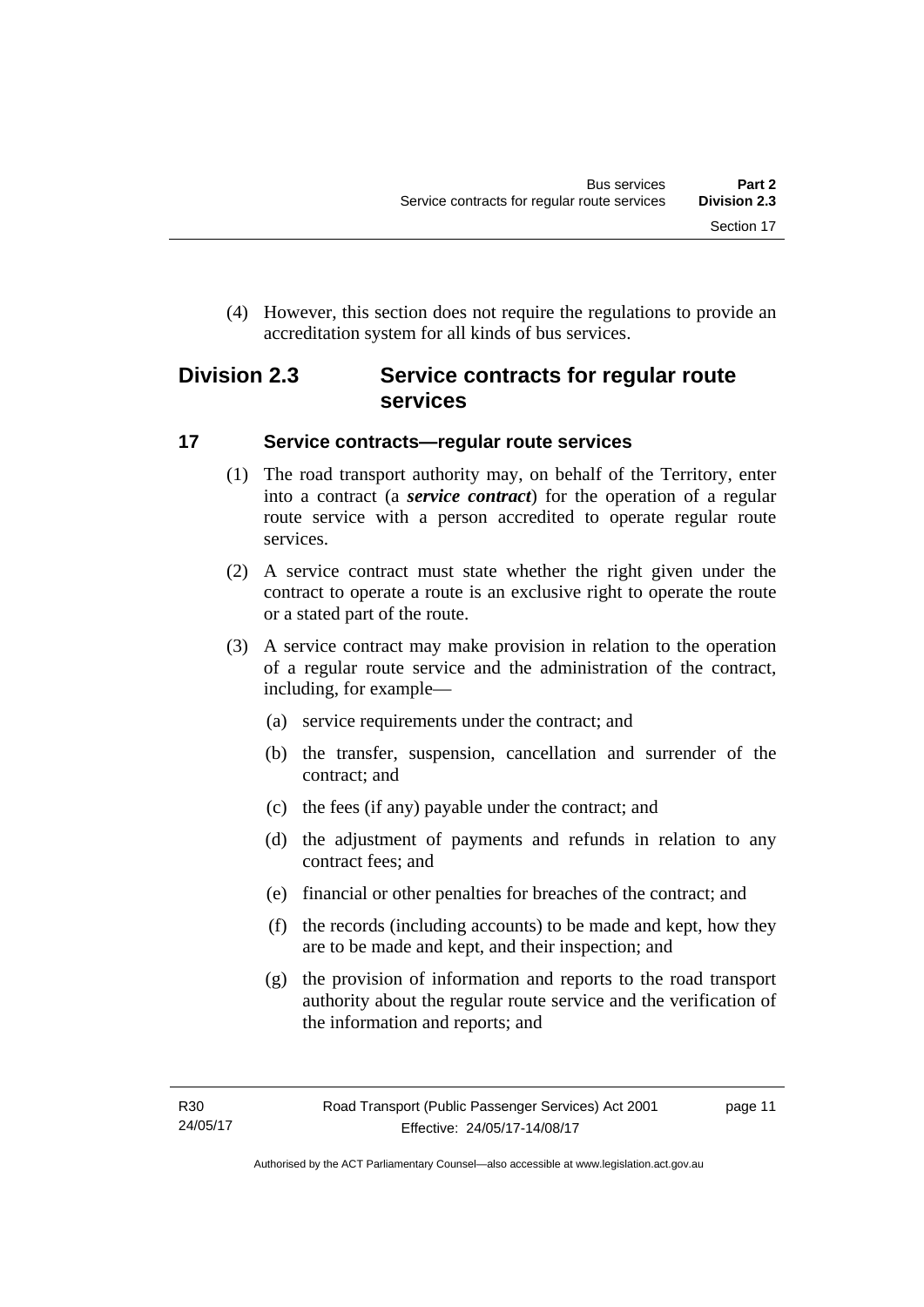- (h) the publication and the collection of fares payable by passengers; and
- (i) the sale of tickets and the conditions under which tickets must be sold; and
- (j) free or reduced fares for travel; and
- (k) the issue and acceptance of free or concession passes.
- *Note* An example is part of the Act, is not exhaustive and may extend, but does not limit, the meaning of the provision in which it appears (see [Legislation Act,](http://www.legislation.act.gov.au/a/2001-14) s 126 and s 132).
- (4) Subsection (3) does not limit the matters about which a service contract may make provision.

### <span id="page-21-0"></span>**Division 2.4 Entitlement to operate certain bus services**

### <span id="page-21-1"></span>**18 Entitlement to operate regular route services**

- (1) A person is entitled to operate a regular route service, in or partly in the ACT, if—
	- (a) the person is accredited under the regulations to operate regular route services; and
	- (b) the person holds a service contract for the service.
- (2) However, the Territory is entitled to operate a regular route service whether or not the Territory—
	- (a) is accredited under the regulations to operate regular route services; or
	- (b) holds a service contract for the service.
- (3) If the Territory operates a regular route service, part 2 (Bus services) applies in relation to the Territory's operation of the service as if—
	- (a) the Territory were accredited to operate the service; and

| page 12 | Road Transport (Public Passenger Services) Act 2001 | R30      |
|---------|-----------------------------------------------------|----------|
|         | Effective: 24/05/17-14/08/17                        | 24/05/17 |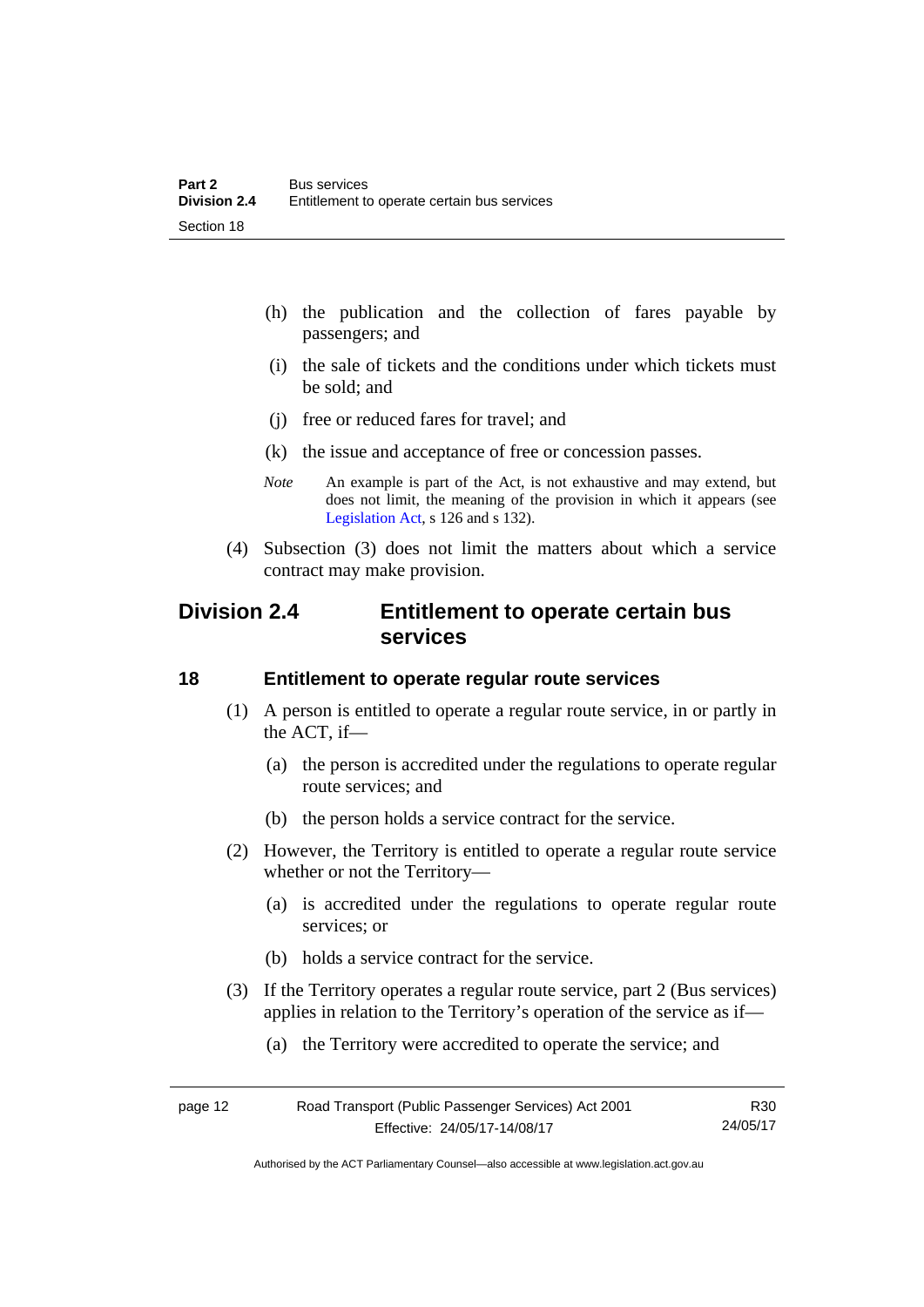- (b) the Territory held a service contract for the service; and
- (c) all necessary changes, and any changes prescribed by regulation, were made.

### <span id="page-22-0"></span>**19 Entitlement to operate tour and charter services**

- (1) A person is entitled to operate a tour and charter service, in or partly in the ACT, if the person is accredited under the regulations to operate tour and charter services.
- (2) However, the Territory is entitled to operate a tour and charter service, whether or not the Territory is accredited under the regulations to operate tour and charter services.
- (3) If the Territory operates a tour and charter service, part 2 (Bus services) applies in relation to the Territory's operation of the service as if—
	- (a) the Territory were accredited to operate the service; and
	- (b) the Territory held a service contract for the service; and
	- (c) all necessary changes, and any changes prescribed by regulation, were made.

### <span id="page-22-1"></span>**19A Territory's entitlement to operate bus service**

If the Territory operates a bus service, the territory may operate the service under a name prescribed by regulation.

### <span id="page-22-2"></span>**20 Unaccredited operators not to operate certain bus services**

(1) A person must not operate, in or partly in the ACT, a regular route service unless the person is accredited under the regulations to operate regular route services.

Maximum penalty: 50 penalty units.

page 13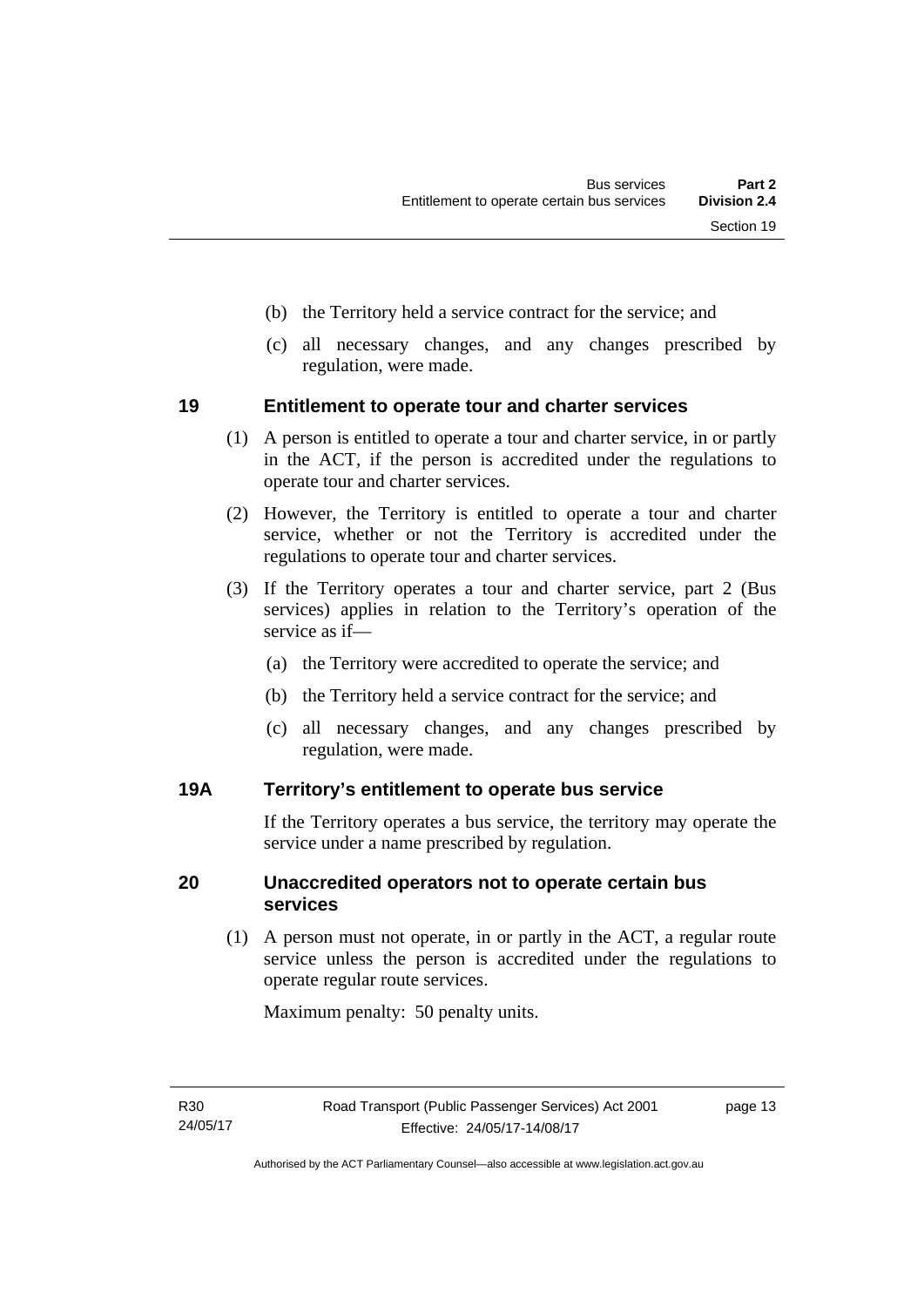(2) A person must not operate, in or partly in the ACT, a tour and charter service unless the person is accredited under the regulations to operate tour and charter services.

Maximum penalty: 50 penalty units.

 (3) This section does not apply to the operation of a bus service by the Territory.

### <span id="page-23-0"></span>**21 Pretending to be an accredited bus service operator**

A person must not pretend to be accredited under the regulations to operate a bus service.

Maximum penalty: 30 penalty units.

### <span id="page-23-1"></span>**22 Operators of regular route services to hold service contracts**

(1) A person must not operate, in or partly in the ACT, a regular route service unless the person holds a service contract for the service.

Maximum penalty: 50 penalty units.

- (2) However, if a regular route service is discontinued because of a variation or termination of a service contract, the road transport authority may make arrangements with an appropriately accredited person to operate a temporary regular route service to replace the discontinued service even though the person does not hold a service contract for the replacement service.
- (3) This section does not apply to the operation of a regular route service by the Territory.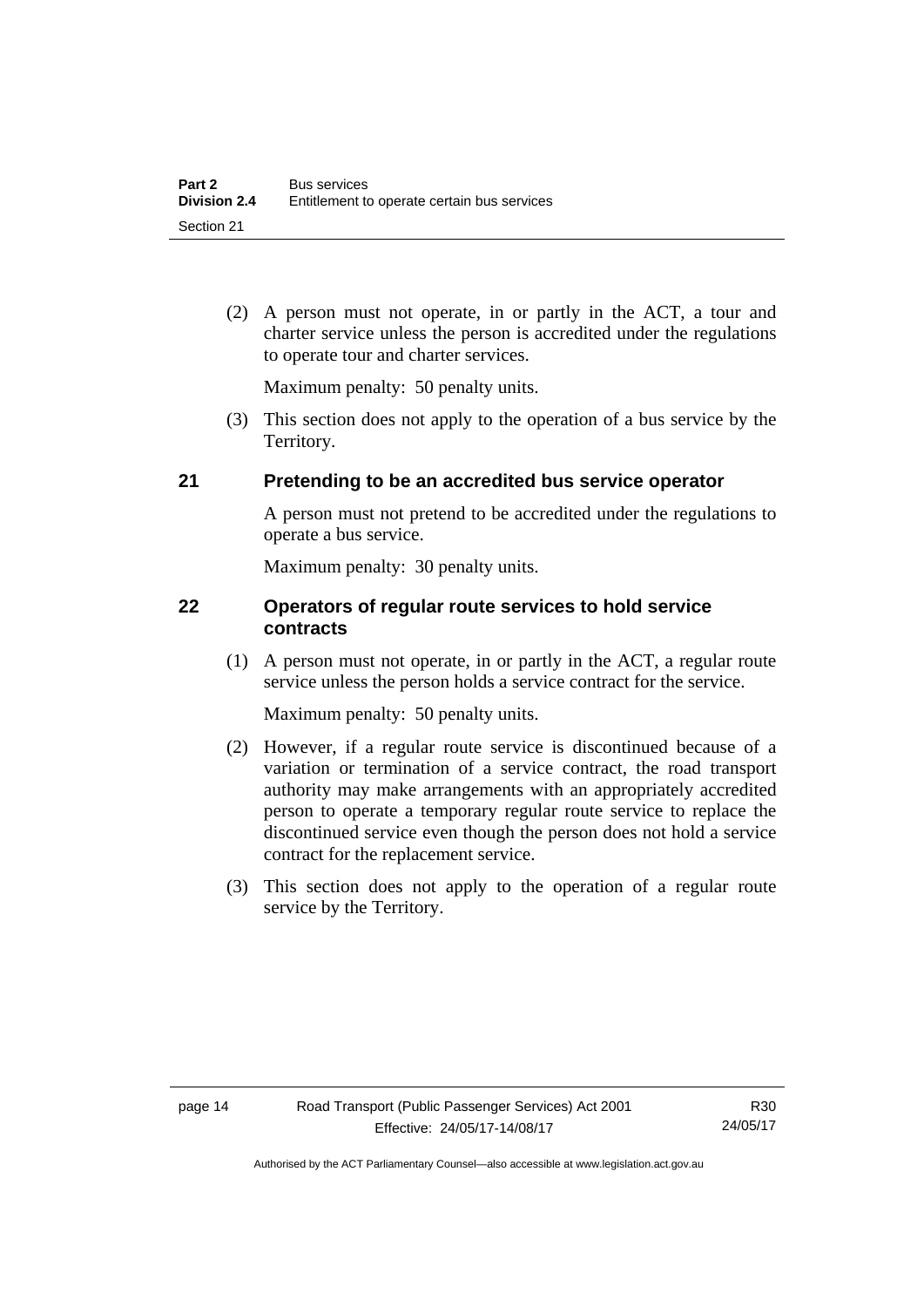### <span id="page-24-0"></span>**Division 2.5 Regulation of bus services**

### <span id="page-24-1"></span>**23 Regular route services—power to determine maximum fares**

- (1) The Minister may determine maximum fares, and ways of calculating maximum fares, payable by passengers on regular route services.
- (2) A determination is a disallowable instrument.
	- *Note* A disallowable instrument must be notified and presented to the Legislative Assembly, under the [Legislation Act.](http://www.legislation.act.gov.au/a/2001-14)

### <span id="page-24-2"></span>**24 Regulations about operation of bus services by accredited people**

A regulation may make provision in relation to the operation of bus services by accredited bus service operators, including, for example—

- (a) the conduct of bus services, including, for example—
	- (i) the safety of passengers (including, for example, by the use of particular kinds of security devices) and the public; and
	- (ii) the qualifications, training and experience of bus drivers and other people providing services on behalf of accredited bus service operators; and
	- (iii) maximum driving times and minimum rest times of bus drivers; and
	- (iv) insurance; and
	- (v) the issue of tickets; and
	- (vi) customer complaints and inquiries; and
- (b) the preparation and publication of, and compliance with, timetables for regular route services; and

R30 24/05/17 page 15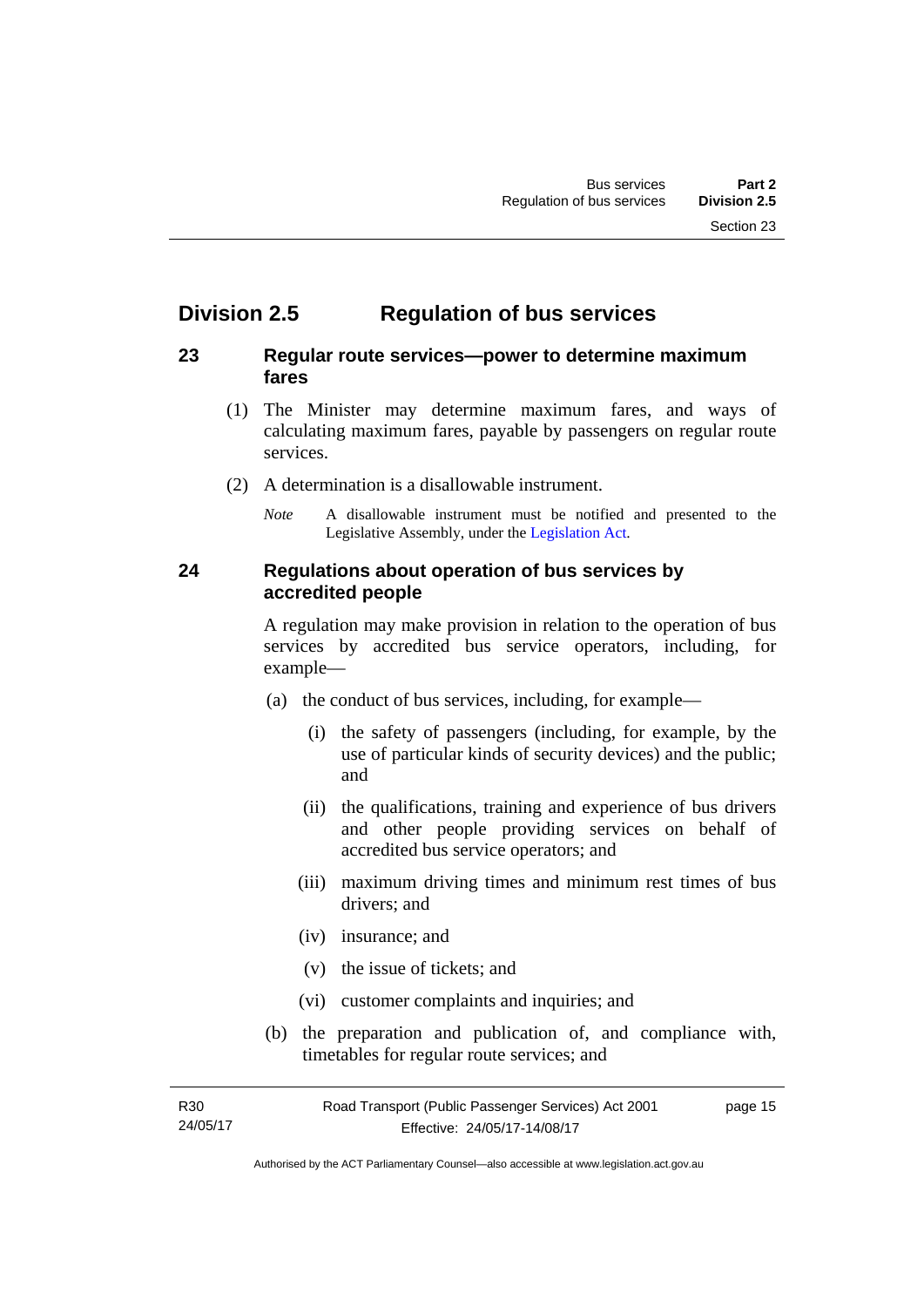- (c) the obligations of drivers of public buses and other people providing services on behalf of accredited bus service operators; and
- (d) the requirements that public buses, and their equipment and fittings (internal and external), must comply with; and
- (e) the maintenance and cleaning of public buses; and
- (f) maintenance, parking and other facilities for public buses; and
- (g) the making and keeping of records and their inspection; and
- (h) the auditing of records and systems; and
- (i) requirements for display of accreditation numbers on advertisements for the service; and
- (j) the provision of information and reports to the road transport authority.
- *Note* An example is part of the Act, is not exhaustive and may extend, but does not limit, the meaning of the provision in which it appears (see [Legislation Act,](http://www.legislation.act.gov.au/a/2001-14) s 126 and s 132).

### <span id="page-25-0"></span>**25 Regulations about operation of public buses**

A regulation may make provision in relation to the operation of public buses, including, for example—

- (a) the regulation or prohibition of the use of public buses on certain roads or road related areas; and
- (b) the picking-up and dropping-off of passengers and other matters relating to the transport of passengers; and
- (c) the records to be made and kept by, how they are to be made and kept, and their inspection; and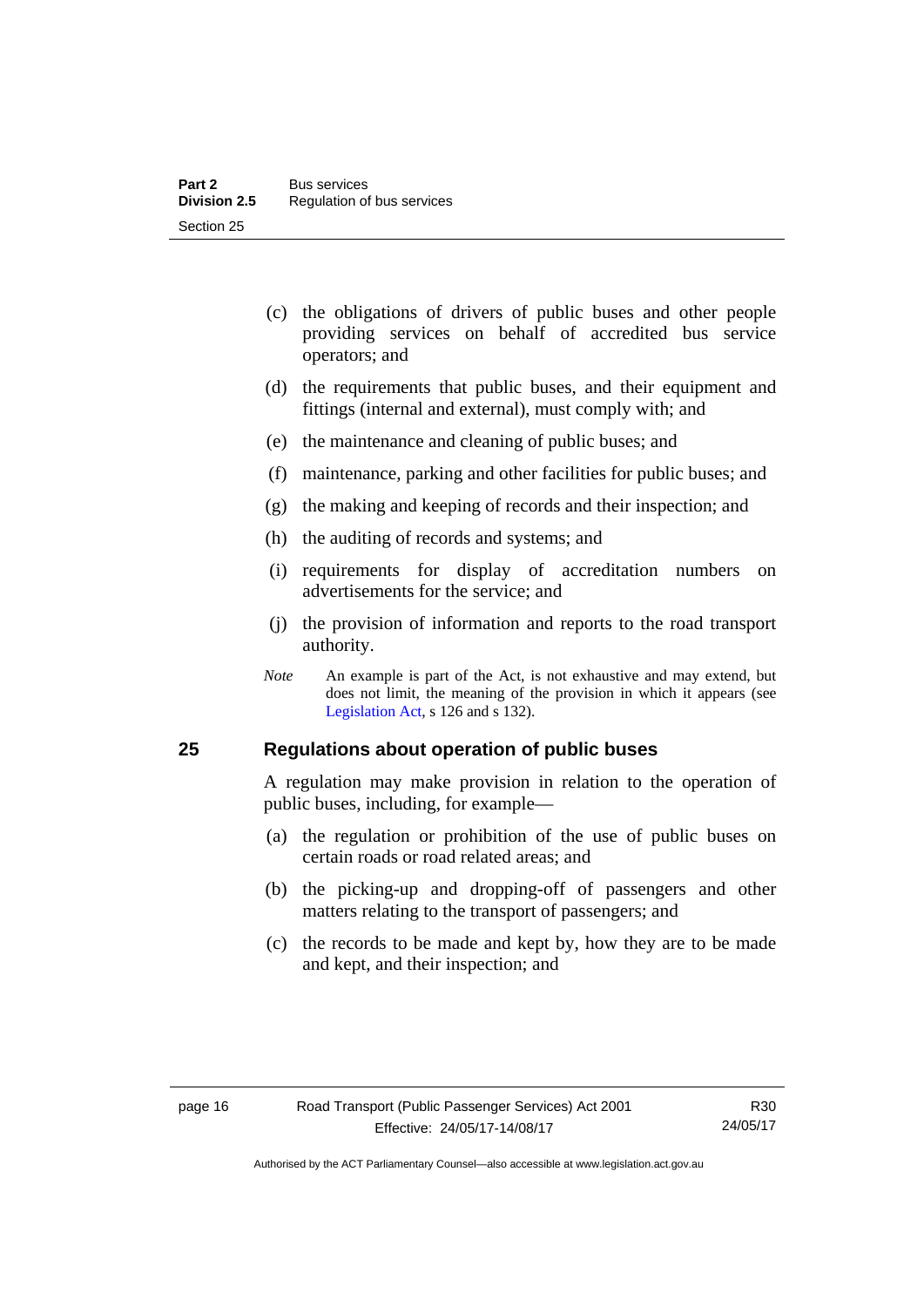- (d) the transport of passengers' luggage or other goods, and animals; and
- (e) the regulation or prohibition of the transport of passengers standing in or on any part of a public bus; and
- (f) the maximum speed of public buses; and
- (g) the prohibition of anyone from soliciting for passengers or for a hiring; and
- (h) the design, equipment and fittings (internal or external) of public buses; and
- (i) the sections, terminal points and bus stops on bus routes; and
- (j) the regulation or prohibition of notices, signs and advertisements inside or on the outside of public buses.
- *Note* An example is part of the Act, is not exhaustive and may extend, but does not limit, the meaning of the provision in which it appears (see [Legislation Act,](http://www.legislation.act.gov.au/a/2001-14) s 126 and s 132).

### <span id="page-26-0"></span>**26 Regulations about bus drivers**

A regulation may make provision in relation to drivers of public buses, including, for example—

- (a) the powers, duties and conduct of drivers; and
- (b) how drivers must dress.
- *Note* An example is part of the Act, is not exhaustive and may extend, but does not limit, the meaning of the provision in which it appears (see [Legislation Act,](http://www.legislation.act.gov.au/a/2001-14) s 126 and s 132).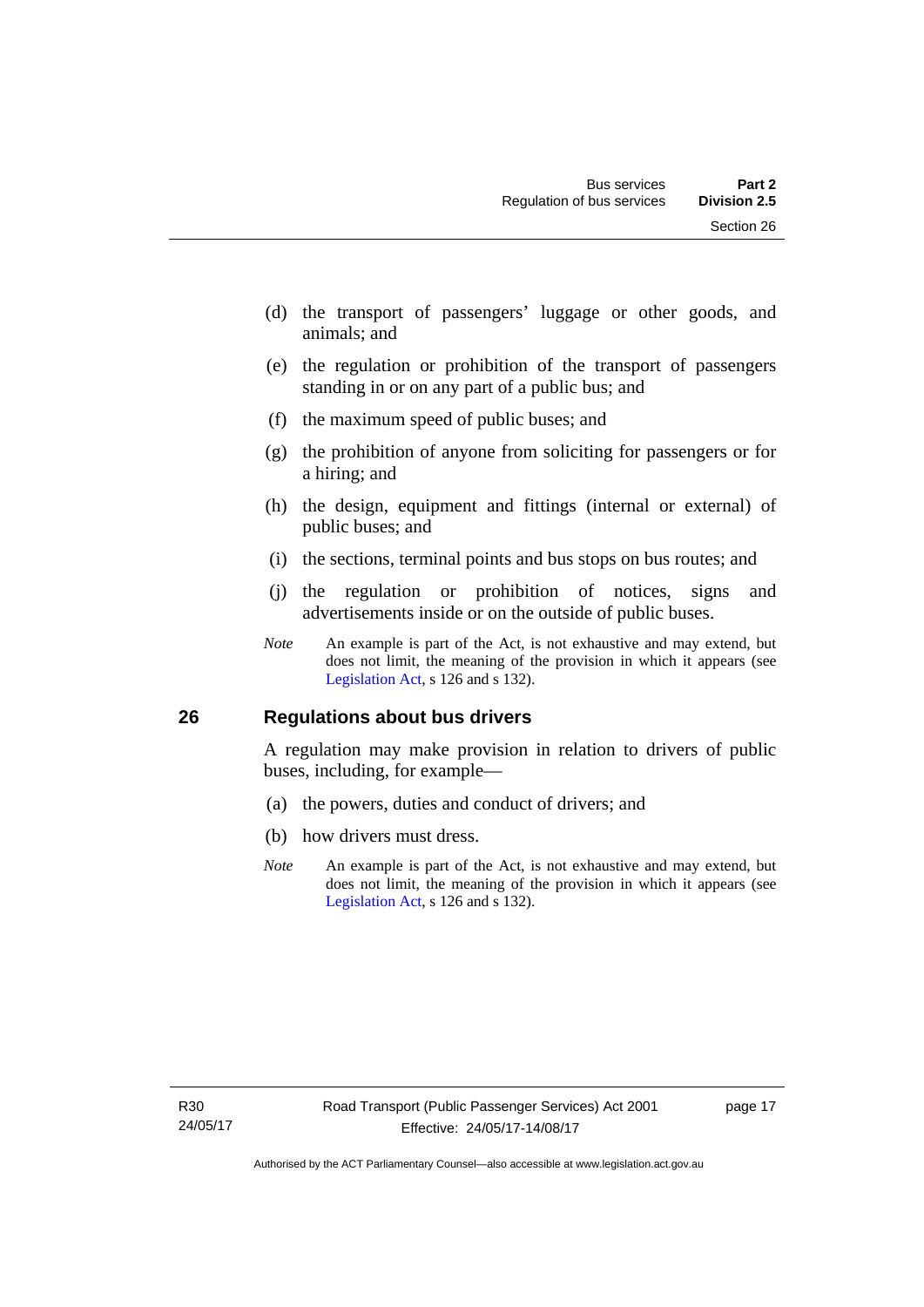### <span id="page-27-0"></span>**27 Regulations about conduct of passengers**

A regulation may make provision in relation to the conduct of passengers on public buses, including, for example—

- (a) the regulation or prohibition of eating and drinking; and
- (b) the authority of public bus drivers, police officers and authorised people to direct people contravening a regulation to leave a bus and to remove them if they fail to leave.
- *Note* An example is part of the Act, is not exhaustive and may extend, but does not limit, the meaning of the provision in which it appears (see [Legislation Act,](http://www.legislation.act.gov.au/a/2001-14) s 126 and s 132).

page 18 Road Transport (Public Passenger Services) Act 2001 Effective: 24/05/17-14/08/17

R30 24/05/17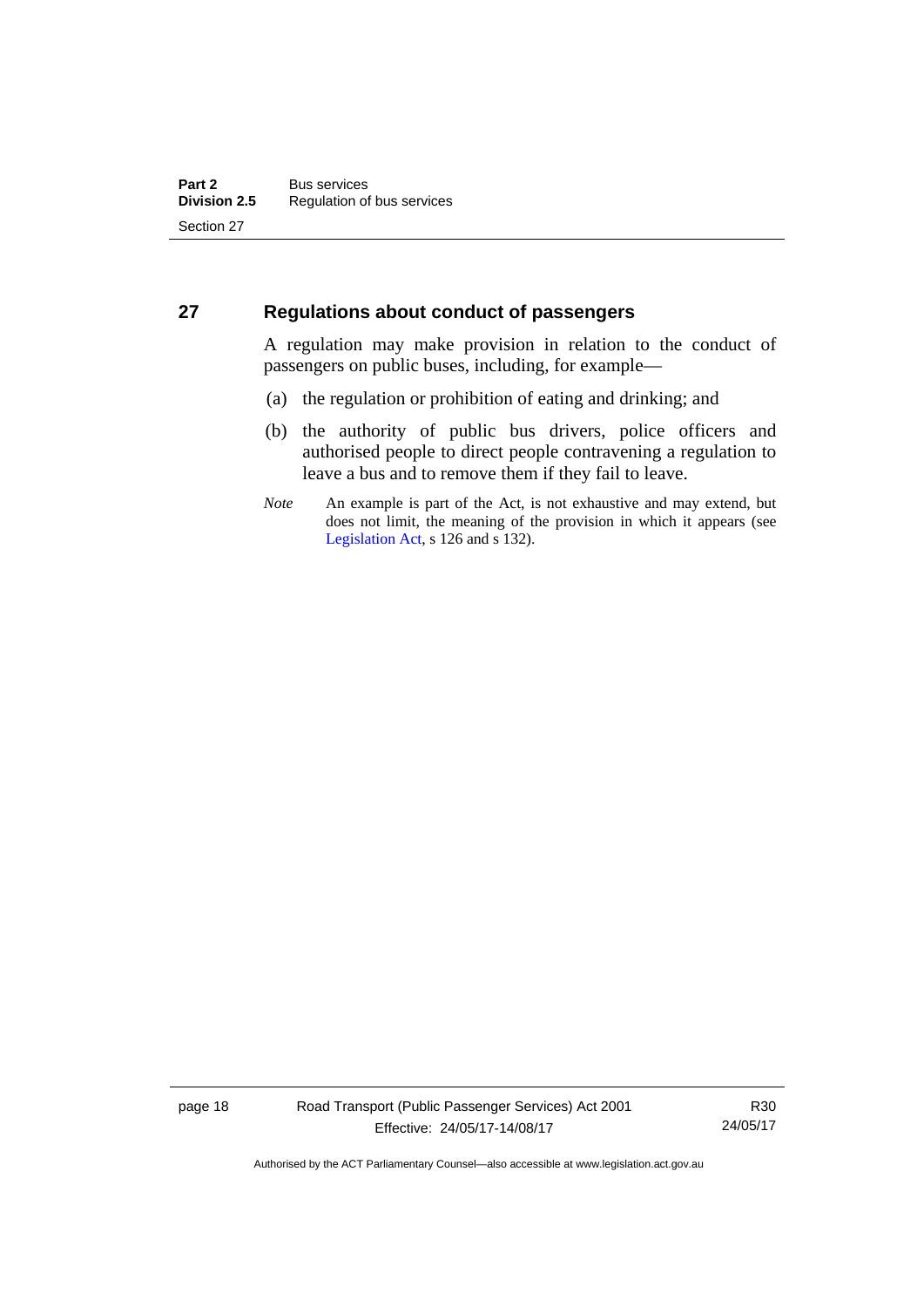<span id="page-28-0"></span>**Part 3 Transport booking services** 

### <span id="page-28-1"></span>**Division 3.1 Basic concepts**

### <span id="page-28-2"></span>**28 Meaning of** *transport booking service*

In this Act:

### *transport booking service*—

- (a) means a person who—
	- (i) accepts bookings from people for bookable vehicles; and
	- (ii) communicates the bookings to bookable vehicle drivers; but
- (b) does not include—
	- (i) a person who is a bookable vehicle driver if the booking is for the driver; or
	- (ii) a person prescribed by regulation to not be a transport booking service.
- *Note Person* includes a corporation as well as an individual (see [Legislation](http://www.legislation.act.gov.au/a/2001-14)  [Act](http://www.legislation.act.gov.au/a/2001-14), s 160).

### <span id="page-28-3"></span>**29 Meaning of** *bookable vehicle* **and** *bookable vehicle driver*

In this Act:

*bookable vehicle* means—

- (a) a taxi; or
- (b) a rideshare vehicle; or
- (c) a hire car.
- *Note Taxi*—see s 45. *Rideshare vehicle*—see s 60A. *Hire car*—see s 67.

R30 24/05/17 page 19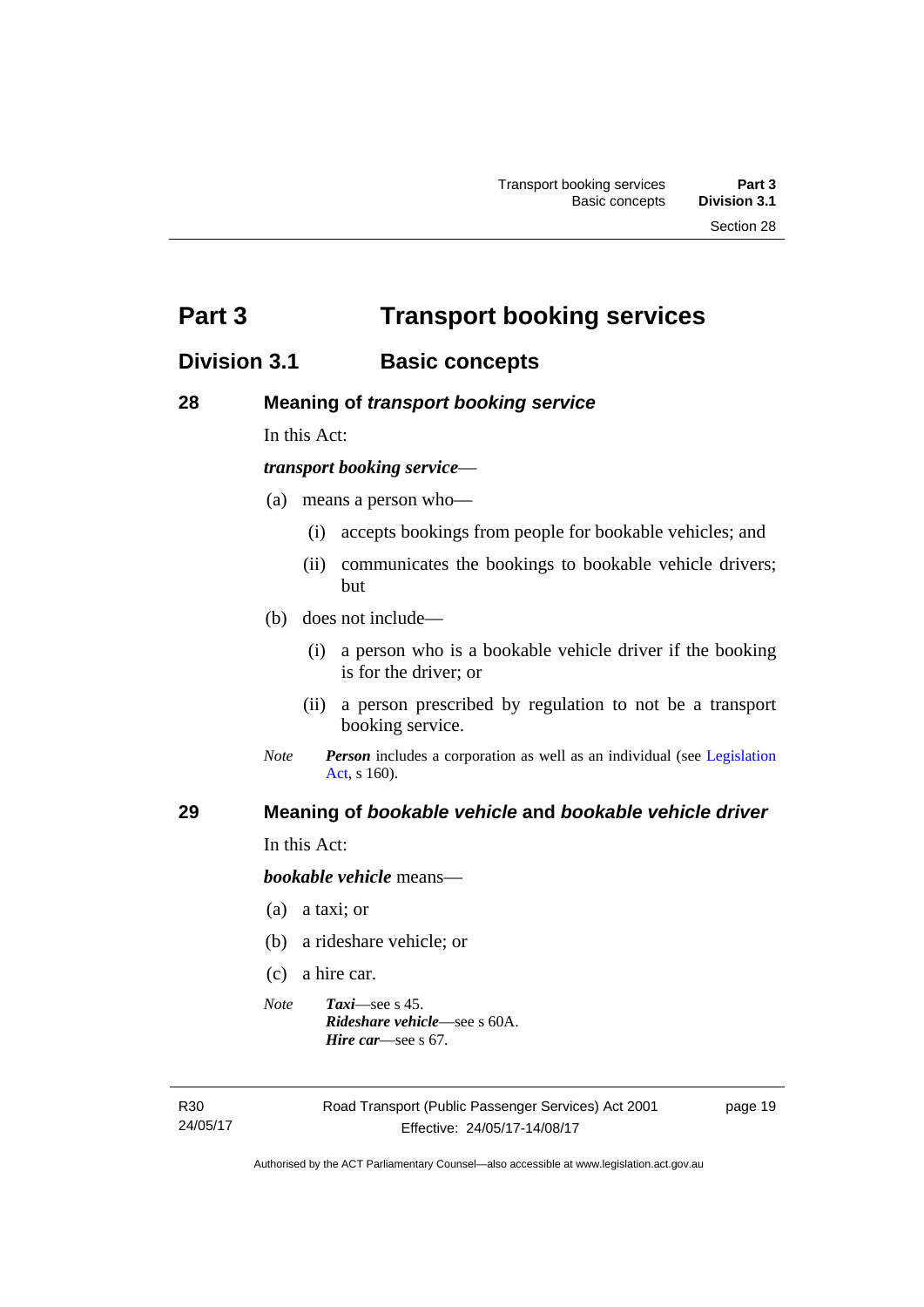### *bookable vehicle driver* means—

- (a) a taxi driver; or
- (b) a rideshare driver; or
- (c) a hire car driver.
- *Note Rideshare driver*—see s 60A. *Taxi driver*—see the dictionary.

### <span id="page-29-0"></span>**Division 3.2 Transport booking service accreditation**

### <span id="page-29-1"></span>**30 Transport booking service—purpose of accreditation**

The purpose of accrediting a transport booking service is to ensure that the transport booking service, and each person who is concerned with, or takes part in, the management of the transport booking service—

- (a) is suitable to operate the transport booking service; and
- (b) has demonstrated capacity to comply with this Act.
- *Note* A reference to an Act includes a reference to the statutory instruments made or in force under the Act, including any regulation (see [Legislation Act,](http://www.legislation.act.gov.au/a/2001-14) s 104).

### <span id="page-29-2"></span>**31 Transport booking service—regulations about accreditation**

- (1) A regulation may provide a system for the accreditation of transport booking services, including, for example—
	- (a) the conditions of an accreditation; and
	- (b) matters relating to the issuing, refusal or surrender of an accreditation; and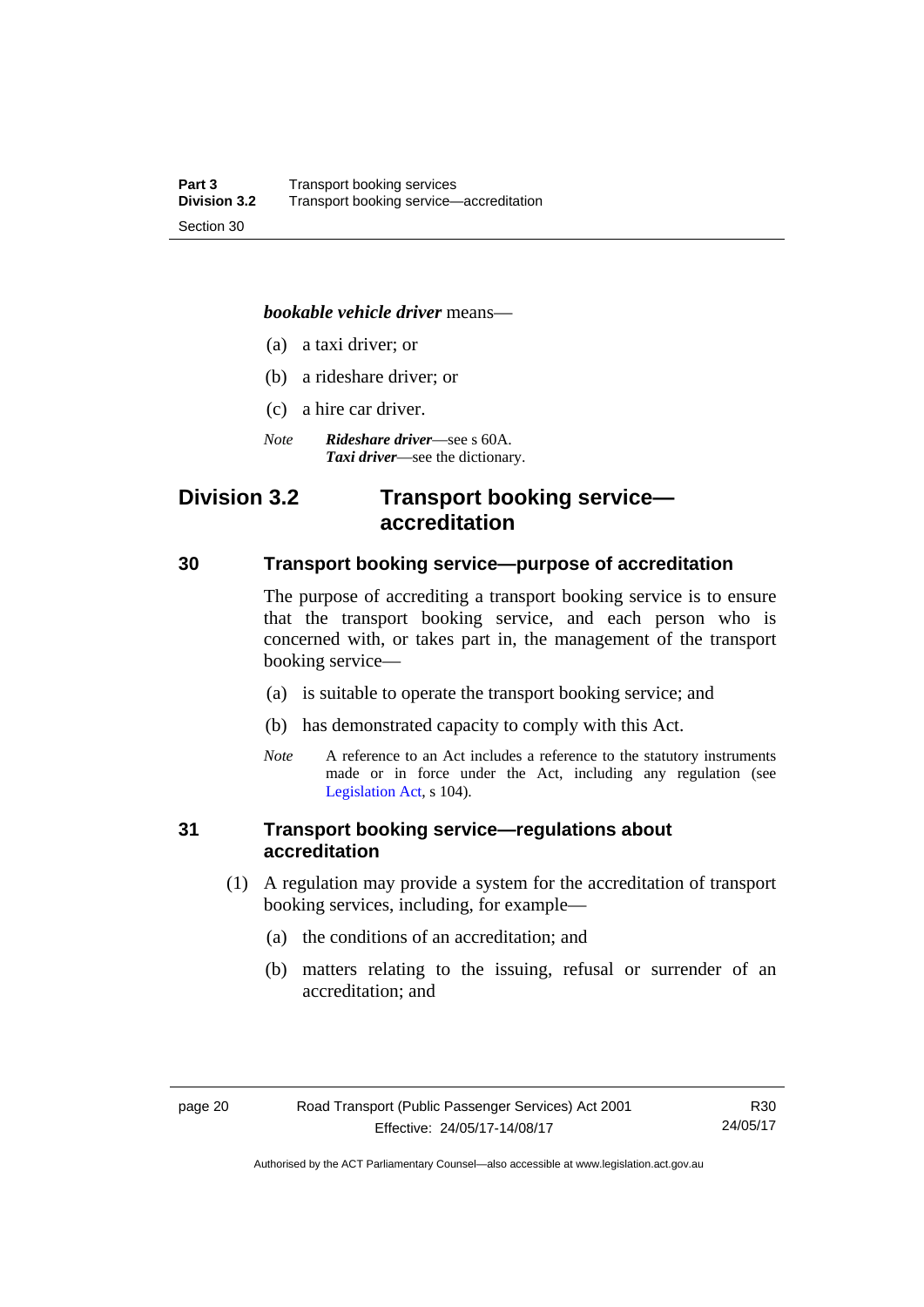- (c) the action that may be taken in relation to an accredited transport booking service in circumstances prescribed by regulation, including—
	- (i) the suspension or cancellation of an accreditation; and
	- (ii) the imposition of a condition on, or the amendment of a condition of, an accreditation; and
	- (iii) an order that an accredited transport booking service pay to the Territory an amount of not more than—
		- (A) for an individual—\$5 000; or
		- (B) for a corporation—\$25 000; and
	- (iv) the reprimanding of an accredited transport booking service.
- *Note* An example is part of the Act, is not exhaustive and may extend, but does not limit, the meaning of the provision in which it appears (see [Legislation Act,](http://www.legislation.act.gov.au/a/2001-14) s 126 and s 132).
- (2) A regulation may make provision about the accreditation of transport booking services, including, for example—
	- (a) requirements about the suitability of the applicant and each person who is to be concerned with, or take part in, the management of the transport booking service; and
	- (b) capacity to meet service standards.

### <span id="page-30-0"></span>**32 Transport booking service must be accredited**

- (1) A person commits an offence if the person—
	- (a) operates a transport booking service; and
	- (b) is not an accredited transport booking service.

Maximum penalty: 50 penalty units.

(2) An offence against this section is a strict liability offence.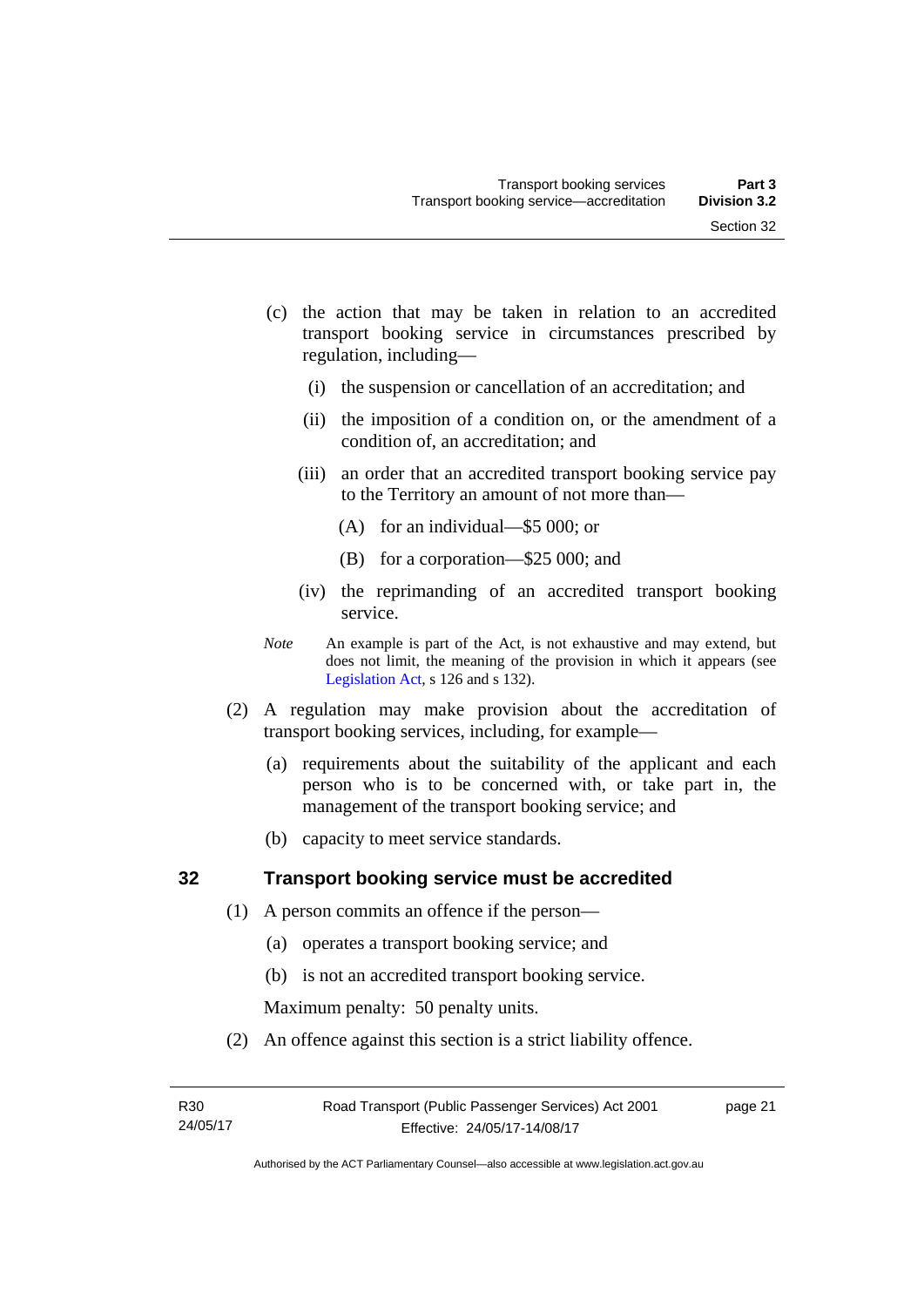### <span id="page-31-0"></span>**33 Transport booking service must comply with accreditation conditions**

- (1) A person commits an offence if the person—
	- (a) is an accredited transport booking service; and
	- (b) fails to comply with a condition of the accreditation.

Maximum penalty: 50 penalty units.

(2) An offence against this section is a strict liability offence.

### <span id="page-31-1"></span>**34 Pretend to be accredited transport booking service**

A person commits an offence if the person pretends to be an accredited transport booking service.

Maximum penalty: 30 penalty units.

### <span id="page-31-2"></span>**Division 3.3 Transport booking service—affiliated drivers and affiliated operators**

### <span id="page-31-3"></span>**35 Meaning of** *affiliated driver*

In this Act:

*affiliated driver*, for a transport booking service, means a bookable vehicle driver who has an affiliated driver agreement with the booking service.

*Note* A rideshare driver must be an affiliated driver (see s 36F).

### <span id="page-31-4"></span>**36 Meaning of** *affiliated driver agreement*

In this Act:

*affiliated driver agreement* means an agreement between a bookable vehicle driver and a transport booking service for—

 (a) the transport booking service to provide a booking service for the driver; and

| page 22 | Road Transport (Public Passenger Services) Act 2001 | R30      |
|---------|-----------------------------------------------------|----------|
|         | Effective: 24/05/17-14/08/17                        | 24/05/17 |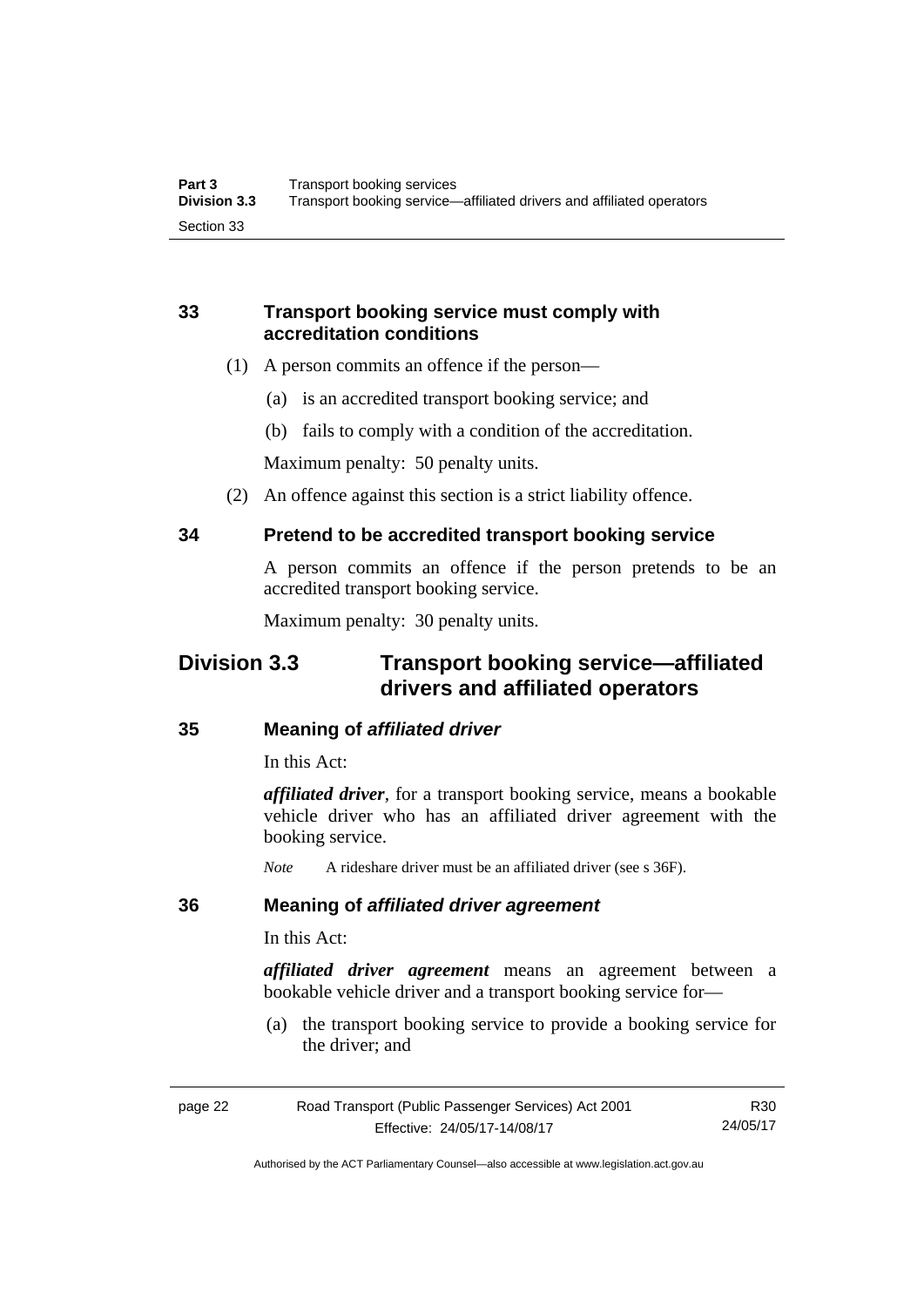(b) the driver to provide a taxi service, rideshare service or hire car service using a stated bookable vehicle via the booking service.

### <span id="page-32-0"></span>**36A Pretend to be affiliated driver**

(1) A person commits an offence if the person pretends to be an affiliated driver for a transport booking service.

Maximum penalty: 30 penalty units.

(2) An offence against this section is a strict liability offence.

### <span id="page-32-1"></span>**36B Meaning of** *affiliated operator*

In this Act:

*affiliated operator*, for a transport booking service, means a taxi service operator, or hire care service operator, who has an affiliated operator agreement with the booking service.

### <span id="page-32-2"></span>**36C Meaning of** *affiliated operator agreement*

In this Act:

*affiliated operator agreement* means an agreement between a taxi service operator, or hire care service operator, and a transport booking service for—

- (a) the transport booking service to provide a booking service for drivers for the operator's service; and
- (b) the taxi service operator, or hire care service operator, to operate the taxi service, or hire car service, using stated drivers and stated vehicles, via the booking service.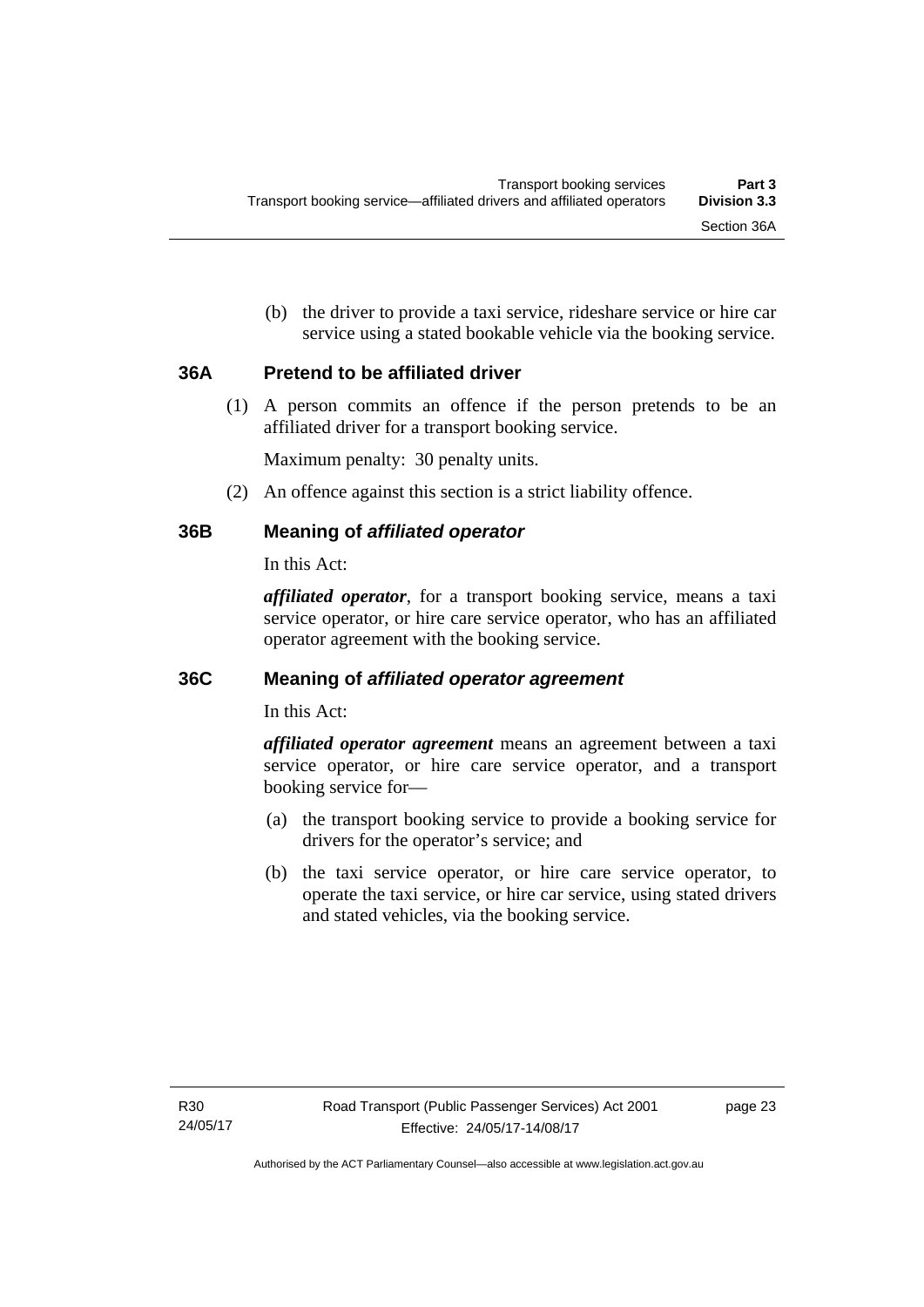### <span id="page-33-0"></span>**36D Pretend to be affiliated operator**

 (1) A person commits an offence if the person pretends to be an affiliated operator for a transport booking service.

Maximum penalty: 30 penalty units.

(2) An offence against this section is a strict liability offence.

### <span id="page-33-1"></span>**36E Taxi driver or taxi service operator must be affiliated with transport booking service**

- (1) A person commits an offence if—
	- (a) the person is a taxi driver for a taxi service; and
	- (b) the person is not an affiliated driver for a transport booking service; and
	- (c) the taxi service operator is not—
		- (i) an affiliated operator for a transport booking service; or
		- (ii) an independent taxi service operator.

Maximum penalty: 50 penalty units.

- (2) A person commits an offence if the person—
	- (a) operates a taxi service; and
	- (b) is not either—
		- (i) an affiliated operator for a transport booking service; or
		- (ii) an independent taxi service operator.

Maximum penalty: 50 penalty units.

(3) An offence against this section is a strict liability offence.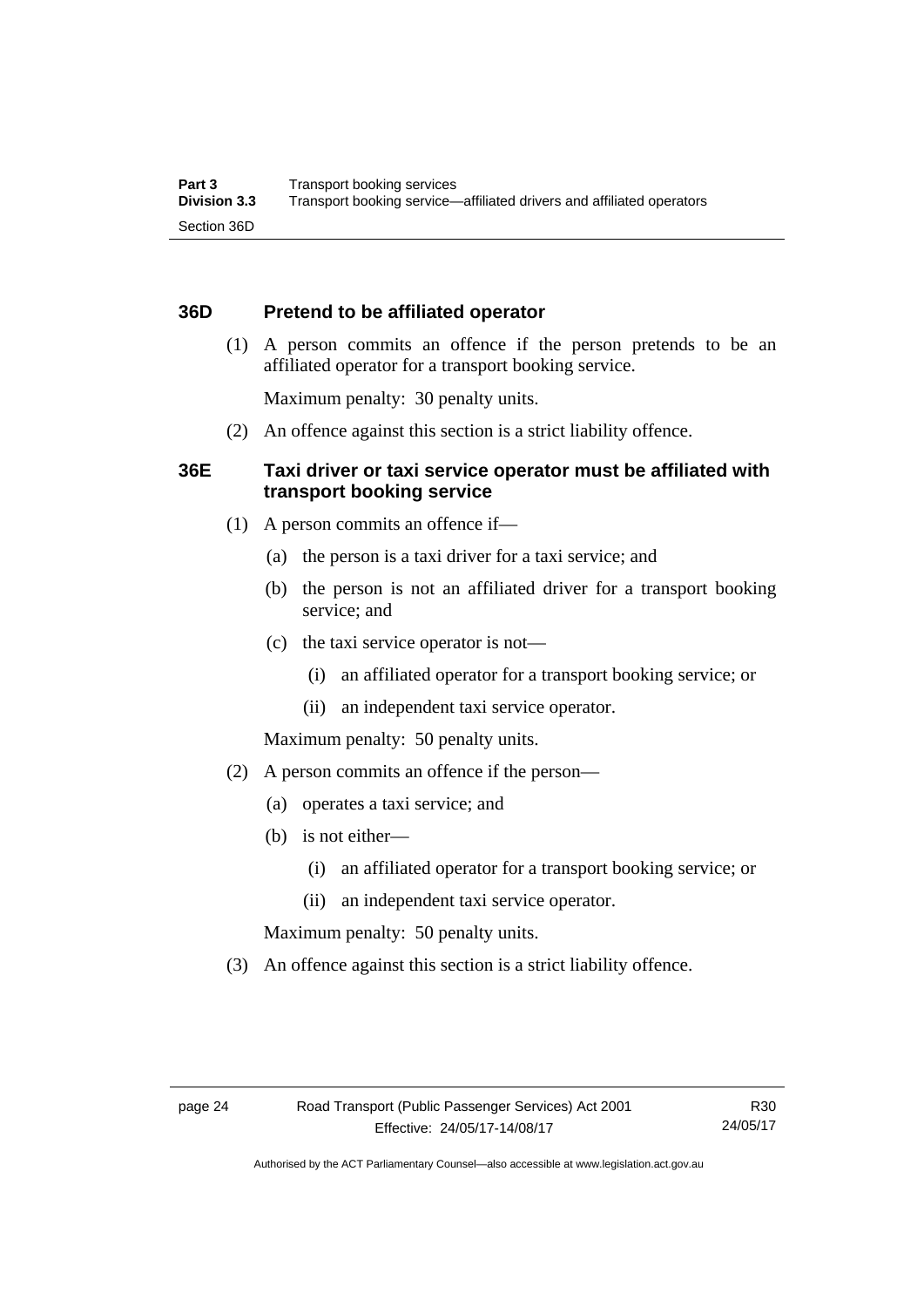### <span id="page-34-0"></span>**36F Rideshare driver must be affiliated with transport booking service**

- (1) A person commits an offence if the person—
	- (a) is a rideshare driver, and
	- (b) is not an affiliated driver for a transport booking service.

Maximum penalty: 50 penalty units.

(2) An offence against this section is a strict liability offence.

### <span id="page-34-1"></span>**Division 3.4 Transport booking service—operation**

### <span id="page-34-2"></span>**36G Transport booking service—responsibilities**

- (1) A person commits an offence if the person—
	- (a) is a transport booking service; and
	- (b) does not take reasonable steps to ensure that an affiliated driver either—
		- (i) holds a public vehicle licence that authorises the driver to drive the bookable vehicle; or
		- (ii) is exempted by the *[Road Transport \(Driver Licensing\)](http://www.legislation.act.gov.au/sl/2000-14)  [Regulation 2000](http://www.legislation.act.gov.au/sl/2000-14)* from holding an Australian driver licence.

Maximum penalty: 20 penalty units.

- (2) A person commits an offence if the person—
	- (a) is a transport booking service; and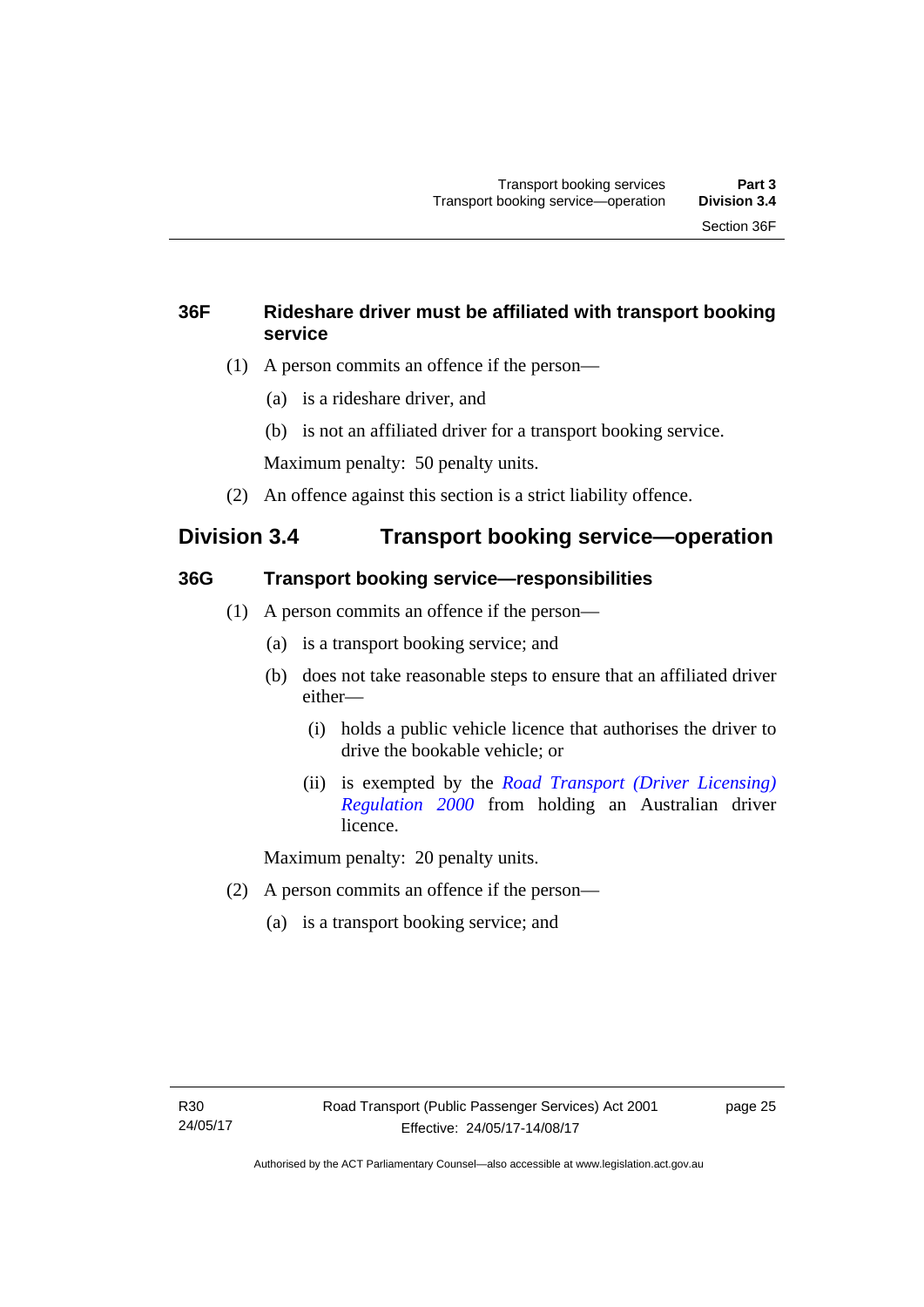- (b) does not take reasonable steps to ensure that—
	- (i) each affiliated taxi service operator is an accredited taxi service operator; and
	- (ii) each affiliated hire car service operator is an accredited hire car service operator.

Maximum penalty: 20 penalty units.

- (3) A person commits an offence if the person—
	- (a) is a transport booking service; and
	- (b) does not take reasonable steps to ensure that—
		- (i) each affiliated rideshare driver is an accredited rideshare driver; and
		- (ii) each vehicle to be used by a rideshare driver for a rideshare is—
			- (A) a licensed rideshare vehicle; and
			- (B) insured in the way prescribed by regulation under section 60N (d) (Licensed rideshare vehicle not to be used unless insured).

Maximum penalty: 20 penalty units.

(4) An offence against this section is a strict liability offence.

### <span id="page-35-0"></span>**36H Transport booking services—regulations about operation**

A regulation may make provision about the operation of transport booking services, including, for example—

- (a) the agreements and other arrangements that transport booking services may make with bookable vehicle drivers, taxi service operators and hire car service operators; and
- (b) service standards for transport booking services; and

Authorised by the ACT Parliamentary Counsel—also accessible at www.legislation.act.gov.au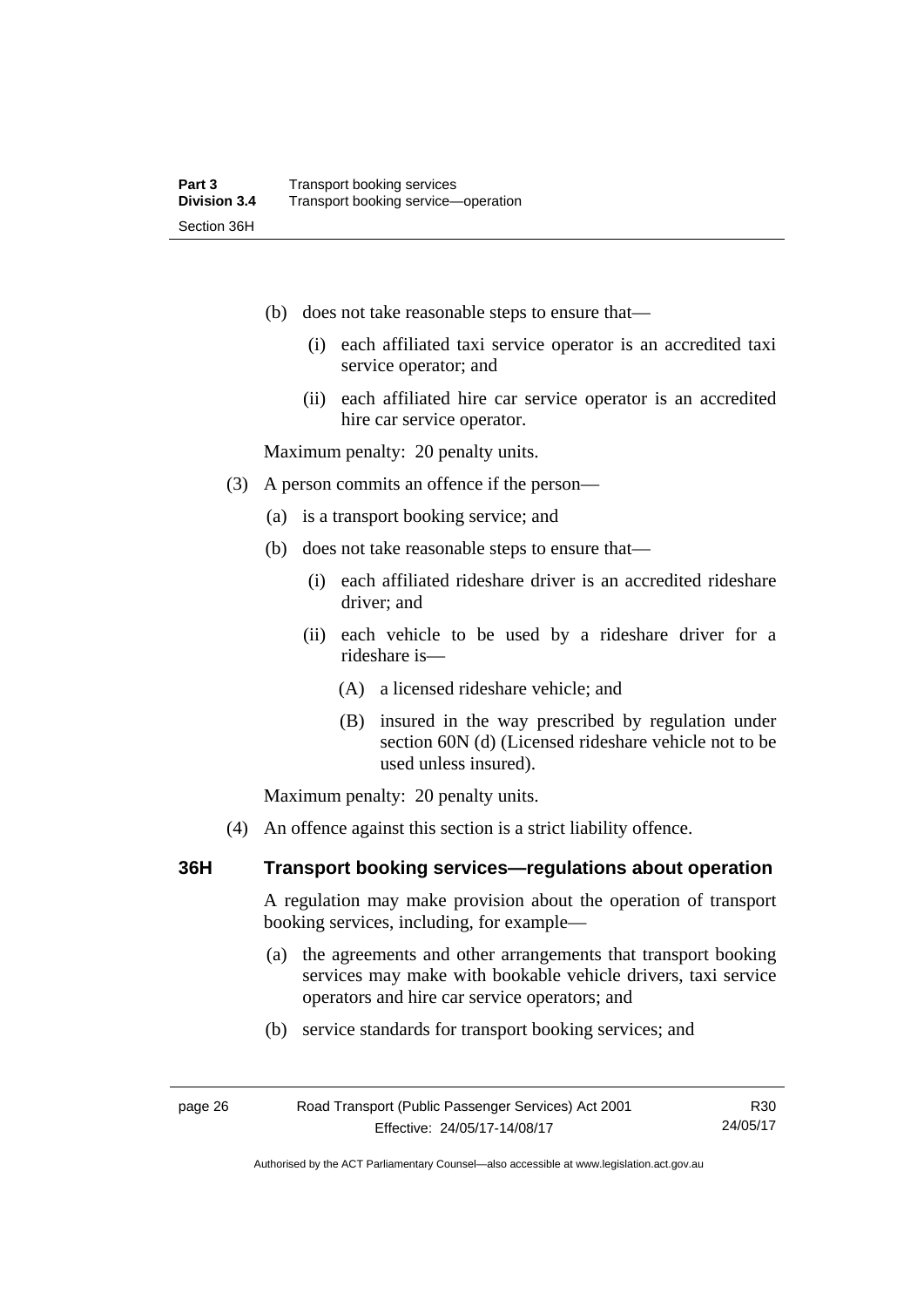- (c) the safety of drivers and passengers (including, for example, particular kinds of security devices); and
- (d) the operation of equipment for sending messages between transport booking services and bookable vehicle drivers; and
- (e) management of bookings for particular kinds of bookable vehicles including, for example, wheelchair-accessible taxis; and
- (f) the accessibility of booking services for different kinds of passengers; and
- (g) the payment by passengers of gratuities and other amounts in addition to fares; and
- (h) directions that transport booking services may give to bookable vehicle drivers; and
- (i) customer inquiries and complaints; and
- (j) the making and keeping of records and their inspection; and
- (k) the auditing of records and systems; and
- (l) the provision of information and reports to the road transport authority.
- *Note* An example is part of the Act, is not exhaustive and may extend, but does not limit, the meaning of the provision in which it appears (see [Legislation Act,](http://www.legislation.act.gov.au/a/2001-14) s 126 and s 132).

# **36I Court may order transport booking service to take certain actions**

- (1) This section applies if a court finds a corporation guilty of an offence against 1 of more of the following sections:
	- (a) section 32 (Transport booking service must be accredited);
	- (b) section 33 (Transport booking service must comply with accreditation conditions);

page 27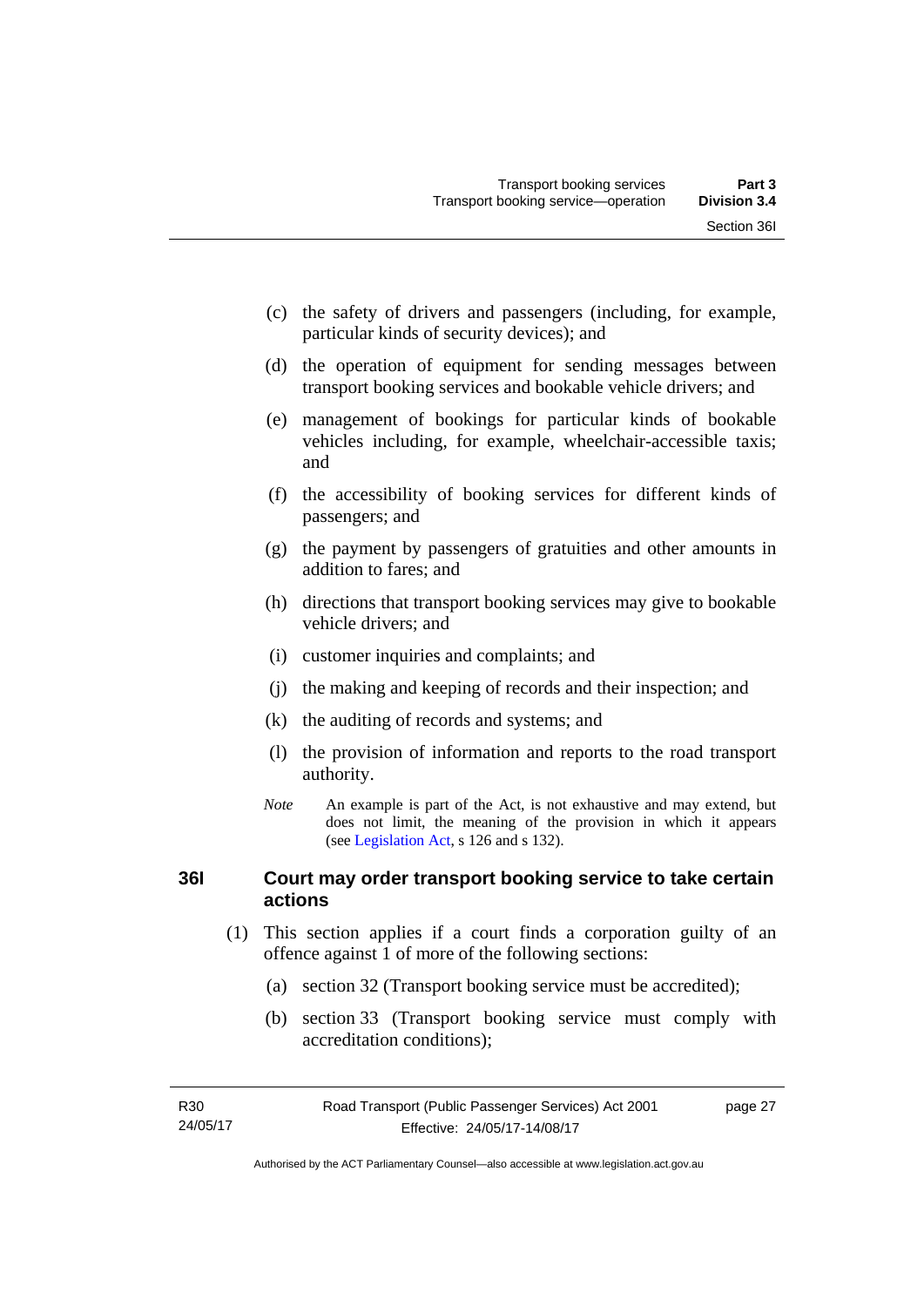- (c) section 36G (Transport booking service—responsibilities).
- (2) In addition to, or instead of, any other penalty the court may impose on the corporation, the court may order the corporation to do 1 or more of the following:
	- (a) take any action stated by the court to publicise—
		- (i) the offence; and
		- (ii) the consequences resulting from or related to the conduct from which the offence arose; and
		- (iii) any penalties imposed, or other orders made, because of the offence;
	- (b) take any action stated by the court to notify 1 or more stated people of the matters mentioned in paragraph (a);
	- (c) do stated things or establish or carry out a stated project for the public benefit even if the project is unrelated to the offence.

#### **Example—par (a)**

advertise on television or in a daily newspaper

#### **Example—par (b)**

publish a notice in an annual report or distribute a notice to shareholders of the corporation

#### **Example—par (c)**

develop and operate a community service

- *Note* An example is part of the Act, is not exhaustive and may extend, but does not limit, the meaning of the provision in which it appears (see [Legislation Act,](http://www.legislation.act.gov.au/a/2001-14) s 126 and s 132).
- (3) In making the order, the court may state a period within which the action must be taken, the thing must be done or the project must be established or carried out, and may also impose any other requirement that it considers necessary or desirable for enforcement of the order or to make the order effective.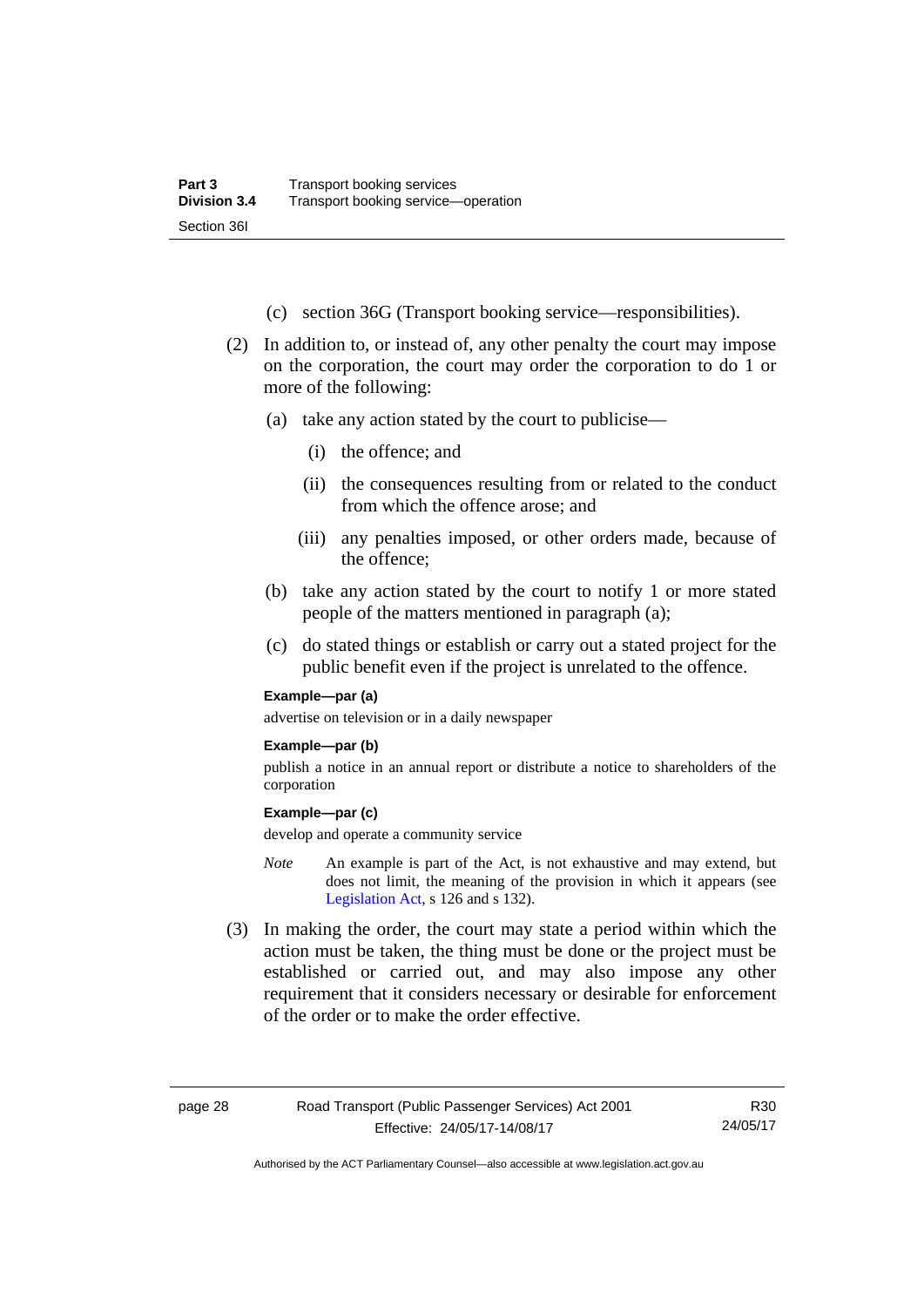- (4) The total cost to the corporation of compliance with an order or orders under subsection (2) in relation to a single offence must not be more than 6 500 penalty units (including any fine imposed for the offence).
- (5) If the court decides to make an order under subsection (2), it must, in deciding the kind of order, take into account, as far as practicable—
	- (a) the severity and extent of the consequences resulting from or related to the conduct from which the offence arose; and
	- (b) any actions taken by the corporation to rectify damage resulting from or related to the conduct from which the offence arose; and
	- (c) the financial circumstances of the corporation; and
	- (d) the nature of the burden that compliance with the order will impose on the corporation.
- (6) The court is not prevented from making an order under subsection (2) only because it has been unable to find out the financial circumstances of the corporation.
- (7) If a corporation fails, without reasonable excuse, to comply with an order under subsection (2) (a) or (b) within the stated period (if any) the court may, on application by the road transport authority, by order authorise the director-general—
	- (a) to do anything that is necessary or convenient to carry out any action that remains to be done under the order and that it is still practicable to do; and
	- (b) to publicise the failure of the corporation to comply with the order.
- (8) If the court makes an order under subsection (7), the director-general must comply with the order.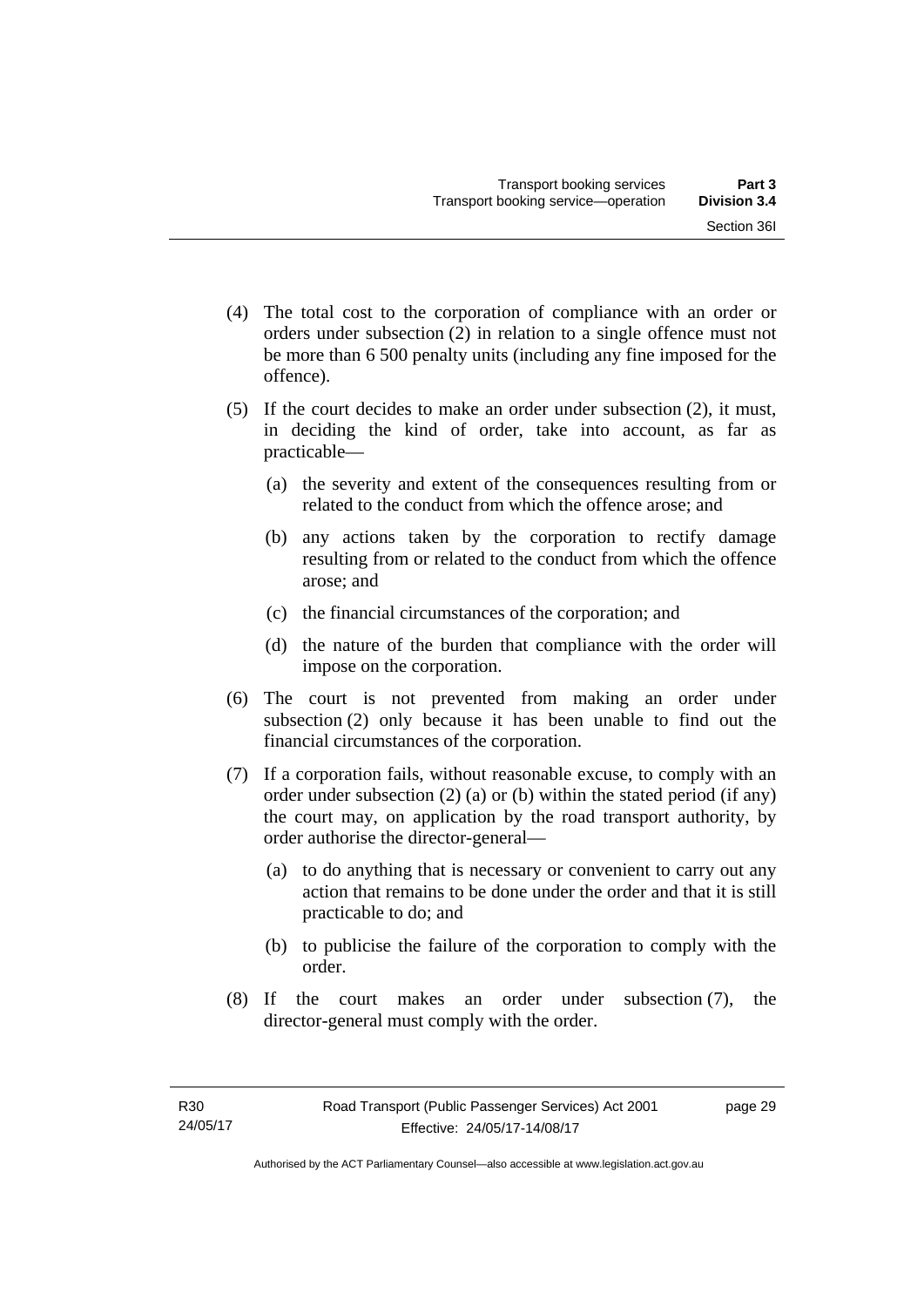- (9) Subsection (7) does not prevent contempt of court proceedings from being started or continued against a corporation that has failed to comply with an order under this section.
- (10) The reasonable cost of complying with an order under subsection (7) is a debt owing to the Territory by the corporation against which the order was made.

page 30 Road Transport (Public Passenger Services) Act 2001 Effective: 24/05/17-14/08/17

R30 24/05/17

Authorised by the ACT Parliamentary Counsel—also accessible at www.legislation.act.gov.au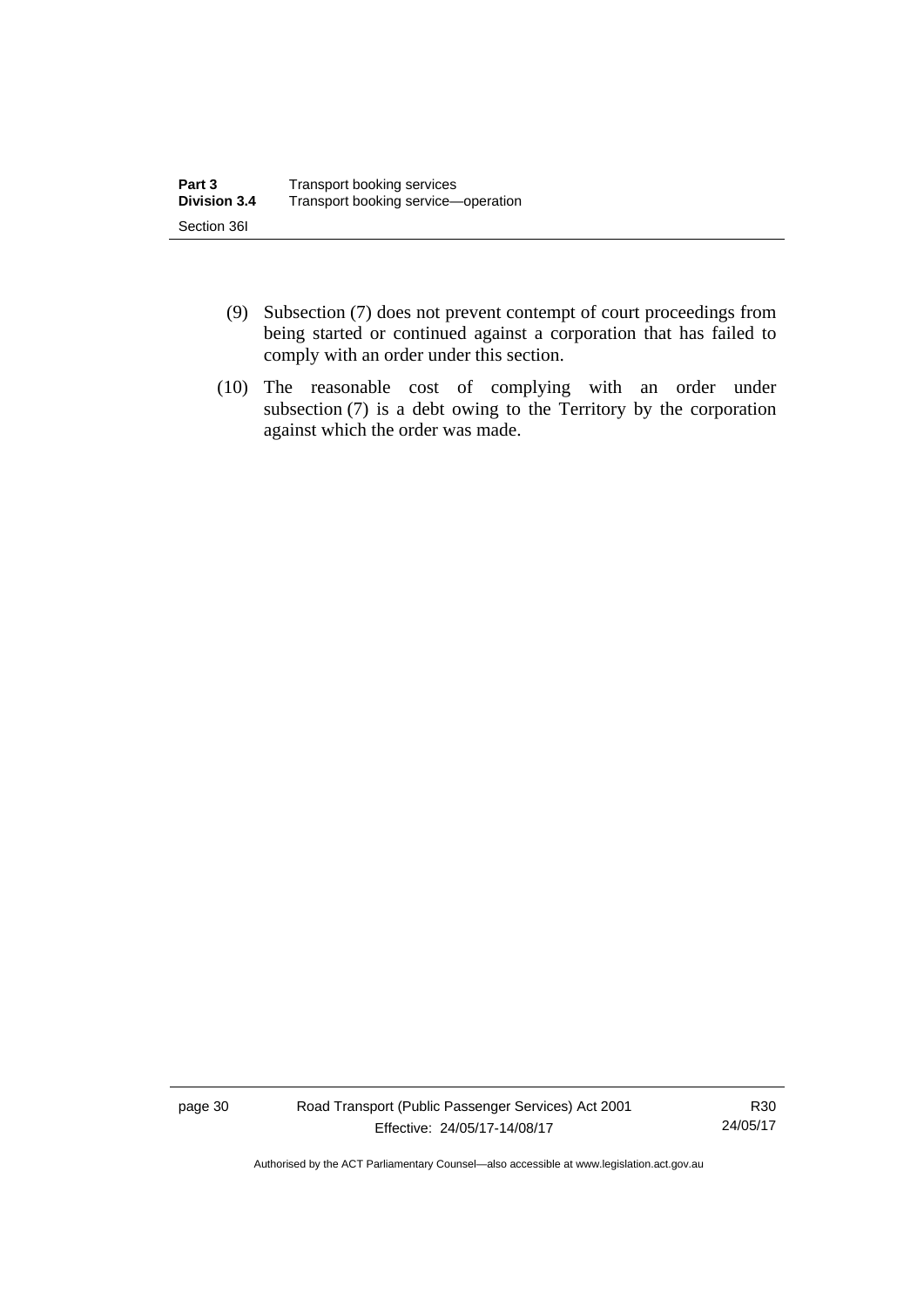# **Part 4 Licensing of taxi vehicles**

# **Division 4.1 Basic concepts**

# **37 Meaning of** *taxi licence*

A *taxi licence* is a licence issued under the regulations to use a vehicle as a taxi, and includes a restricted taxi licence.

*Note* References to *taxi licence* include a *restricted taxi licence* unless the contrary intention otherwise appears (see [Legislation Act,](http://www.legislation.act.gov.au/a/2001-14) s 155).

# **38 Meaning of** *restricted taxi licence*

A *restricted taxi licence* is a licence issued under the regulations to use a vehicle as a restricted taxi.

# **Division 4.2 Taxi licences**

# **39 Maximum numbers of taxi licences**

- (1) The Minister may determine the number of taxi licences or restricted taxi licences.
- (2) A determination is a notifiable instrument.

*Note* A notifiable instrument must be notified under the [Legislation Act](http://www.legislation.act.gov.au/a/2001-14).

# **40 Issue of taxi licences**

The road transport authority must not issue a taxi licence or a restricted taxi licence if the number of taxi licences or restricted taxi licences (as appropriate) would exceed the relevant number determined by the Minister.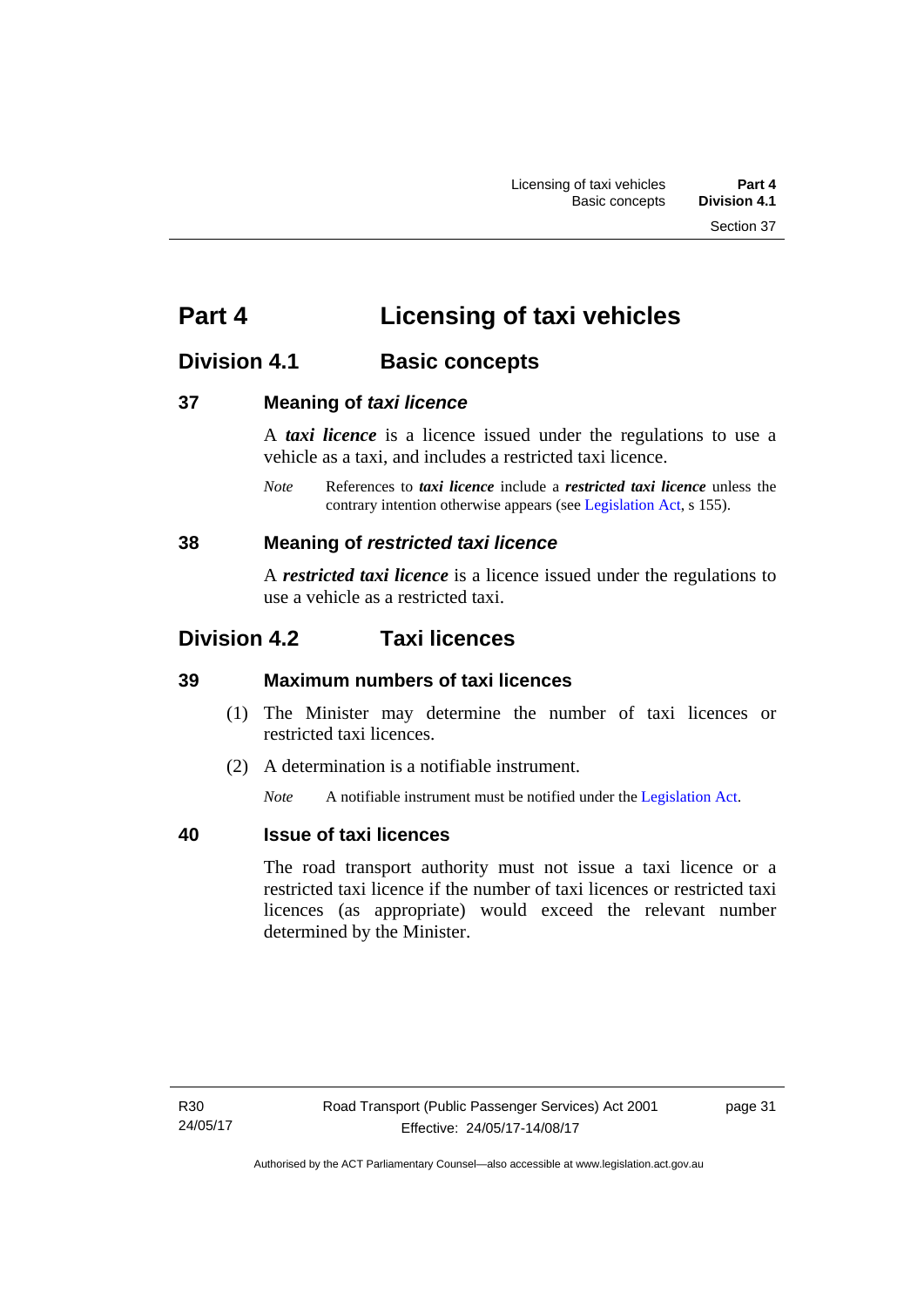# **41 Transferability of taxi licences**

- (1) A taxi licence (other than a restricted taxi licence) issued before the commencement of the *[Road Transport Legislation Amendment](http://www.legislation.act.gov.au/a/2006-26)  [Act 2006](http://www.legislation.act.gov.au/a/2006-26)* (the *amendment Act*) is transferable.
- (2) A taxi licence (other than a restricted taxi licence) issued after the commencement of the amendment Act may be issued as a transferable or non-transferable taxi licence.
- (3) If the holder of a taxi licence mentioned in subsection (1), or of a taxi licence issued as a transferable taxi licence, asks the road transport authority to transfer the licence to someone else, the authority must transfer the licence to the person.
- (4) The following taxi licences are not transferable:
	- (a) a taxi licence issued as a non-transferable taxi licence;
	- (b) a restricted taxi licence.
- (5) A taxi licence mentioned in subsection (4) that is issued after the commencement of the amendment Act is issued subject to the condition that the licence-holder must not transfer the licence to anyone else.

#### **Example of transfer of licence**

The licence-holder hiring the licence to someone else.

*Note* An example is part of the Act, is not exhaustive and may extend, but does not limit, the meaning of the provision in which it appears (see [Legislation Act,](http://www.legislation.act.gov.au/a/2001-14) s 126 and s 132).

# **42 Use of vehicles as taxis**

 (1) A person must not use a vehicle as a taxi (other than a restricted taxi) unless the vehicle is licensed under the regulations as a taxi.

Maximum penalty: 50 penalty units.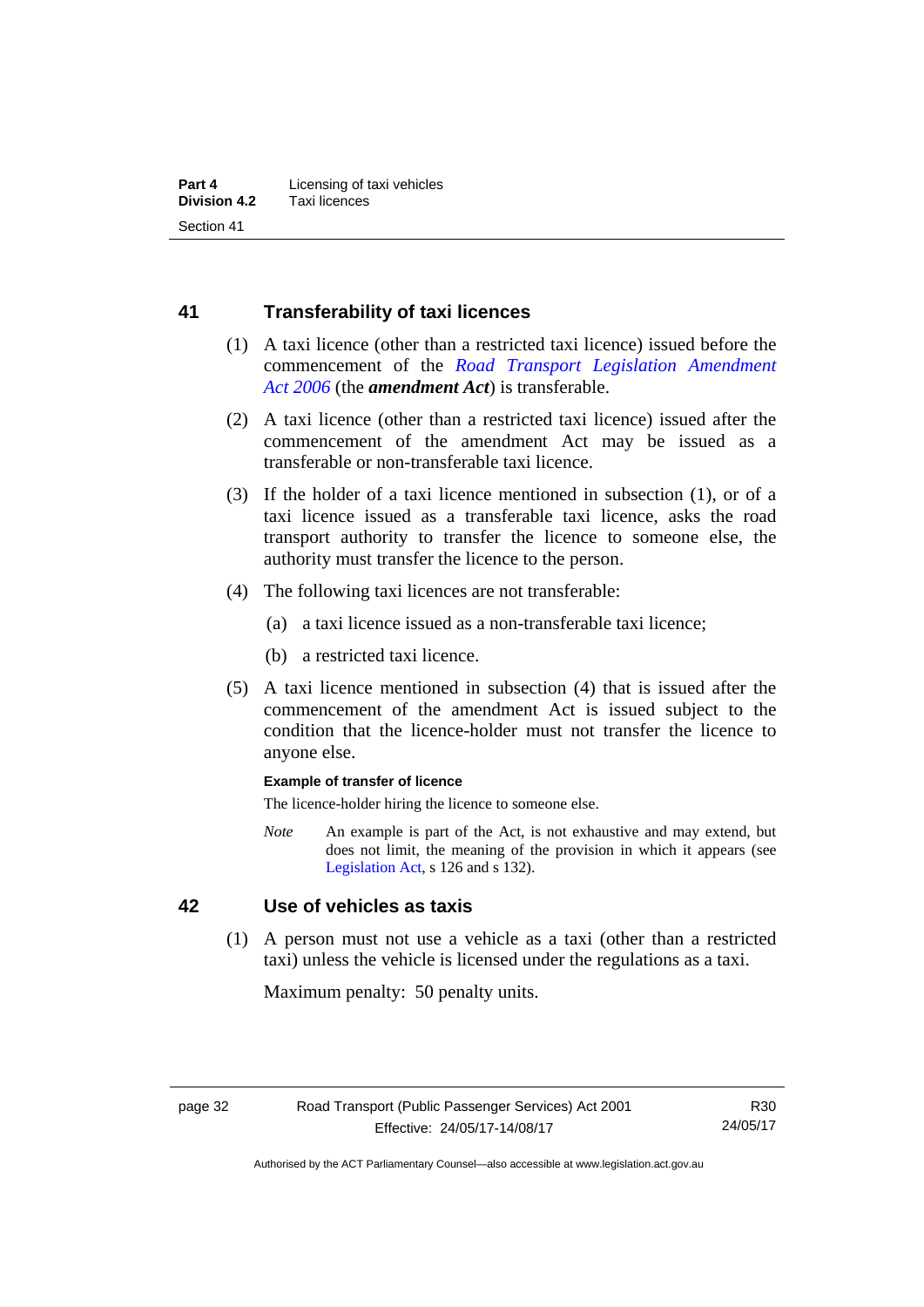(2) A person must not use a vehicle as a restricted taxi unless the vehicle is licensed under the regulations as a restricted taxi.

Maximum penalty: 50 penalty units.

- (3) This section does not apply to a person in relation to the hiring of a vehicle used by the person if—
	- (a) the vehicle is licensed as a taxi under the law of another jurisdiction; and
	- (b) the hiring begins in that jurisdiction and is completed in the ACT.
- (4) This section also does not apply to a person who is using a substitute vehicle as a licensed taxi in accordance with the regulations.

# **43 Pretending vehicles are licensed taxis**

(1) A person must not pretend that a vehicle is licensed under the regulations as a taxi (other than a restricted taxi).

Maximum penalty: 30 penalty units.

 (2) A person must not pretend that a vehicle is licensed under the regulations as a restricted taxi.

Maximum penalty: 30 penalty units.

# **44 Regulations about taxi licences**

- (1) A regulation may provide a system for the licensing of taxis and restricted taxis, including, for example—
	- (a) matters relating to the giving, refusal or surrender of licences; and
	- (b) the term (if any) of taxi licences; and
	- (c) the conditions of licences; and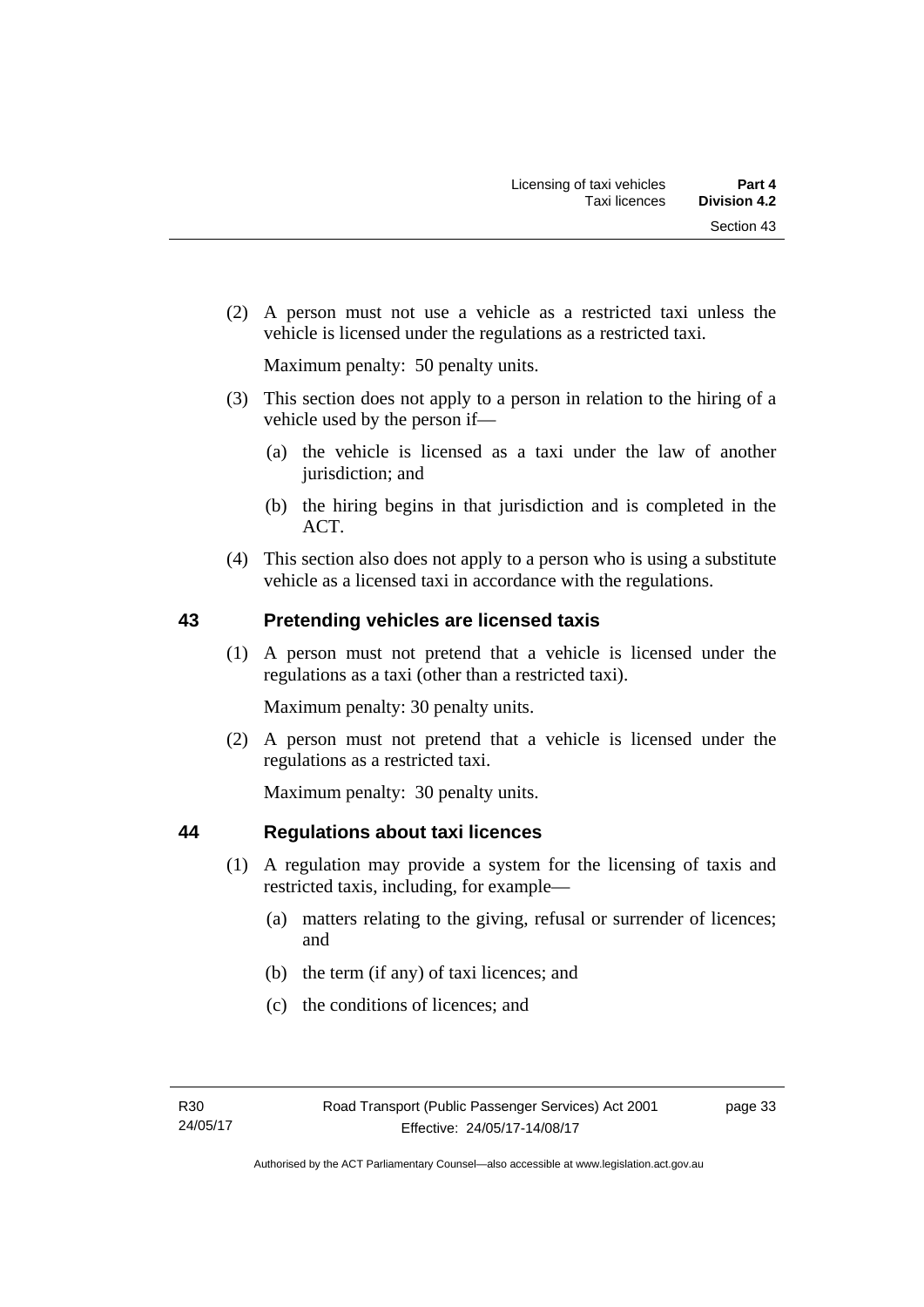- (d) the circumstances in which a substitute vehicle may be used as a licensed taxi; and
- (e) the action that may be taken in relation to licences in circumstances prescribed by regulation, including—
	- (i) the suspension or cancellation of a licence; and
	- (ii) the imposition of a condition on, or the amendment of a condition of, a licence; and
	- (iii) an order that the holder of a licence pay to the Territory an amount of not more than—
		- (A) for an individual—\$5 000; or
		- (B) for a corporation—\$25 000; and
	- (iv) the reprimanding of the holder of a licence.

#### **Examples of conditions for restricted taxi licences—s (1) (c)**

- 1 how the vehicle to which the restricted taxi licence relates must be equipped
- 2 the kinds of restricted taxi services that may be operated using the vehicle
- *Note* An example is part of the Act, is not exhaustive and may extend, but does not limit, the meaning of the provision in which it appears (see [Legislation Act,](http://www.legislation.act.gov.au/a/2001-14) s 126 and s 132).
- (2) The regulations may place different requirements on the person to whom a taxi licence (other than a restricted taxi licence) is issued and a person to whom the licence is hired.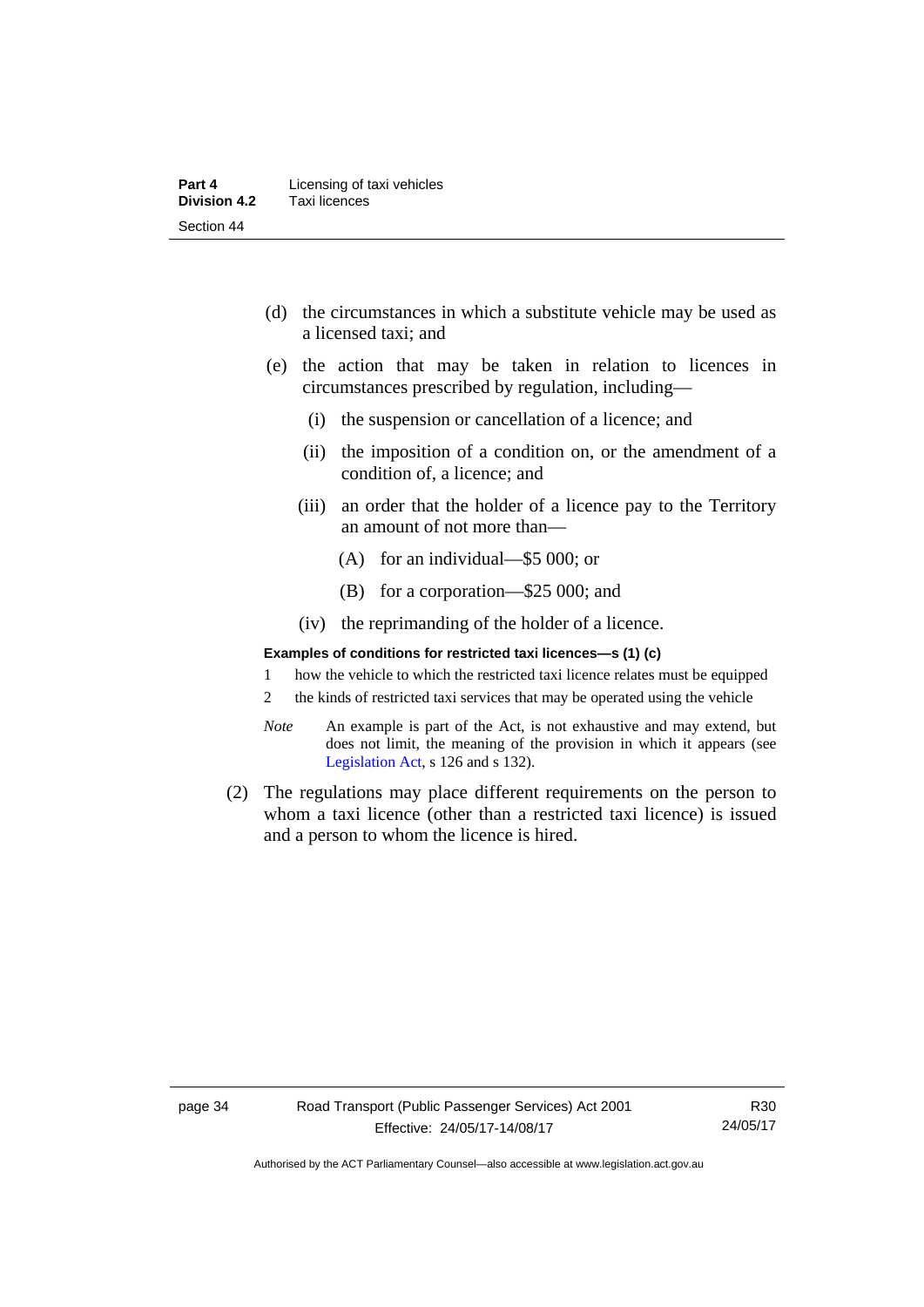# **Part 5 Taxi services**

# **Division 5.1 Basic concepts**

# **45 Meaning of** *taxi*

A *taxi* is a vehicle (other than a bus or demand responsive service vehicle) that stands or plies for hire for the transport of passengers along a road or road related area, and includes a restricted taxi.

*Note* References to *taxi* include a *restricted taxi* unless the contrary intention otherwise appears (see [Legislation Act,](http://www.legislation.act.gov.au/a/2001-14) s 155).

# **46 Meaning of** *restricted taxi*

A *restricted taxi* is a vehicle (other than a bus or demand responsive service vehicle) that stands or plies for hire for the transport of passengers along a road or road related area and that is licensed under the regulations as a restricted taxi.

# **47 Meaning of** *taxi service*

A *taxi service* is a public passenger service operated using 1 or more taxis (including restricted taxis).

# **48 Meaning of** *restricted taxi service*

A *restricted taxi service* is a public passenger service operated using only 1 or more restricted taxis.

# **Examples of kinds of restricted taxi services**

- 1 a service that must give priority to the transport of people with disabilities
- 2 a service with no requirement to give priority to the transport of people with disabilities
- *Note* An example is part of the Act, is not exhaustive and may extend, but does not limit, the meaning of the provision in which it appears (see [Legislation Act,](http://www.legislation.act.gov.au/a/2001-14) s 126 and s 132).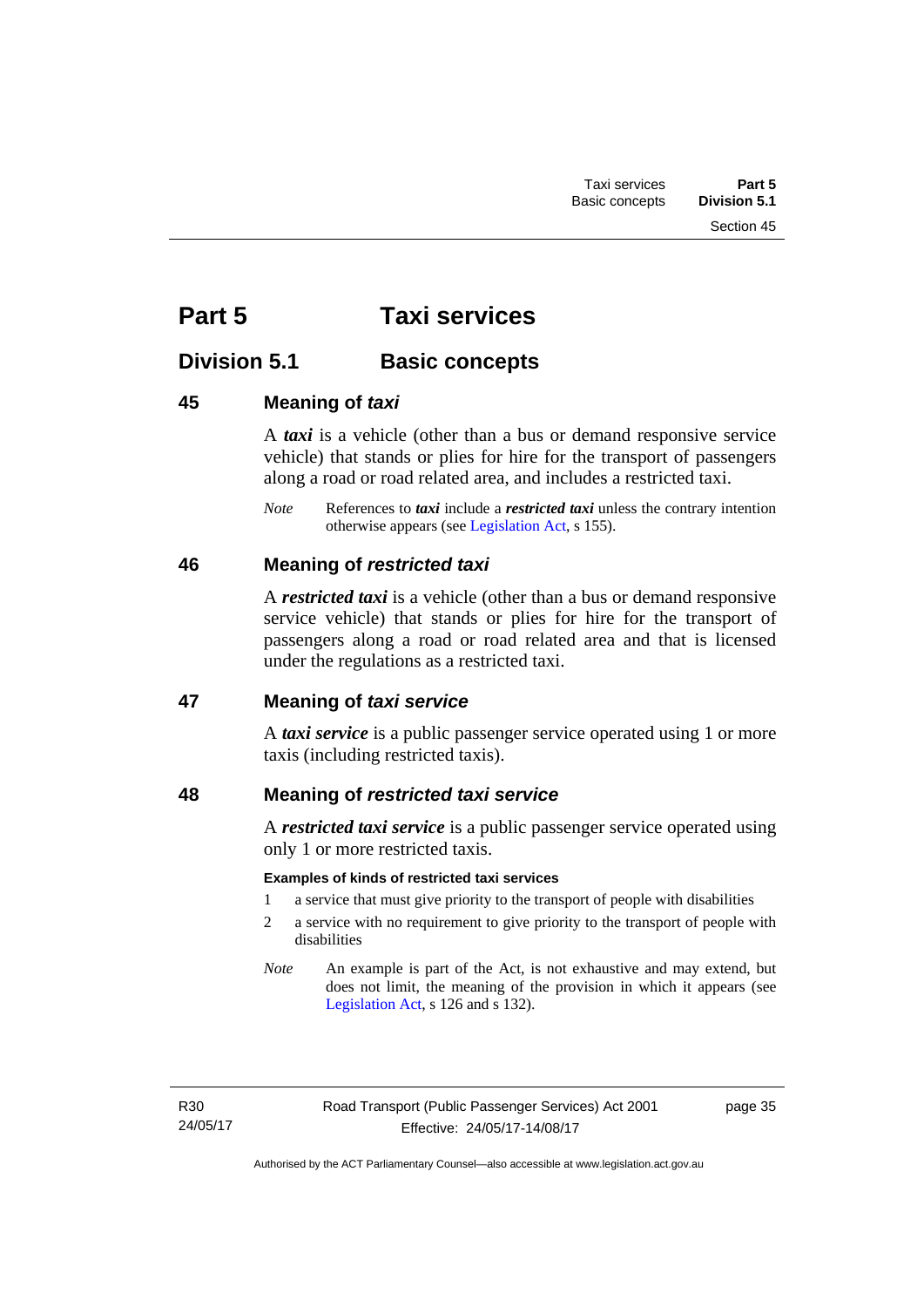# **Division 5.2 Accreditation of taxi service operators**

### **49 Taxi service operators—purposes of accreditation**

The purpose of accreditation under the regulations to operate a taxi service is to ensure that—

- (a) the accredited person has the financial capacity to meet the service standards for the service; and
- (b) the accredited person, and each person who is concerned with, or takes part in, the management of the service, are suitable people to operate the service; and
- (c) the accredited person, and each person who is concerned with, or takes part in, the management of the service, have demonstrated the capacity to comply with the relevant regulations and, in particular, the regulations about—
	- (i) the safety of passengers and the public; and
	- (ii) the maintenance of taxis.

# **50 Taxi service operators—regulations about accreditation system**

- (1) A regulation may provide a system for the accreditation of people to operate taxi services, including, for example—
	- (a) the kinds of accreditations; and
	- (b) the kinds of taxis and taxi services that a person who holds a particular kind of accreditation is entitled to operate; and
	- (c) the conditions of accreditations; and
	- (d) matters relating to the giving, refusal or surrender of accreditations; and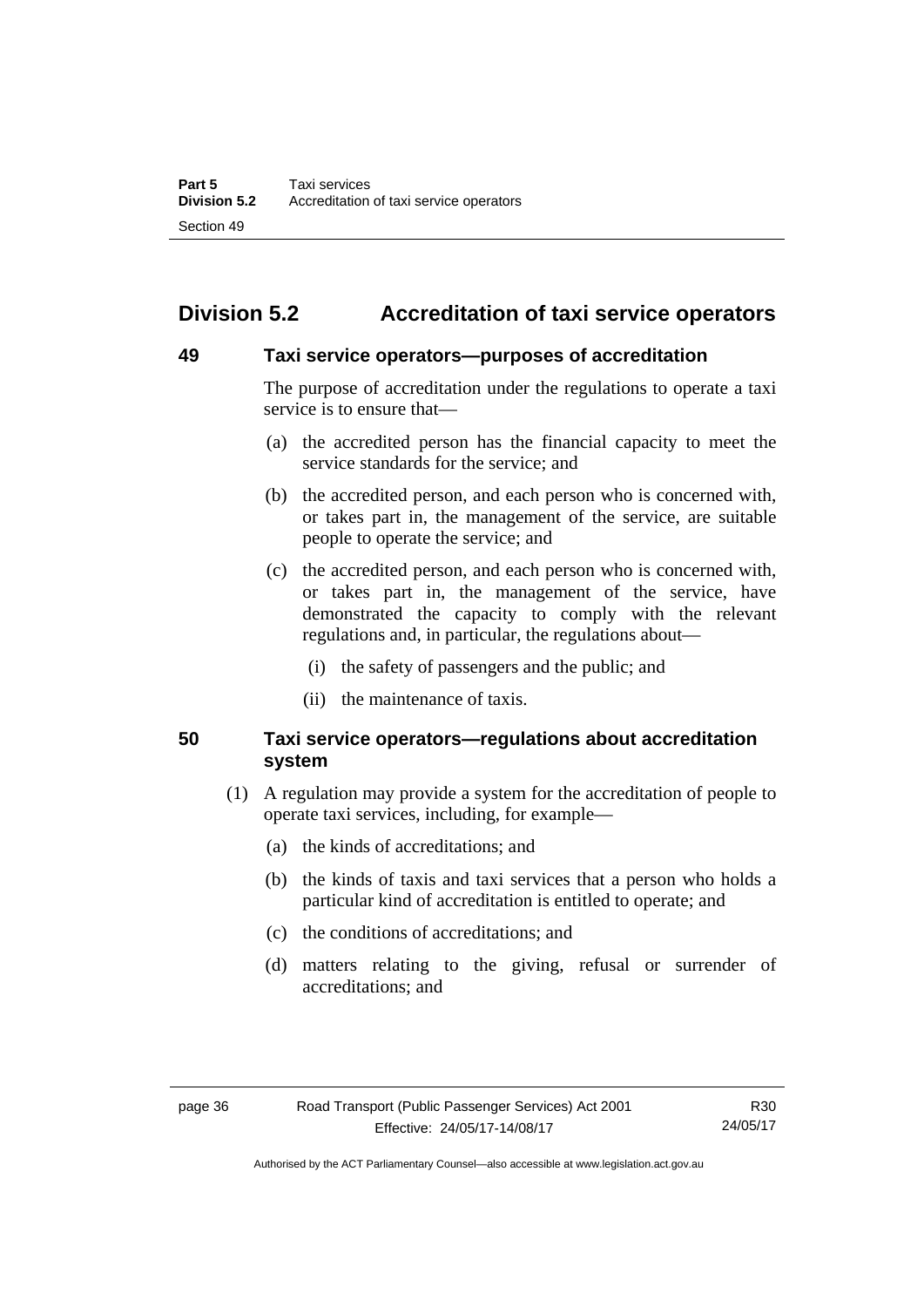- (e) the action that may be taken in relation to an accredited person in circumstances prescribed by regulation, including—
	- (i) the suspension or cancellation of an accreditation; and
	- (ii) the imposition of a condition on, or the amendment of a condition of, an accreditation; and
	- (iii) an order that an accredited person pay to the Territory an amount of not more than—
		- (A) for an individual—\$5 000; or
		- (B) for a corporation—\$25 000; and
	- (iv) the reprimanding of an accredited person.
- *Note* An example is part of the Act, is not exhaustive and may extend, but does not limit, the meaning of the provision in which it appears (see [Legislation Act,](http://www.legislation.act.gov.au/a/2001-14) s 126 and s 132).
- (2) The regulations may make provision in relation to the accreditation of people to operate taxi services, including, for example—
	- (a) requirements about the suitability of the applicant and each person who will be concerned with, or take part in, the management of the service; and
	- (b) capacity to meet service standards; and
	- (c) financial viability.
- (3) For subsection (1) (a), the regulations must provide for the accreditation of people to operate—
	- (a) a taxi service (other than a restricted taxi service); and
	- (b) a restricted taxi service.
	- *Note* For examples of kinds of restricted taxi services, see s 48.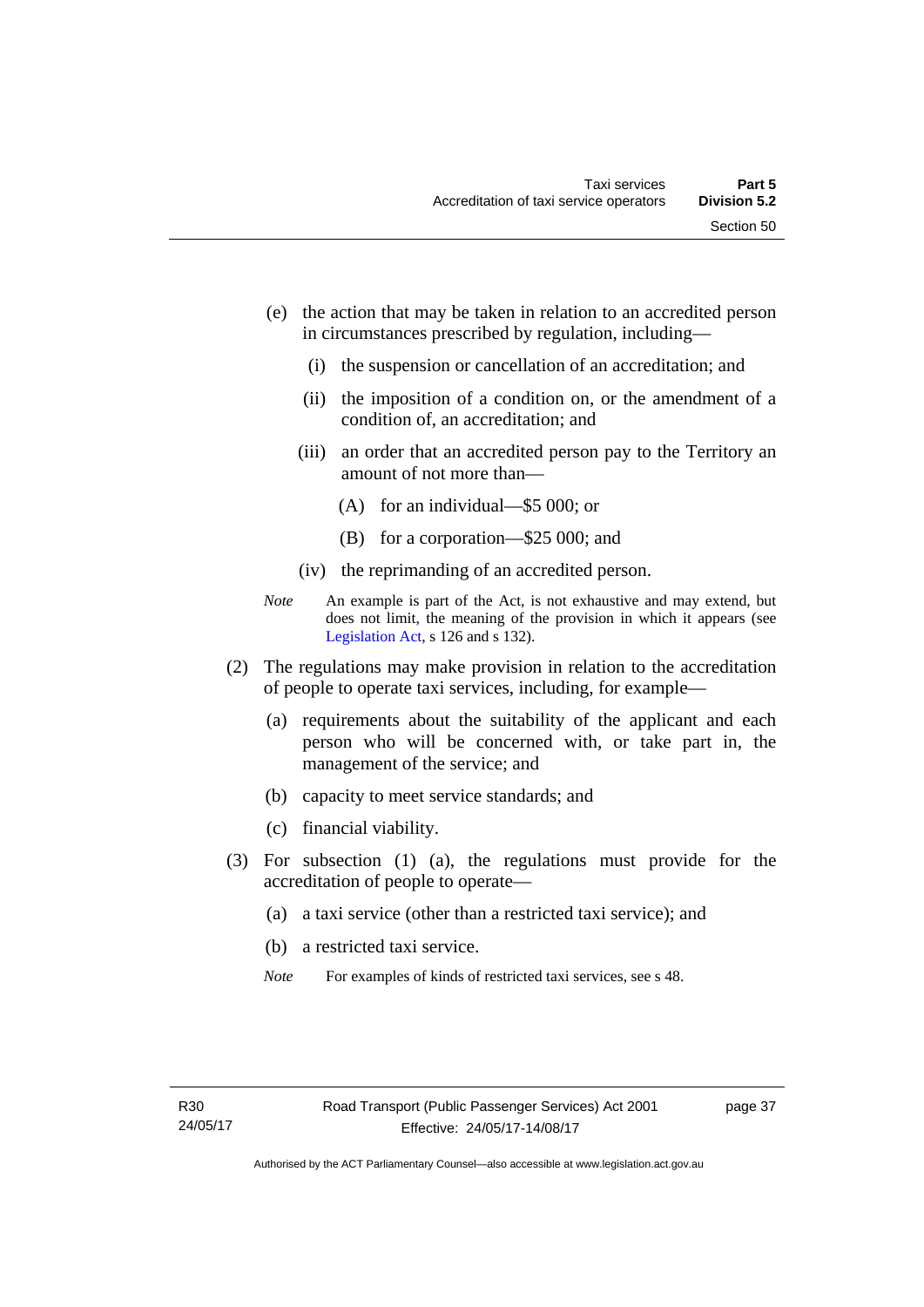# **Division 5.3 Entitlement to operate taxi services**

# **51 Entitlement to operate taxi services**

A person is entitled to operate a particular kind of taxi service, in or partly in the ACT, if—

- (a) the person is accredited under the regulations to operate a taxi service of that kind; and
- (b) the vehicles used to operate the service are licensed under the regulations as taxis for that kind of taxi service; and
- (c) the person is either—
	- (i) affiliated with an accredited transport booking service; or
	- (ii) an independent taxi service operator.

# **52 Unaccredited operators not to operate taxi services**

(1) A person must not operate, in or partly in the ACT, a taxi service of a particular kind unless the person is accredited under the regulations to operate the taxi service of that kind.

Maximum penalty: 50 penalty units.

- (2) This section does not apply to a person in relation to the hiring of a taxi operated by the person if—
	- (a) the person is authorised to operate a taxi service under the law of another jurisdiction; and
	- (b) the hiring begins in that jurisdiction and is completed in the ACT.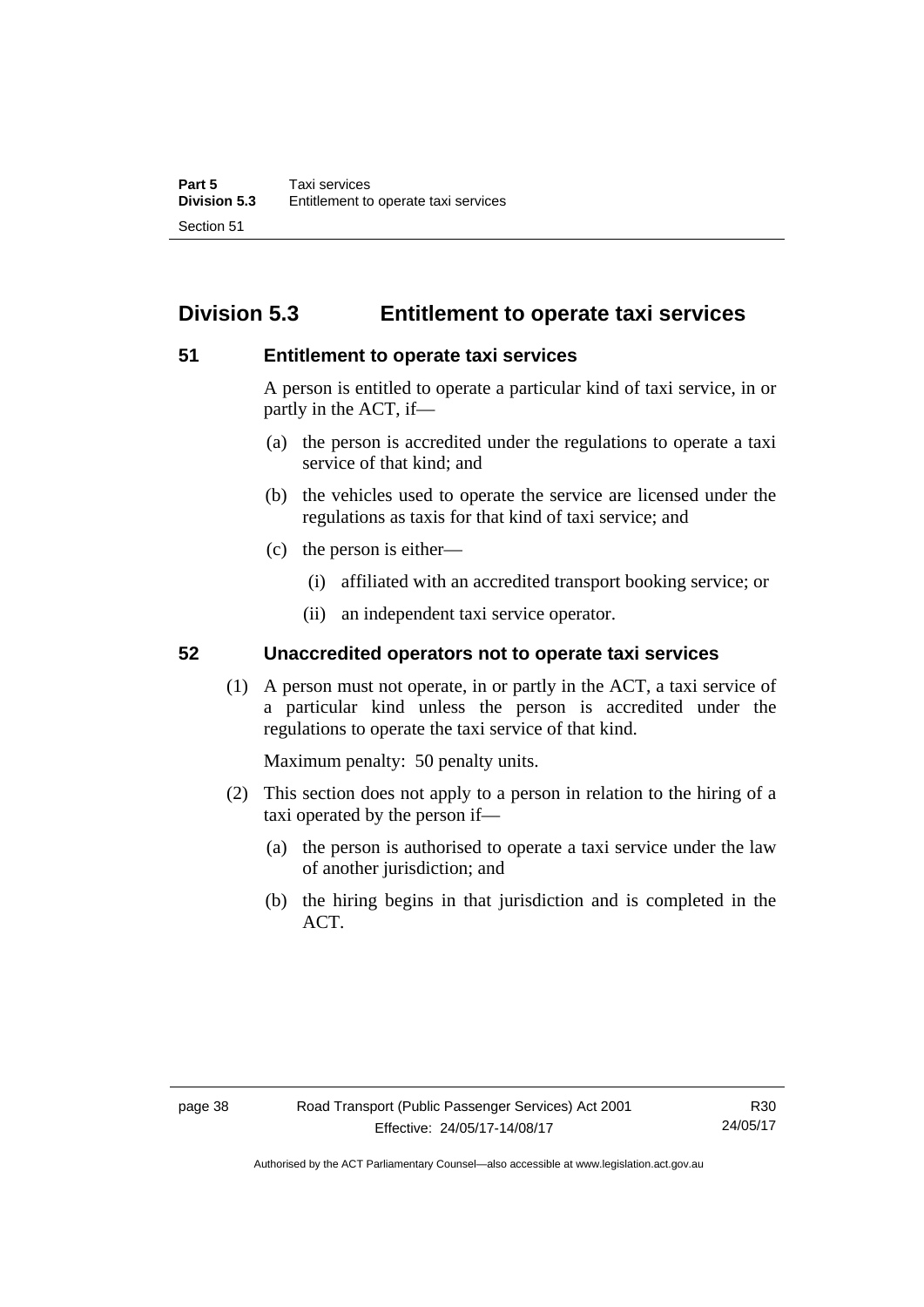# **53 Pretending to be an accredited taxi service operator**

 (1) A person must not pretend to be accredited under the regulations to operate a taxi service.

Maximum penalty: 30 penalty units.

 (2) A person must not pretend to be accredited under the regulations to operate a particular kind of taxi service.

Maximum penalty: 30 penalty units.

# **Division 5.4 Regulation of taxi services**

# **56 Regulations about operation of taxi services by accredited people**

A regulation may make provision in relation to the operation of taxi services by accredited taxi service operators, including, for example—

- (a) the specifications for, and operation of—
	- (i) equipment in taxis to receive messages from transport booking services; and
	- (ii) taximeters; and
- (b) the operation of a taxi service by an independent taxi service operator; and
- (c) the supervision and monitoring of taxi drivers for compliance with the service standards and the responsibilities of the operator in relation to a failure to comply with the standards; and
- (d) the safety of passengers (including, for example, by the use of particular kinds of security devices) and the public; and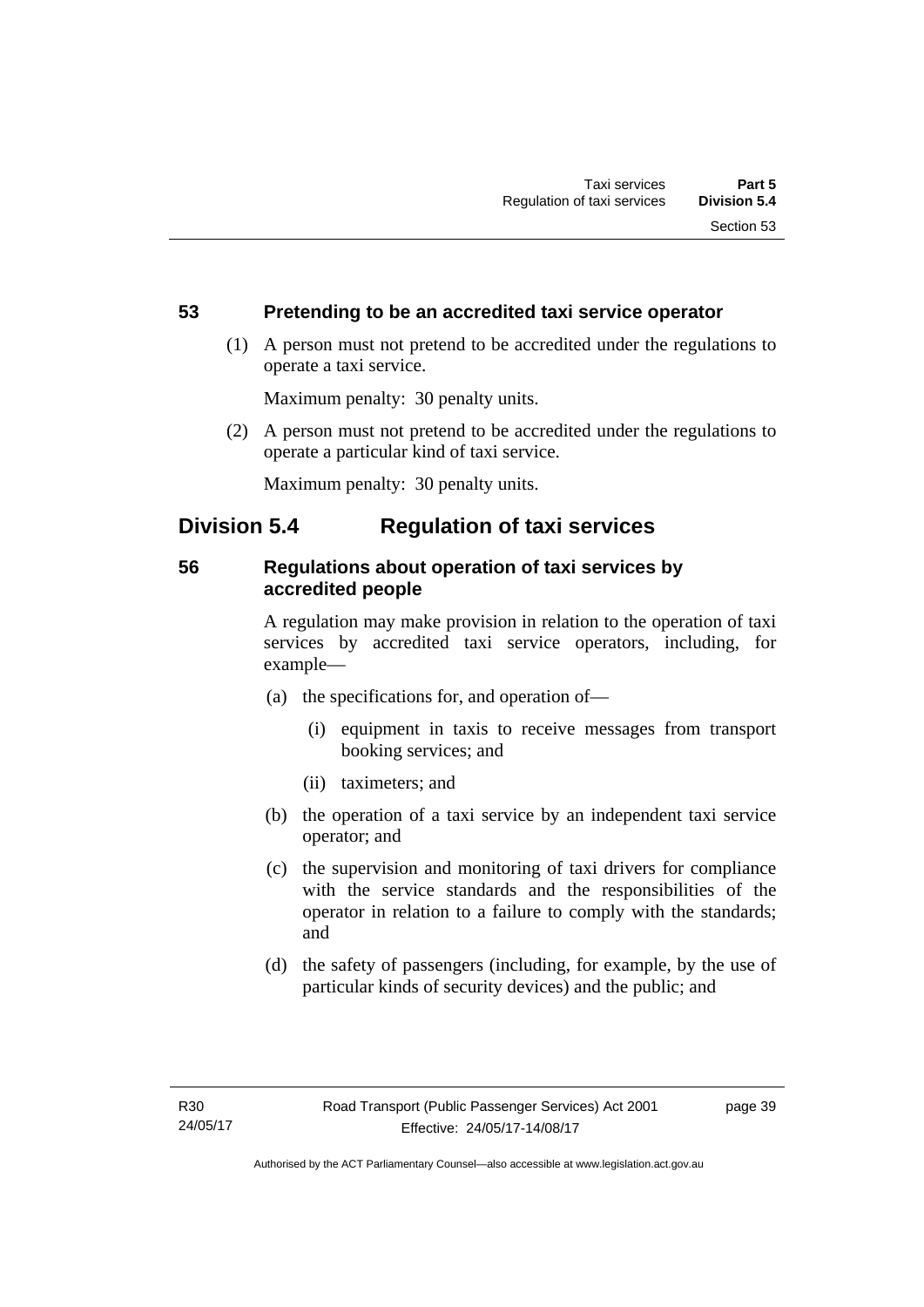- (e) the qualifications, training and experience of accredited taxi service operators and taxi drivers (including, for example, in relation to particular kinds of taxi services); and
- (f) maximum driving times and minimum rest times of taxi drivers; and
- (g) insurance; and
- (h) customer complaints and inquiries; and
	- *Note* For the vehicle age limitations on the registration of a motor vehicle as a taxi, see the *[Road Transport \(Vehicle Registration\)](http://www.legislation.act.gov.au/sl/2000-12)  [Regulation 2000](http://www.legislation.act.gov.au/sl/2000-12)*, s 32B.
- (i) lost property; and
- (j) the obligations of taxi drivers and other people providing services to or on behalf of accredited taxi service operators; and
- (k) the operation of particular kinds of taxis (including, for example, taxis with wheelchair access) and taxi services; and
- (l) the requirements that taxis, and their equipment and fittings (internal and external) (including, for example, baby capsules), must comply with; and
- (m) the maintenance and condition of taxis; and
- (n) the making and keeping of records and their inspection; and
- (o) the auditing of records and systems; and
- (p) the provision of information and reports to the road transport authority.
- *Note* An example is part of the Act, is not exhaustive and may extend, but does not limit, the meaning of the provision in which it appears (see [Legislation Act,](http://www.legislation.act.gov.au/a/2001-14) s 126 and s 132).

Authorised by the ACT Parliamentary Counsel—also accessible at www.legislation.act.gov.au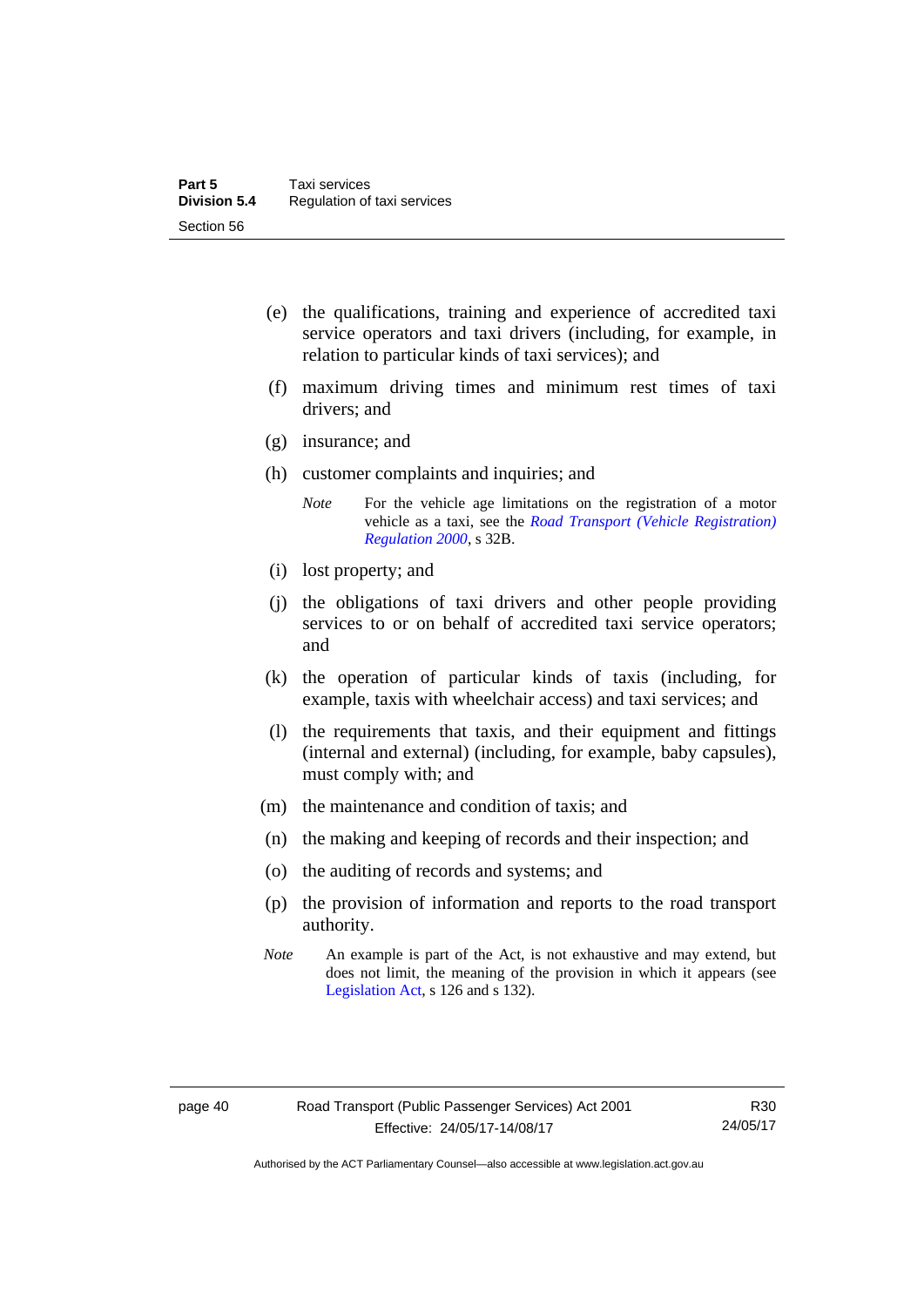# **57 Regulations about operation of taxis**

A regulation may make provision in relation to the operation of taxis, including, for example—

- (a) the solicitation of passengers or hirings; and
- (b) the hiring of vehicles and the payment of fares; and
- (c) the picking-up and dropping-off of passengers and other matters relating to the transport of passengers; and
- (d) the transport of passengers' luggage or other goods, and animals; and
- (e) the regulation or prohibition of the use of vehicles on certain roads or road related areas; and
- (f) the design, equipment and fittings (internal or external) of vehicles; and
- (g) the regulation or prohibition of notices, signs and advertisements inside or on the outside of vehicles; and
- (h) the records to be made and kept by drivers, how they are to be made and kept, and their inspection; and
- (i) the provision, use and operation of taxi zones.
- *Note* An example is part of the Act, is not exhaustive and may extend, but does not limit, the meaning of the provision in which it appears (see [Legislation Act,](http://www.legislation.act.gov.au/a/2001-14) s 126 and s 132).

# **58 Regulations about taxi drivers**

A regulation may make provision in relation to taxi drivers, including, for example—

- (a) the powers, duties and conduct of taxi drivers; and
- (b) the training of drivers; and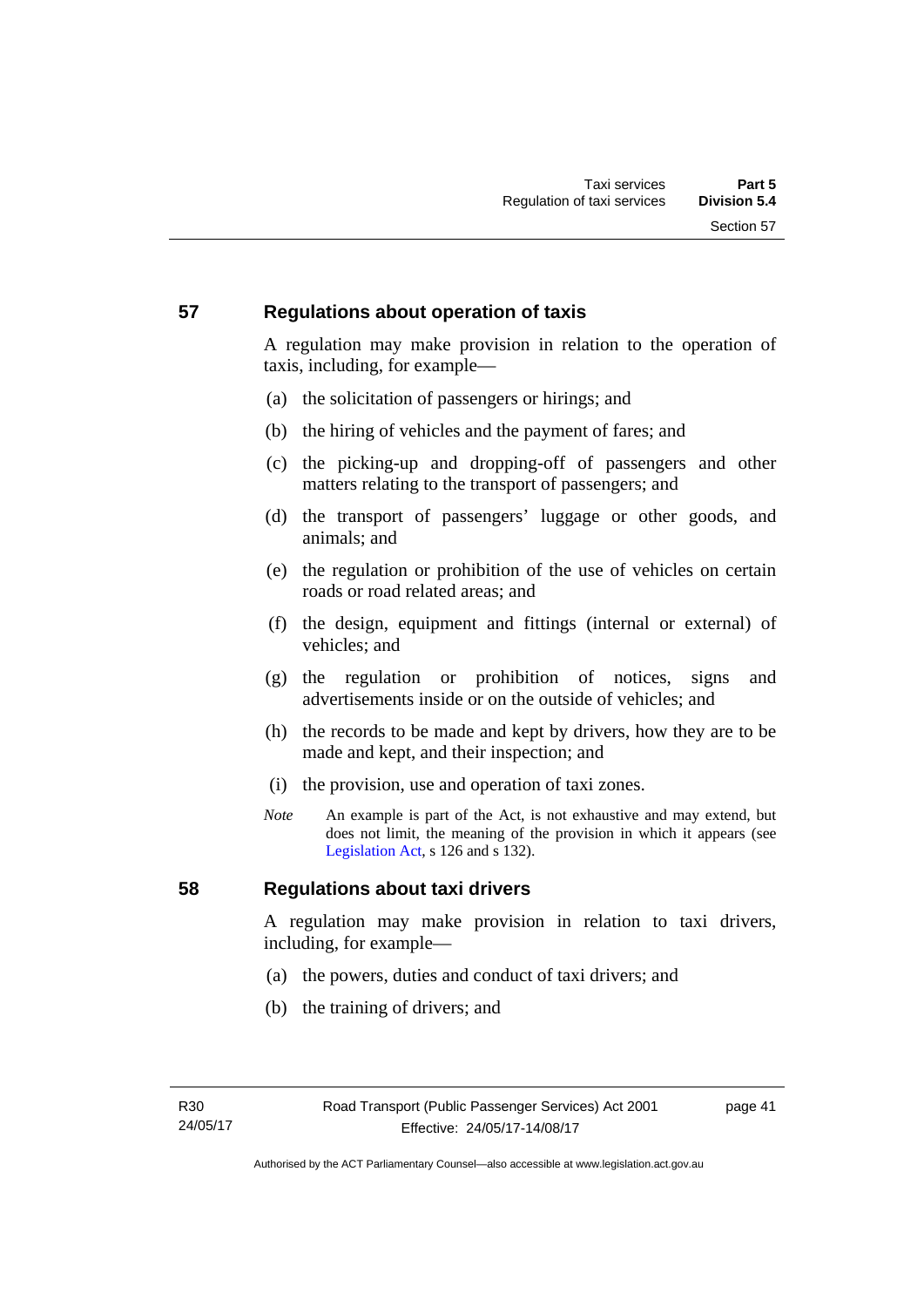- (c) how taxi drivers must dress.
- *Note 1* For the licensing of people to drive taxis, see the *[Road Transport](http://www.legislation.act.gov.au/sl/2000-14)  [\(Driver Licensing\) Regulation 2000](http://www.legislation.act.gov.au/sl/2000-14)*.
- *Note 2* An example is part of the Act, is not exhaustive and may extend, but does not limit, the meaning of the provision in which it appears (see [Legislation Act,](http://www.legislation.act.gov.au/a/2001-14) s 126 and s 132).

#### **59 Regulations about conduct of taxi passengers**

A regulation may make provision in relation to the conduct of passengers being carried by taxis, including, for example—

- (a) the regulation or prohibition of eating and drinking; and
- (b) the authority of taxi drivers, police officers and authorised people to direct people contravening a regulation to leave a taxi; and
- (c) the authority of police officers and authorised people to remove people from a taxi if they fail to leave when directed.

### **60 Power to determine taxi fares**

- (1) The Minister may determine fares, and ways of calculating fares, for hiring or using a taxi.
	- *Note* Power to make a statutory instrument includes power to make different provision in relation to different matters or different classes of matters, and to make an instrument that applies differently by reference to stated exceptions or factors (see [Legislation Act](http://www.legislation.act.gov.au/a/2001-14), s 48).
- (2) A determination is a disallowable instrument.
	- *Note* A disallowable instrument must be notified, and presented to the Legislative Assembly, under the [Legislation Act.](http://www.legislation.act.gov.au/a/2001-14)
- (3) In this section:

*fare* includes a charge relating to hiring or using a taxi.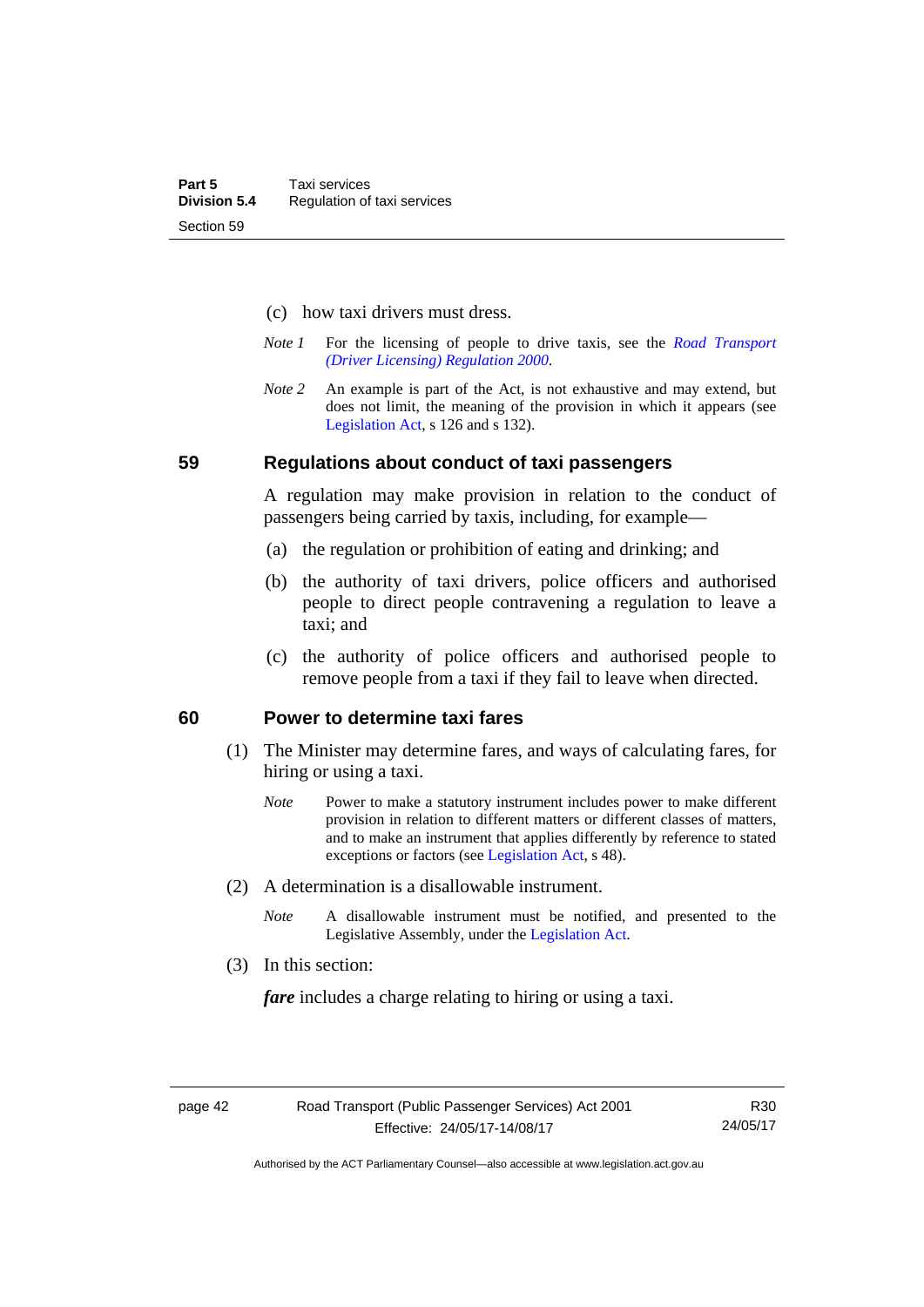Section 60A

# **Part 5A Ridesharing**

# **Division 5A.1 Basic concepts**

# **60A Meaning of** *rideshare service***,** *rideshare driver***,** *rideshare* **and** *rideshare vehicle*

In this Act:

#### *rideshare service*—

- (a) means a public passenger service where—
	- (i) a passenger books the transport through a transport booking service; and
	- (ii) the transport booking service communicates the passenger's booking to a driver (the *rideshare driver*); and
	- (iii) the driver carries out the transport booked (the *rideshare*) using a vehicle (the *rideshare vehicle*); but
- (b) does not include a public passenger service provided by a taxi service or hire car service.
- *Note 1* A *public passenger service* is a service for the transport of passengers for a fare or other consideration by public passenger vehicles along a road or road related area (see s 10).
- *Note 2 Transport booking service*—see s 28.
- *Note 3* A rideshare driver must be accredited (see s 60E). A rideshare vehicle must be licensed (see s 60G).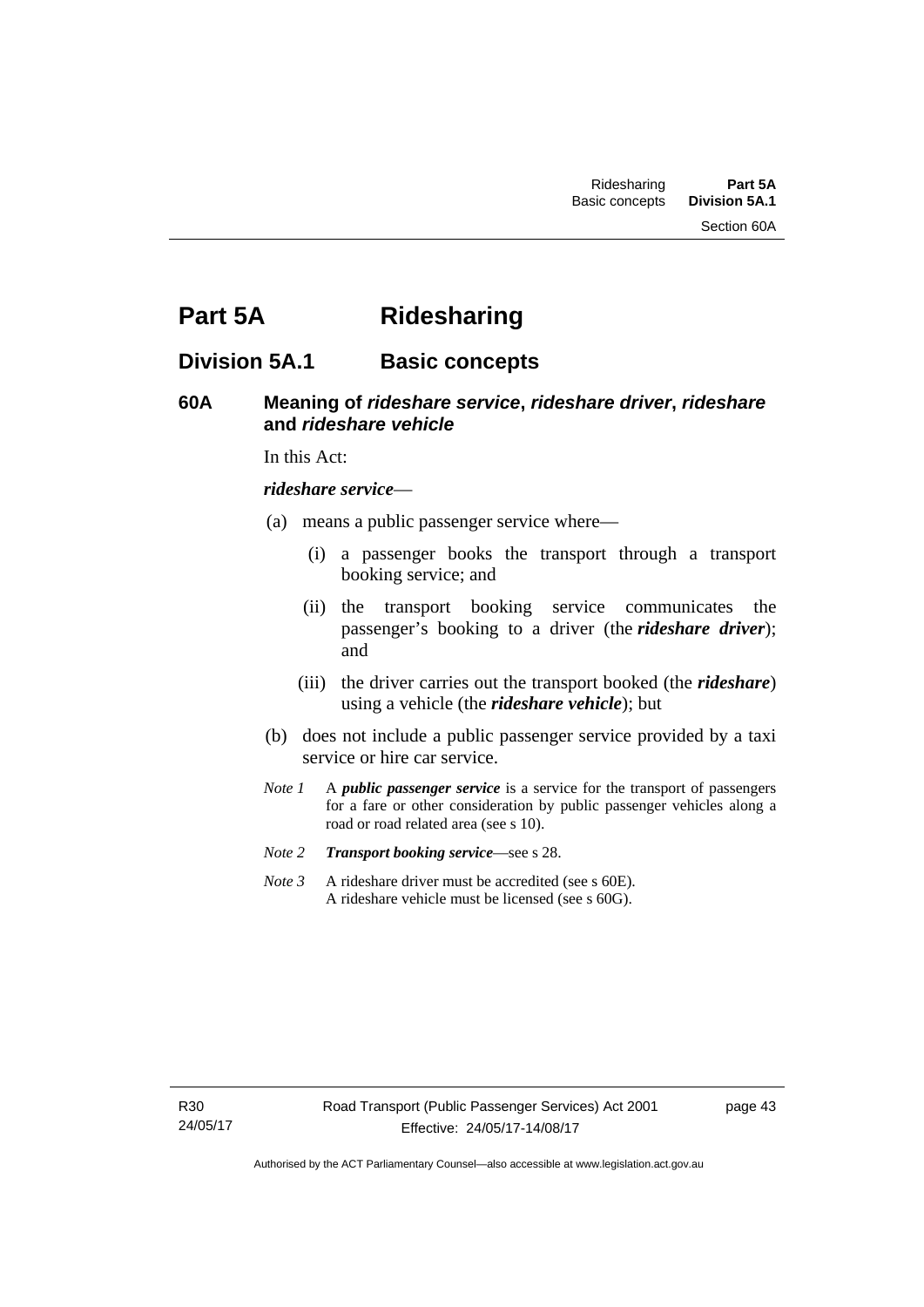**Part 5A** Ridesharing<br>**Division 5A.2** Rideshare d **Division 5A.2** Rideshare drivers Section 60B

# **Division 5A.2 Rideshare drivers**

- *Note 1* A rideshare driver for a rideshare must hold a public vehicle licence to drive the rideshare vehicle (see *[Road Transport \(Driver Licensing\)](http://www.legislation.act.gov.au/a/1999-78)  [Act 1999](http://www.legislation.act.gov.au/a/1999-78)*, s 31).
- *Note 2* Rideshare drivers' insurance is dealt with in pt 8A.

# **Subdivision 5A.2.1 Rideshare drivers—accreditation**

### **60B Rideshare driver—purposes of accreditation**

The purpose of accreditation under the regulation to operate a rideshare service is to ensure that the accredited person—

- (a) is a suitable person to operate a rideshare service; and
- (b) has demonstrated the capacity to comply with relevant regulations and, in particular, regulations about the safety of passengers and the public.

# **60C Rideshare driver—regulations about accreditation system**

- (1) A regulation may provide a system for the accreditation of people to operate rideshare services, including, for example—
	- (a) the conditions of accreditations; and
	- (b) matters in relation to the giving, refusal or surrender of accreditations; and
	- (c) the action that may be taken in relation to an accredited person in circumstances prescribed by regulation, including, for example—
		- (i) the suspension or cancellation of an accreditation; and
		- (ii) the imposition of a condition on, or the amendment of a condition of, an accreditation; and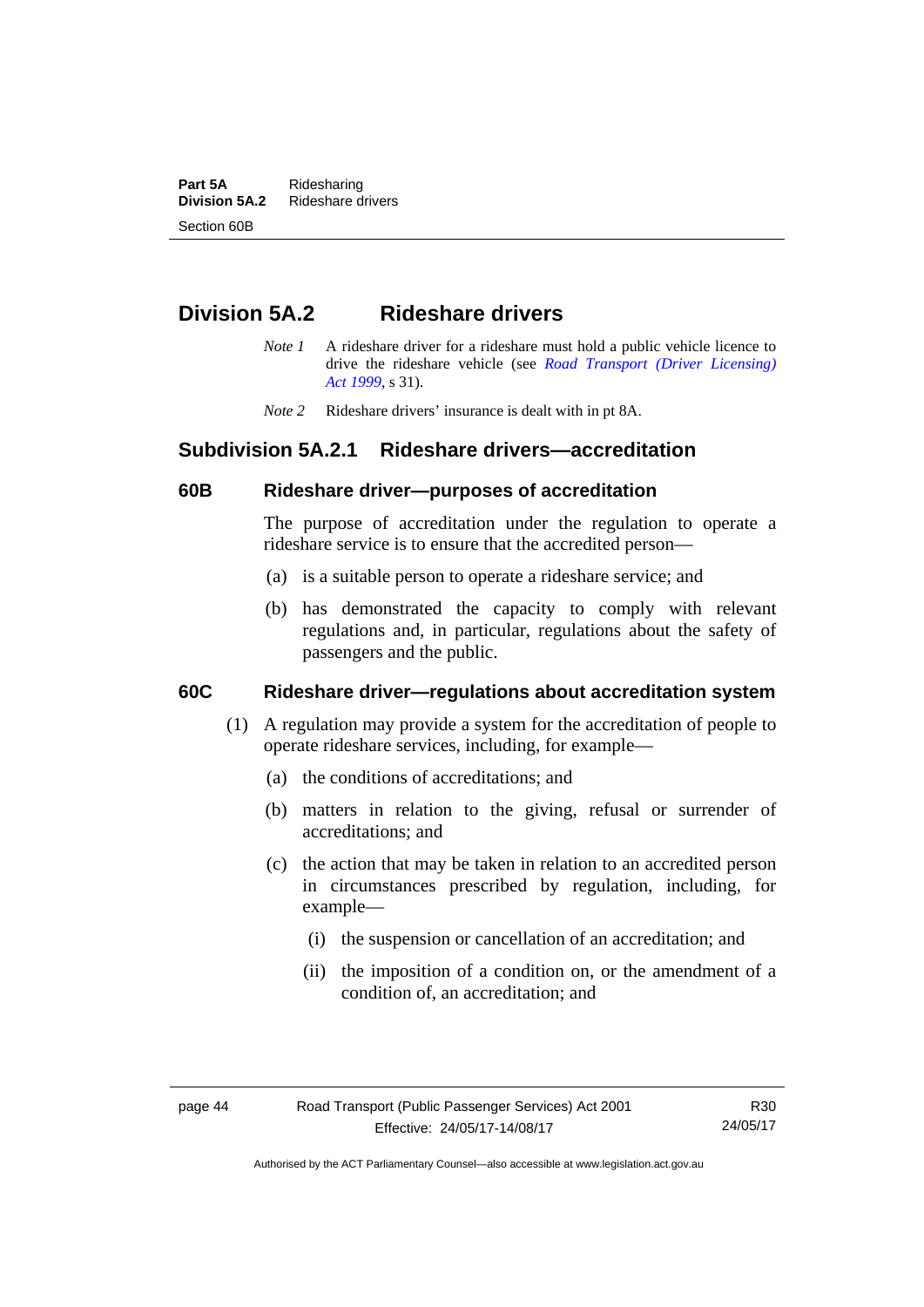- (iii) an order that an accredited person pay to the Territory an amount of not more than—
	- (A) for an individual—\$5 000; or
	- (B) for a corporation—\$25 000; and
- (iv) the reprimanding of an accredited person.
- *Note* An example is part of the Act, is not exhaustive and may extend, but does not limit, the meaning of the provision in which it appears (see [Legislation Act,](http://www.legislation.act.gov.au/a/2001-14) s 126 and s 132).
- (2) A regulation may make provision in relation to the accreditation of people to operate rideshare services, including, for example—
	- (a) requirements about the suitability of the applicant; and
	- (b) capacity to meet service standards.

### **60D Entitlement to operate rideshare services**

A person is entitled to operate a rideshare service in, or partly in, the ACT if the person is—

- (a) an accredited rideshare driver; and
- (b) an affiliated driver for a transport booking service.

# **60E Rideshare driver must be accredited**

- (1) A person commits an offence if the person—
	- (a) is a rideshare driver for a rideshare carried out in, or partly in, the ACT; and
	- (b) is not an accredited rideshare driver.

Maximum penalty: 50 penalty units.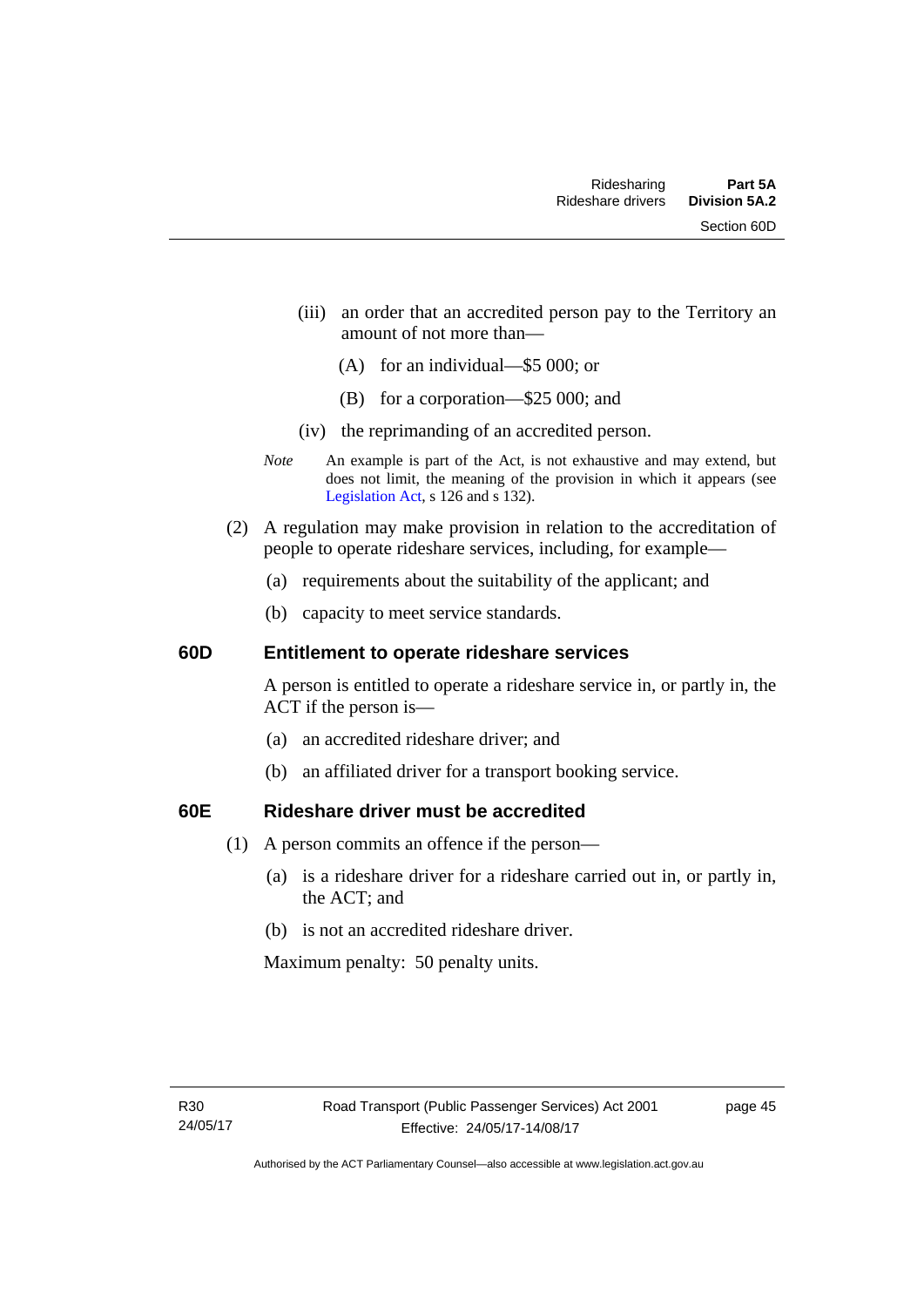- (2) This section does not apply to a person in relation to a rideshare if—
	- (a) the person is authorised to operate a rideshare service under the law of another jurisdiction; and
	- (b) the rideshare starts in that jurisdiction and is completed in the ACT; and
	- (c) the rideshare is of a kind that the person is authorised to operate under the law of that jurisdiction.
- (3) An offence against this section is a strict liability offence.

# **60F Pretend to be accredited rideshare driver**

(1) A person commits an offence if the person pretends to be an accredited rideshare driver.

Maximum penalty: 30 penalty units.

(2) An offence against this section is a strict liability offence.

# **Subdivision 5A.2.2 Rideshare drivers—regulation**

# **60G Rideshare driver must not use unlicensed rideshare vehicle**

- (1) A person commits an offence if—
	- (a) the person is a rideshare driver for a rideshare; and
	- (b) the rideshare vehicle used by the person for the rideshare is not a licensed rideshare vehicle.

Maximum penalty: 50 penalty units.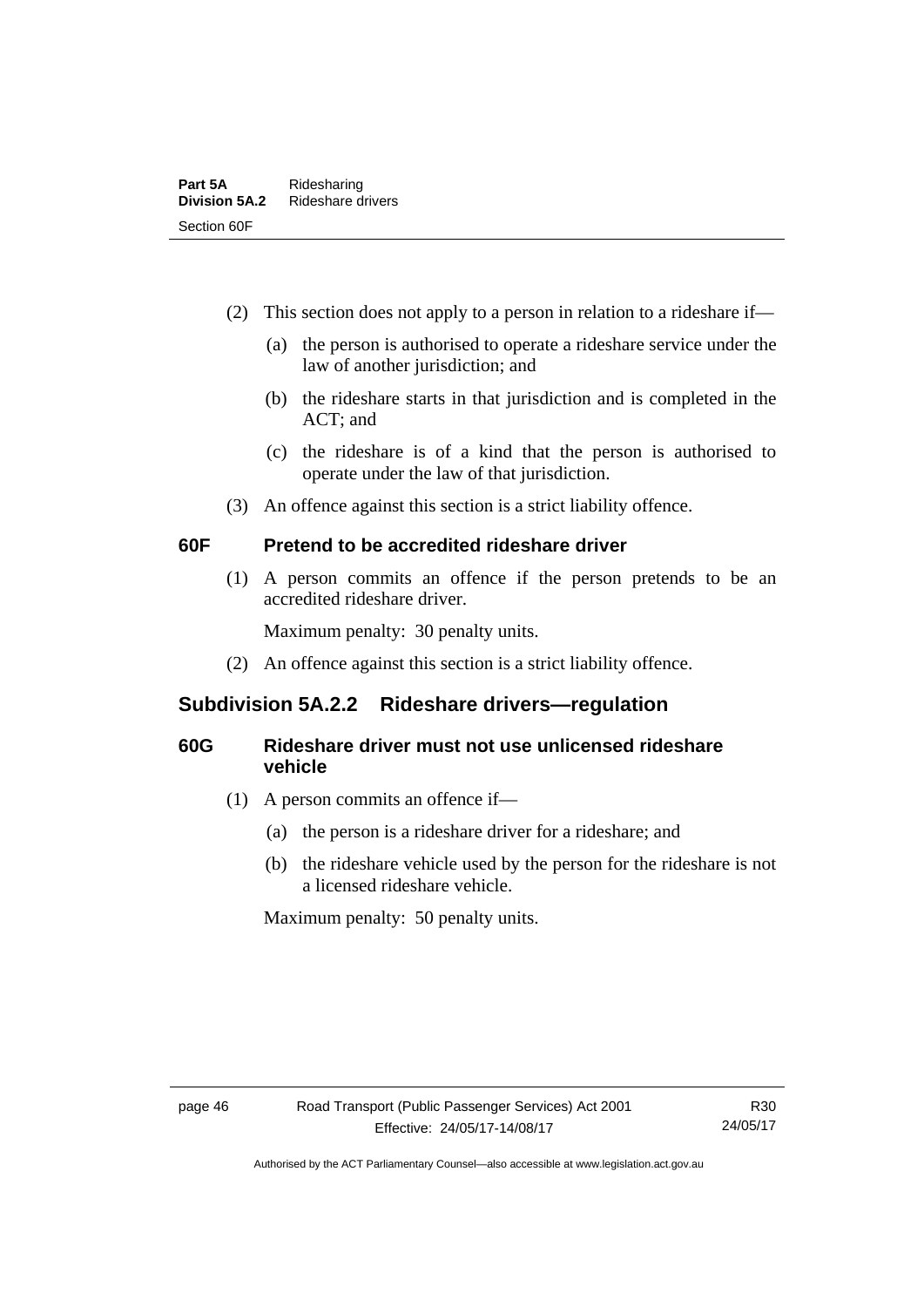- (2) This section does not apply if—
	- (a) the vehicle is licensed as a rideshare vehicle under the law of another jurisdiction; and
	- (b) the rideshare begins in that jurisdiction and is completed in the ACT.

# **60H Regulations about operation of rideshare service**

A regulation may make provision about the operation of rideshare services by rideshare drivers, including, for example—

- (a) compliance with service standards; and
- (b) insurance; and
- (c) the solicitation of passengers or rideshare bookings; and
- (d) the booking of rideshare vehicles; and
- (e) customer complaints and inquiries; and
- (f) lost property; and
- (g) the making and keeping of records and their inspection; and
- (h) the auditing of records and systems; and
- (i) requirements for advertising for the service; and
- (j) the provision of information and reports to the road transport authority.
- *Note* An example is part of the Act, is not exhaustive and may extend, but does not limit, the meaning of the provision in which it appears (see [Legislation Act,](http://www.legislation.act.gov.au/a/2001-14) s 126 and s 132).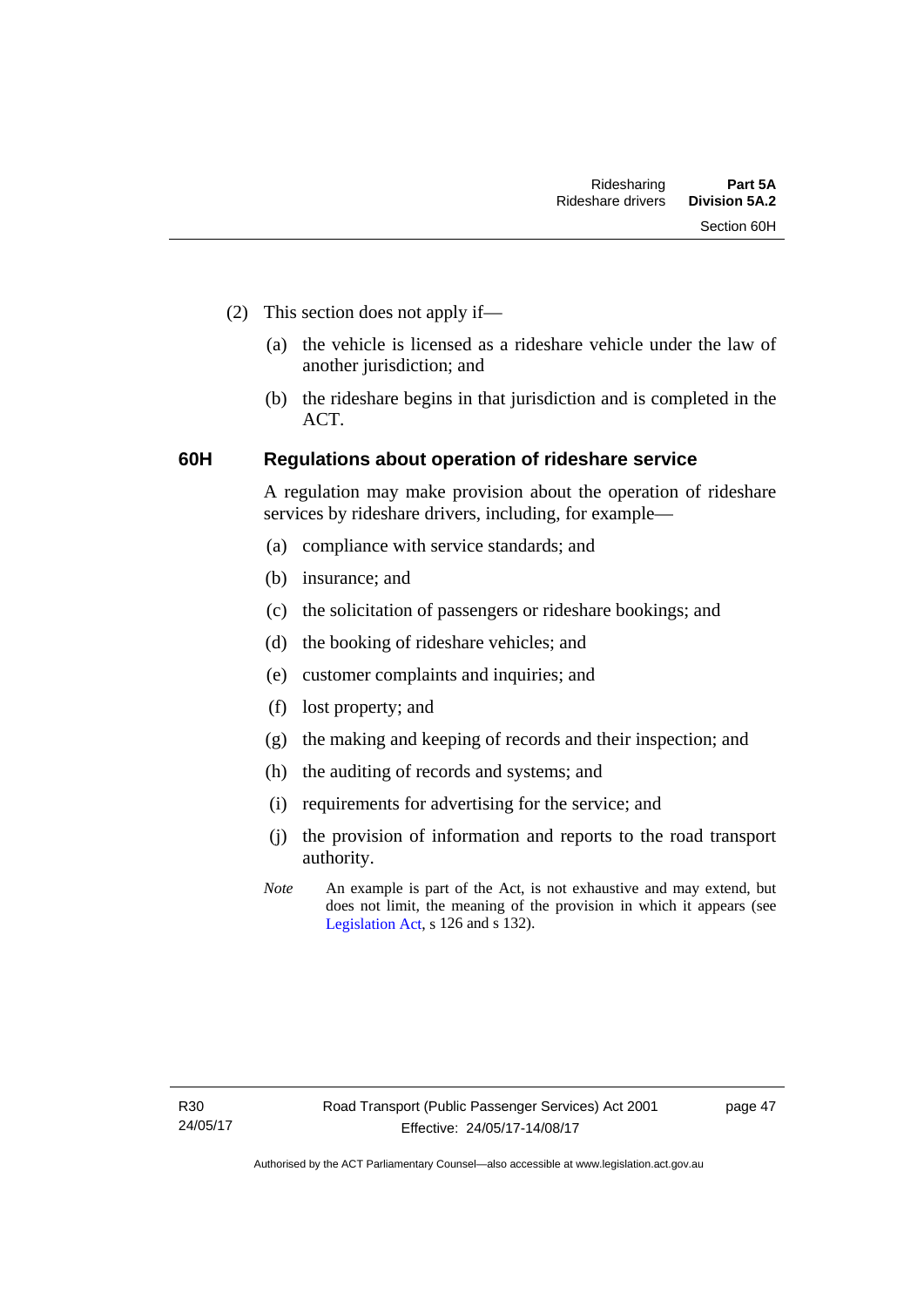#### **Part 5A** Ridesharing<br>**Division 5A.3** Rideshare ve **Division 5A.3** Rideshare vehicles Section 60I

# **60I Regulations about rideshare drivers**

A regulation may make provision about rideshare drivers, including, for example—

- (a) the powers, duties and conduct of rideshare drivers; and
- (b) the safety of rideshare drivers and passengers (including, for example, particular kinds of security devices); and
- (c) the qualifications, training and experience required for rideshare drivers; and
- (d) maximum driving times and minimum rest times of rideshare drivers; and
- (e) the picking up and dropping off of passengers and other matters relating to the transport of passengers; and
- (f) the transport of passengers' luggage or other goods, and animals; and
- (g) the payment by passengers of gratuities and other amounts in addition to fares; and
- (h) the display of licences.
- *Note* An example is part of the Act, is not exhaustive and may extend, but does not limit, the meaning of the provision in which it appears (see [Legislation Act,](http://www.legislation.act.gov.au/a/2001-14) s 126 and s 132).

# **Division 5A.3 Rideshare vehicles**

# **60J Meaning of** *rideshare vehicle licence*

(1) In this Act:

*rideshare vehicle licence* means a licence that—

 (a) is issued under the regulation to the registered operator of a vehicle; and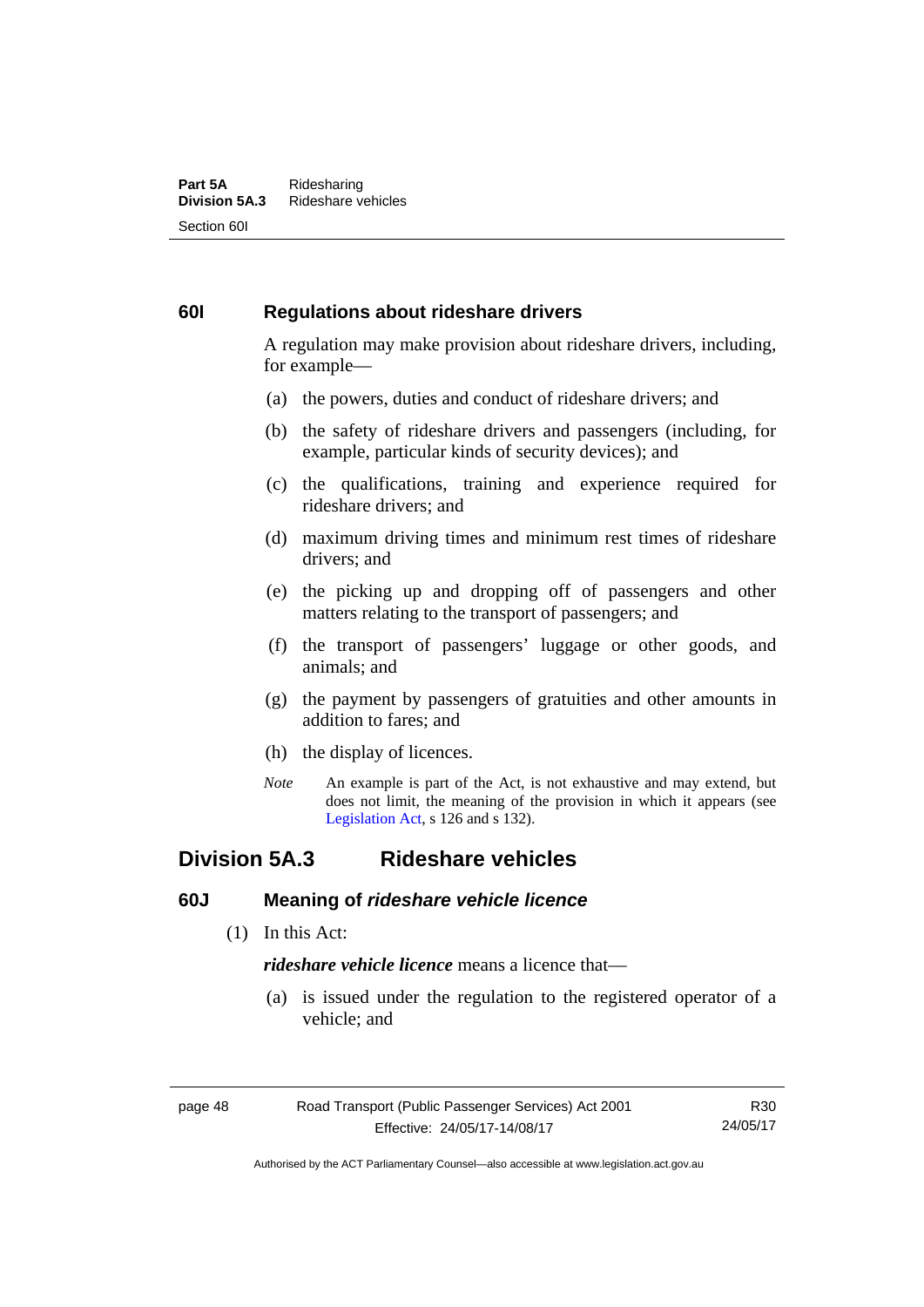- (b) authorises the vehicle to be used as a rideshare vehicle.
- *Note* A rideshare driver must not use an unlicensed rideshare vehicle for a rideshare (see s 60G).
- (2) In this section:

*registered operator*, for a vehicle—see the *[Road Transport \(Vehicle](http://www.legislation.act.gov.au/a/1999-81)  [Registration\) Act 1999](http://www.legislation.act.gov.au/a/1999-81)*, dictionary.

### **60K Rideshare vehicle licence not transferable**

A rideshare vehicle licence is not transferable.

# **60L Pretend vehicle is licensed rideshare vehicle**

A person commits an offence if the person pretends that a vehicle is a licensed rideshare vehicle.

Maximum penalty: 30 penalty units.

# **60M Licensed rideshare vehicle not to be used by unlicensed or unaccredited driver**

A person commits an offence if—

- (a) the person is a rideshare vehicle licensee; and
- (b) the vehicle is used as a rideshare vehicle for a rideshare; and
- (c) the person is not the rideshare driver for the rideshare; and
- (d) the person does not take reasonable steps to ensure that the rideshare driver—
	- (i) either—
		- (A) holds a public vehicle licence to drive the rideshare vehicle; or
		- (B) is exempted by the *[Road Transport \(Driver](http://www.legislation.act.gov.au/sl/2000-14/default.asp)  [Licensing\) Regulation 2000](http://www.legislation.act.gov.au/sl/2000-14/default.asp)* from holding an Australian driver licence; and

R30 24/05/17 page 49

Authorised by the ACT Parliamentary Counsel—also accessible at www.legislation.act.gov.au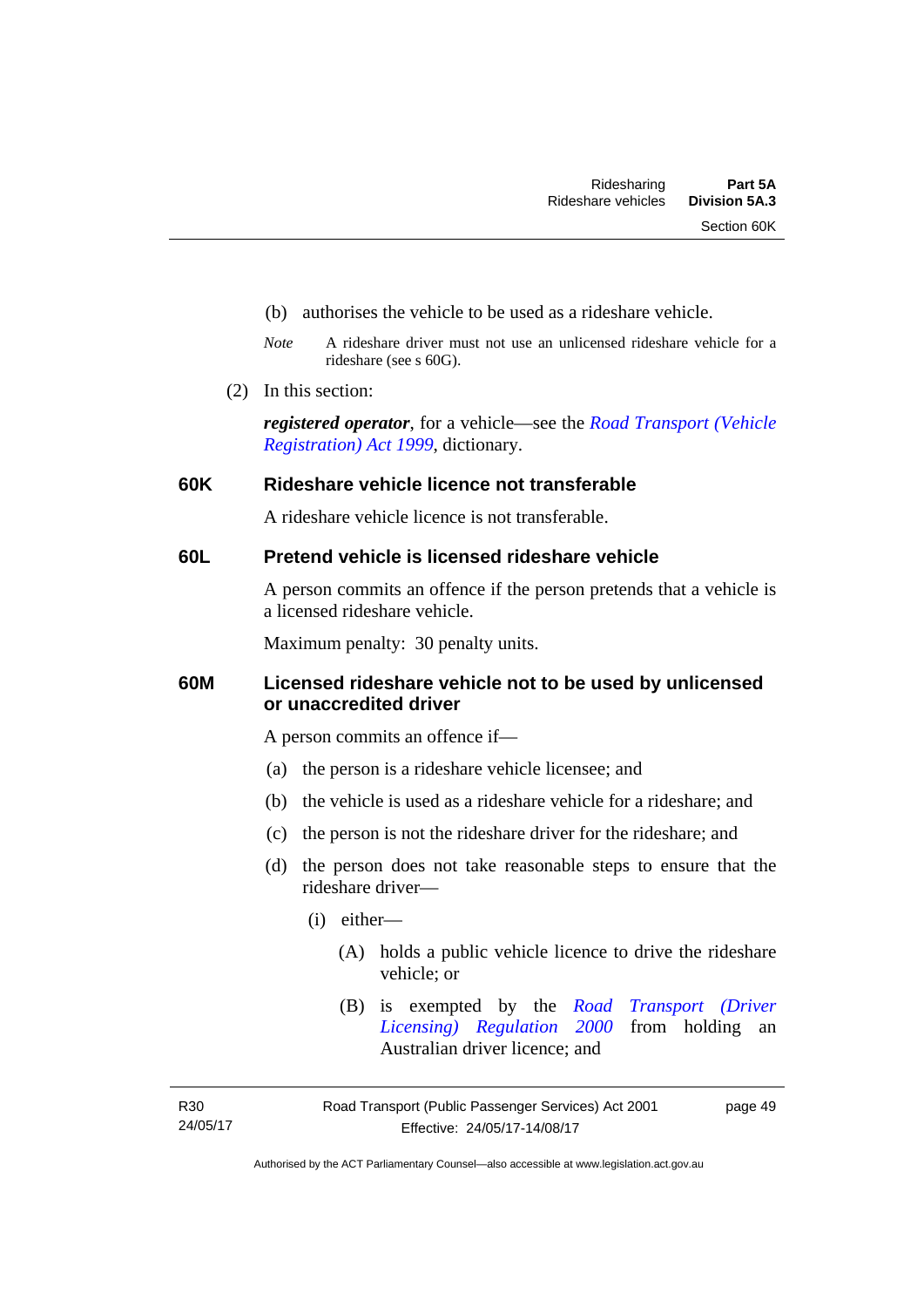(ii) is an accredited rideshare driver.

Maximum penalty: 20 penalty units.

- *Note 1* A rideshare driver must hold a public vehicle licence to drive the rideshare vehicle (see *[Road Transport \(Driver Licensing\) Act 1999](http://www.legislation.act.gov.au/a/1999-78)*, s 31).
- *Note 2* Rideshare drivers' insurance is dealt with in pt 8A.

### **60N Licensed rideshare vehicle not to be used unless insured**

A person commits an offence if—

- (a) the person is a rideshare vehicle licensee; and
- (b) the vehicle is used as a rideshare vehicle for a rideshare; and
- (c) the person is not the rideshare driver for the rideshare; and
- (d) the person does not take reasonable steps to ensure that the vehicle is insured in the way prescribed by regulation.

Maximum penalty: 50 penalty units.

*Note* Additional public passenger vehicle insurance is dealt with in pt 8A.

# **60O Regulations about rideshare vehicles**

- (1) A regulation may provide a system for the licensing of rideshare vehicles, including, for example—
	- (a) matters in relation to the giving, refusal or surrender of rideshare vehicle licences; and
	- (b) the term of rideshare vehicle licences; and
	- (c) the conditions of rideshare vehicle licences; and
	- (d) the action that may be taken in relation to rideshare vehicle licences in circumstances prescribed by regulation, including, for example—
		- (i) the suspension or cancellation of a licence; and

| page 50 | Road Transport (Public Passenger Services) Act 2001 | R30      |
|---------|-----------------------------------------------------|----------|
|         | Effective: 24/05/17-14/08/17                        | 24/05/17 |

Authorised by the ACT Parliamentary Counsel—also accessible at www.legislation.act.gov.au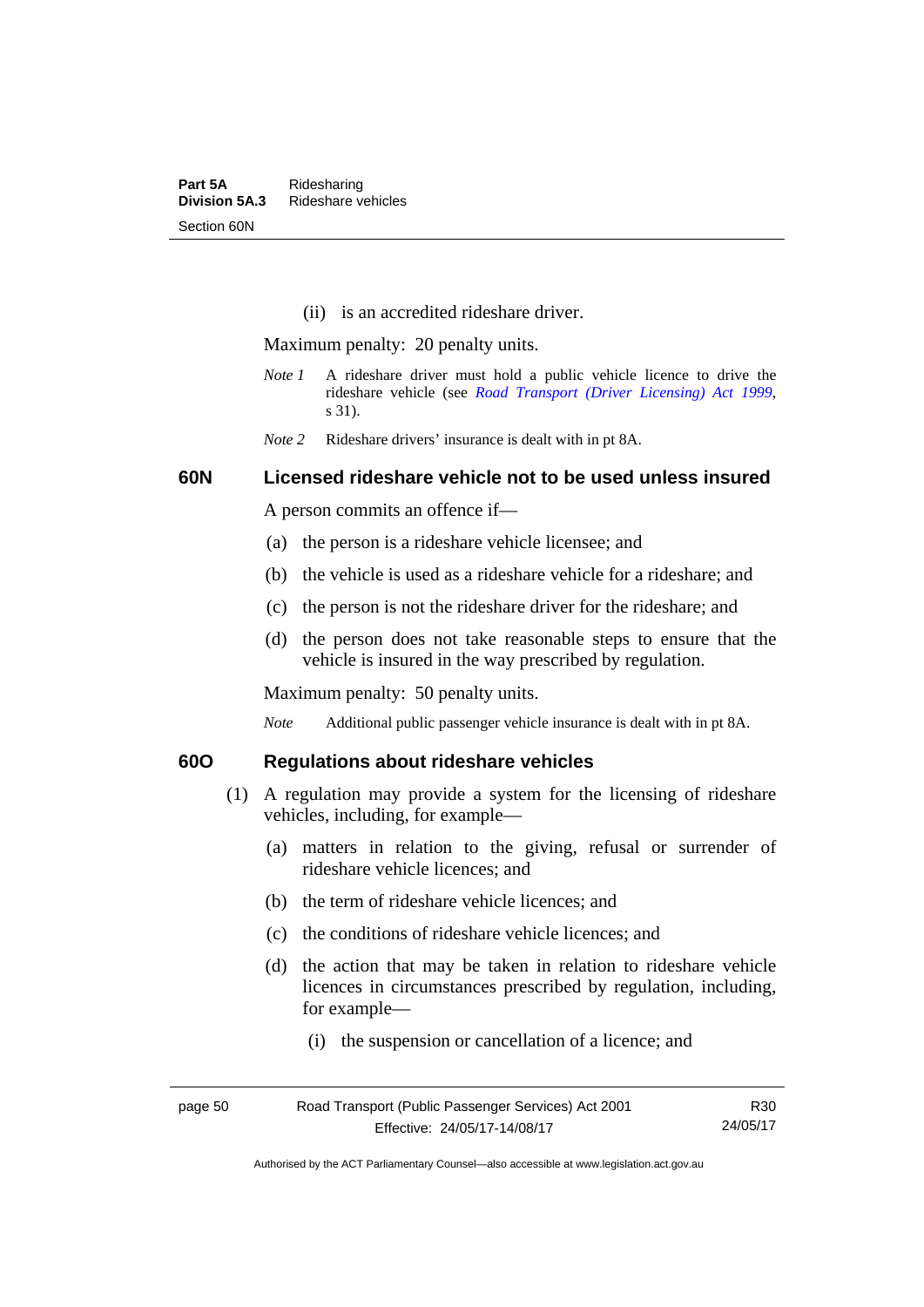- (ii) the imposition of a condition on, or the amendment of a condition of, a licence; and
- (iii) an order that the licensee pay to the Territory an amount of not more than—
	- (A) for an individual—\$5 000; or
	- (B) for a corporation—\$25 000; and
- (iv) the reprimanding of the licensee.

#### **Example—par (c)**

how the licensed vehicle is to be equipped

- *Note* An example is part of the Act, is not exhaustive and may extend, but does not limit, the meaning of the provision in which it appears (see [Legislation Act,](http://www.legislation.act.gov.au/a/2001-14) s 126 and s 132).
- (2) A regulation may make provision about the operation of rideshare vehicles, including, for example—
	- (a) service standards for rideshare vehicles; and
	- (b) the regulation or prohibition of the use of rideshare vehicles on certain roads or road related areas; and
	- (c) the design, equipment and fittings (internal or external) of rideshare vehicles; and
	- (d) the regulation or prohibition of notices, signs and advertisements inside or on the outside of rideshare vehicles; and
	- (e) the records to be made and kept, how they are to be made and kept, and their inspection; and
	- (f) the maintenance and condition of rideshare vehicles.
	- *Note* An example is part of the Act, is not exhaustive and may extend, but does not limit, the meaning of the provision in which it appears (see [Legislation Act,](http://www.legislation.act.gov.au/a/2001-14) s 126 and s 132).

page 51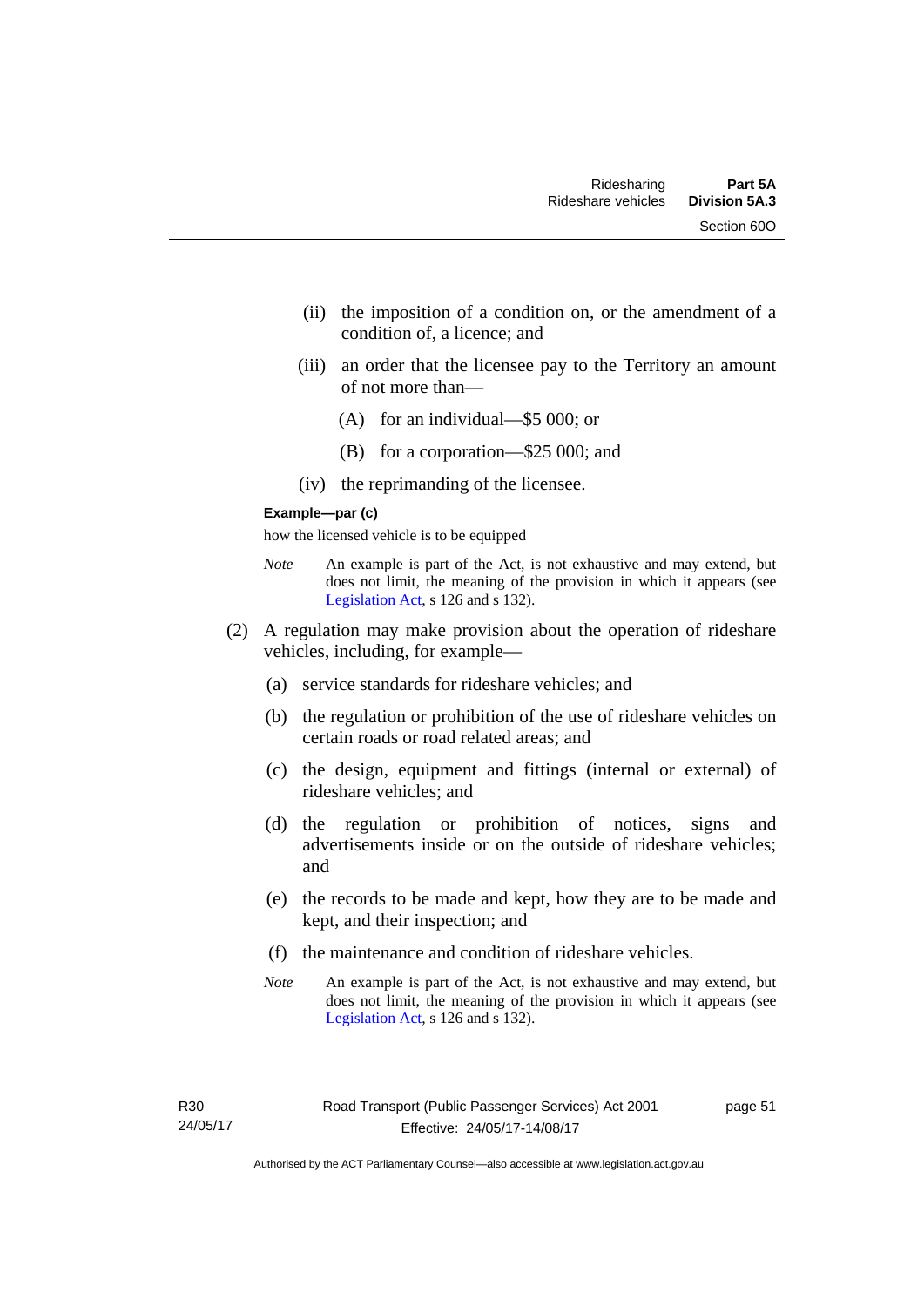# **Division 5A.4 Rideshare passengers and fares**

# **60P Regulations about conduct of rideshare vehicle passengers**

A regulation may make provision in relation to the conduct of rideshare passengers, including, for example—

- (a) the authority of rideshare drivers, police officers and authorised people to direct people contravening a regulation to leave a rideshare vehicle; and
- (b) the authority of police officers and authorised people to remove people from a rideshare vehicle if they fail to leave when directed.
- *Note* An example is part of the Act, is not exhaustive and may extend, but does not limit, the meaning of the provision in which it appears (see [Legislation Act,](http://www.legislation.act.gov.au/a/2001-14) s 126 and s 132).

#### **60Q Power to determine rideshare fares**

- (1) The Minister may determine fares, and ways of calculating fares, for ridesharing.
	- *Note* Power to make a statutory instrument includes power to make different provision in relation to different matters or different classes of matters, and to make an instrument that applies differently by reference to stated exceptions or factors (see [Legislation Act](http://www.legislation.act.gov.au/a/2001-14), s 48).
- (2) A determination is a disallowable instrument.
	- *Note* A disallowable instrument must be notified, and presented to the Legislative Assembly, under the [Legislation Act.](http://www.legislation.act.gov.au/a/2001-14)
- (3) In this section:

*fare* includes a charge relating to ridesharing.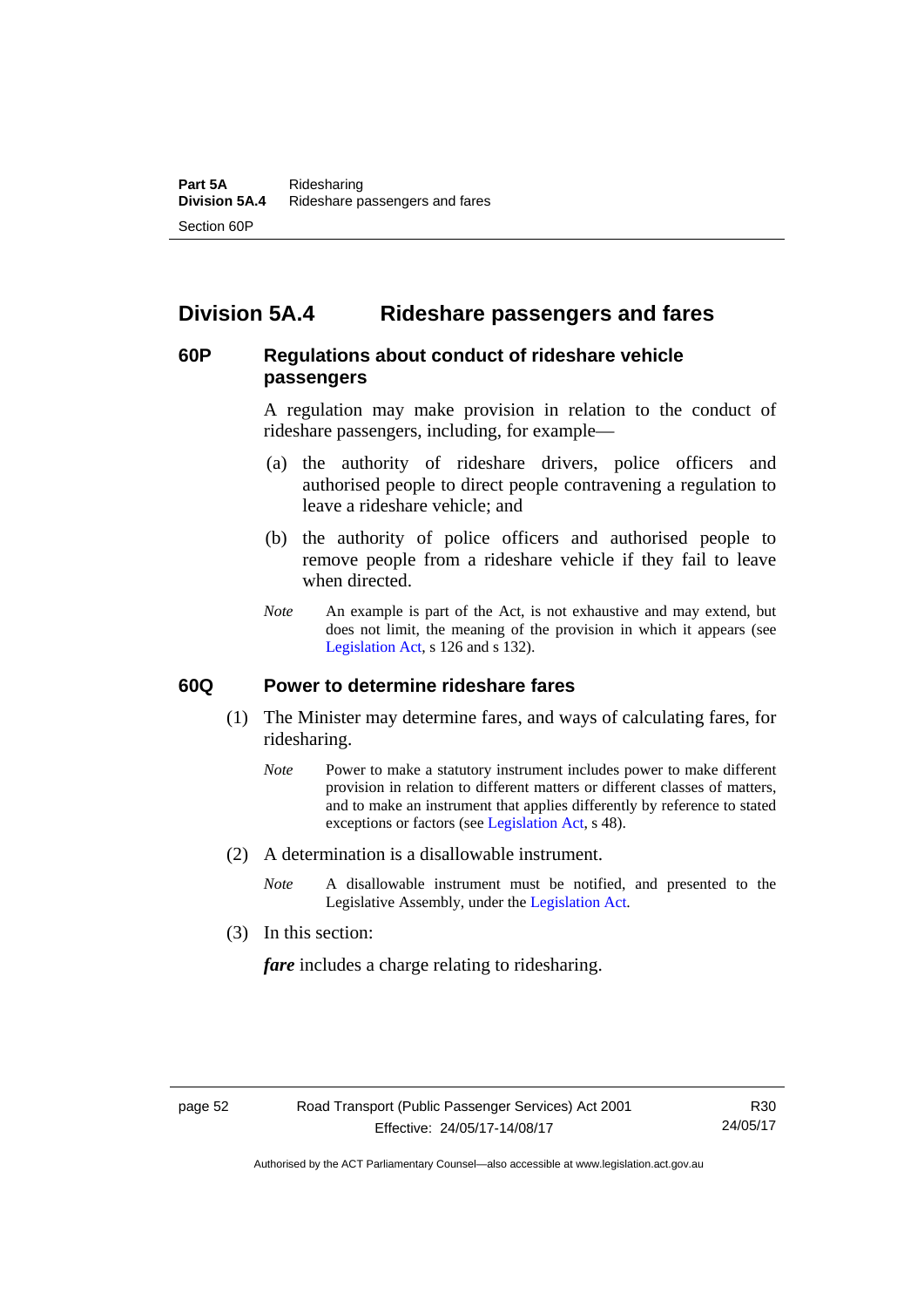# **Part 6 Licensing of hire cars**

# **Division 6.1 Basic concepts**

# **61 Meaning of** *hire car licence*

A *hire car licence* is a licence issued under the regulations to use a vehicle as a hire car, and includes a restricted hire car licence.

*Note* References to *hire car licence* include a *restricted hire car licence* unless the contrary intention otherwise appears (see [Legislation Act,](http://www.legislation.act.gov.au/a/2001-14) s 155).

# **62 Meaning of** *restricted hire car licence*

A *restricted hire car licence* is a licence issued under the regulations to use a vehicle as a restricted hire car.

# **Division 6.2 Hire car licences**

# **63 Transferability of hire car licences**

 (1) A hire car licence (other than a restricted hire car licence) issued before the commencement of this section is transferable.

#### **Examples of how licence might be transferred**

- 1 hiring the licence to someone else
- 2 selling the licence to someone else
- *Note* An example is part of the Act, is not exhaustive and may extend, but does not limit, the meaning of the provision in which it appears (see [Legislation Act,](http://www.legislation.act.gov.au/a/2001-14) s 126 and s 132).
- (2) A hire car licence issued after the commencement of this section is not transferable.
- (3) A restricted hire car licence is not transferable.
- (4) If the holder of a transferable hire car licence asks the road transport authority to transfer the licence to someone else, the authority must transfer the licence to the person.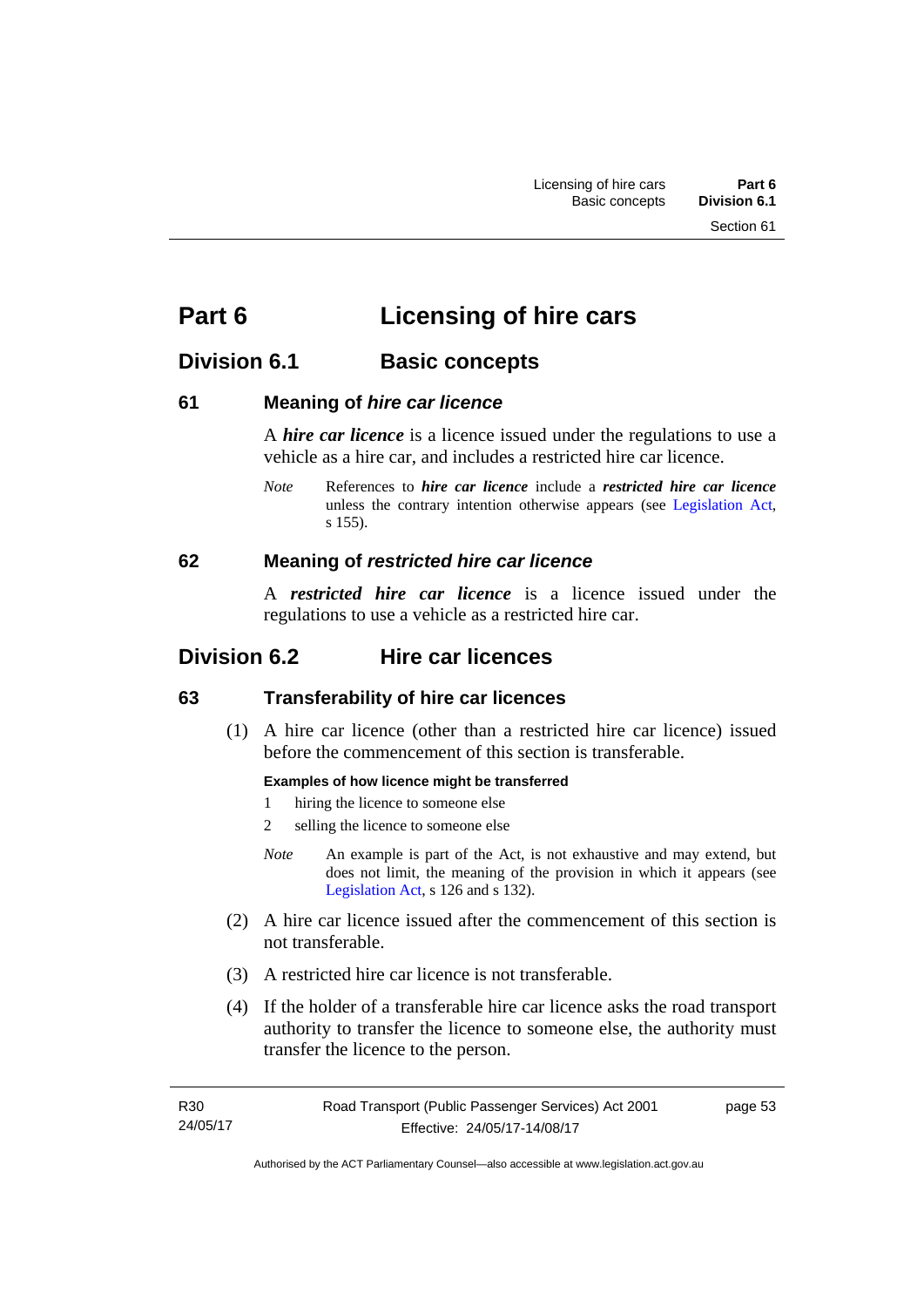# **64 Use of vehicles as hire cars**

 (1) A person must not use a vehicle as a hire car (other than a restricted hire car) unless the vehicle is licensed under the regulations as a hire car.

Maximum penalty: 50 penalty units.

 (2) A person must not use a vehicle as a restricted hire car unless the vehicle is licensed under the regulations as a restricted hire car.

Maximum penalty: 50 penalty units.

- (3) This section does not apply to a person in relation to the hiring of a vehicle used by the person if—
	- (a) the vehicle is licensed as a hire car under the law of another jurisdiction; and
	- (b) the hiring begins in that jurisdiction and is completed in the ACT.
- (4) This section also does not apply to a person who is using a substitute vehicle as a licensed hire car in accordance with the regulations.
- (5) An offence against this section is a strict liability offence.

#### **65 Pretending vehicles are licensed hire cars**

(1) A person must not pretend that a vehicle is licensed under the regulations as a hire car (other than a restricted hire car).

Maximum penalty: 30 penalty units.

 (2) A person must not pretend that a vehicle is licensed under the regulations as a restricted hire car.

Maximum penalty: 30 penalty units.

(3) An offence against this section is a strict liability offence.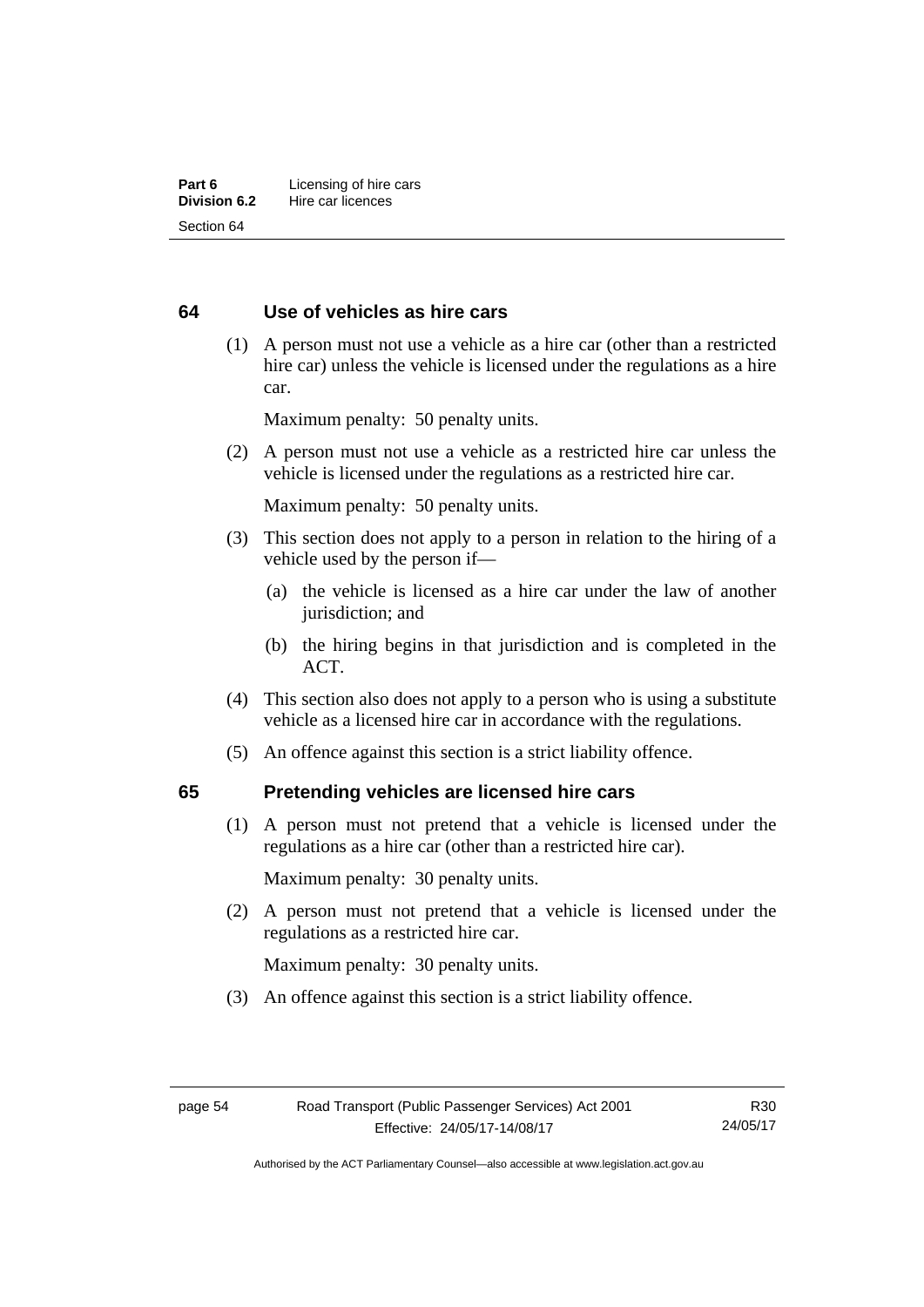#### **66 Regulations about hire car licences**

- (1) A regulation may provide a system for the licensing of hire cars and restricted hire cars, including, for example—
	- (a) matters in relation to the giving, refusal or surrender of licences; and
	- (b) the term of restricted hire car licences; and
	- (c) the conditions of licences; and
	- (d) the circumstances in which a substitute vehicle may be used as a licensed hire car; and
	- (e) the action that may be taken in relation to licences in circumstances prescribed by regulation, including, for example—
		- (i) the suspension or cancellation of a licence; and
		- (ii) the imposition of a condition on, or the amendment of a condition of, a licence; and
		- (iii) an order that the holder of a licence pay to the Territory an amount of not more than—
			- (A) for an individual—\$5 000; or
			- (B) for a corporation—\$25 000; and
		- (iv) the reprimanding of the holder of a licence.

#### **Examples of conditions for restricted hire car licences—s (1) (c)**

- 1 how the vehicle to which the restricted hire car licence relates must be equipped
- 2 the kinds of restricted hire car services that may be operated using the vehicle
- *Note* An example is part of the Act, is not exhaustive and may extend, but does not limit, the meaning of the provision in which it appears (see [Legislation Act,](http://www.legislation.act.gov.au/a/2001-14) s 126 and s 132).

R30 24/05/17 page 55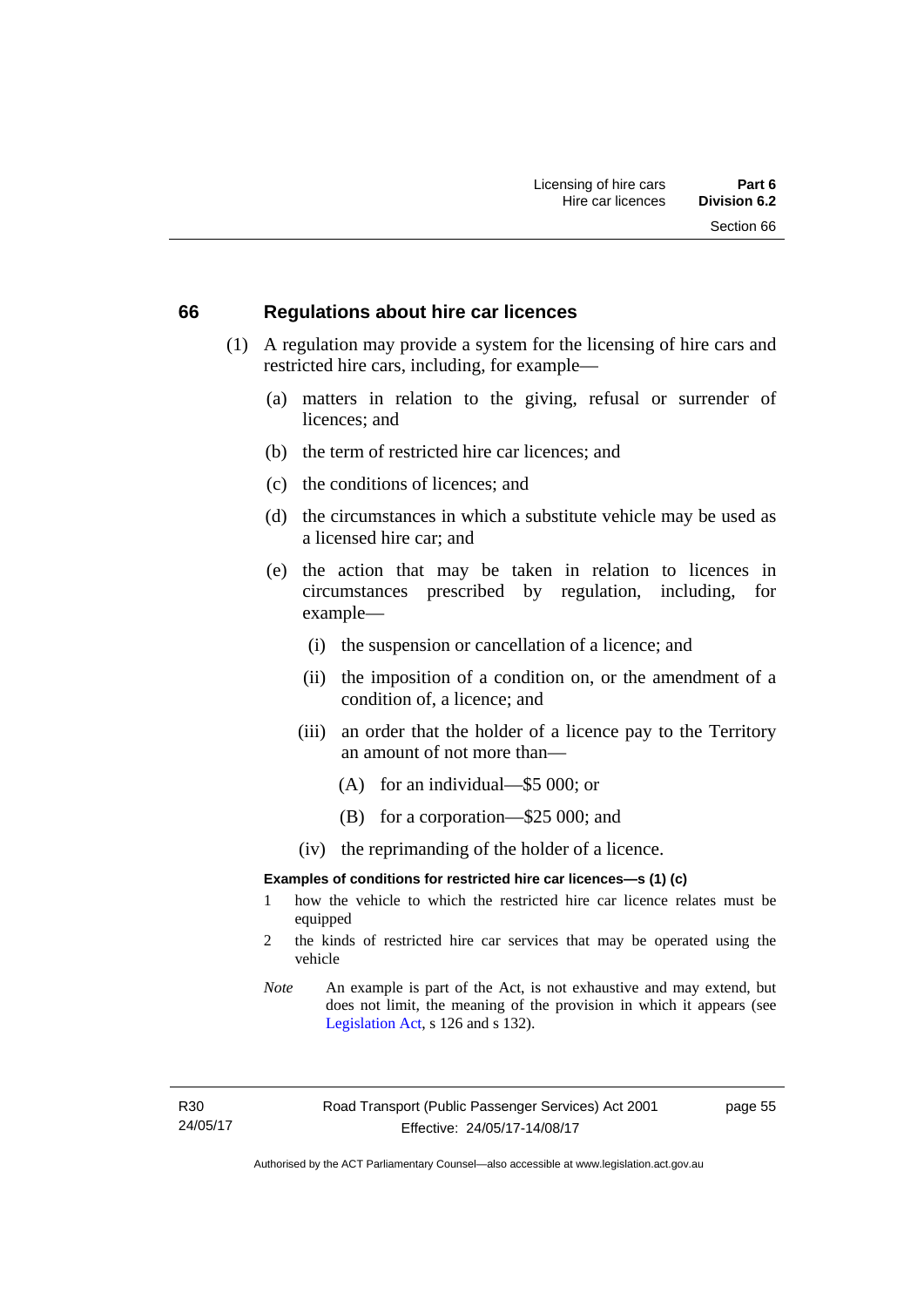| Part 6       | Licensing of hire cars |
|--------------|------------------------|
| Division 6.2 | Hire car licences      |
| Section 66   |                        |

 (2) The regulations may place different requirements on the person to whom a hire car licence (other than a restricted hire car licence) is issued and a person to whom the licence is hired.

page 56 Road Transport (Public Passenger Services) Act 2001 Effective: 24/05/17-14/08/17

R30 24/05/17

Authorised by the ACT Parliamentary Counsel—also accessible at www.legislation.act.gov.au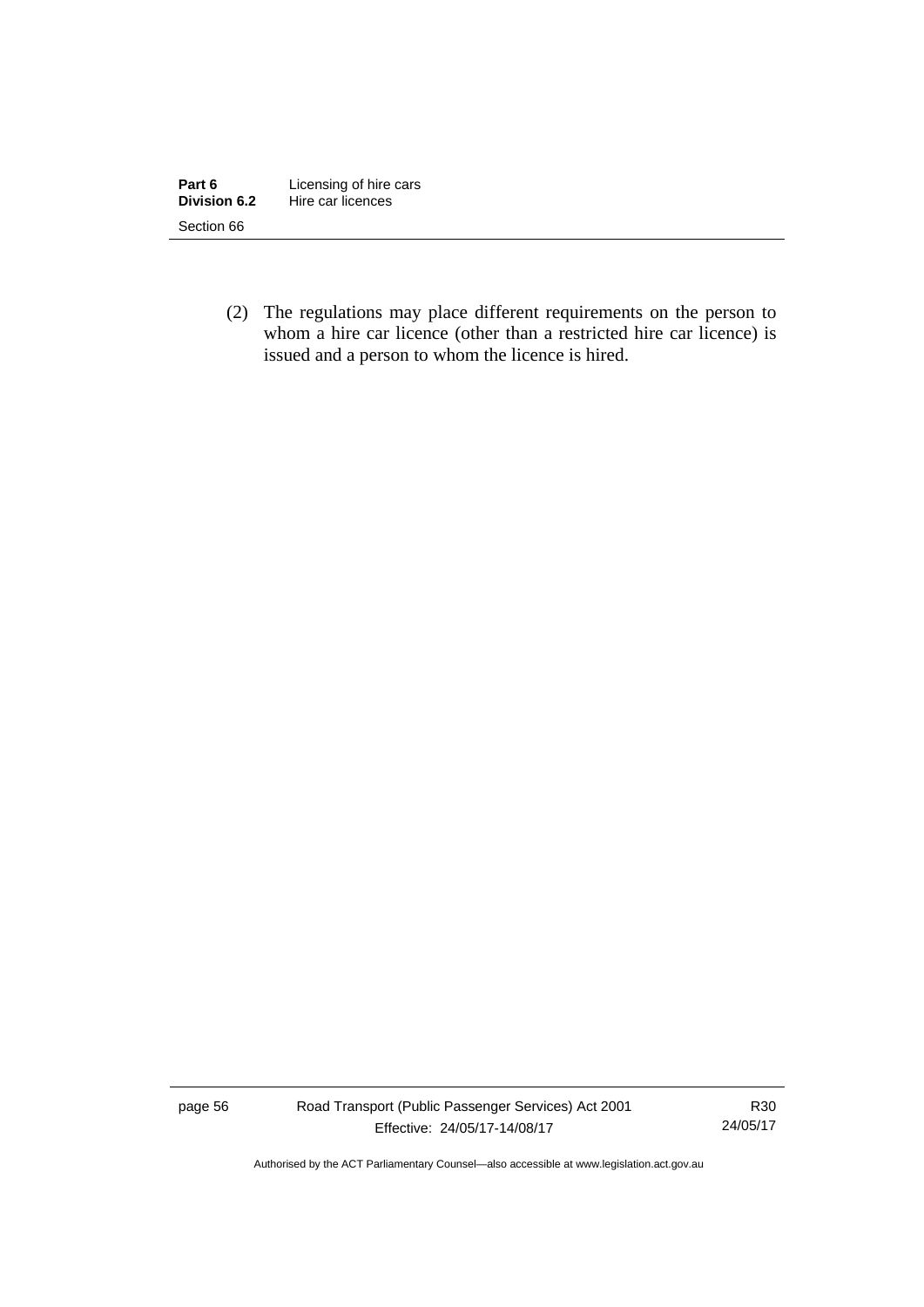Section 67

# **Part 7 Hire car services**

# **Division 7.1 Basic concepts**

# **67 Meaning of** *hire car*

A *hire car* is a vehicle (other than a bus, taxi, rideshare vehicle or demand responsive service vehicle) that—

- (a) is used, or is intended to be used, for the transport of passengers under a contract; and
- (b) does not stand or ply for hire for the transport of passengers along a road or road related area;

and includes a restricted hire car.

*Note* References to *hire car* include a *restricted hire car* unless the contrary intention otherwise appears (see [Legislation Act](http://www.legislation.act.gov.au/a/2001-14), s 155).

# **68 Meaning of** *restricted hire car*

A *restricted hire car* is a vehicle (other than a bus, taxi, rideshare vehicle or demand responsive service vehicle) that—

- (a) is used, or is intended to be used, for the transport of passengers under a contract; and
- (b) does not stand or ply for hire for the transport of passengers along a road or road related area; and
- (c) is licensed under the regulations as a restricted hire car.

# **69 Meaning of** *hire car service*

A *hire car service* is a public passenger service operated using 1 or more hire cars (including restricted hire cars).

page 57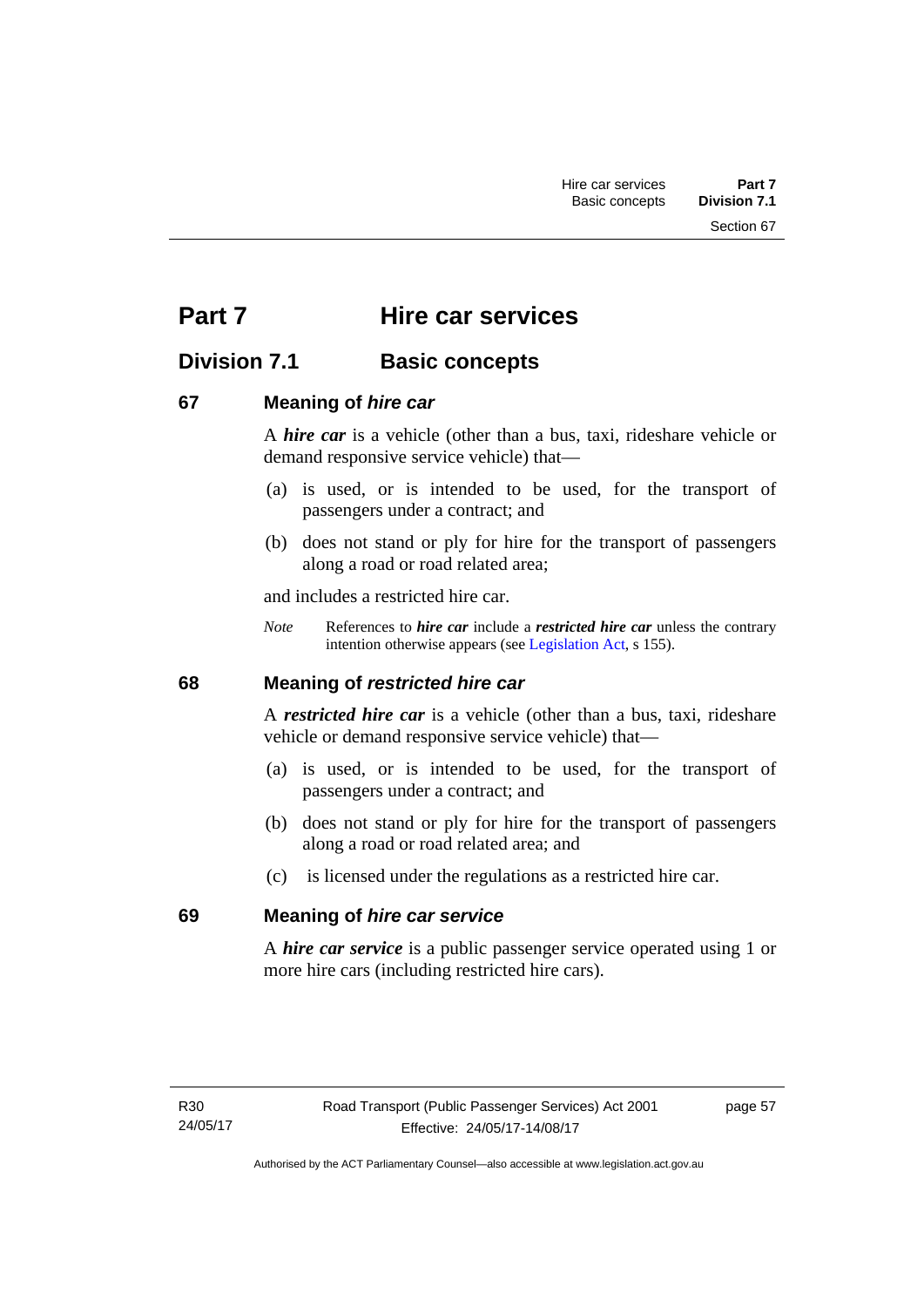# **70 Meaning of** *restricted hire car service*

A *restricted hire car service* is a public passenger service operated using only 1 or more restricted hire cars.

#### **Example of a restricted hire car service**

a pre-booked public passenger service that provides transport to weddings and school formals

# **Division 7.2 Accreditation of hire car service operators**

### **71 Hire car service operators—purposes of accreditation**

The purpose of accreditation under the regulations to operate a hire car service is to ensure that—

- (a) each person, including the accredited person, who is concerned with, or takes part in, the management of the service, is a suitable person to operate the service; and
- (b) each person, including the accredited person, who is concerned with, or takes part in, the management of the service, has demonstrated the capacity to comply with the relevant regulations and, in particular, the regulations about—
	- (i) the safety of passengers and the public; and
	- (ii) the maintenance of hire cars.

### **72 Hire car service operators—regulations about accreditation system**

- (1) A regulation may provide a system for the accreditation of people to operate hire car services, including, for example—
	- (a) the kinds of accreditations; and

| page 58 |  |  |
|---------|--|--|
|         |  |  |

*Note* An example is part of the Act, is not exhaustive and may extend, but does not limit, the meaning of the provision in which it appears (see [Legislation Act,](http://www.legislation.act.gov.au/a/2001-14) s 126 and s 132).

R30 24/05/17

Authorised by the ACT Parliamentary Counsel—also accessible at www.legislation.act.gov.au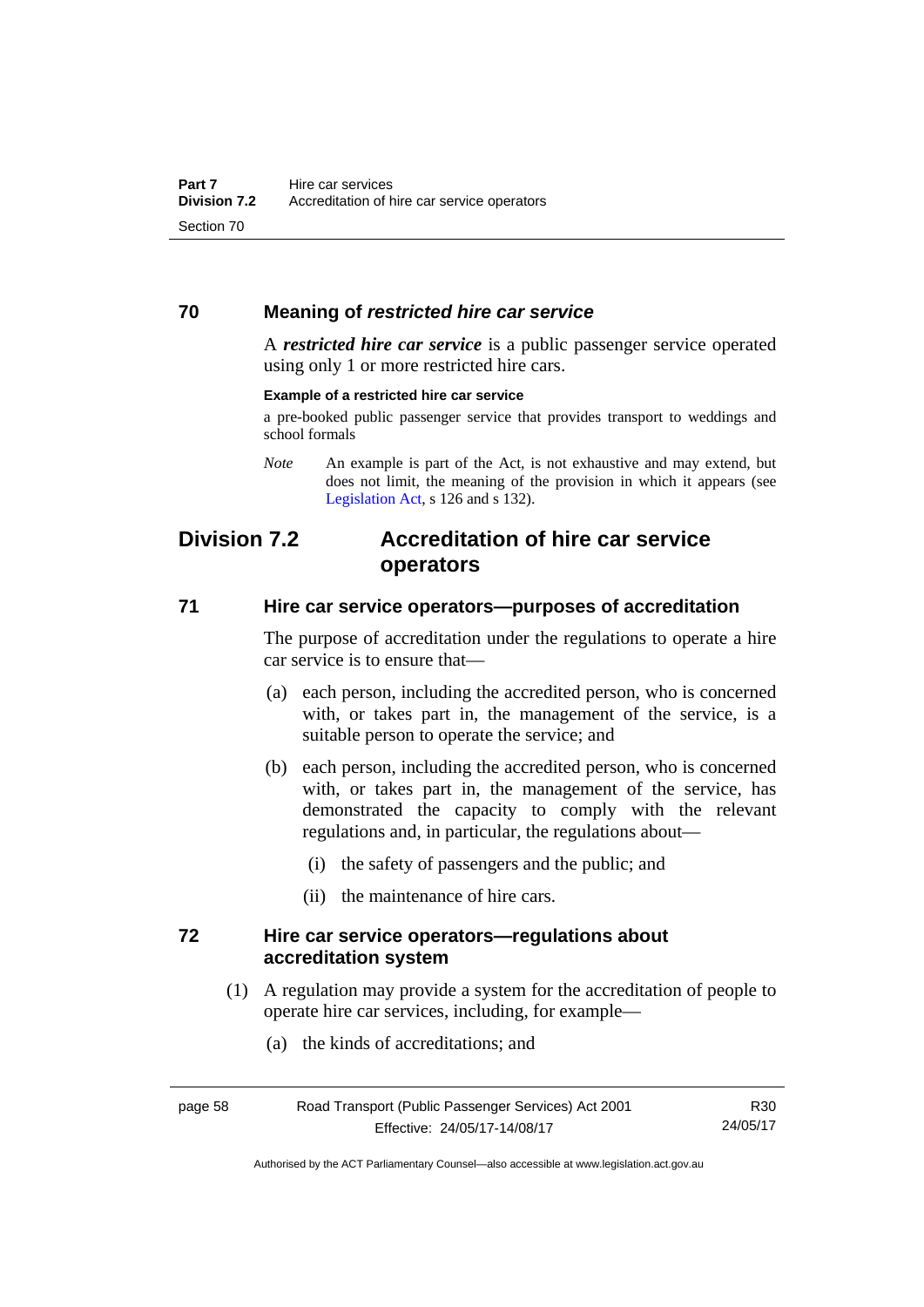- (b) the kinds of hire cars and hire car services that a person who holds a particular kind of accreditation is entitled to operate; and
- (c) the conditions of accreditations; and
- (d) matters in relation to the giving, refusal or surrender of accreditations; and
- (e) the action that may be taken in relation to an accredited person in circumstances prescribed by regulation, including, for example—
	- (i) the suspension or cancellation of an accreditation; and
	- (ii) the imposition of a condition on, or the amendment of a condition of, an accreditation; and
	- (iii) an order that an accredited person pay to the Territory an amount of not more than—
		- (A) for an individual—\$5 000; or
		- (B) for a corporation—\$25 000; and
	- (iv) the reprimanding of an accredited person.
- *Note* An example is part of the Act, is not exhaustive and may extend, but does not limit, the meaning of the provision in which it appears (see [Legislation Act,](http://www.legislation.act.gov.au/a/2001-14) s 126 and s 132).
- (2) The regulations may make provision in relation to the accreditation of people to operate hire car services, including, for example—
	- (a) requirements about the suitability of the applicant and each person who will be concerned with, or take part in, the management of the service; and
	- (b) capacity to meet service standards.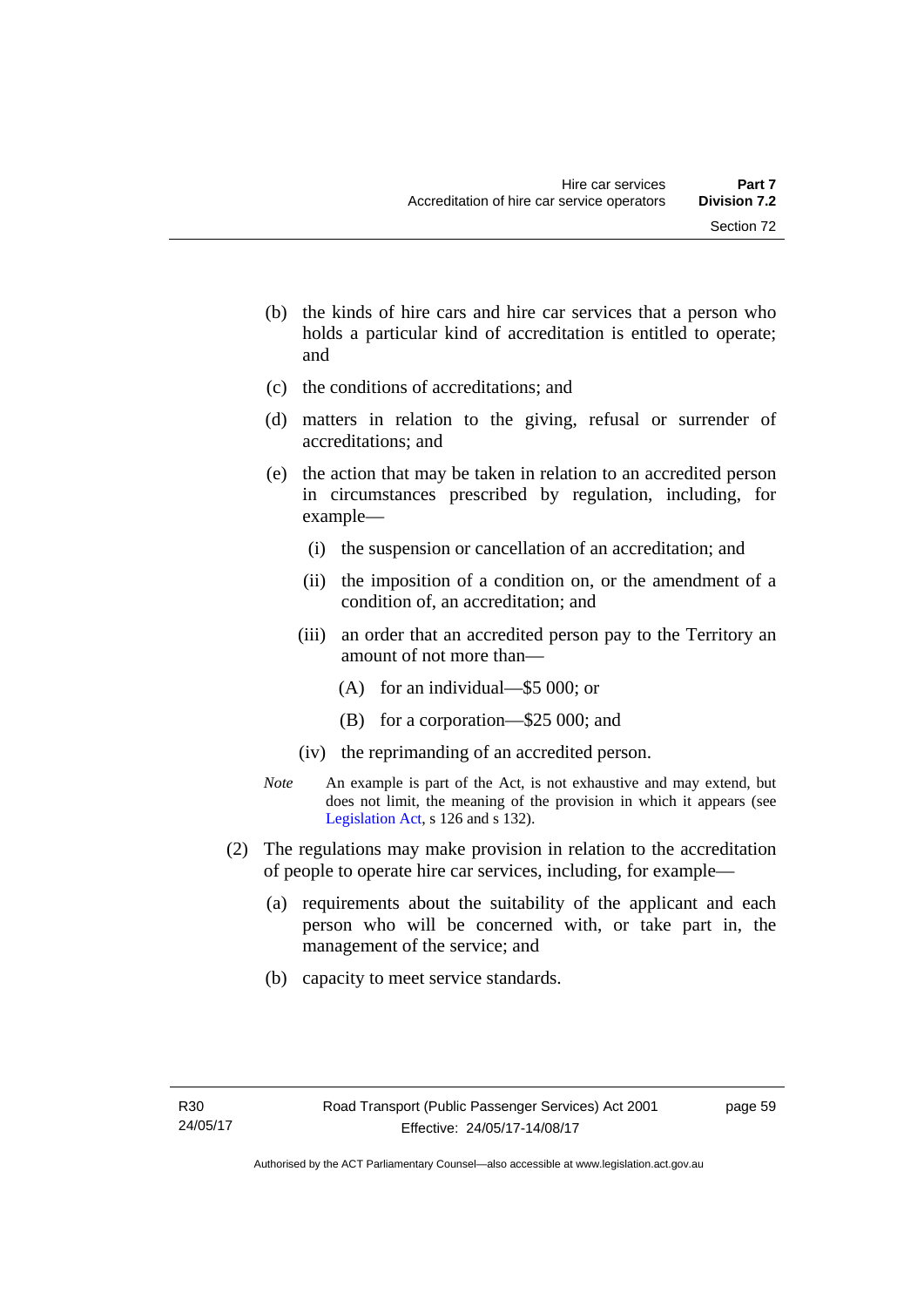- (3) For subsection (1) (a), the regulations must provide for the accreditation of people to operate—
	- (a) a hire car service (other than a restricted hire car service); and
	- (b) a restricted hire car service.
	- *Note* For examples of kinds of restricted hire car services, see s 70.

# **Division 7.3 Entitlement to operate hire car services**

### **73 Entitlement to operate hire car services**

A person is entitled to operate a particular kind of hire car service, in or partly in the ACT, if—

- (a) the person is accredited under the regulations to operate a hire car service of that kind; and
- (b) the vehicles used to operate the service are licensed under the regulations as hire cars for that kind of hire car service.

# **74 Unaccredited operators not to operate hire car services**

(1) A person must not operate, in or partly in the ACT, a hire car service of a particular kind unless the person is accredited under the regulations to operate a hire car service of that kind.

Maximum penalty: 50 penalty units.

- (2) This section does not apply to a person in relation to the hiring of a hire car operated by the person if—
	- (a) the person is authorised to operate a hire car service under the law of another jurisdiction; and
	- (b) the hiring begins in that jurisdiction and is completed in the ACT; and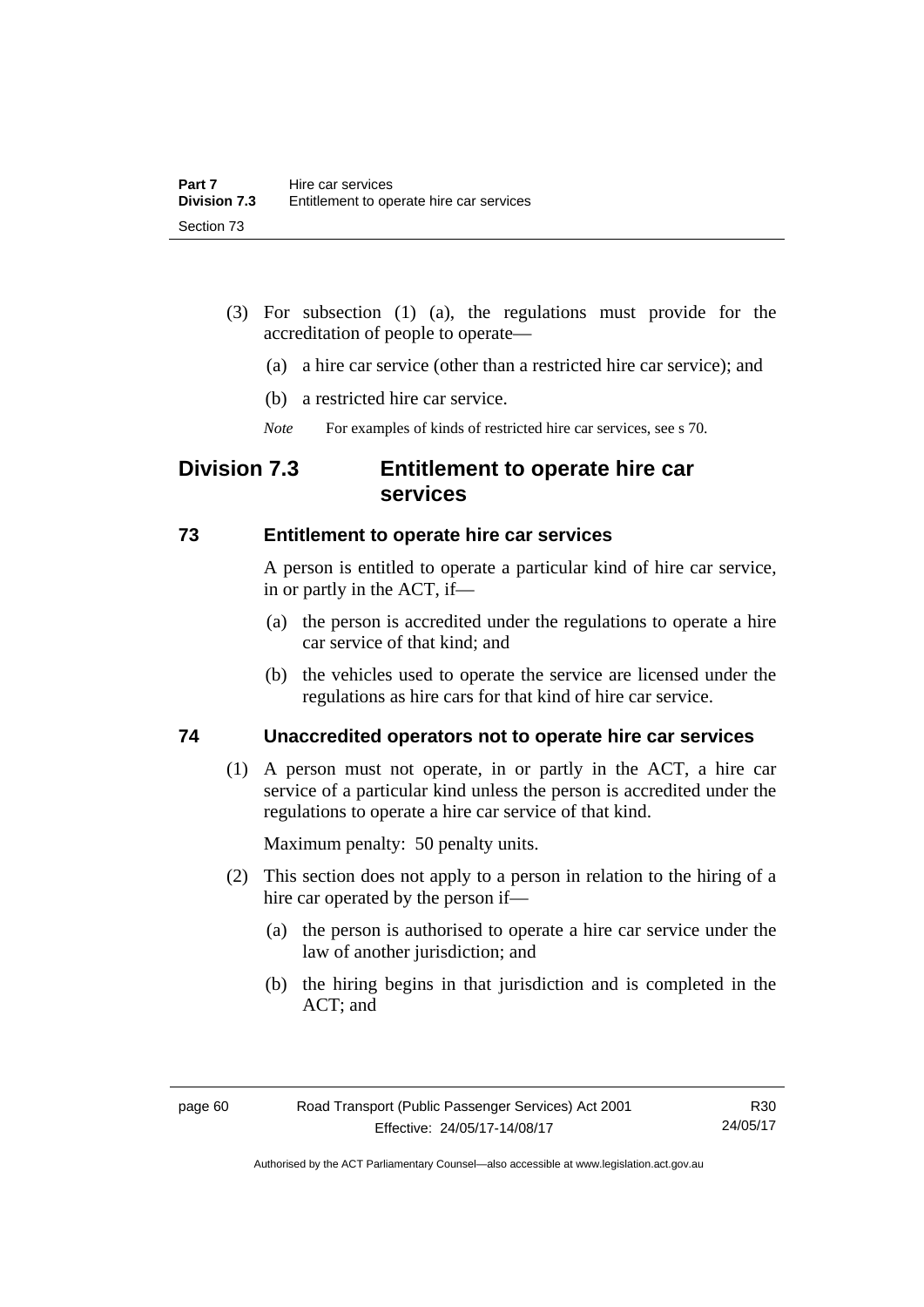- (c) the hiring is of a kind that the person is authorised to operate under the law of that jurisdiction.
- (3) An offence against this section is a strict liability offence.

# **75 Pretending to be an accredited hire car service operator**

(1) A person must not pretend to be accredited under the regulations to operate a hire car service.

Maximum penalty: 30 penalty units.

 (2) A person must not pretend to be accredited under the regulations to operate a particular kind of hire car service.

Maximum penalty: 30 penalty units.

(3) An offence against this section is a strict liability offence.

# **Division 7.4 Regulation of hire car services**

# **76 Regulations about operation of hire car services by accredited people**

A regulation may make provision in relation to the operation of hire car services by accredited hire car service operators, including, for example—

- (a) the supervision and monitoring of drivers of hire cars for compliance with the service standards and the responsibilities of the operator in relation to a failure to comply with the standards; and
- (b) the safety of passengers (including, for example, by the use of particular kinds of security devices) and the public; and
- (c) the qualifications, training and experience of accredited hire car service operators and hire car drivers (including, for example, in relation to particular kinds of hire car services); and

page 61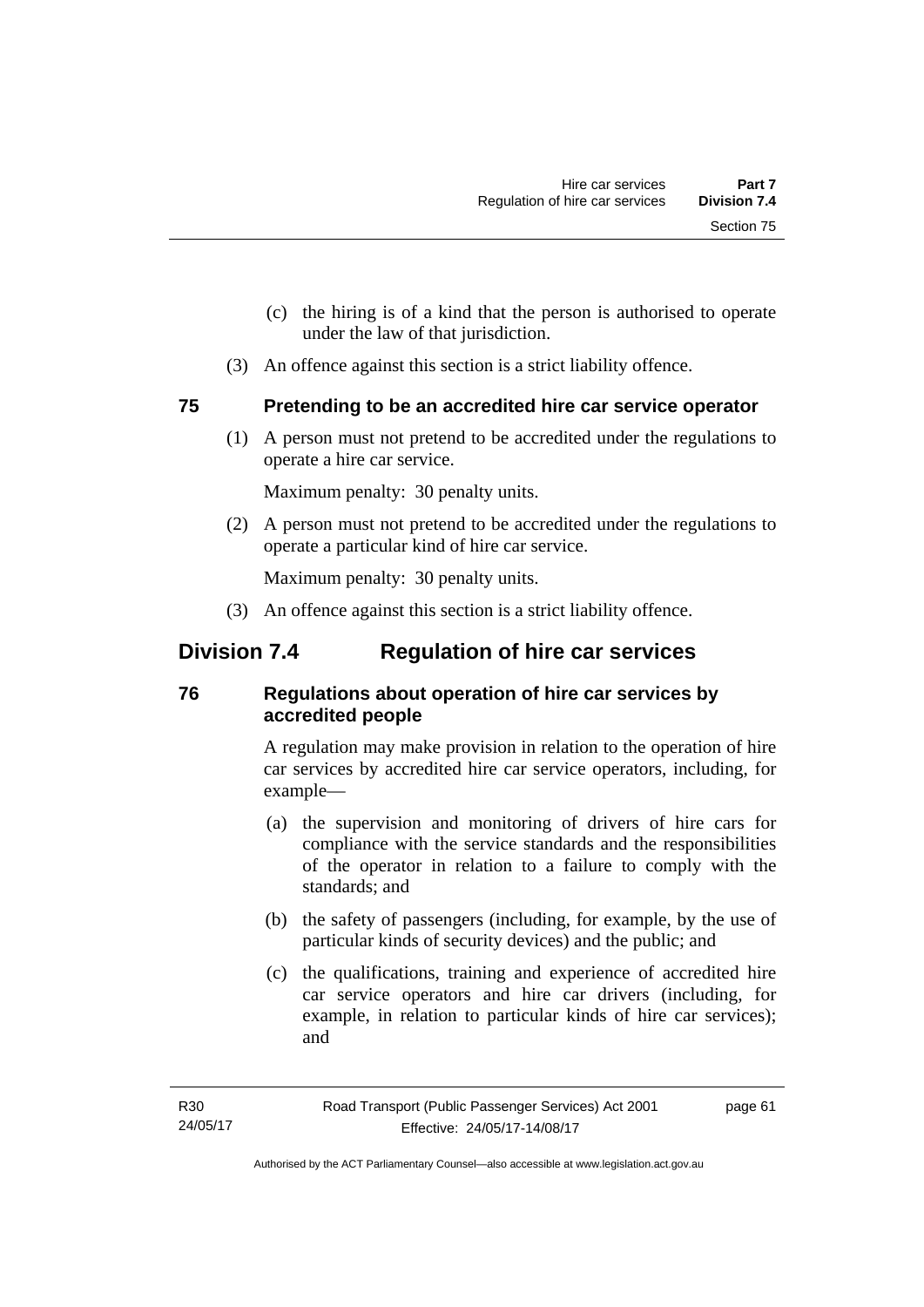- (d) maximum driving times and minimum rest times of hire car drivers; and
- (e) insurance; and
- (f) customer complaints and inquiries; and
- (g) lost property; and
- (h) the operation of particular kinds of hire cars and hire car services; and
- (i) the requirements that hire cars, and their equipment and fittings (internal and external) (including, for example, baby capsules), must comply with; and
- (j) the maintenance and cleaning of hire cars; and
- (k) the making and keeping of records and their inspection; and
- (l) the auditing of records and systems; and
- (m) the display of licences; and
- (n) requirements for display of accreditation numbers on advertisements for the service; and
- (o) the provision of information and reports to the road transport authority.
- *Note* An example is part of the Act, is not exhaustive and may extend, but does not limit, the meaning of the provision in which it appears (see [Legislation Act,](http://www.legislation.act.gov.au/a/2001-14) s 126 and s 132).

# **77 Regulations about operation of hire cars**

A regulation may make provision in relation to the operation of hire cars, including, for example—

- (a) the solicitation of passengers or hirings; and
- (b) the hiring of vehicles; and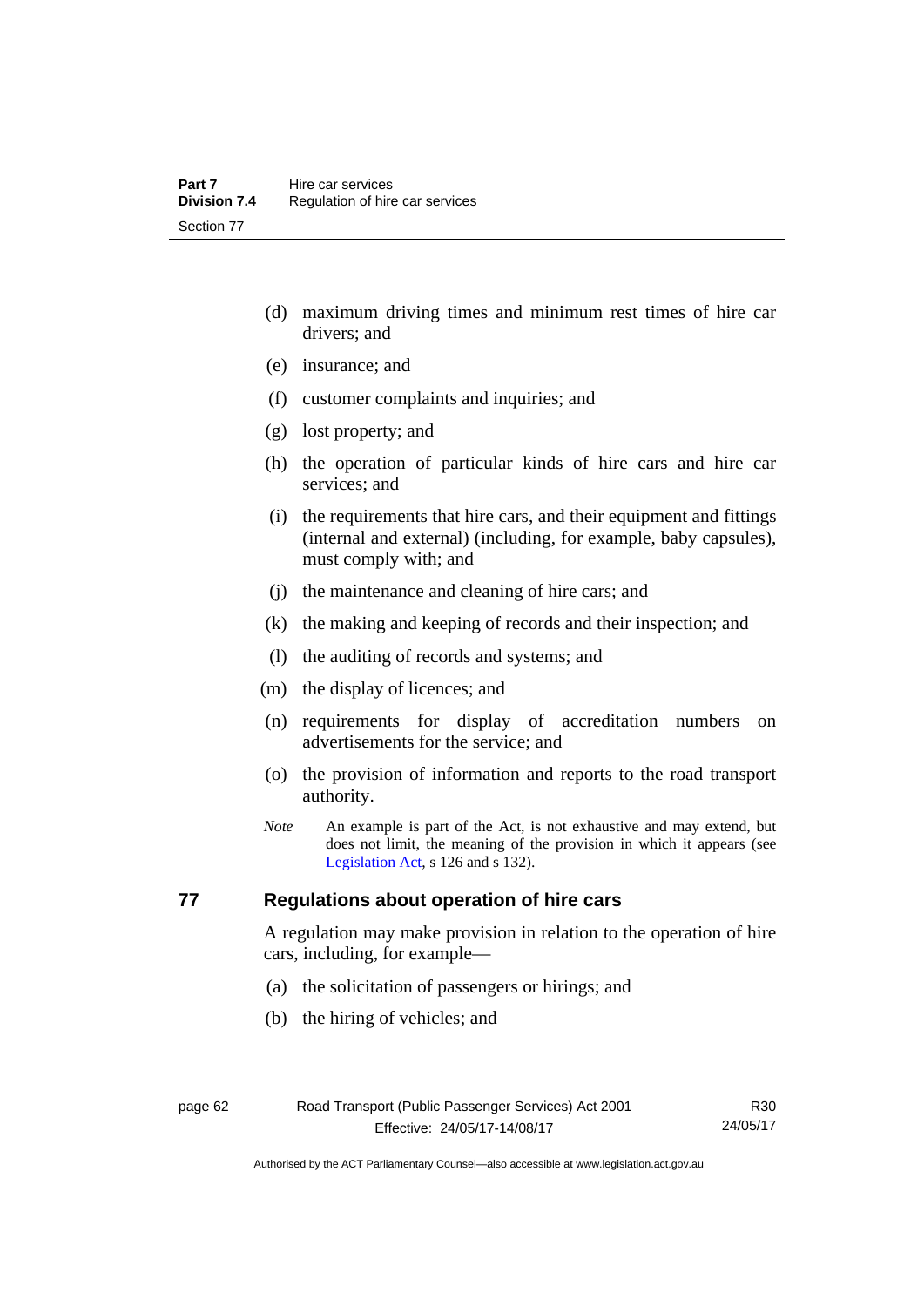- (c) the picking-up and dropping-off of passengers and other matters relating to the transport of passengers; and
- (d) the transport of passengers' luggage or other goods, and animals; and
- (e) the regulation or prohibition of the use of vehicles on certain roads or road related areas; and
- (f) the design, equipment and fittings (internal or external) of vehicles; and
- (g) the regulation or prohibition of notices, signs and advertisements inside or on the outside of vehicles; and
- (h) the records to be made and kept, how they are to be made and kept, and their inspection; and
- (i) approval of uniforms or industry codes of practice for dress standards.
- *Note* An example is part of the Act, is not exhaustive and may extend, but does not limit, the meaning of the provision in which it appears (see [Legislation Act,](http://www.legislation.act.gov.au/a/2001-14) s 126 and s 132).

## **78 Regulations about hire car drivers**

A regulation may make provision in relation to hire car drivers, including, for example—

- (a) the powers, duties and conduct of hire car drivers; and
- (b) the training of drivers; and
- (c) how hire car drivers must dress.
- *Note 1* For the licensing of people to drive hire cars, see the *Road Transport [\(Driver Licensing\) Regulation 2000](http://www.legislation.act.gov.au/sl/2000-14)*.
- *Note 2* An example is part of the Act, is not exhaustive and may extend, but does not limit, the meaning of the provision in which it appears (see [Legislation Act,](http://www.legislation.act.gov.au/a/2001-14) s 126 and s 132).

page 63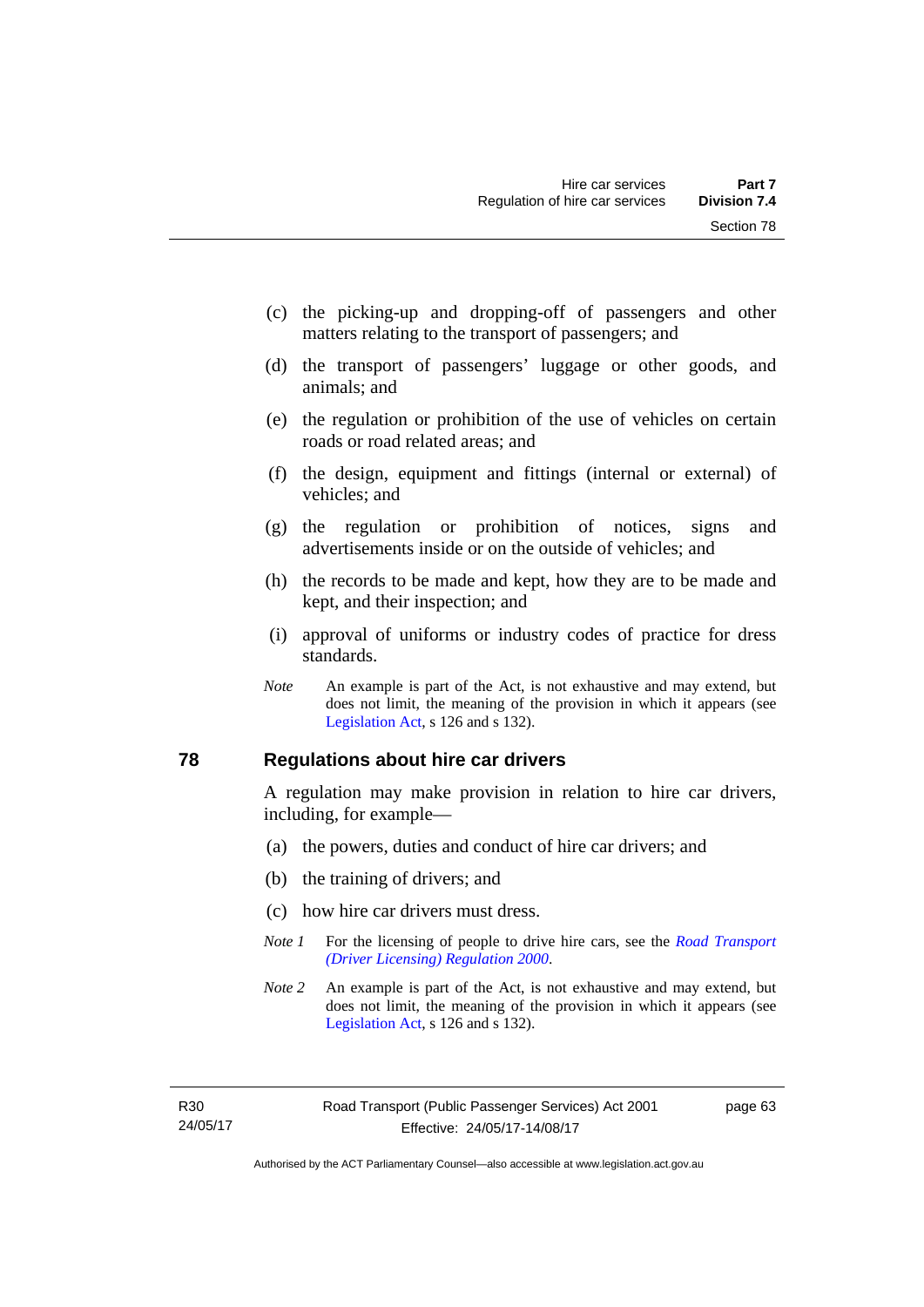### **79 Regulations about conduct of hire car passengers**

A regulation may make provision in relation to the conduct of hire car passengers, including, for example—

- (a) the authority of hire car drivers, police officers and authorised people to direct people contravening a regulation to leave a hire car; and
- (b) the authority of police officers and authorised people to remove people from a hire car if they fail to leave when directed.
- *Note* An example is part of the Act, is not exhaustive and may extend, but does not limit, the meaning of the provision in which it appears (see [Legislation Act,](http://www.legislation.act.gov.au/a/2001-14) s 126 and s 132).

## **79A Power to determine hire car fares**

- (1) The Minister may determine fares, and ways of calculating fares, for hiring or using a hire car.
	- *Note* Power to make a statutory instrument includes power to make different provision in relation to different matters or different classes of matters, and to make an instrument that applies differently by reference to stated exceptions or factors (see [Legislation Act](http://www.legislation.act.gov.au/a/2001-14), s 48).
- (2) A determination is a disallowable instrument.
	- *Note* A disallowable instrument must be notified, and presented to the Legislative Assembly, under the [Legislation Act.](http://www.legislation.act.gov.au/a/2001-14)
- (3) In this section:

*fare* includes a charge relating to hiring or using a hire car.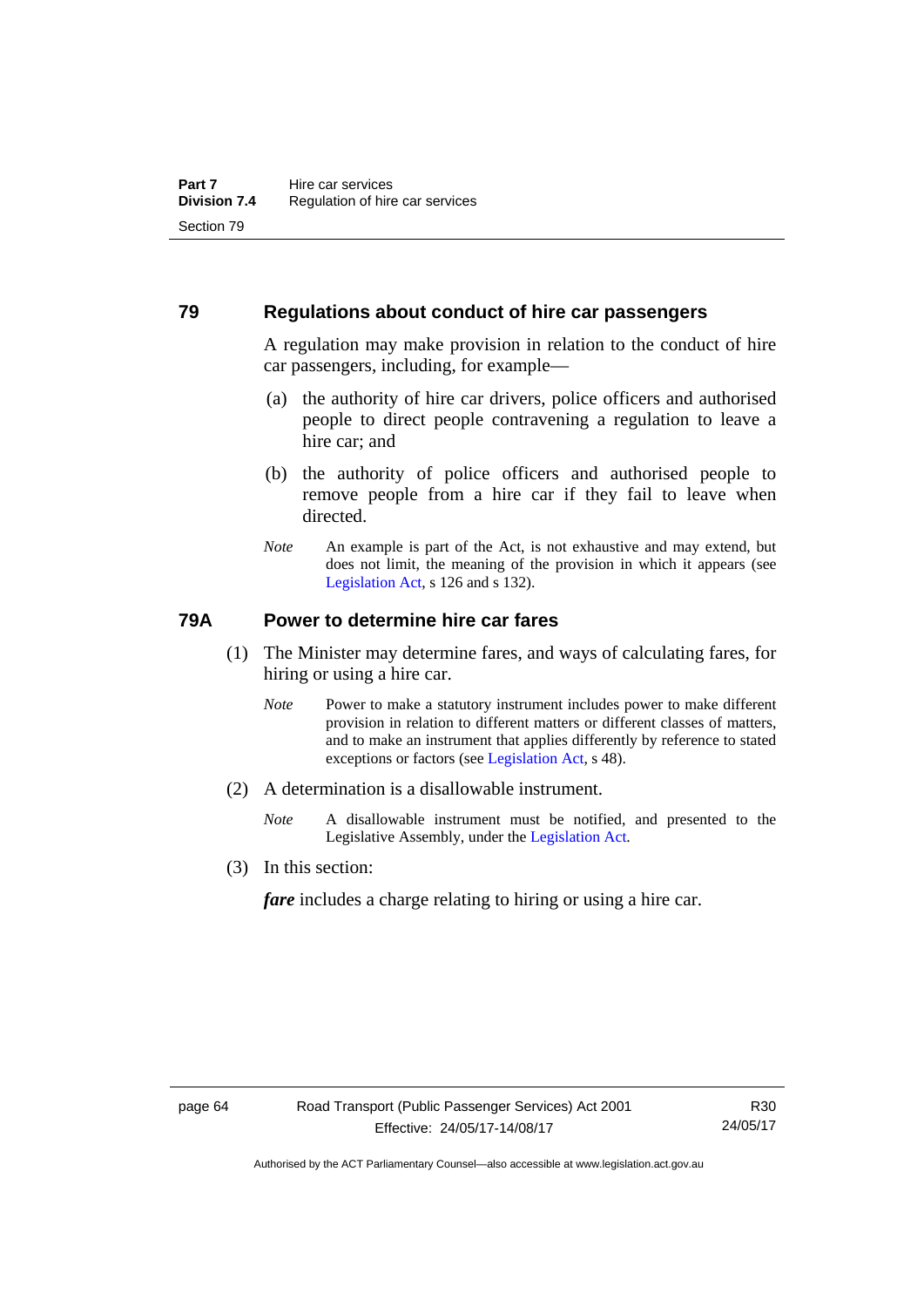# **Part 8 Demand responsive services**

## **Division 8.1 Basic concepts**

## **80 Meaning of** *demand responsive service*

A *demand responsive service* is a public passenger service that a person may operate under an authorisation given for this part.

## **81 Meaning of** *demand responsive service vehicle*

A *demand responsive service vehicle* is a motor vehicle used, in accordance with a demand responsive service authorisation, to operate the demand responsive service.

## **Division 8.2 Authorisations to operate demand responsive services**

## **82 Demand responsive service authorisations**

- (1) The Minister must have regard to the guidelines approved under section 83 in deciding whether to give a person an authorisation to operate a demand responsive service.
- (2) A demand responsive service authorisation may exempt a person or vehicle from this Act (or a stated provision of this Act).
	- *Note* A reference to an Act includes a reference to the statutory instruments made or in force under the Act, including any regulation (see [Legislation Act,](http://www.legislation.act.gov.au/a/2001-14) s 104).
- (3) An authorisation is a disallowable instrument.
	- *Note* A disallowable instrument must be notified, and presented to the Legislative Assembly, under the [Legislation Act.](http://www.legislation.act.gov.au/a/2001-14)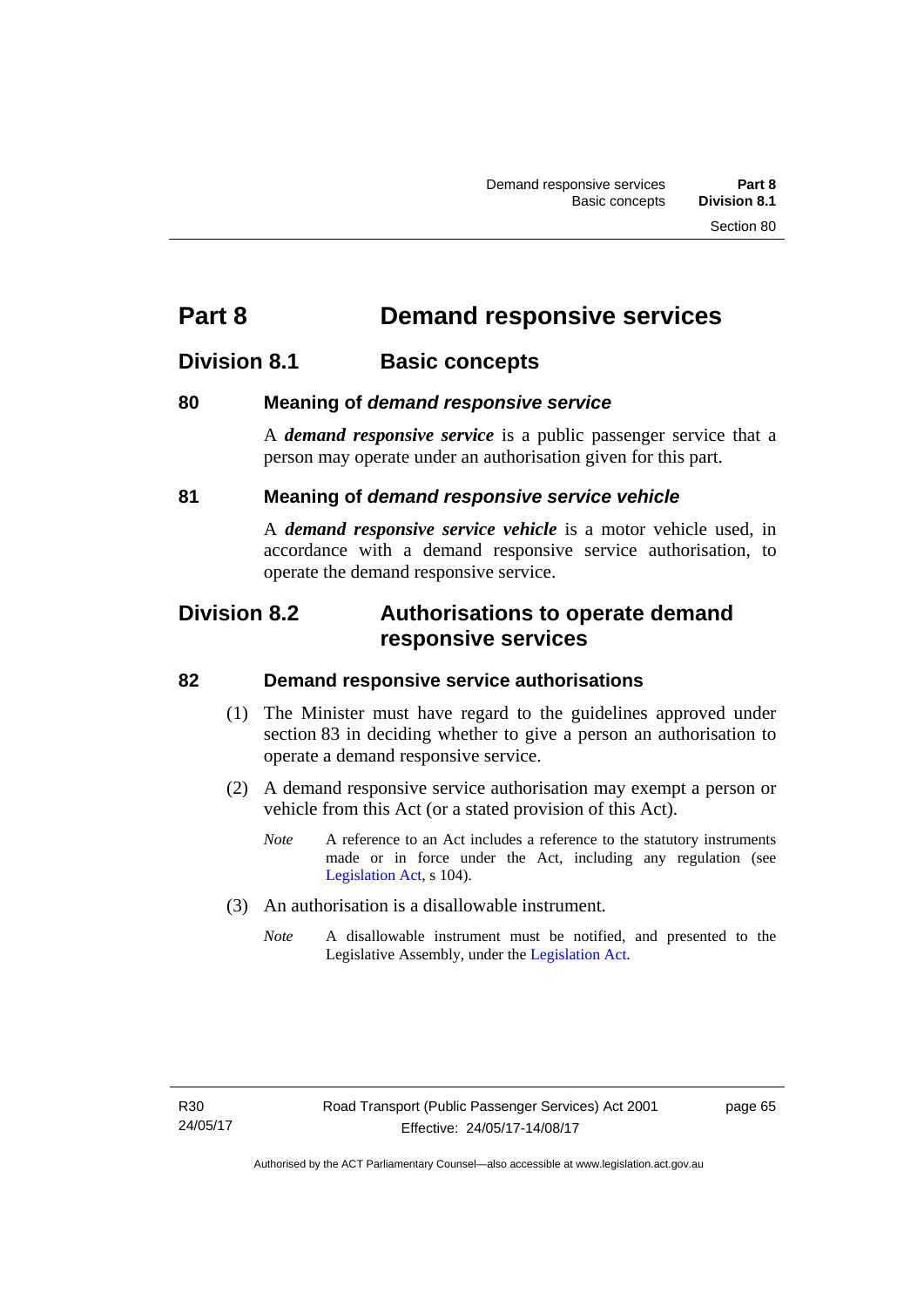## **82A Territory's entitlement to operate demand responsive service**

If the Territory operates a demand responsive service, the Territory may operate the service under a name prescribed by regulation.

## **83 Demand responsive services—guidelines for giving authorisations**

- (1) The Minister may approve guidelines for the giving of authorisations to operate demand responsive services.
- (2) The guidelines may make provision in relation to—
	- (a) the kinds of public passenger services that may be operated under demand responsive service authorisations, including, for example, matters in relation to—
		- (i) hours of operation; and
		- (ii) routes and areas of operation; and
		- (iii) kinds of passengers that may be transported; and
		- (iv) accessing of services by passengers; and
	- (b) the kinds of vehicles that may be used to operate demand responsive services.
	- *Note* An example is part of the Act, is not exhaustive and may extend, but does not limit, the meaning of the provision in which it appears (see [Legislation Act,](http://www.legislation.act.gov.au/a/2001-14) s 126 and s 132).
- (3) The guidelines must provide that the Minister must not give a person an authorisation for a demand responsive service if the operation of the service will have an adverse impact on the viability of an existing regular route service.
- (4) Approved guidelines are a disallowable instrument.
	- *Note* A disallowable instrument must be notified, and presented to the Legislative Assembly, under the [Legislation Act.](http://www.legislation.act.gov.au/a/2001-14)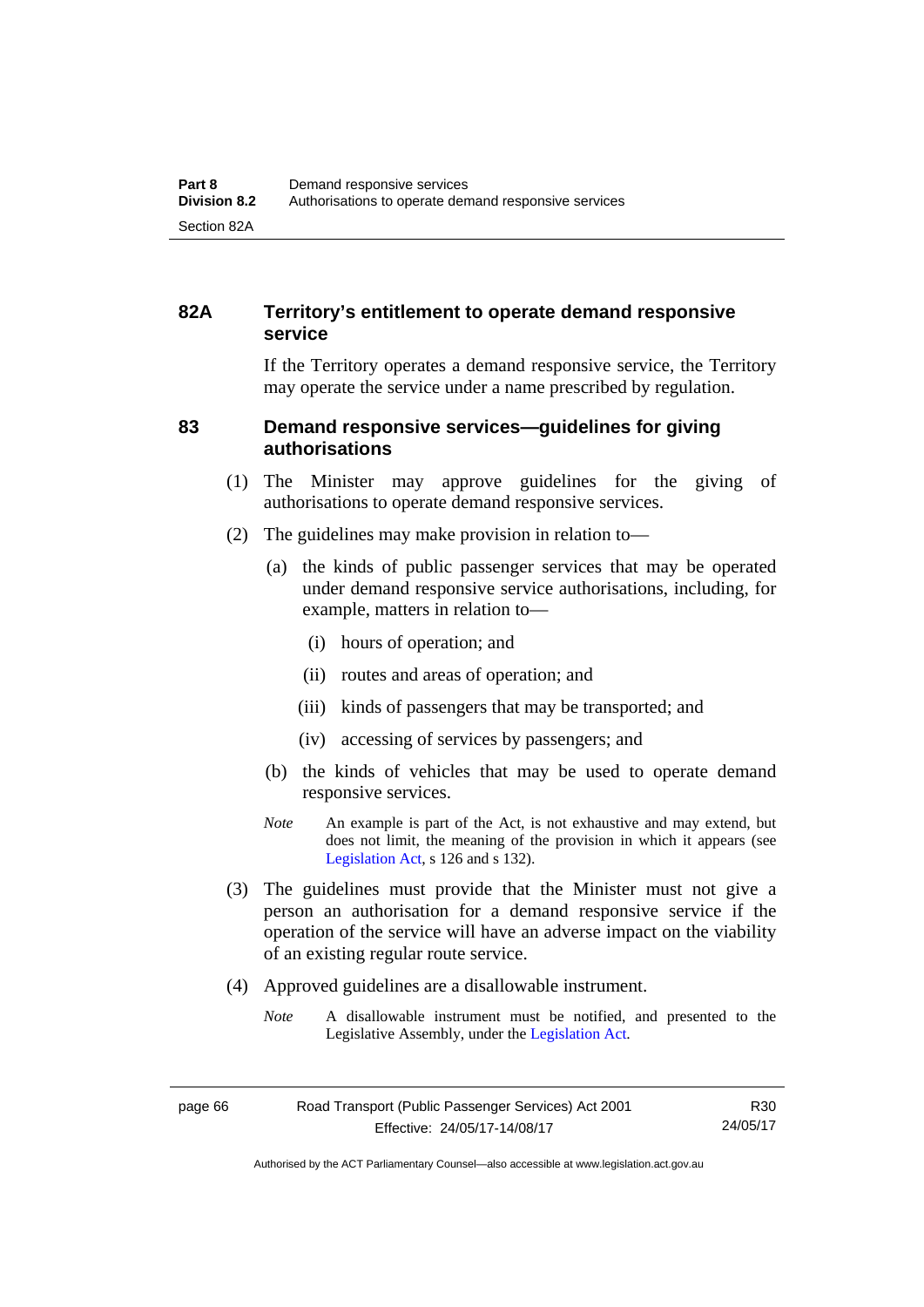## **84 Demand responsive services—regulations about authorisations**

A regulation may make provision in relation to authorisations to operate demand responsive services, including, for example—

- (a) the term of authorisations; and
- (b) the conditions of authorisations; and
- (c) matters relating to the giving, refusal or surrender of an authorisation; and
- (d) the action that may be taken in relation to an authorised demand responsive service operator in circumstances prescribed by regulation, including—
	- (i) the suspension or cancellation of an authorisation; and
	- (ii) the imposition of a condition on, or the amendment of a condition of, an authorisation; and
	- (iii) an order that an authorised demand responsive service operator pay to the Territory an amount of not more than—
		- (A) for an individual—\$5 000; or
		- (B) for a corporation—\$25 000; and
	- (iv) the reprimanding of an authorised demand responsive service operator.
- *Note* An example is part of the Act, is not exhaustive and may extend, but does not limit, the meaning of the provision in which it appears (see [Legislation Act,](http://www.legislation.act.gov.au/a/2001-14) s 126 and s 132).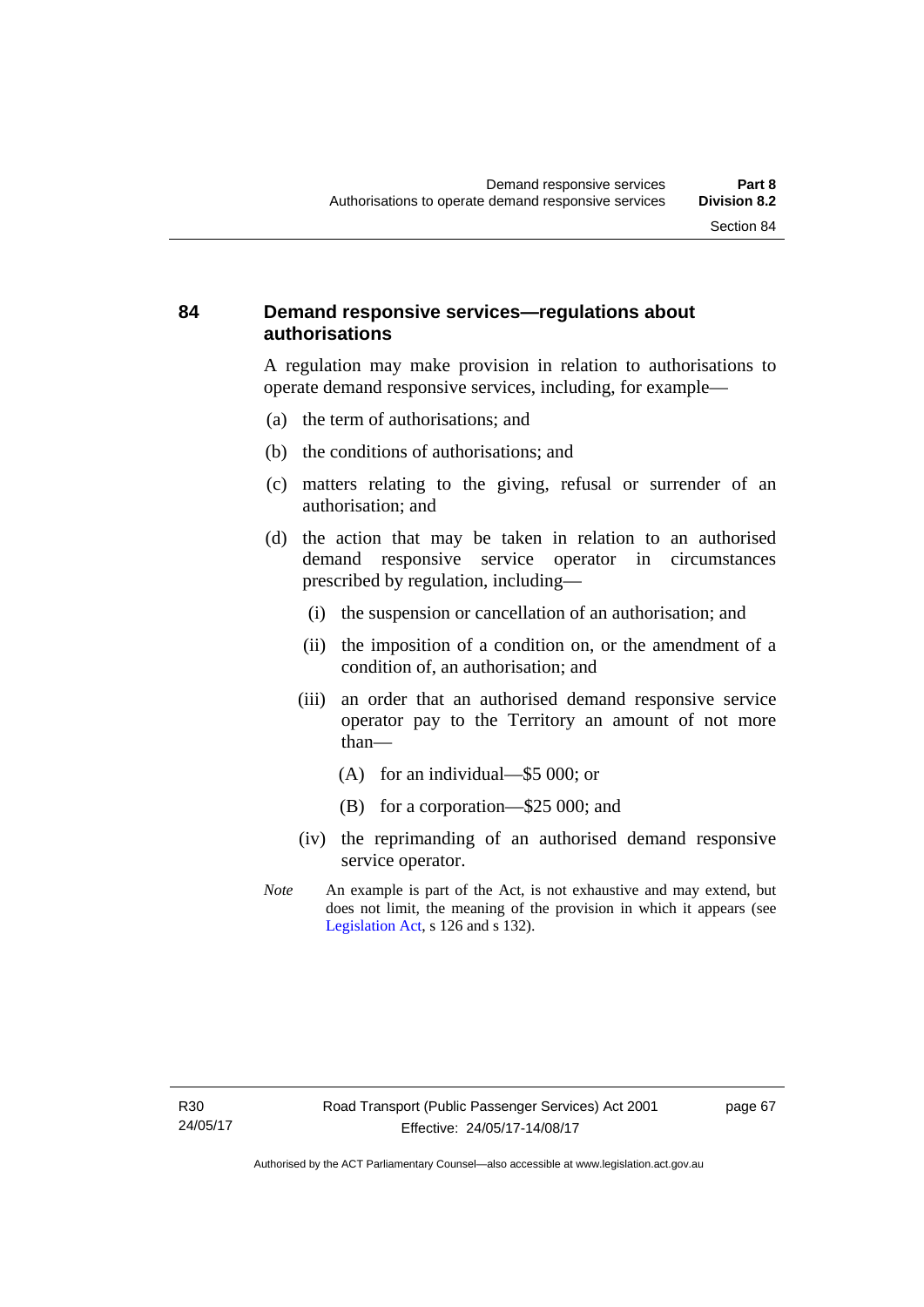### **85 Use of vehicles for demand responsive services**

- (1) An authorised demand responsive service operator commits an offence if—
	- (a) the operator uses a vehicle to operate a demand responsive service; and
	- (b) the operator is not authorised by the demand responsive service authorisation for the service to use the vehicle to operate the service.

Maximum penalty: 50 penalty units.

(2) An offence against this section is a strict liability offence.

#### **86 Representing vehicle as demand responsive service vehicle**

- (1) A person commits an offence if—
	- (a) the person represents a vehicle to be a demand responsive service vehicle; and
	- (b) the person is reckless about whether the person's conduct represents the vehicle to be a demand responsive service vehicle; and
	- (c) the vehicle is not a demand responsive service vehicle.

Maximum penalty: 30 penalty units.

(2) Strict liability applies to subsection (1) (c).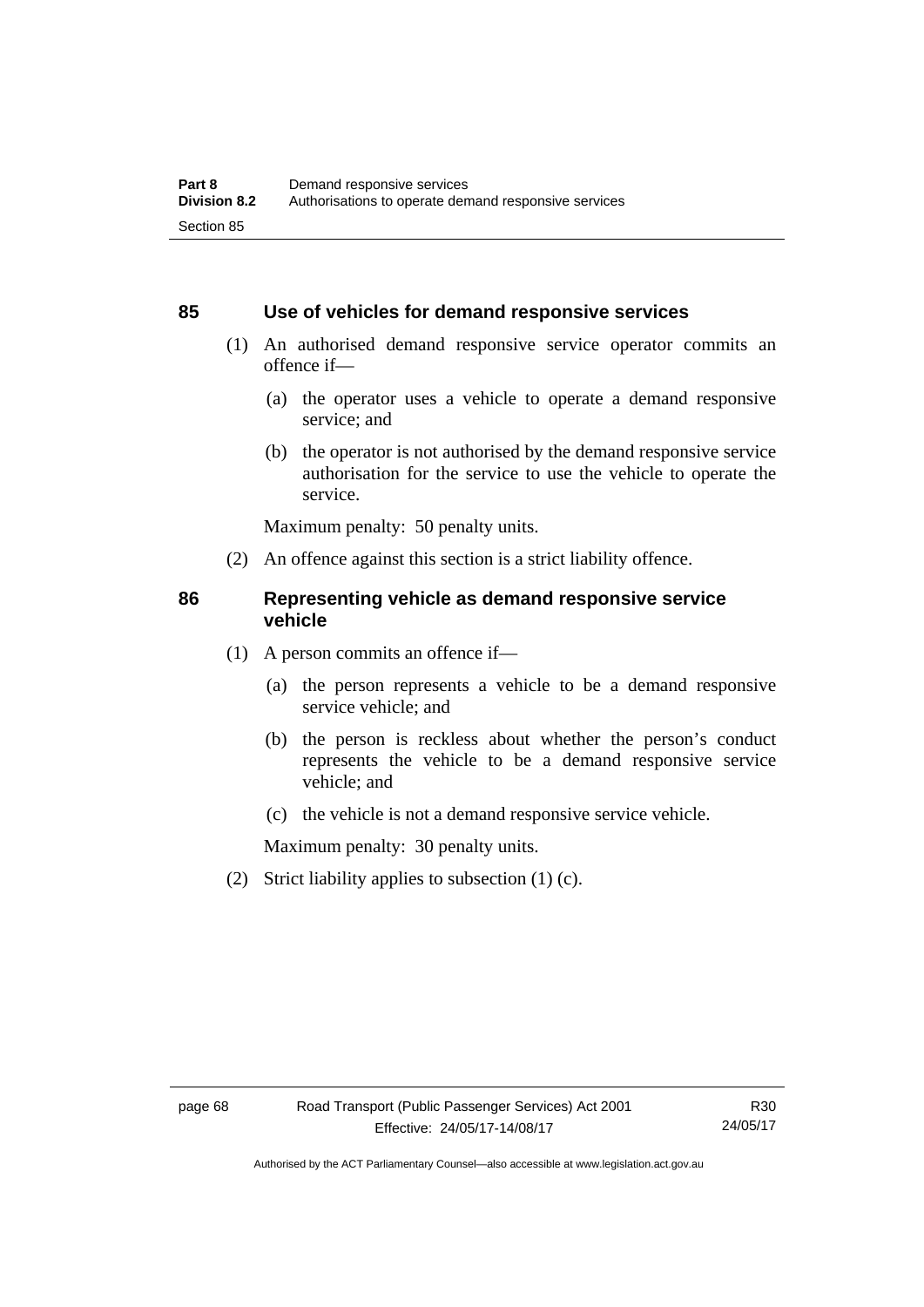## **Division 8.3 Accreditation of demand responsive service operators**

### **87 Demand responsive service operators—purposes of accreditation**

The purpose of accreditation under the regulations to operate a demand responsive service is to ensure that—

- (a) the accredited person has the financial capacity to meet the service standards for the service; and
- (b) the accredited person, and each person who is concerned with, or takes part in, the management of the service, are suitable people to operate the service; and
- (c) the accredited person, and each person who is concerned with, or takes part in, the management of the service, have demonstrated the capacity to comply with the relevant regulations and, in particular, regulations about—
	- (i) the safety of passengers and the public; and
	- (ii) the maintenance of demand responsive service vehicles.

## **88 Demand responsive service operators—regulations about accreditation system**

- (1) The regulations may provide a system for the accreditation of people to operate demand responsive services, including, for example—
	- (a) the kinds of accreditations; and
	- (b) the conditions of accreditations; and
	- (c) matters relating to the giving, refusal or surrender of accreditations; and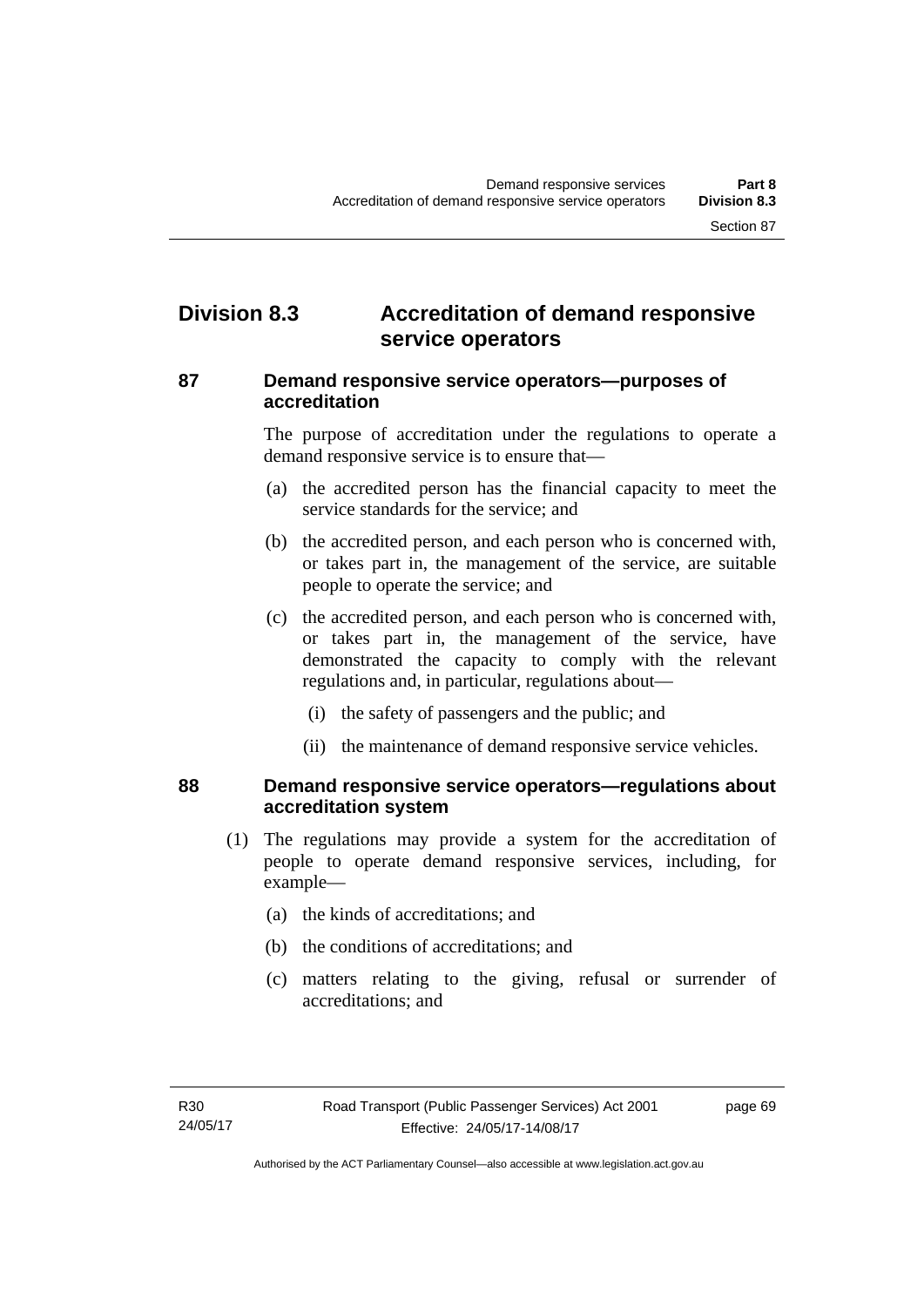- (d) the action that may be taken in relation to an accredited person in circumstances prescribed by regulation, including—
	- (i) the suspension or cancellation of an accreditation; and
	- (ii) the imposition of a condition on, or the amendment of a condition of, an accreditation; and
	- (iii) an order that an accredited person pay to the Territory an amount of not more than—
		- (A) for an individual—\$5 000; or
		- (B) for a corporation—\$25 000; and
	- (iv) the reprimanding of an accredited person.
- *Note* An example is part of the Act, is not exhaustive and may extend, but does not limit, the meaning of the provision in which it appears (see [Legislation Act,](http://www.legislation.act.gov.au/a/2001-14) s 126 and s 132).
- (2) The regulations may make provision in relation to the accreditation of people to operate demand responsive services, including, for example—
	- (a) requirements about the suitability of the applicant and each person who will be concerned with, or take part in, the management of the service; and
	- (b) capacity to meet service standards; and
	- (c) financial viability.

## **Division 8.4 Service contracts for demand responsive services**

## **89 Service contracts—demand responsive services**

 (1) The road transport authority may, on behalf of the Territory, enter into a contract (a *service contract*) for the operation of a demand responsive service with an authorised demand responsive service operator.

| page 70 | Road Transport (Public Passenger Services) Act 2001 |          |
|---------|-----------------------------------------------------|----------|
|         | Effective: 24/05/17-14/08/17                        | 24/05/17 |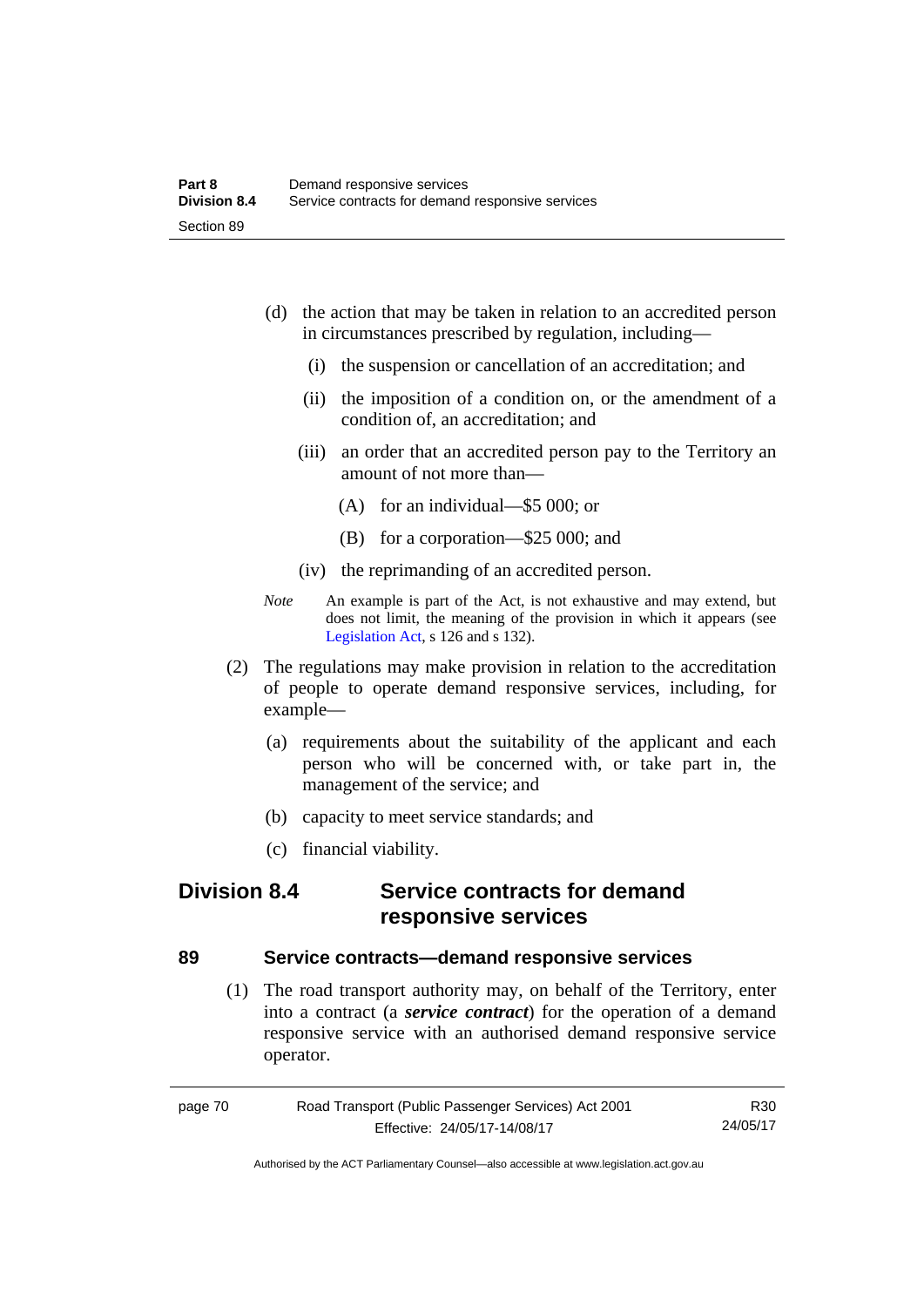- (2) A service contract must state whether the right given under the contract to operate a demand responsive service is an exclusive right to operate a demand responsive service, or a demand responsive service operated in a particular way, along a particular route or in a particular area.
- (3) A service contract may make provision in relation to the operation of a demand responsive service and the administration of the contract, including, for example—
	- (a) service requirements under the contract; and
	- (b) the availability and use of booking services for the service; and
	- (c) the transfer, suspension, cancellation and surrender of the contract; and
	- (d) the fees (if any) payable under the contract; and
	- (e) the adjustment of payments and refunds in relation to any contract fees; and
	- (f) financial or other penalties for breaches of the contract; and
	- (g) the records (including accounts) to be made and kept, how they are to be made and kept, and their inspection; and
	- (h) the provision of information and reports to the road transport authority about the demand responsive service and the verification of the information and reports; and
	- (i) the publication and the collection of fares payable by passengers; and
	- (j) the sale of tickets and the conditions under which tickets must be sold.
	- (k) free or reduced fares for travel; and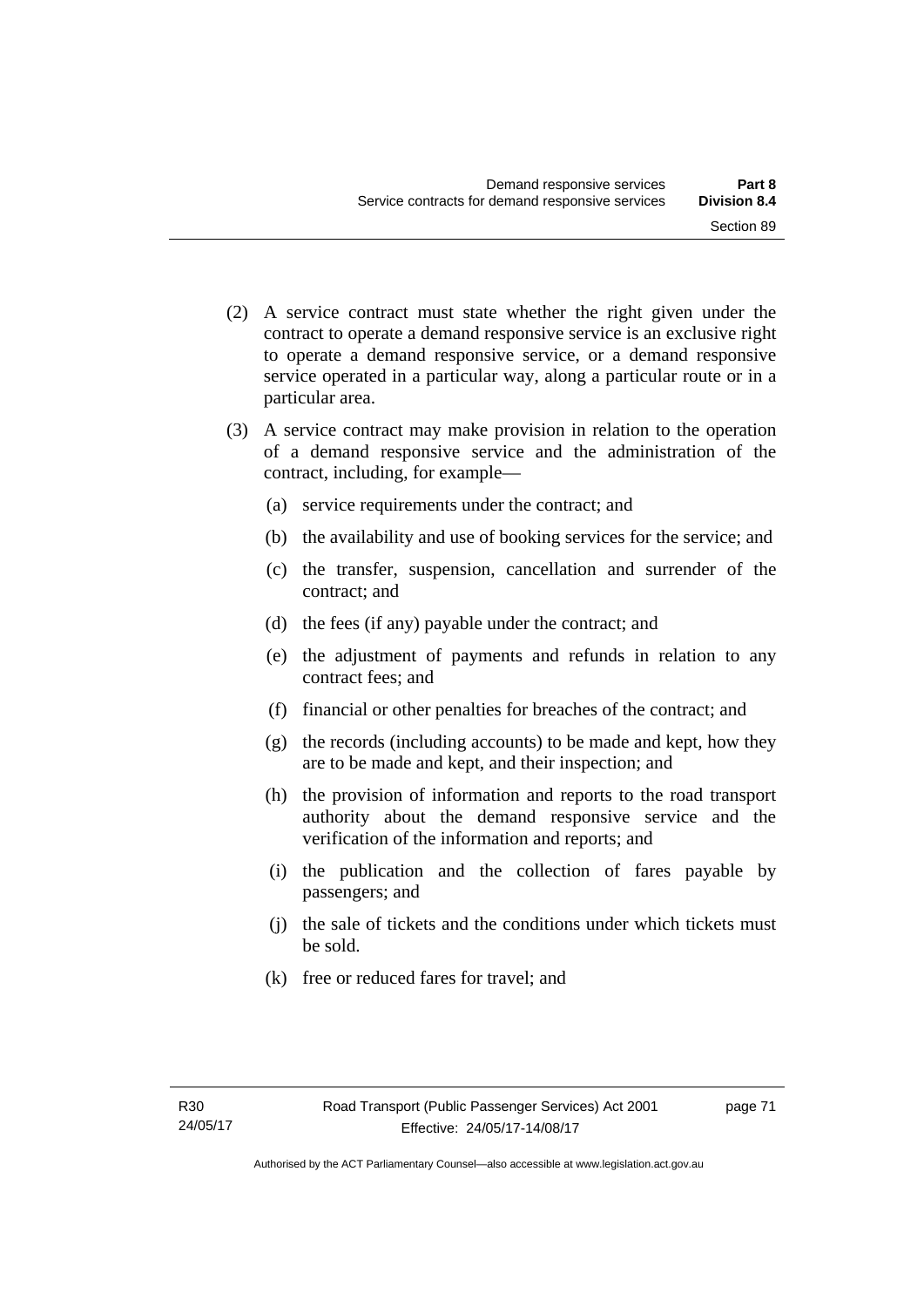- (l) the issue and acceptance of free or concession passes.
- *Note* An example is part of the Act, is not exhaustive and may extend, but does not limit, the meaning of the provision in which it appears (see [Legislation Act,](http://www.legislation.act.gov.au/a/2001-14) s 126 and s 132).
- (4) Subsection (3) does not limit the matters about which a service contract may make provision.

## **Division 8.5 Entitlement to operate demand responsive services**

## **90 Entitlement to operate demand responsive services**

- (1) A person is entitled to operate a demand responsive service, in or partly in the ACT, if the person—
	- (a) holds an authorisation to operate the service; and
	- (b) holds a service contract for the service; and
	- (c) is an accredited demand responsive service operator.
- (2) However, the Territory is entitled to operate a demand responsive service, whether or not the Territory—
	- (a) holds an authorisation to operate the service; or
	- (b) holds a service contract for the service; or
	- (c) is an accredited demand responsive service operator.
- (3) If the Territory operates a demand responsive service, part 8 (Demand responsive services) applies in relation to the Territory's operation of the service as if—
	- (a) the Territory held an authorisation to operate the service; and
	- (b) the Territory held a service contract for the service; and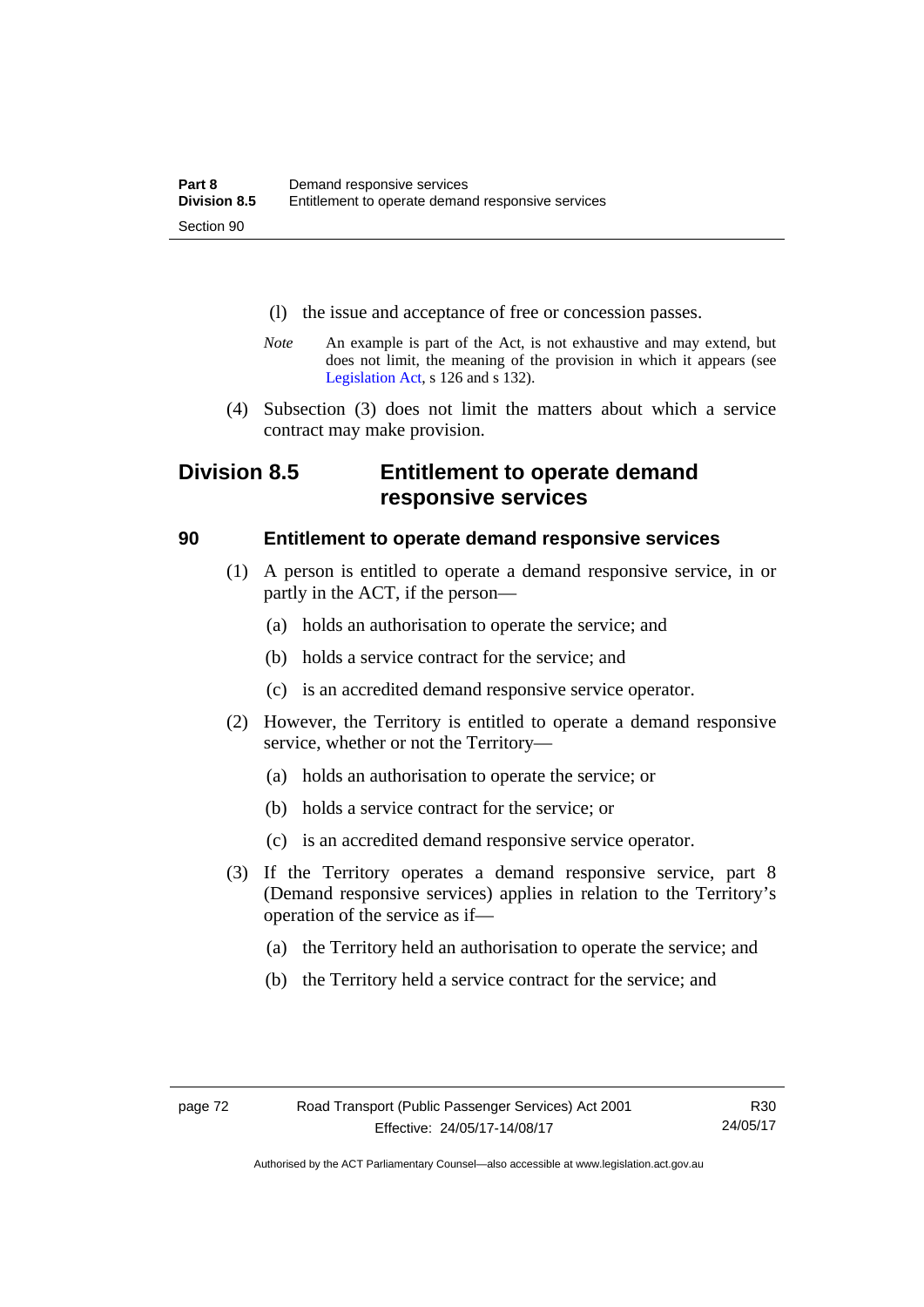- (c) the Territory were accredited to operate the service; and
- (d) all necessary changes, and any changes prescribed by regulation, were made.

## **91 Operating demand responsive service without entitlement**

- (1) A person commits an offence if—
	- (a) the person operates, in or partly in the ACT, a demand responsive service; and
	- (b) the person is not entitled under section 90 to operate the service.

Maximum penalty: 50 penalty units.

- (2) An offence against this section is a strict liability offence.
- (3) However, section 90 (b) does not apply in relation to the person if—
	- (a) a demand responsive service is discontinued because of a variation or termination of a service contract; and
	- (b) the road transport authority has made arrangements with the person, to operate a temporary demand responsive service without a service contract, to replace the discontinued service.
- (4) Also, this section does not apply to the operation of a demand responsive service by the Territory.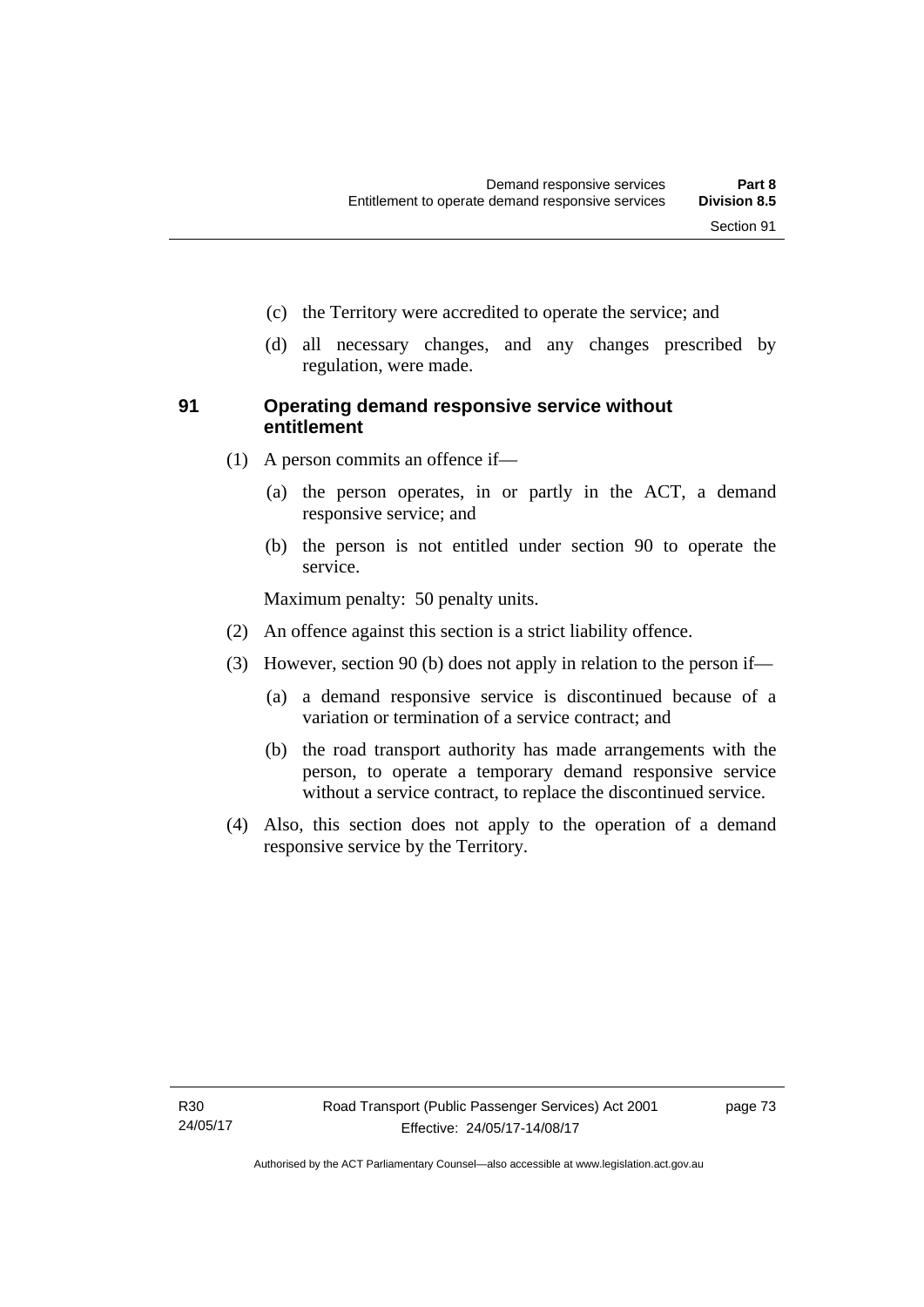## **92 Representing entitlement to operate demand responsive service**

- (1) A person commits an offence if—
	- (a) the person represents that the person is entitled to operate a demand responsive service; and
	- (b) the person is reckless about whether the person's conduct represents that the person is entitled to operate a demand responsive service; and
	- (c) the person is not entitled to operate a demand responsive service.

Maximum penalty: 30 penalty units.

(2) Strict liability applies to subsection (1) (c).

## **Division 8.6 Regulation of demand responsive services**

## **93 Demand responsive services—minimum fares**

- (1) The Minister must determine minimum fares, or ways of calculating minimum fares, payable by passengers for a demand responsive service.
- (2) A determination is a disallowable instrument.
	- *Note* A disallowable instrument must be notified, and presented to the Legislative Assembly, under the [Legislation Act.](http://www.legislation.act.gov.au/a/2001-14)

*Note* For the entitlement of a person to operate a demand responsive service, see s 90.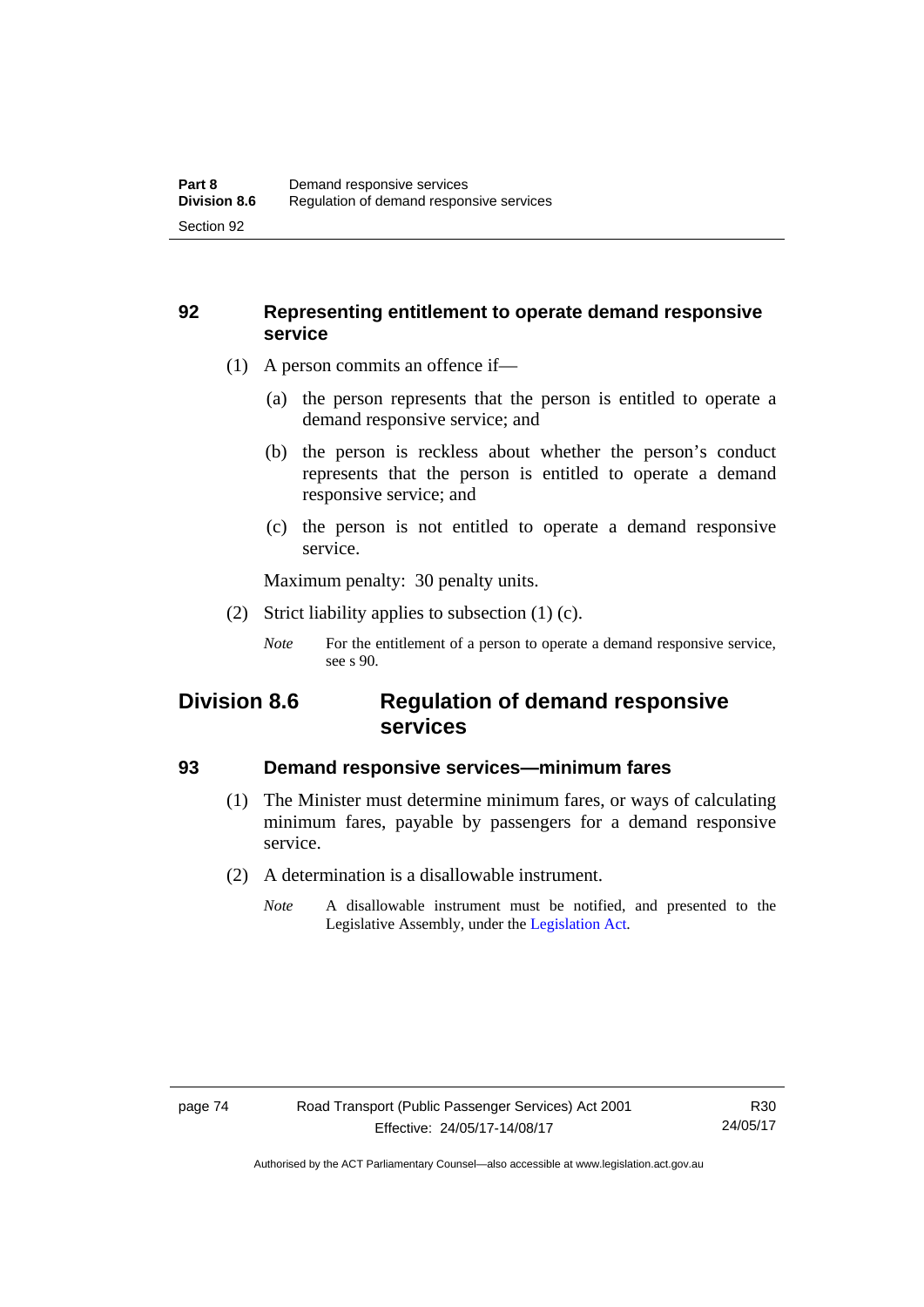## **94 Regulations about operation of demand responsive services**

A regulation may make provision in relation to the operation of demand responsive services by authorised demand responsive service operators, including, for example—

- (a) the conduct of demand responsive services, including, for example—
	- (i) the supervision and monitoring of drivers of demand responsive service vehicles for compliance with the service standards and the responsibilities of the operator in relation to a failure to comply with the standards; and
	- (ii) the safety of passengers (including, for example, by the use of particular kinds of security devices) and the public; and
	- (iii) the qualifications, training and experience of demand responsive service vehicle drivers and other people providing services on behalf of authorised demand responsive service operators; and
	- (iv) maximum driving times and minimum rest times of demand responsive service vehicle drivers; and
	- (v) insurance; and
	- (vi) if appropriate, the issue of tickets; and
	- (vii) customer complaints and inquiries; and
	- (viii) lost property; and
- (b) the preparation and publication of service information for demand responsive services, including timetables (if any) and compliance with any timetables; and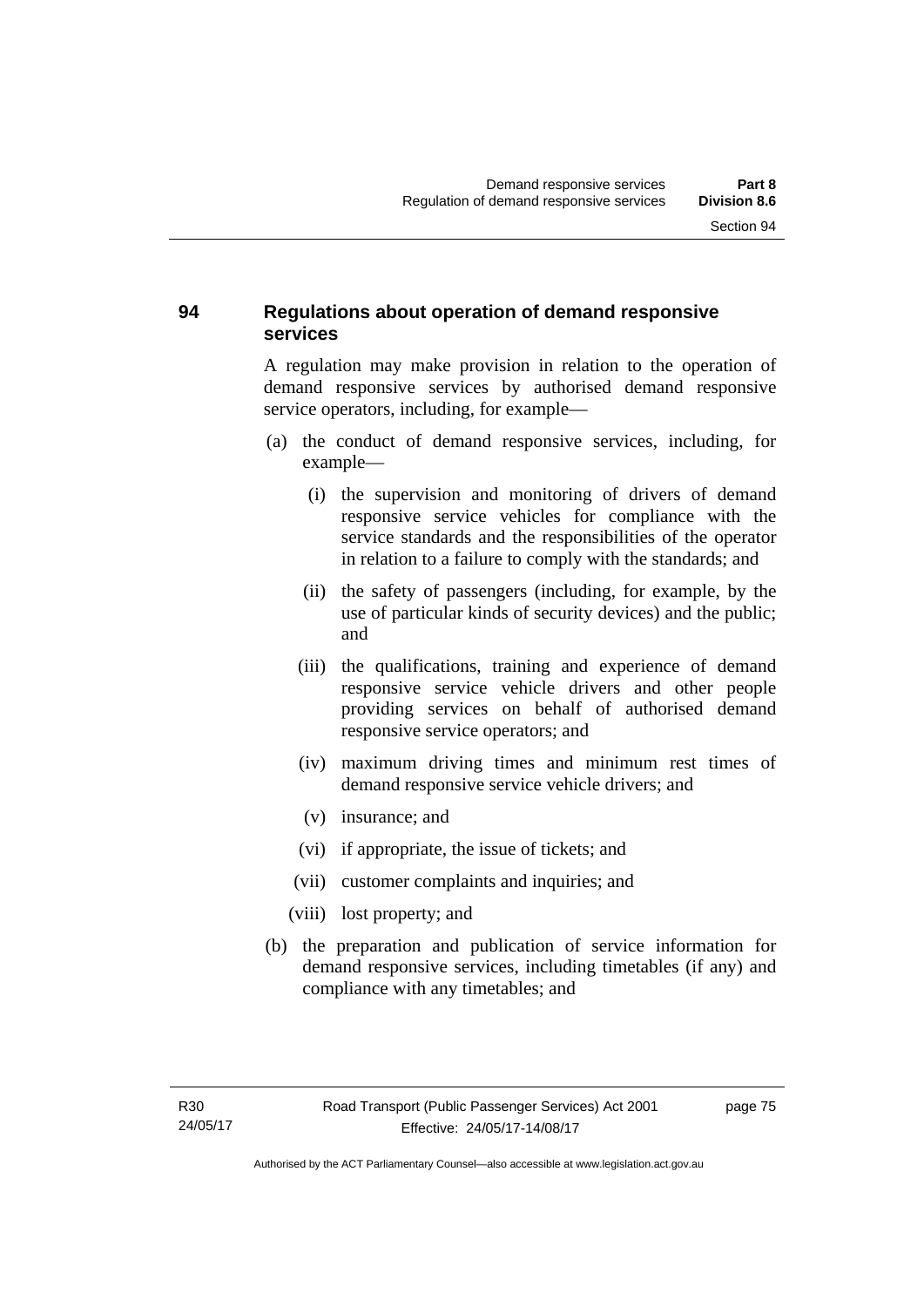- (c) the obligations of drivers of demand responsive service vehicles and other people providing services on behalf of authorised demand responsive service operators; and
- (d) the requirements that demand responsive service vehicles, and their equipment and fittings (internal and external), must comply with; and
- (e) the maintenance and cleaning of demand responsive service vehicles; and
- (f) maintenance, parking and other facilities for demand responsive service vehicles; and
- (g) the making and keeping of records and their inspection; and
- (h) the auditing of records and systems; and
- (i) requirements for display of authorisation numbers on advertisements for the service; and
- (j) the provision of information and reports to the road transport authority.
- *Note* An example is part of the Act, is not exhaustive and may extend, but does not limit, the meaning of the provision in which it appears (see [Legislation Act,](http://www.legislation.act.gov.au/a/2001-14) s 126 and s 132).

## **95 Regulations about operation of demand responsive service vehicles**

A regulation may make provision in relation to the operation of demand responsive service vehicles, including, for example—

- (a) the use of demand responsive services by people, including the payment of fares; and
- (b) the regulation or prohibition of the use of demand responsive service vehicles on certain roads or road related areas; and
- (c) the picking-up and dropping-off of passengers and other matters relating to the transport of passengers; and

| page 76 | Road Transport (Public Passenger Services) Act 2001 |          |
|---------|-----------------------------------------------------|----------|
|         | Effective: 24/05/17-14/08/17                        | 24/05/17 |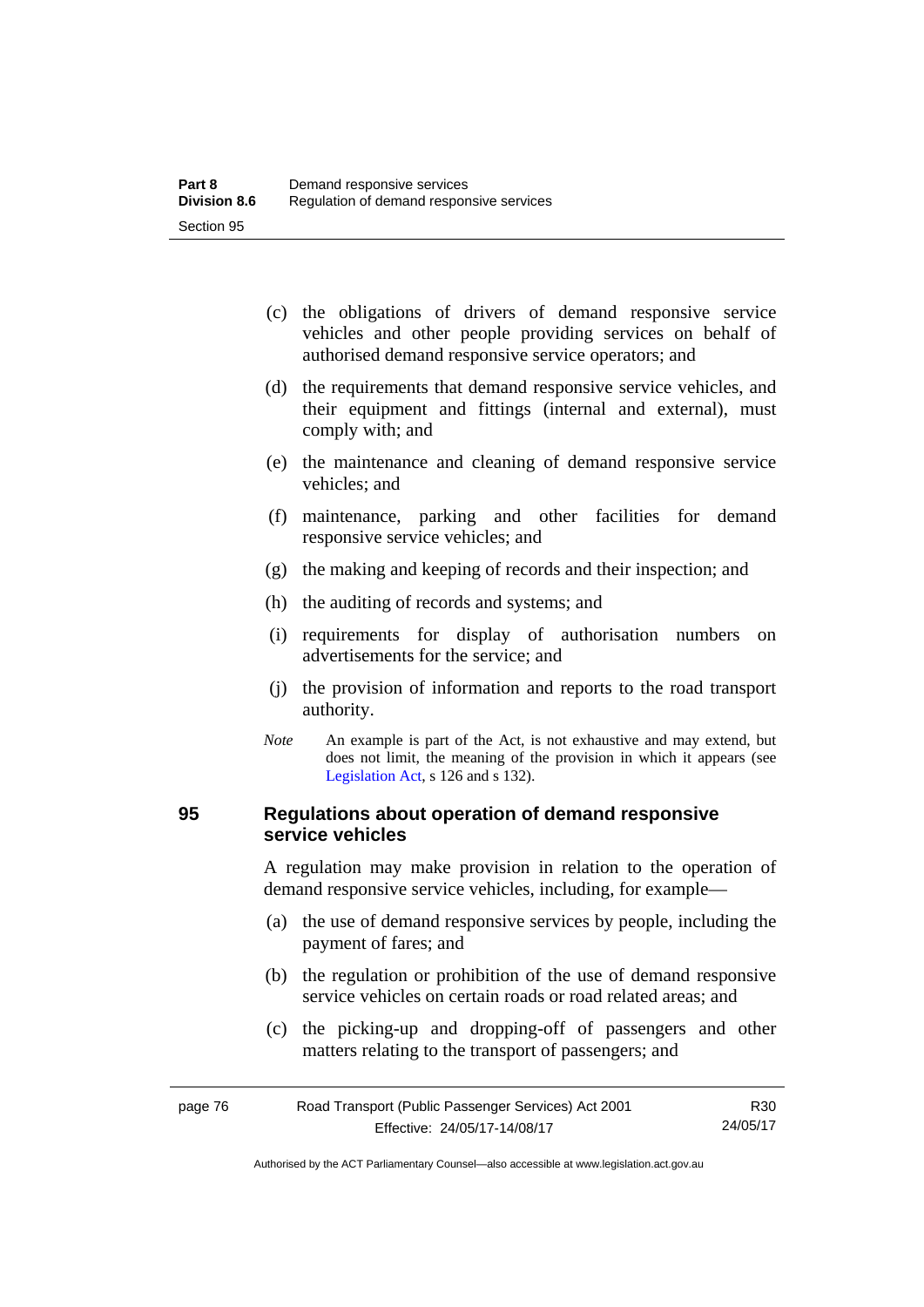- (d) the records to be made and kept, how they are to be made and kept, and their inspection; and
- (e) the transport of passengers' luggage or other goods, and animals; and
- (f) if the demand responsive service vehicle is a bus—the regulation or prohibition of the transport of passengers standing in or on any part of the vehicle; and
- (g) the maximum speed of demand responsive service vehicles; and
- (h) the solicitation of passengers; and
- (i) the payment of fares; and
- (j) the design, equipment and fittings (internal or external) of demand responsive service vehicles; and
- (k) the use of bus, minibus, loading and taxi zones; and
- (l) the regulation or prohibition of notices, signs, and advertisements inside or on the outside of demand responsive service vehicles; and
- (m) the use of decal signs and livery for demand responsive service vehicles; and
- (n) approval of uniforms or industry codes of practice for dress standards.
- *Note* An example is part of the Act, is not exhaustive and may extend, but does not limit, the meaning of the provision in which it appears (see [Legislation Act,](http://www.legislation.act.gov.au/a/2001-14) s 126 and s 132).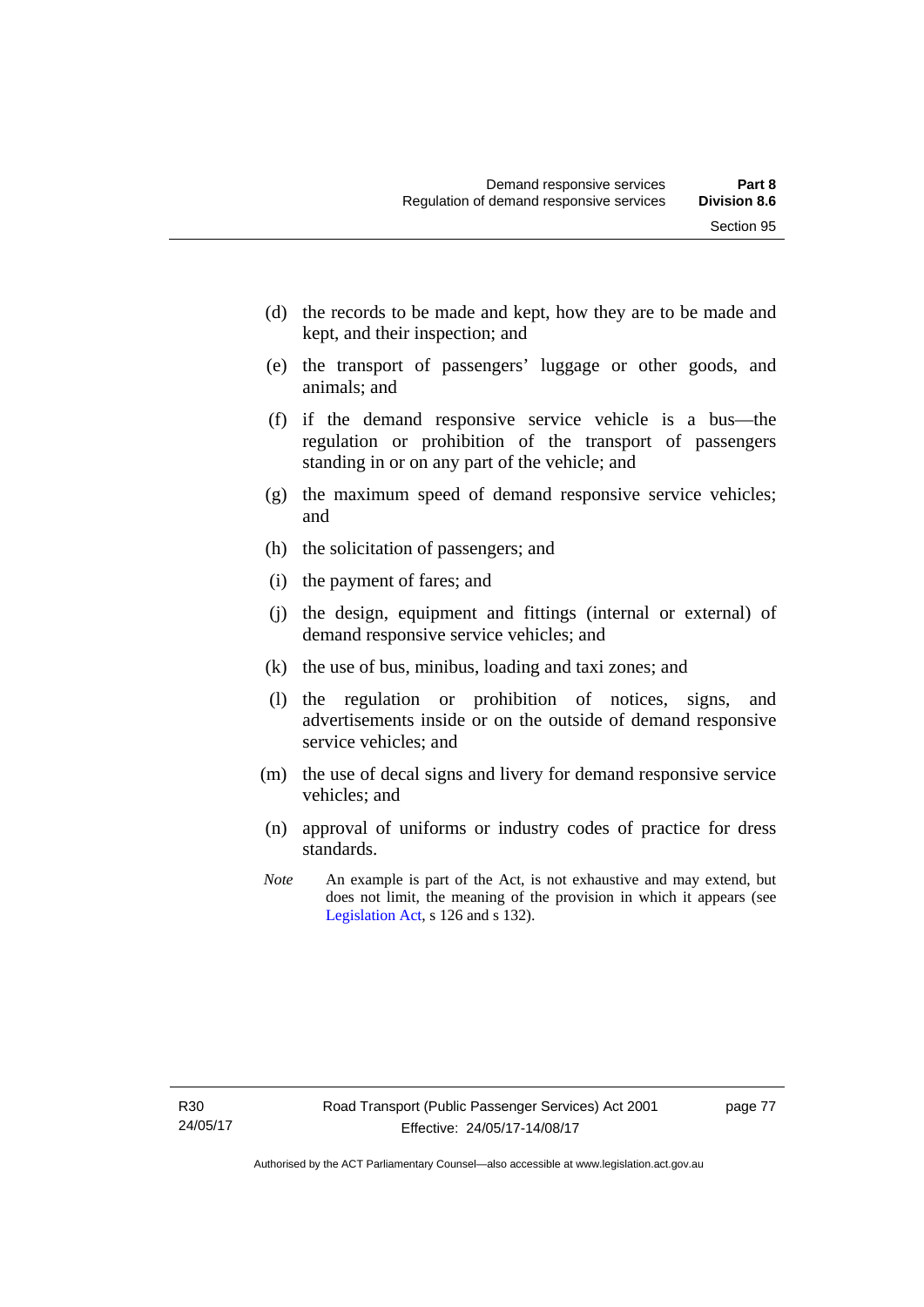## **96 Regulations about demand responsive service vehicle drivers**

A regulation may make provision in relation to drivers of demand responsive service vehicles, including, for example—

- (a) the powers, duties and conduct of drivers; and
- (b) the training of drivers; and
- (c) how drivers must dress.
- *Note* An example is part of the Act, is not exhaustive and may extend, but does not limit, the meaning of the provision in which it appears (see [Legislation Act,](http://www.legislation.act.gov.au/a/2001-14) s 126 and s 132).

## **97 Regulations about conduct of demand responsive vehicle passengers**

A regulation may make provision in relation to the conduct of passengers being carried by demand responsive service vehicles, including, for example—

- (a) the regulation or prohibition of eating and drinking; and
- (b) the authority of demand responsive service vehicle drivers, police officers and authorised people to direct people contravening a regulation to leave a demand responsive service vehicle and to remove them if they fail to leave.
- *Note* An example is part of the Act, is not exhaustive and may extend, but does not limit, the meaning of the provision in which it appears (see [Legislation Act,](http://www.legislation.act.gov.au/a/2001-14) s 126 and s 132).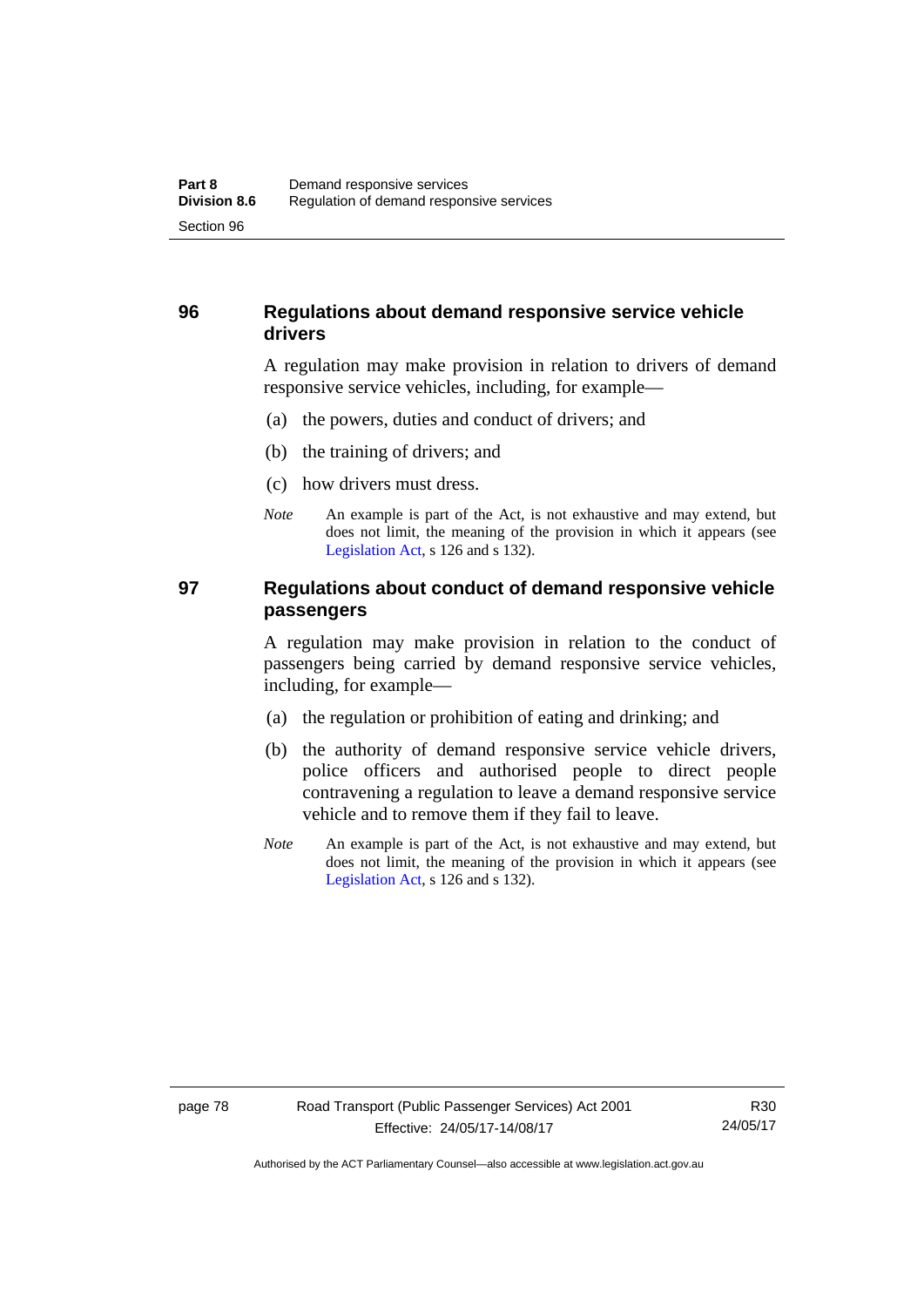# **Part 8A Additional public passenger vehicle insurance**

#### **110 Definitions—Act**

In this Act:

*accredited operator*, of a public passenger vehicle, means a person who is accredited to operate the public passenger service for which the vehicle is operated.

*public passenger vehicle policy* means a policy that—

- (a) is issued (or renewed) by a corporation authorised under the *[Insurance Act 1973](http://www.comlaw.gov.au/Details/C2013C00019)* (Cwlth); and
- (b) insures the accredited operator of the public passenger vehicle to which the policy applies against liability in relation to damage to property caused by, or arising out of the use of, the vehicle anywhere in Australia (whether or not on a road or road related area).

#### **111 Public passenger vehicle insurance compulsory**

- (1) The accredited operator of a public passenger vehicle commits an offence if—
	- (a) the accredited operator operates the public passenger vehicle; and
	- (b) there is no public passenger vehicle policy for at least \$5 000 000 for the vehicle.

Maximum penalty: 50 penalty units.

 (2) To remove any doubt, it is irrelevant that a public passenger vehicle policy also insures the accredited operator against other risks.

page 79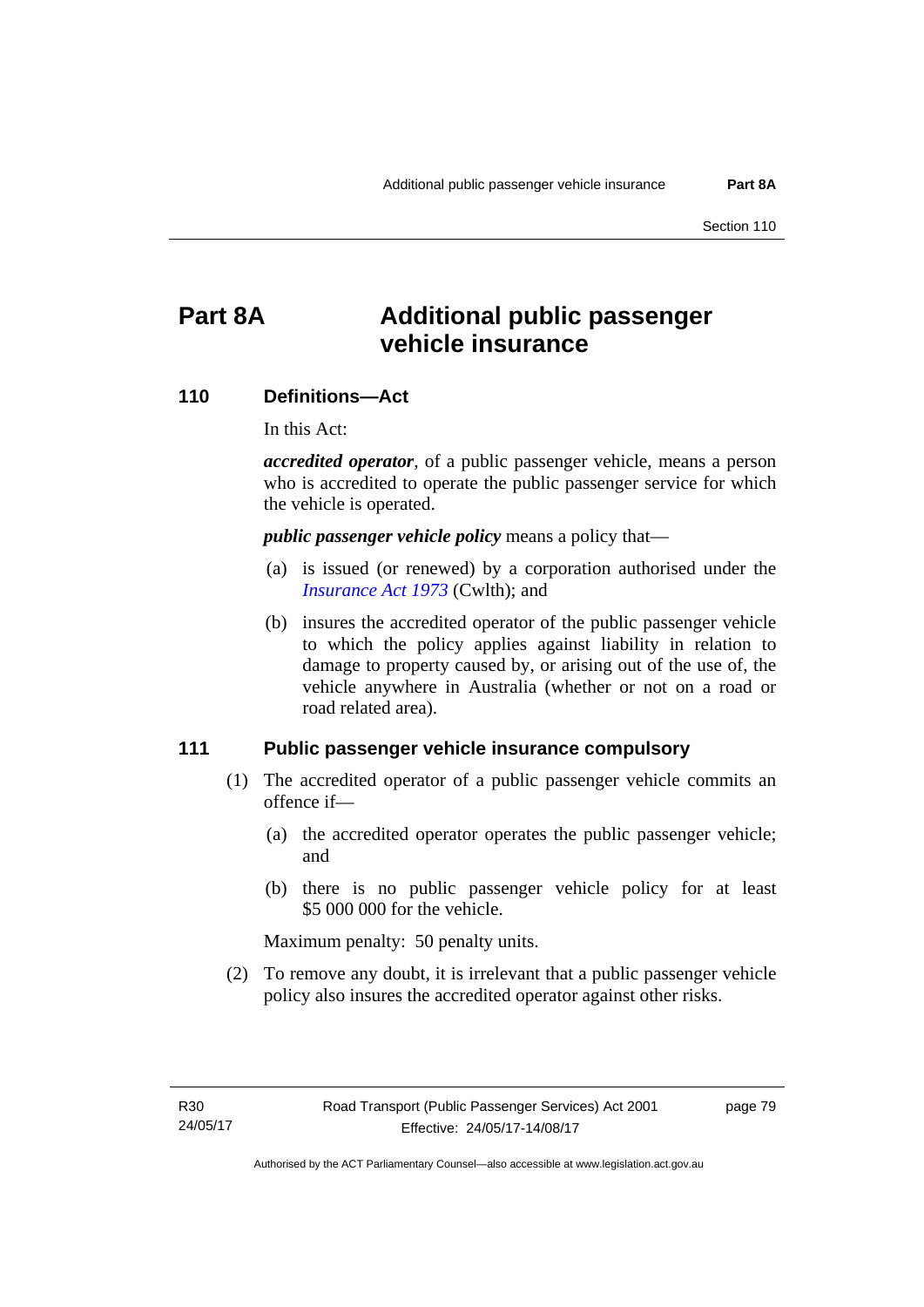Section 112

## **112 Police officer or authorised person may require evidence of public passenger vehicle insurance**

- (1) A police officer or authorised person may require the accredited operator of a public passenger vehicle to produce evidence that a public passenger vehicle policy is in force for the vehicle.
- (2) The accredited operator must not fail to produce the evidence when required to do so.

Maximum penalty: 20 penalty units.

- (3) It is a defence to an offence against subsection (2) if—
	- (a) the accredited operator has a reasonable excuse for failing to produce the evidence when required to do so; and
	- (b) within 3 days after being required to produce the evidence, produces the evidence at a place prescribed by regulation or as directed by the police officer or authorised person.

page 80 Road Transport (Public Passenger Services) Act 2001 Effective: 24/05/17-14/08/17

R30 24/05/17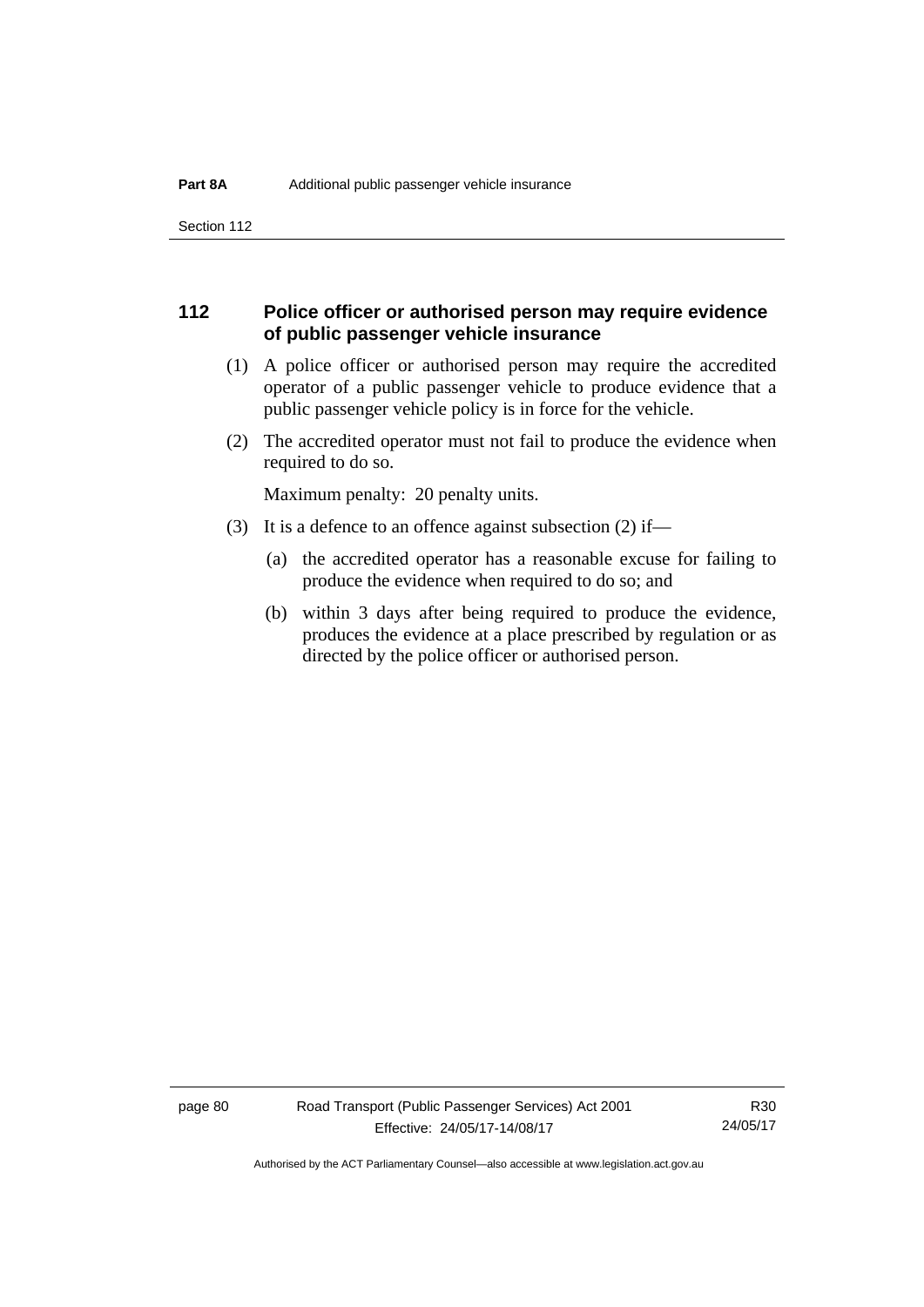# **Part 9 Enforcement**

### **115 Purpose of powers under pt 9**

The powers under this part may be exercised by the road transport authority, a police officer or an authorised person to decide whether—

- (a) there has been compliance with, or a contravention of, this Act (including, for example, the conditions of an accreditation, taxi licence, rideshare vehicle licence or hire car licence); or
- (b) a public passenger vehicle complies with the *[Road Transport](http://www.legislation.act.gov.au/a/1999-81)  [\(Vehicle Registration\) Act 1999](http://www.legislation.act.gov.au/a/1999-81)*.
- *Note 1* A reference to an Act includes a reference to the statutory instruments made or in force under the Act, including any regulation (see [Legislation Act,](http://www.legislation.act.gov.au/a/2001-14) s 104).
- *Note 2* An example is part of the regulation, is not exhaustive and may extend, but does not limit, the meaning of the provision in which it appears (see [Legislation Act,](http://www.legislation.act.gov.au/a/2001-14) s 126 and s 132).

## **116 Power to require records or information**

- (1) The road transport authority, a police officer or an authorised person may, by written notice, require a person to provide records or information within the reasonable time stated in the notice.
- (2) The notice may only require a person to provide records that are in the person's possession or control.
- (3) The road transport authority, police officer or authorised person may take copies of any record provided in response to the notice.
- (4) A record required by a notice must be provided in written form except as provided by the notice.

page 81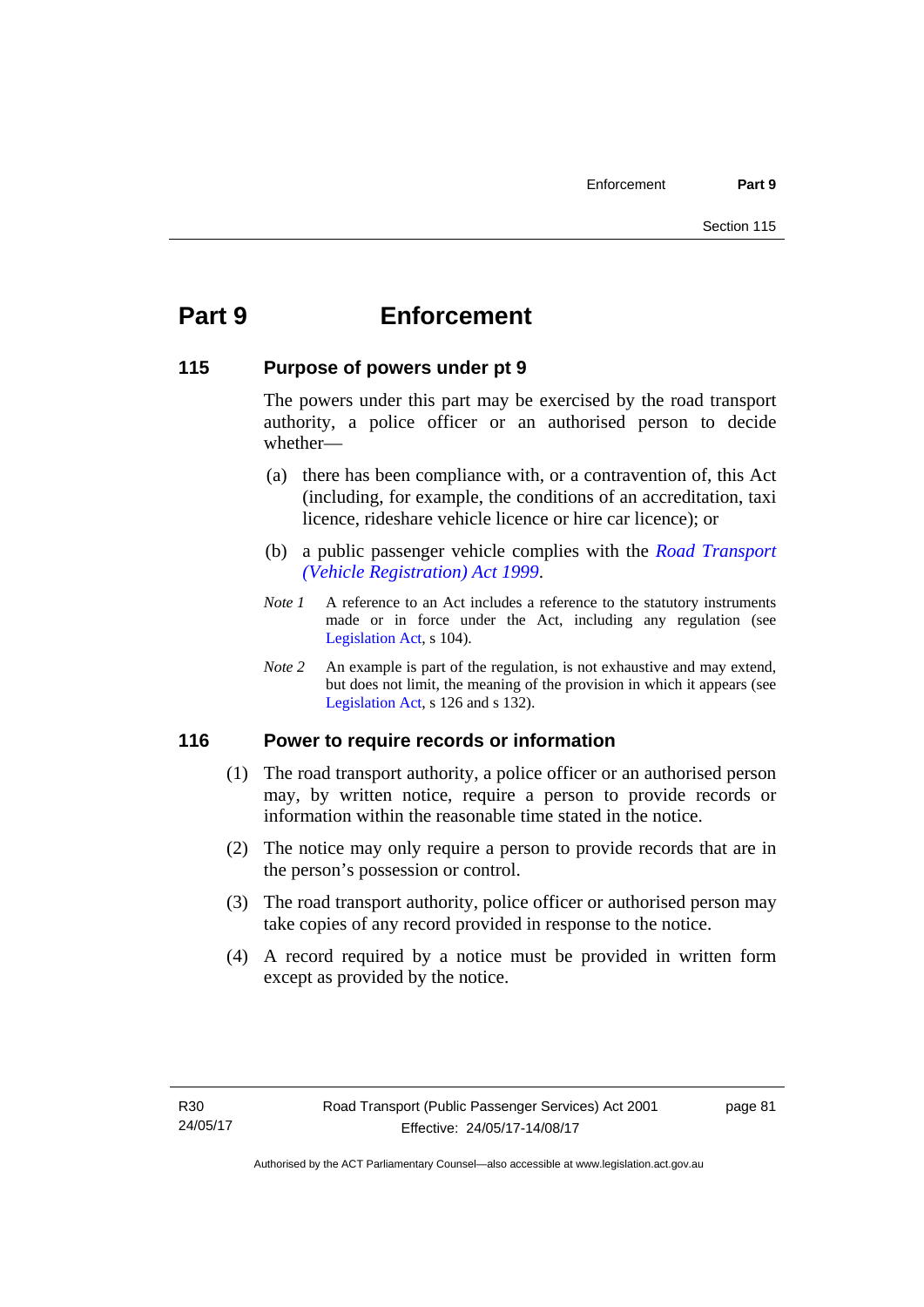Section 117

 (5) A person commits an offence if the person fails to comply with a notice given to the person under this section.

Maximum penalty: 20 penalty units.

(6) An offence against this section is a strict liability offence.

#### **117 Power to inspect maintenance facilities**

- (1) For this part, a police officer or authorised person may, at any reasonable time, enter any premises used for or in relation to the maintenance of a public passenger vehicle (other than any part of premises being used solely for residential purposes).
- (2) The police officer or authorised person may—
	- (a) inspect records in the premises relating to the maintenance of public passenger vehicles carried out at the premises; and
	- (b) inspect the premises; and
	- (c) inspect or test any equipment in the premises used or proposed to be used for or in relation to the maintenance of a public passenger vehicle.
	- *Note* The dictionary definition of *inspect* a vehicle includes observe the performance of the vehicle or any of its equipment, with or without the use of instruments.
- (3) For subsection (2) (a), the police officer or authorised person may—
	- (a) require the person apparently in charge of the premises, or anyone else who has the custody or control of the records, to produce them to the police officer or authorised person for inspection; and
	- (b) make copies of, or take extracts from, a record and, for that purpose, may take possession of the record and, if necessary, keep it for not longer than 7 days.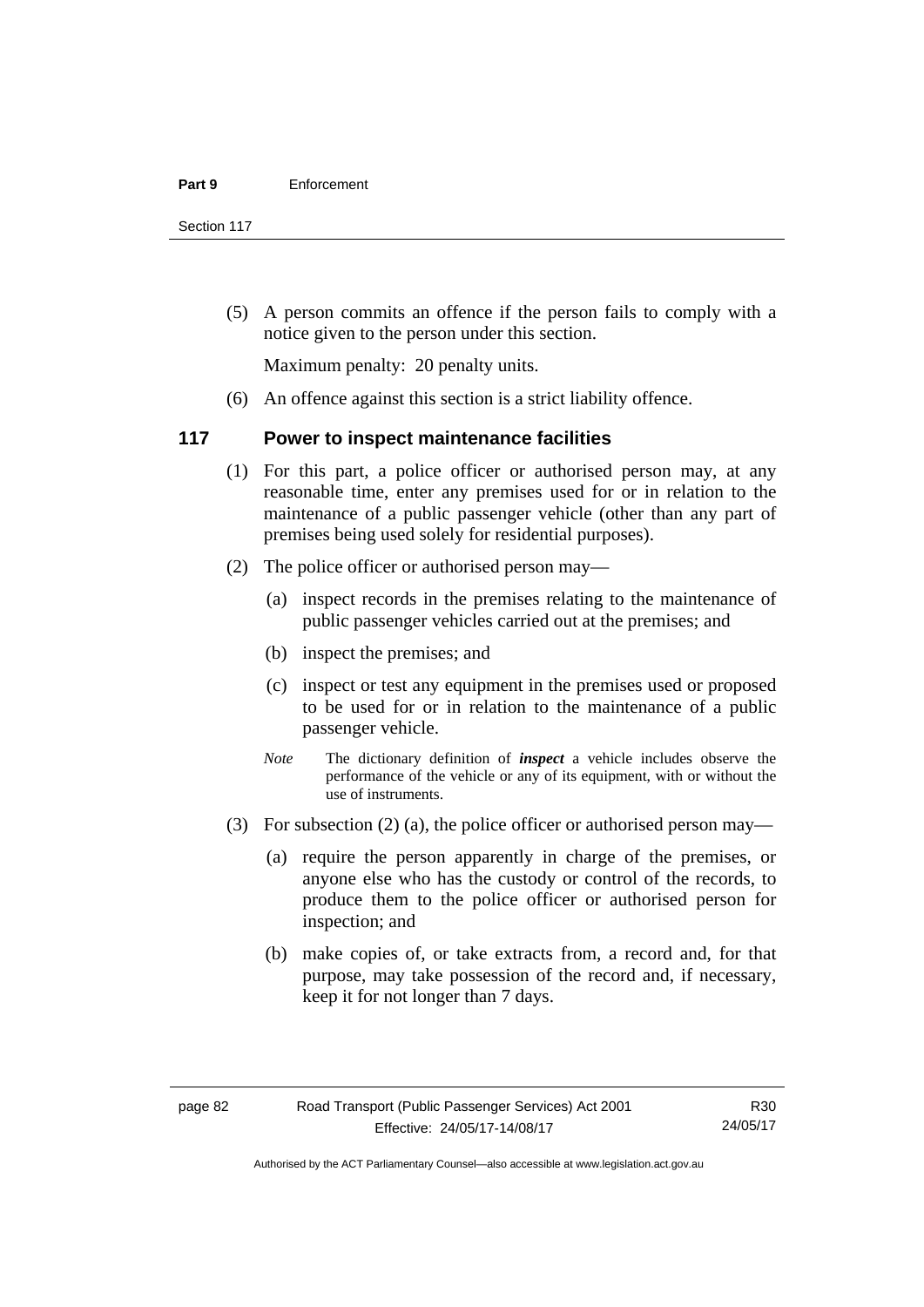- (4) For subsection (2) (c), the police officer or authorised person may do 1 or more of the following:
	- (a) operate any equipment in the premises;
	- (b) require the person apparently in charge of the premises to give the police officer or authorised person any information the police officer or authorised person reasonably needs to inspect or test any equipment in the premises;
	- (c) require the person apparently in charge of the premises to do anything else the police officer or authorised person reasonably needs to inspect or test any equipment in the premises.
- (5) A person commits an offence if the person fails to comply with a requirement made by a police officer or authorised person under this section.

Maximum penalty: 20 penalty units.

- (6) An offence against this section is a strict liability offence.
- (7) An authorised person who enters premises under this section is not authorised to remain in the premises if, when asked by the person in charge of the premises, the authorised person does not produce his or her identity card for inspection.

## **118 Power to inspect and test vehicles**

- (1) A police officer or authorised person may inspect a public passenger vehicle, or any other vehicle that the police officer or authorised person believes, on reasonable grounds, is operating, or has operated, as a public passenger vehicle, and may inspect and test its equipment and fittings.
	- *Note* The dictionary definition of *inspect* a vehicle includes observe the performance of the vehicle or any of its equipment, with or without the use of instruments.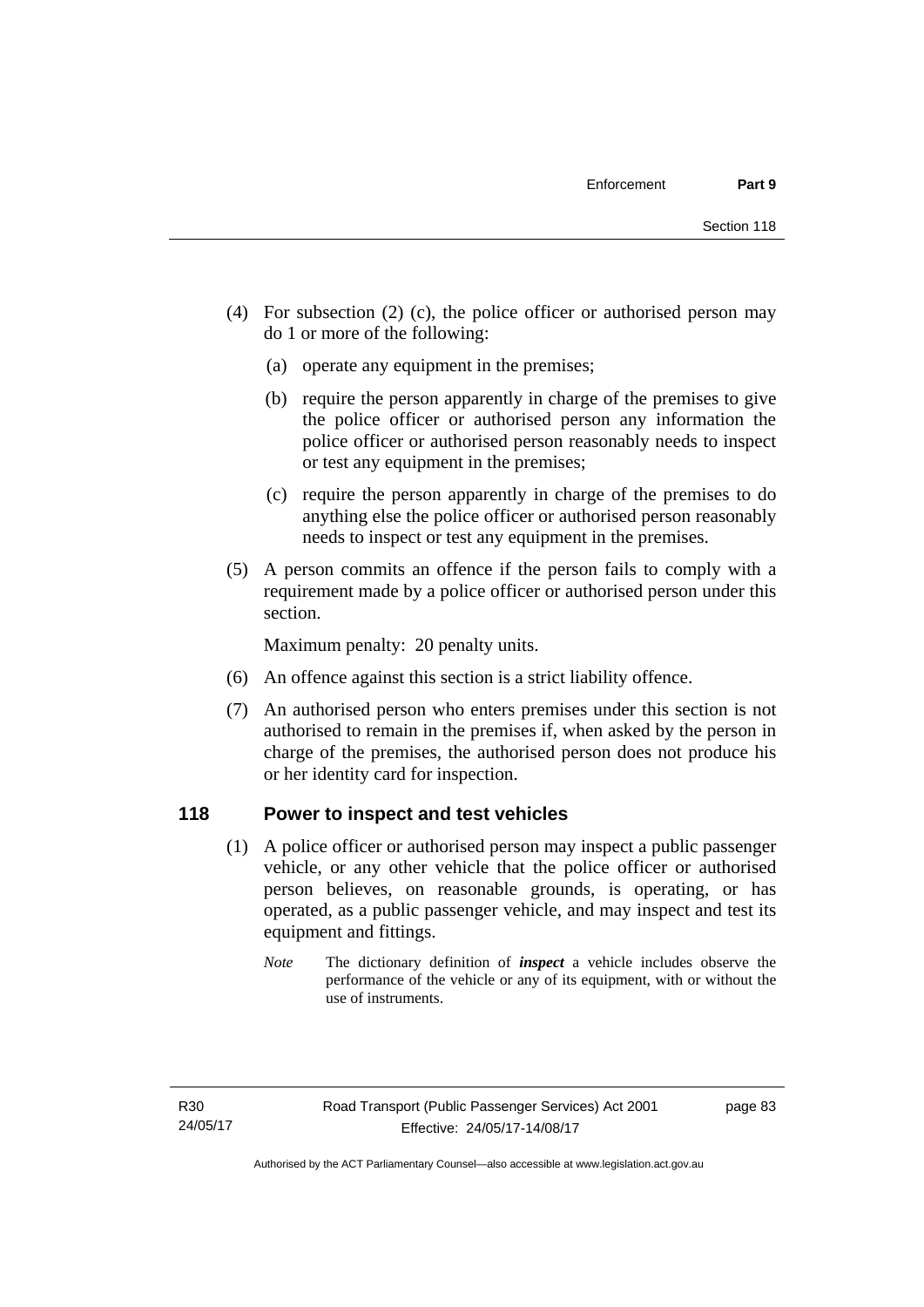Section 118

- (2) Without limiting subsection (1), the police officer or authorised person may, for that subsection, do 1 or more of the following:
	- (a) if the vehicle is being driven—ask or signal the driver of the vehicle to stop the vehicle;
	- (b) get into or onto the vehicle and remain in or on the vehicle;
	- (c) operate the vehicle and any of its equipment;
	- (d) ask the driver or anyone else apparently in charge of the vehicle to—
		- (i) give the police officer or authorised person any information the police officer or authorised person reasonably requires to inspect or test the vehicle; or
		- (ii) do anything else the police officer or authorised person reasonably requires to inspect or test the vehicle.
- (3) If a vehicle is stopped because of a request or signal under subsection (2) (a), any inspection or testing of the vehicle must be carried out—
	- (a) at, or as near as practicable to, the place where the request or signal is made or given; and
	- (b) as soon as practicable, and in any case within 1 hour, after the vehicle is stopped.
- (4) A person commits an offence if the person fails to comply with a request or signal made or given by a police officer or authorised person under this section.

Maximum penalty: 20 penalty units.

(5) An offence against this section is a strict liability offence.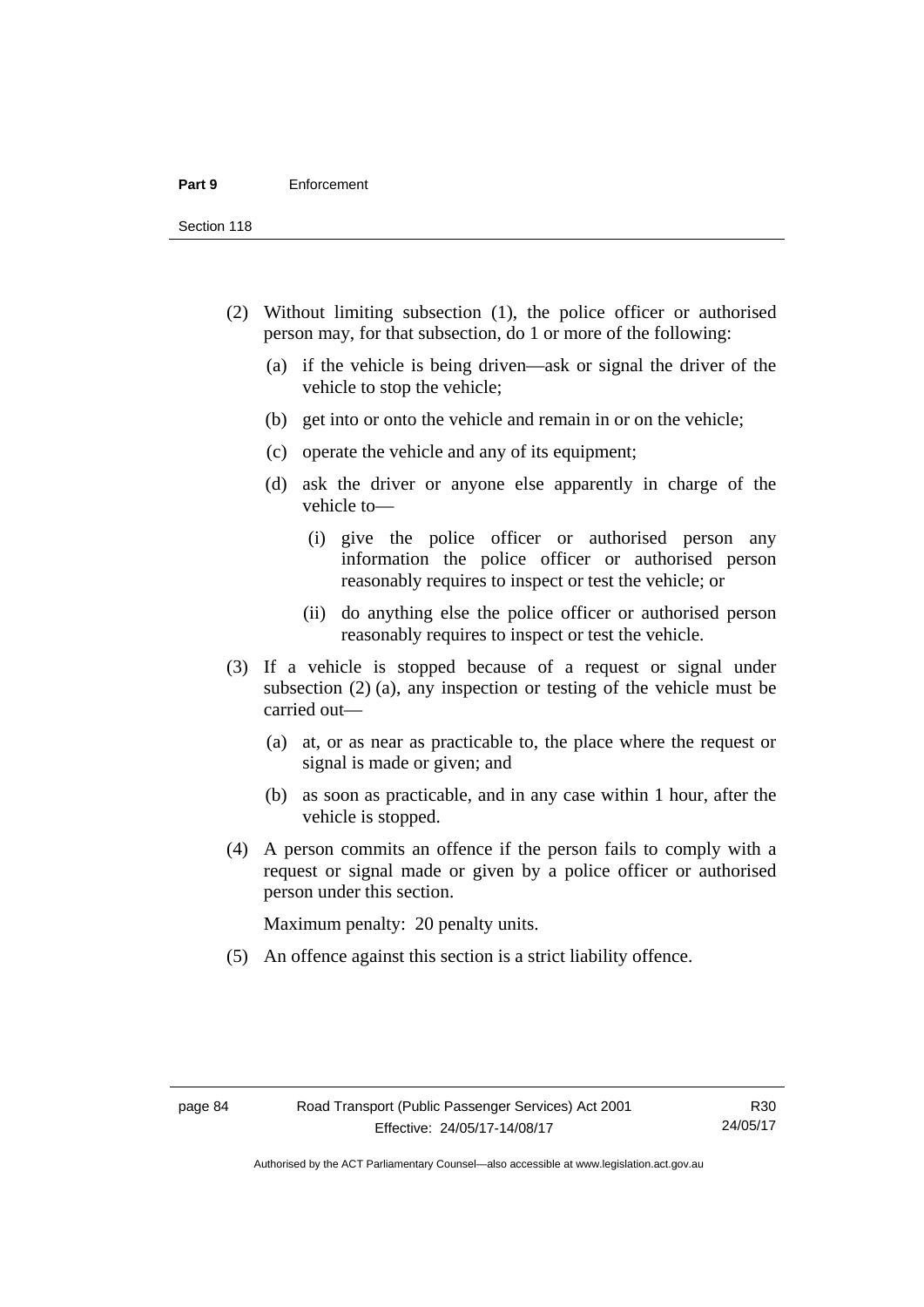## **119 Power to require vehicles or equipment to be inspected and tested**

- (1) A police officer or authorised person may, by written notice given to the operator of a public passenger vehicle, or any other vehicle that the police officer or authorised person believes, on reasonable grounds, is operating, or has operated, as a public passenger vehicle, require the person to have the vehicle and its equipment and fittings (or stated equipment) inspected or tested.
- (2) The notice may require any of the following:
	- (a) the inspection and testing to be carried out within or at a stated reasonable time;
	- (b) the inspection and testing to be carried out by or in the presence of a police officer, an authorised person or anyone else;
	- (c) the inspection and testing to be carried out at a stated reasonable place;
	- (d) a report of the inspection and testing to be given to a police officer, an authorised person or the road transport authority within a stated reasonable time;
	- (e) anything else reasonably necessary or convenient for the inspection and testing.
- (3) A person commits an offence if the person fails to comply with a notice given to the person under subsection (1).

Maximum penalty: 20 penalty units.

(4) An offence against this section is a strict liability offence.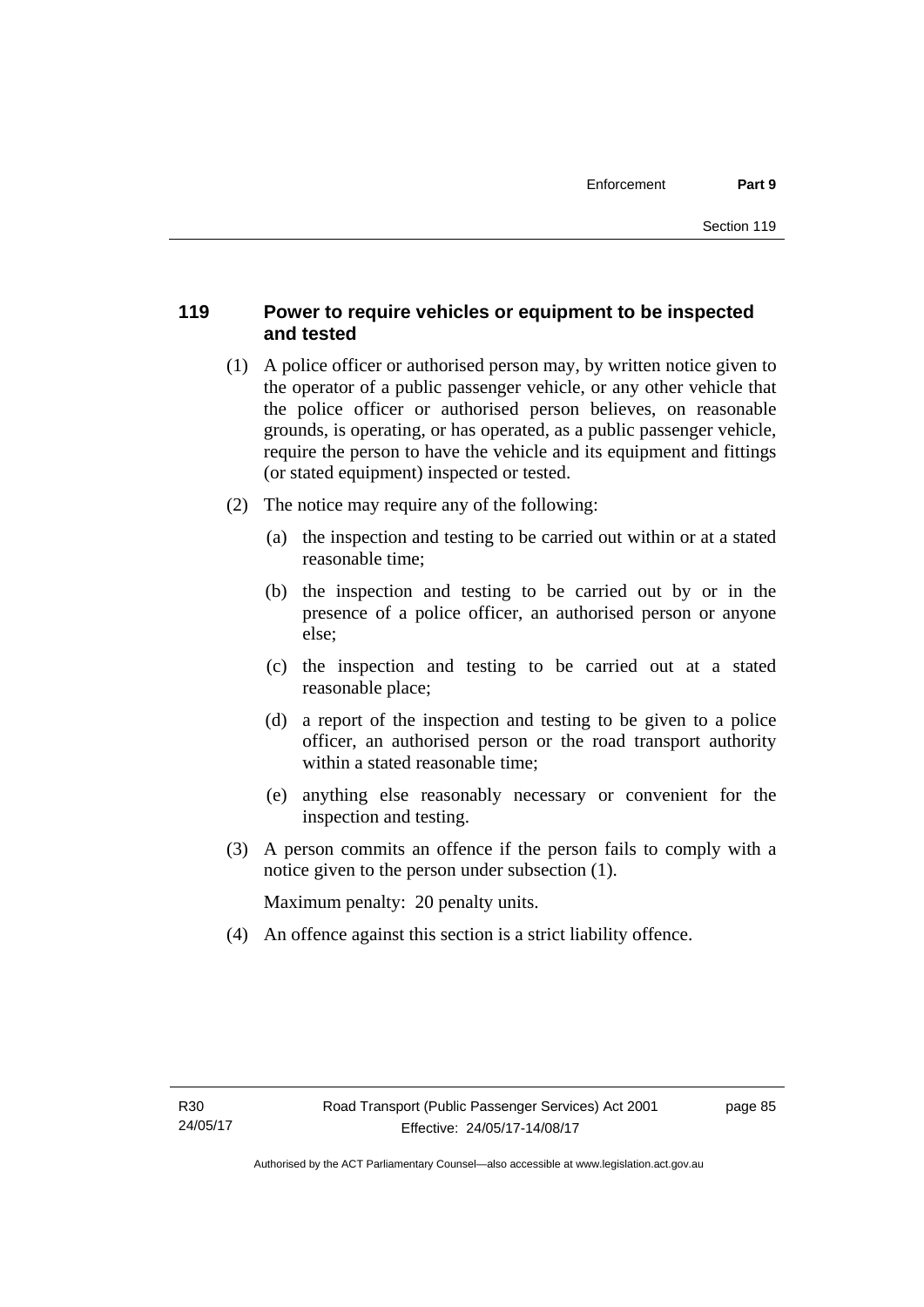(5) In subsection (1):

*equipment*, for a vehicle that is a bookable vehicle, includes any device used by the driver of the vehicle to communicate with a transport booking service.

#### **Examples—device used to communicate with a transport booking service**

- the driver's mobile phone
- the driver's iPad
- *Note 1 Bookable vehicle* means a taxi, a rideshare vehicle or a hire car (see s 29).
- *Note 2* An example is part of the Act, is not exhaustive and may extend, but does not limit, the meaning of the provision in which it appears (see [Legislation Act,](http://www.legislation.act.gov.au/a/2001-14) s 126 and s 132).

*operator*, of a vehicle, includes the responsible person for the vehicle within the meaning of the *[Road Transport \(General\) Act](http://www.legislation.act.gov.au/a/1999-77)  [1999](http://www.legislation.act.gov.au/a/1999-77)*, section 10 and section 11.

#### **120 Attachment and removal of noncompliance notices**

- (1) A police officer or authorised person, or a person inspecting a vehicle under this part, may attach a notice (a *noncompliance notice*) to the vehicle if the officer or person suspects, on reasonable grounds, that—
	- (a) the vehicle or its equipment or fittings, or its servicing or maintenance, do not comply with this Act; or
	- (b) the vehicle (including its equipment and fittings) does not comply with the *[Road Transport \(Vehicle Registration\) Act](http://www.legislation.act.gov.au/a/1999-81)  [1999](http://www.legislation.act.gov.au/a/1999-81)*.
	- *Note* A reference to an Act includes a reference to the statutory instruments made or in force under the Act, including any regulation (see [Legislation Act,](http://www.legislation.act.gov.au/a/2001-14) s 104).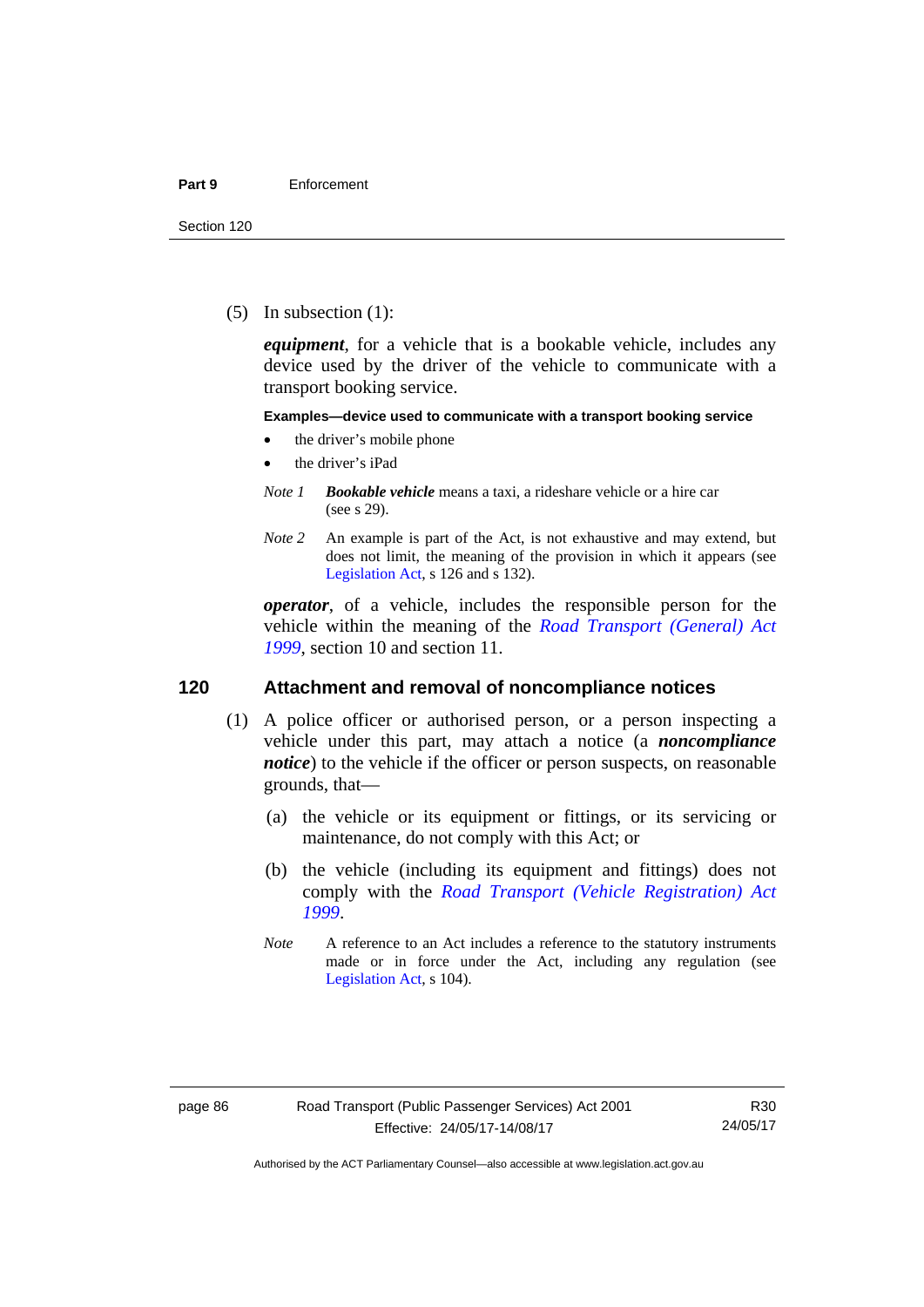- (2) The notice must state—
	- (a) the action necessary for the vehicle, equipment or fittings, or its servicing or maintenance, to comply with this Act or the *[Road Transport \(Vehicle Registration\) Act 1999](http://www.legislation.act.gov.au/a/1999-81)*; and
	- (b) a date and time (the *time of effect*) after which the vehicle must not be operated as a public passenger vehicle if the notice has not been removed by a police officer or authorised person.
- (3) A police officer or authorised person may remove the noncompliance notice from the vehicle, or direct in writing that it be taken to have been removed, if satisfied on inspection or testing of the vehicle or its equipment or fittings that the necessary action mentioned in the notice has been taken.
- (4) A person other than a police officer or authorised person commits an offence if the person removes a noncompliance notice from a public passenger vehicle.

Maximum penalty: 20 penalty units.

- (5) An offence against this section is a strict liability offence.
- (6) A police officer's or authorised person's power to issue a noncompliance notice for a public passenger vehicle under this section is additional to the power of the police officer or authorised person to issue a defect notice under the *[Road Transport \(Vehicle](http://www.legislation.act.gov.au/sl/2000-12)  [Registration\) Regulation 2000](http://www.legislation.act.gov.au/sl/2000-12)* for a public passenger vehicle.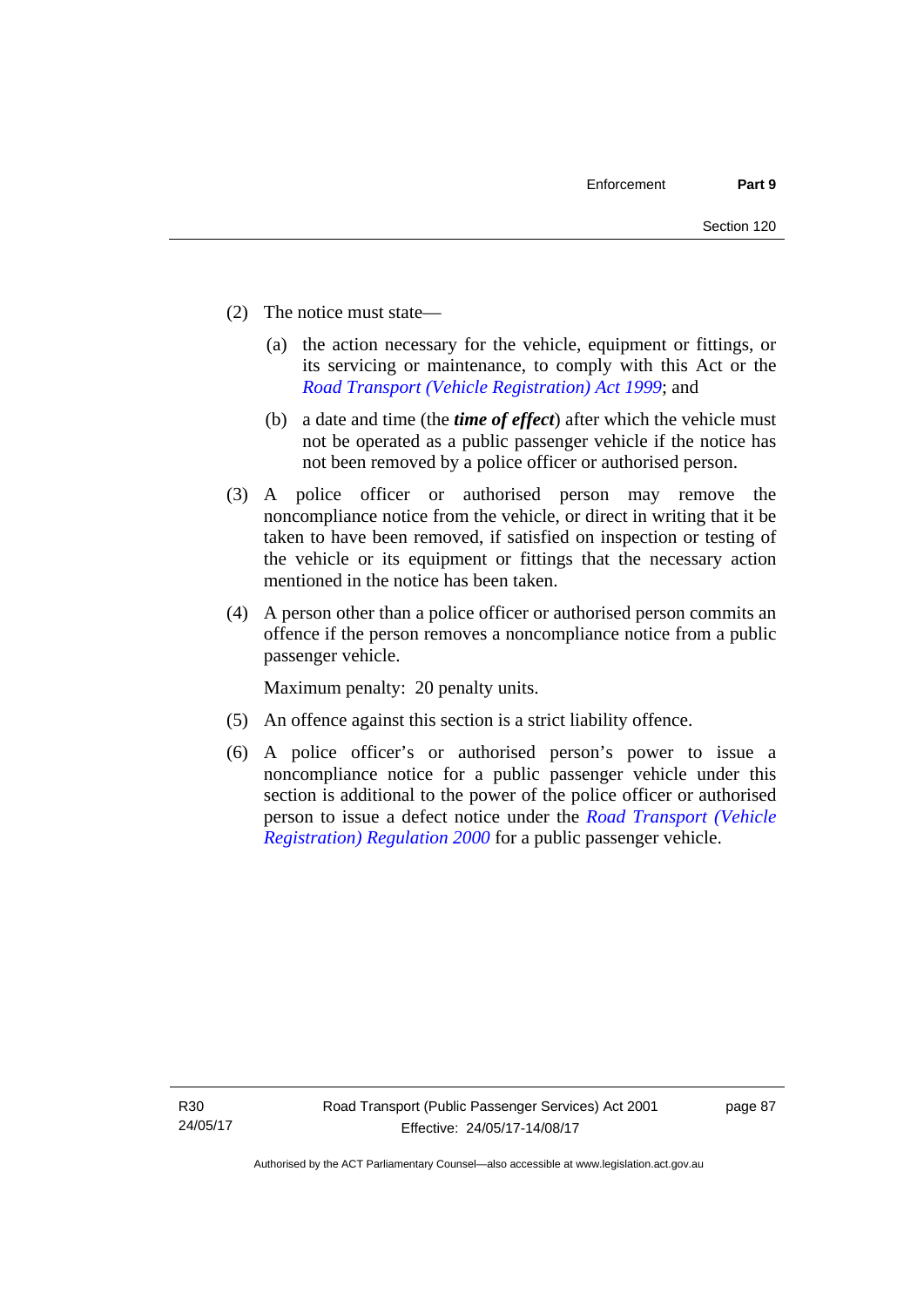## **121 Police officer or authorised person—power to require name and address etc**

- (1) A police officer or authorised person may require a person to state the person's name and home address if the police officer or authorised person believes, on reasonable grounds, that the person is committing or has committed an offence against this Act.
	- *Note* A reference to an Act includes a reference to the statutory instruments made or in force under the Act, including any regulation (see [Legislation Act,](http://www.legislation.act.gov.au/a/2001-14) s 104).
- (2) The police officer or authorised person must tell the person the reason for the requirement and, as soon as practicable, record the reason.
- (3) The person may ask the police officer or authorised person to produce his or her identity card for inspection by the person.
- (4) A person must comply with a requirement made of the person under subsection (1) if—
	- (a) the police officer or authorised person tells the person the reason for the requirement; and
	- (b) for a request made by an authorised person—the authorised person has complied with the *[Road Transport \(General\) Act](http://www.legislation.act.gov.au/a/1999-77)  [1999](http://www.legislation.act.gov.au/a/1999-77)*, section 21 (Power not to be exercised before identity card shown).

Maximum penalty: 10 penalty units.

(5) An offence against this section is a strict liability offence.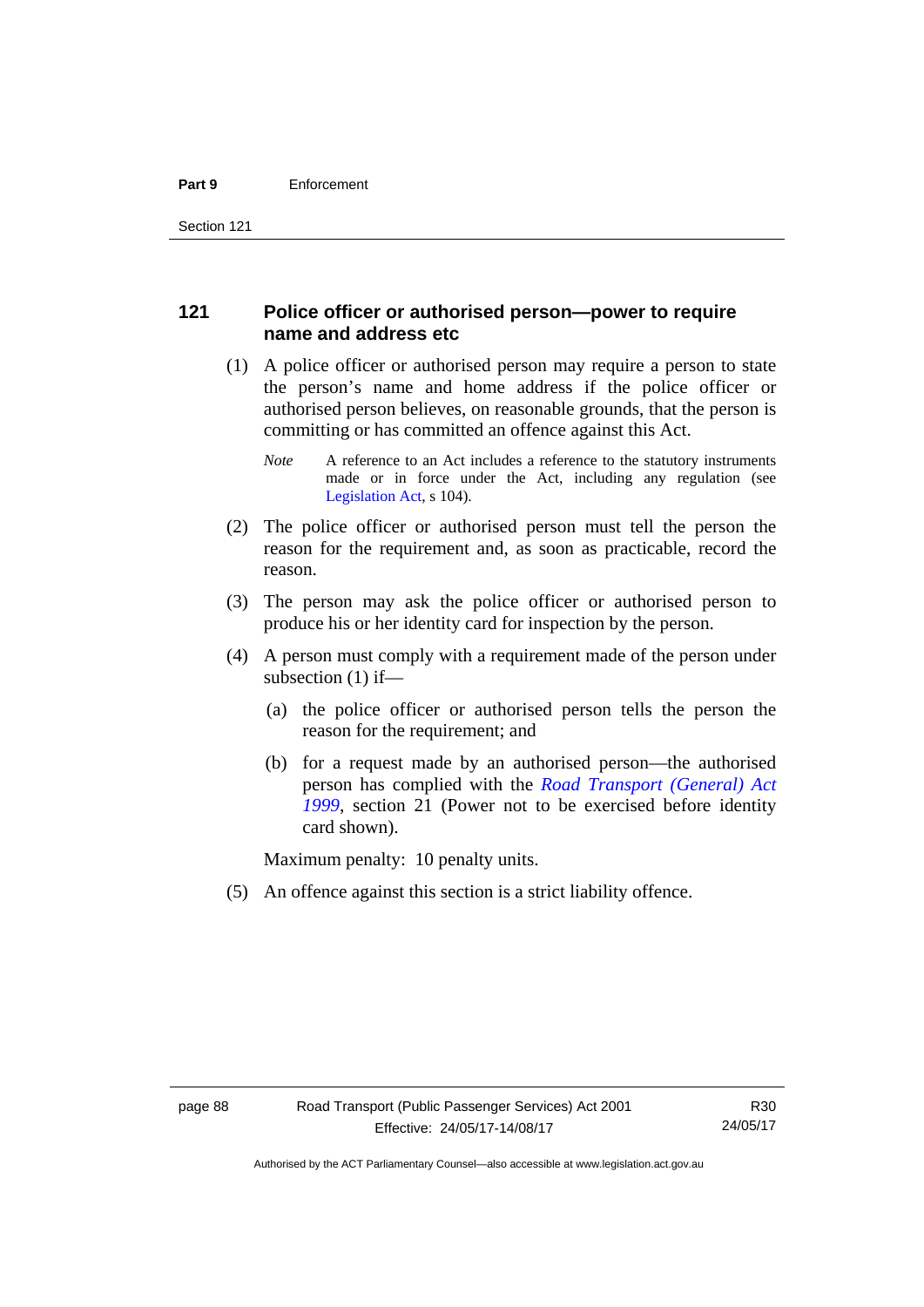## **Part 10 Miscellaneous**

#### **125 Unauthorised public passenger services**

 (1) A person must not use a vehicle for the transport of passengers for a fare or other consideration along a road or road related area.

Maximum penalty: 50 penalty units.

- (2) This section does not apply to the person if—
	- (a) the monetary or other consideration receivable by the person is not more than the cost of operating the vehicle to transport the passengers; or
	- (b) the person is entitled under this Act to operate the public passenger service being operated by the person.

#### **Examples for par (a)**

- 1 A car pool in which participants share the costs of operating the vehicle for the car pool.
- 2 Helen is a member of Bush Hikers Anonymous. She carries 2 other members in her car to a club walk. The 2 other members pay Helen part of the costs of operating her car for the club walk.
- *Note 1* For the entitlement of a person to operate a public passenger service, see the following provisions:
	- s 18 (Entitlement to regular route services)
	- s 19 (Entitlement to operate tour and charter services)
	- s 51 (Entitlement to operate taxi services)
	- s 60D (Entitlement to operate rideshare services)
	- s 73 (Entitlement to operate hire car services)
	- s 90 (Entitlement to operate demand responsive services).
- *Note 2* This section also does not apply if the person is exempted from the operation of this section under s 127 or s 128.
- *Note 3* An example is part of the Act, is not exhaustive and may extend, but does not limit, the meaning of the provision in which it appears (see [Legislation Act,](http://www.legislation.act.gov.au/a/2001-14) s 126 and s 132).

R30 24/05/17 page 89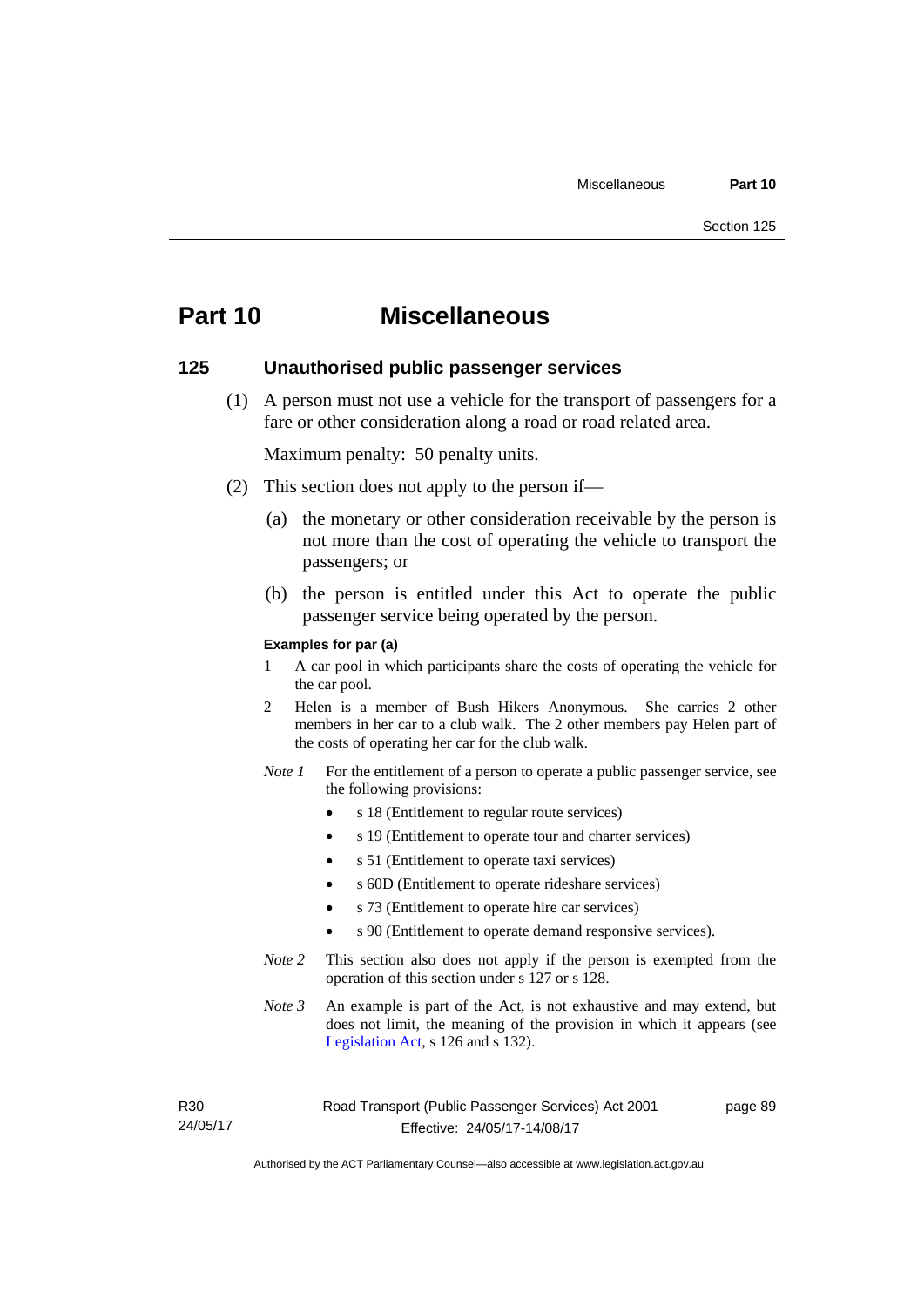#### **Part 10** Miscellaneous

Section 126

(3) An offence against this section is a strict liability offence.

## **126 Regulation-making power**

- (1) The Executive may make regulations for this Act.
	- *Note* Regulations must be notified and presented to the Legislative Assembly, under the [Legislation Act.](http://www.legislation.act.gov.au/a/2001-14)
- (2) A regulation may apply, adopt or incorporate a law of another jurisdiction or an instrument, or a provision of a law of another jurisdiction or instrument, as in force from time to time.
	- *Note 1* The text of an applied, adopted or incorporated law or instrument, whether applied as in force from time to time or as at a particular time, is taken to be a notifiable instrument if the operation of the [Legislation](http://www.legislation.act.gov.au/a/2001-14)  [Act](http://www.legislation.act.gov.au/a/2001-14), s 47 (5) or (6) is not disapplied (see s 47 (7)).
	- *Note 2* A notifiable instrument must be notified under the [Legislation Act](http://www.legislation.act.gov.au/a/2001-14).
- (3) A regulation may make provision in relation to the powers and duties of police officers and authorised people in relation to public passenger services, including, for example, in relation to public passenger vehicles, drivers of public passenger vehicles and passengers.
	- *Note* An example is part of the Act, is not exhaustive and may extend, but does not limit, the meaning of the provision in which it appears (see [Legislation Act,](http://www.legislation.act.gov.au/a/2001-14) s 126 and s 132).
- (4) A regulation may make provision in relation to insurance against liability for damage to property caused by, or arising out of the use of, a public passenger vehicle.
- (5) A regulation may create offences and fix maximum penalties of not more than 20 penalty units for the offences.
- (6) In this section:

*law of another jurisdiction*—see the [Legislation Act](http://www.legislation.act.gov.au/a/2001-14), section 47 (10).

R30 24/05/17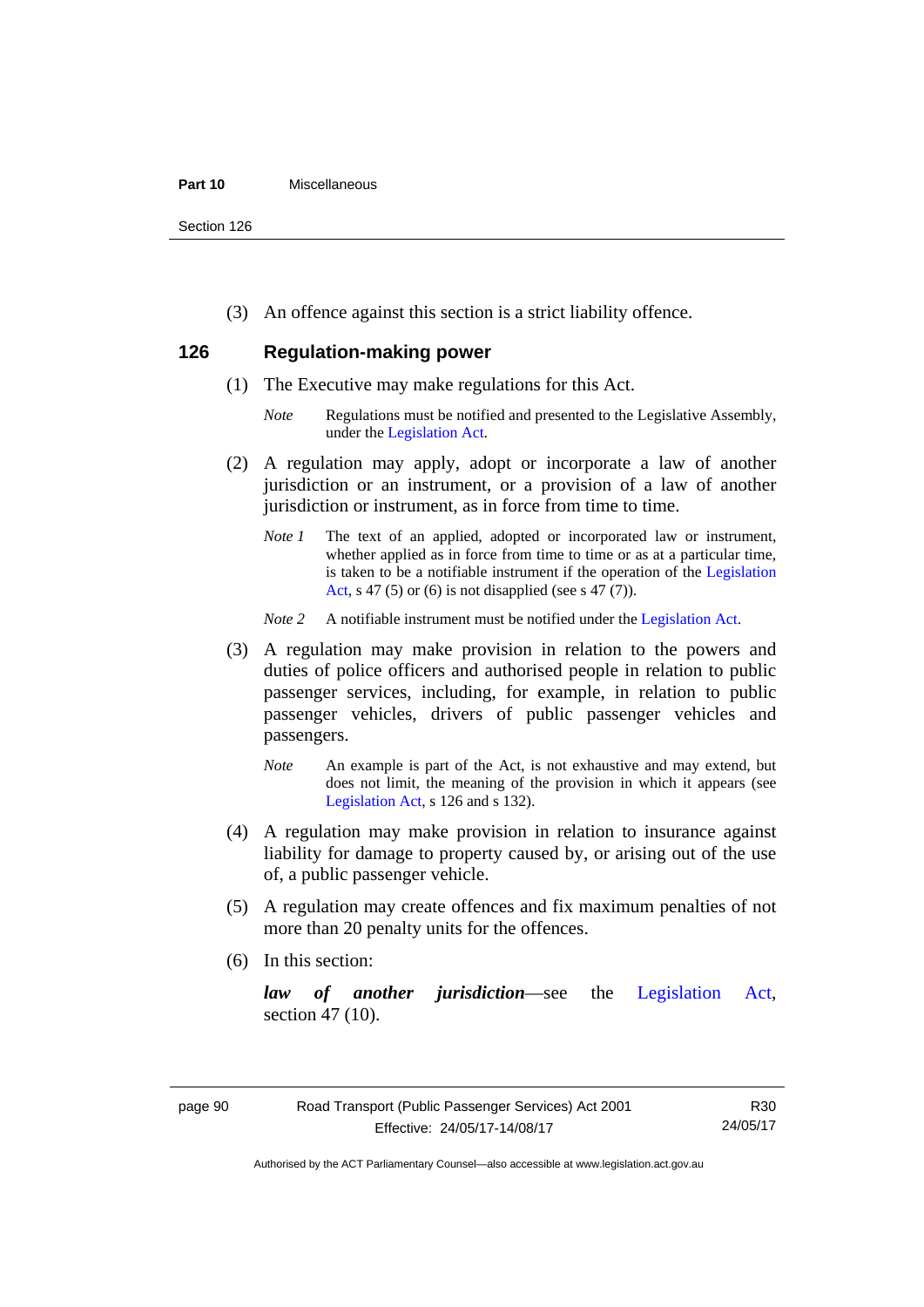### **127 Minister may exempt vehicles and people from Act**

- (1) The Minister may exempt a vehicle or person from this Act (or a stated provision of this Act).
- (2) An exemption is a disallowable instrument.
	- *Note* A disallowable instrument must be notified, and presented to the Legislative Assembly, under the [Legislation Act.](http://www.legislation.act.gov.au/a/2001-14)

## **128 Regulations may exempt vehicles and people from Act**

- (1) A regulation may—
	- (a) exempt a vehicle or person, or a kind of vehicle or person, prescribed by regulation from this Act (or a stated provision of this Act); or
	- (b) authorise the road transport authority to exempt a vehicle or person, or a kind of vehicle or person, by regulation from this Act (or a stated provision of this Act).
- (2) An exemption given under a regulation mentioned in subsection (1) may be conditional.
- (3) A regulation may provide for the road transport authority to—
	- (a) suspend the operation of a regulation mentioned in subsection (1) (a) in the way and circumstances prescribed by regulation; or
	- (b) suspend the operation of an exemption given by the authority to a vehicle or person in the way and circumstances prescribed by regulation.

## **129 References to Motor Traffic Act, Traffic Act etc**

(1) In any Act, instrument made under an Act or document, a reference to an earlier law is, in relation to anything to which this Act applies, a reference to this Act.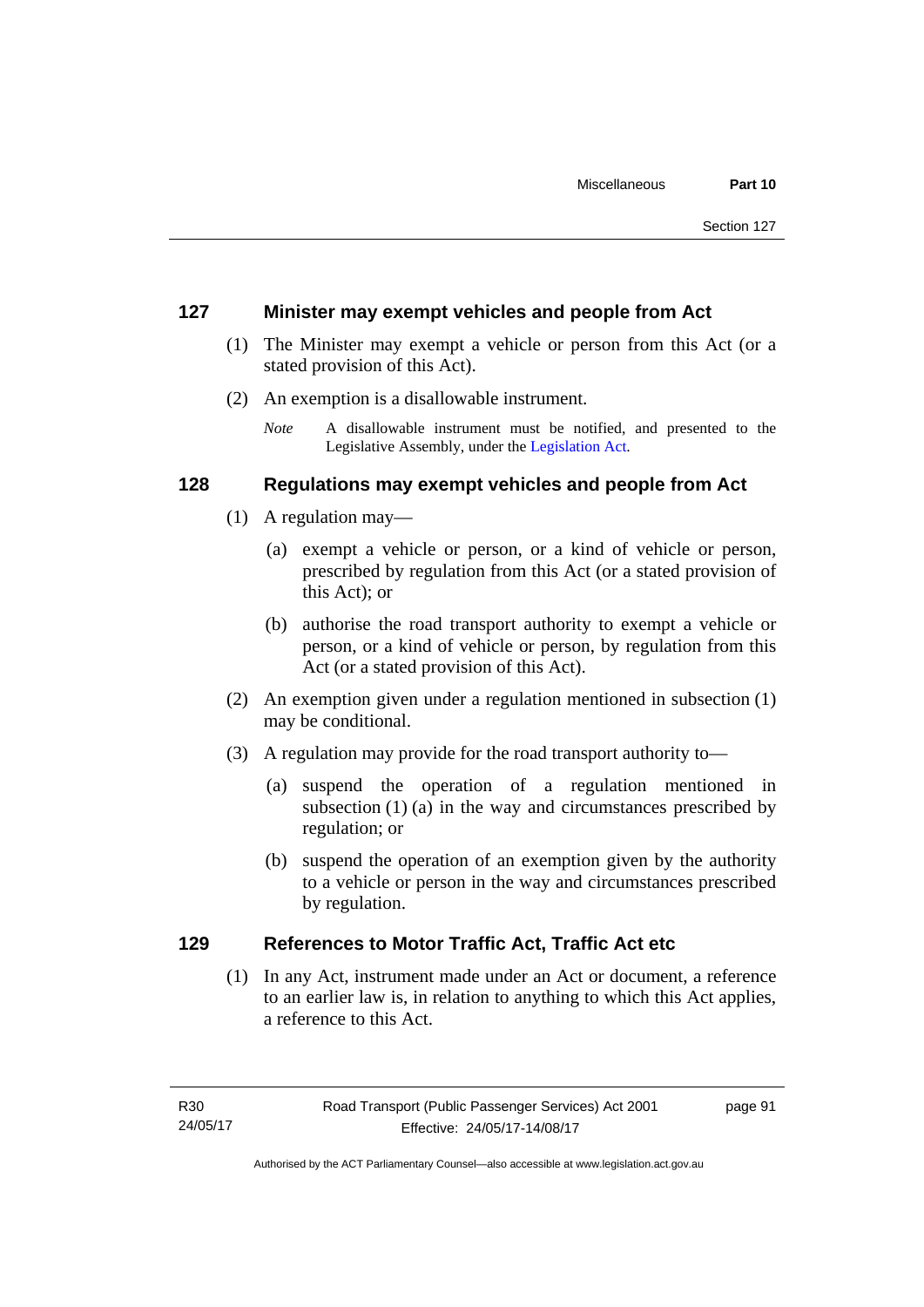#### **Part 10** Miscellaneous

(2) In this section:

*earlier law* means any of the following:

- (a) *[Motor Traffic Act 1936](http://www.legislation.act.gov.au/a/1936-45)*;
- (b) *[Motor Traffic Regulations 1934](http://www.legislation.act.gov.au/sl/1934-6)*;
- (c) *[Road Transport \(Bus Services\) Regulations 2000](http://www.legislation.act.gov.au/sl/2000-9)*;
- (d) *[Road Transport \(General\) Act 1999](http://www.legislation.act.gov.au/a/1999-77)*;
- (e) *[Road Transport \(Hire Vehicle Services\) Regulations 2000](http://www.legislation.act.gov.au/sl/2000-4)*;
- (f) *[Road Transport \(Taxi Services\) Regulations 2000](http://www.legislation.act.gov.au/sl/2000-5)*.

page 92 Road Transport (Public Passenger Services) Act 2001 Effective: 24/05/17-14/08/17

R30 24/05/17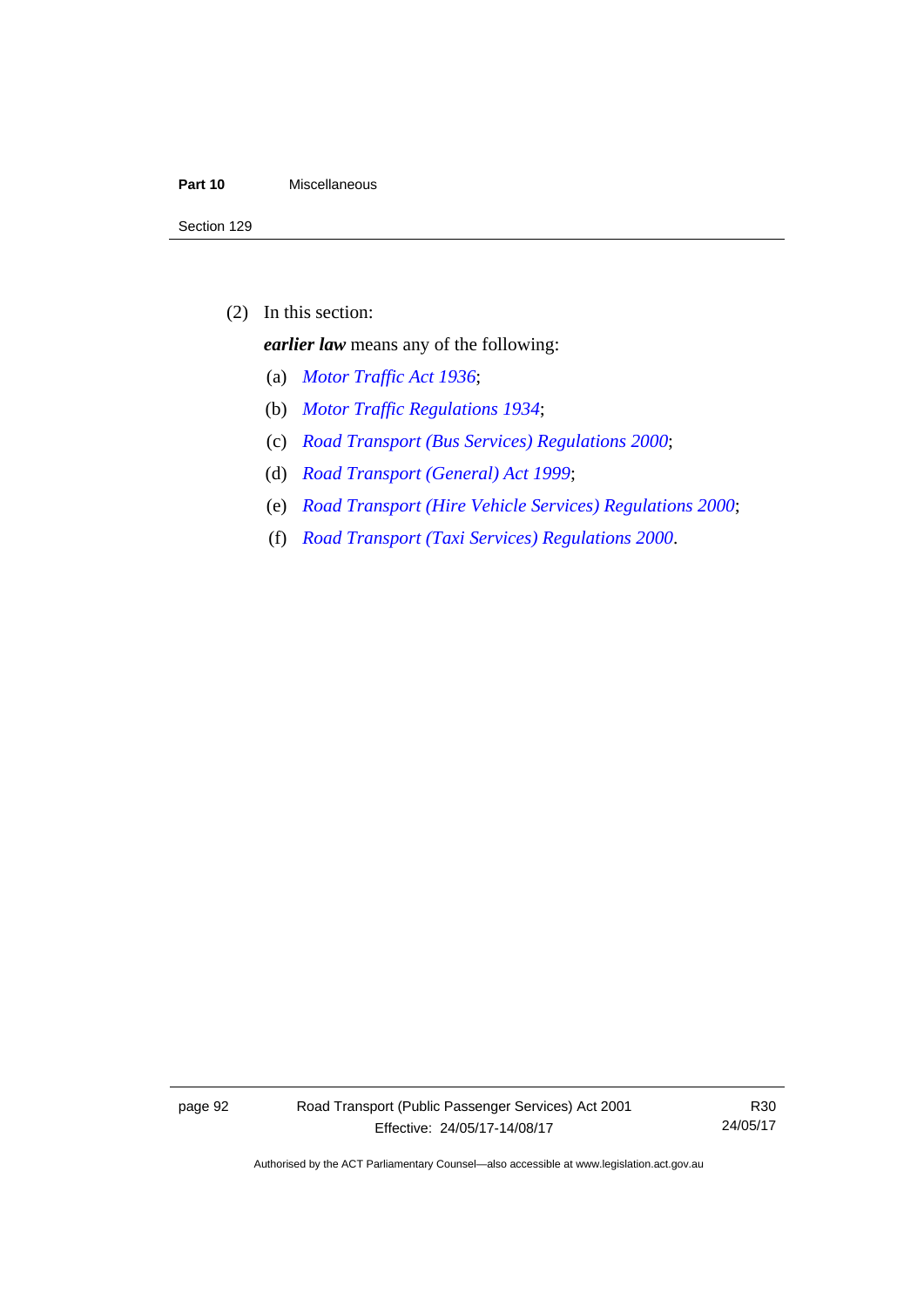# **Dictionary**

(see s 4)

- Note 1 The [Legislation Act](http://www.legislation.act.gov.au/a/2001-14) contains definitions and other provisions relevant to this Act.
- *Note 2* In particular, the [Legislation Act,](http://www.legislation.act.gov.au/a/2001-14) dict, pt 1, defines the following terms:
	- ACT
	- exercise
	- function
	- home address
	- the Territory.
- *Note 3* The *[Road Transport \(General\) Act 1999](http://www.legislation.act.gov.au/a/1999-77)* contains definitions relevant to this Act. For example, the following terms are defined in the *[Road](http://www.legislation.act.gov.au/a/1999-77)  [Transport \(General\) Act 1999](http://www.legislation.act.gov.au/a/1999-77)*, dictionary:
	- another jurisdiction
	- Australian Road Rules
	- driver
	- jurisdiction
	- motor vehicle
	- road transport authority (or authority) (see s 16)
	- road transport legislation (see s 6)
	- use (in relation to a vehicle)
	- vehicle.
- *Note 4* If a word or expression is defined in an Act (but not a regulation or another publication) included in the road transport legislation, the definition applies to each use of the word or expression in other road transport legislation unless the contrary intention appears (see *[Road](http://www.legislation.act.gov.au/a/1999-77)  [Transport \(General\) Act 1999](http://www.legislation.act.gov.au/a/1999-77)*, s 8).

*accredited*, in relation to a kind of public passenger service, means accredited under the regulations to operate that kind of public passenger service.

*accredited demand responsive service operator* means accredited under a regulation to operate a demand responsive service.

page 93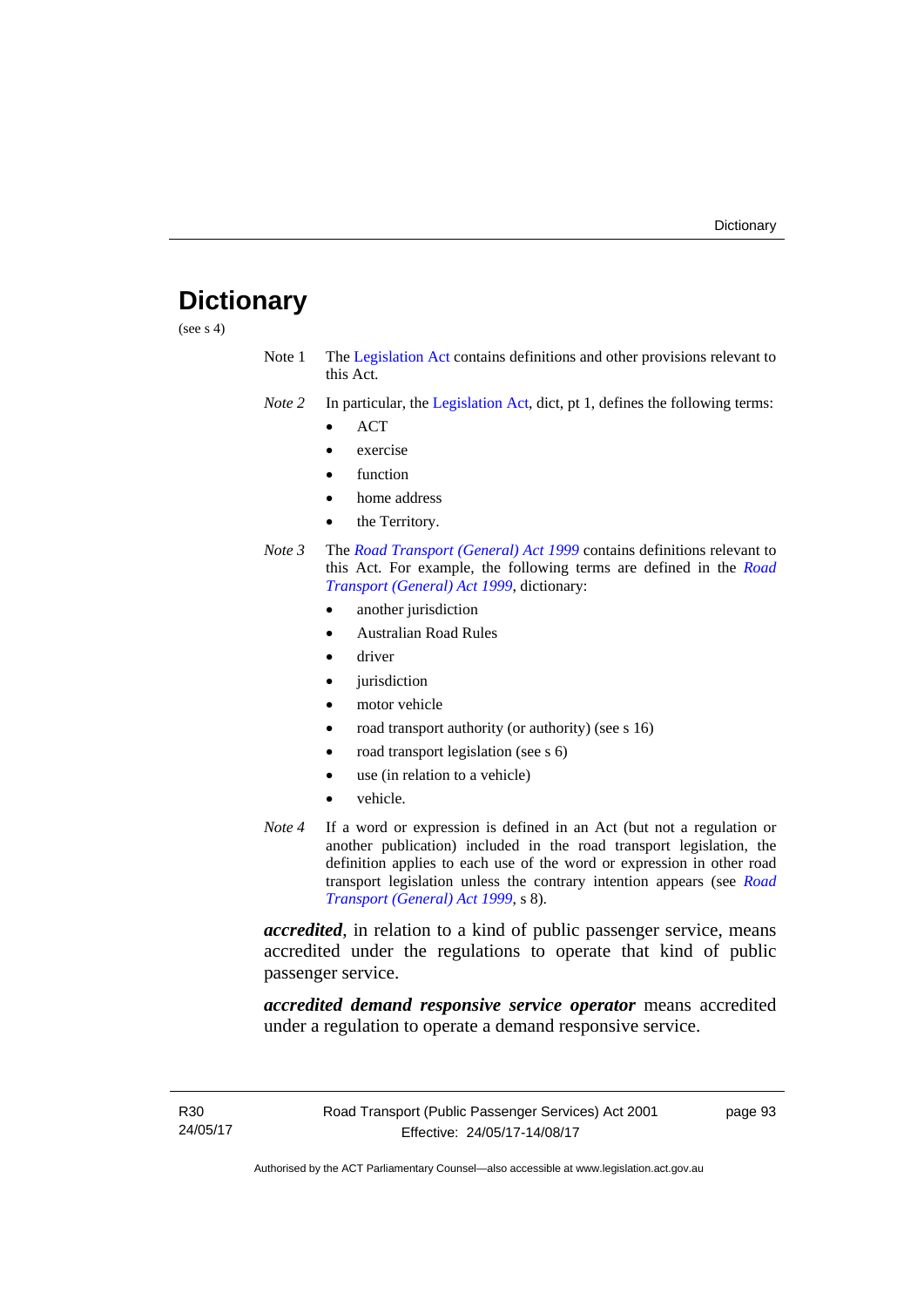*accredited hire car service operator* means accredited under the regulations to operate a hire car service.

*accredited operator*, of a public passenger vehicle—see section 110.

*accredited rideshare driver* means a person accredited under regulation to operate a rideshare service.

*accredited taxi service operator* means accredited under the regulations to operate a taxi service.

*accredited transport booking service* means a transport booking service accredited under regulation to operate a transport booking service.

*affiliated driver*, for a transport booking service—see section 35.

*affiliated driver agreement*—see section 36.

*affiliated operator*, for a transport booking service—see section 36B.

*affiliated operator agreement*—see section 36C.

*authorisation*, in relation to a demand responsive service, means an authorisation under this Act to operate a demand responsive service.

*authorised demand responsive service operator* means a person who is authorised under this Act to operate a demand responsive service.

*bookable vehicle*—see section 29.

*bookable vehicle driver*—see section 29.

*bus*—see section 10A.

*bus service*—see section 11.

*demand responsive service—*see section 80.

*demand responsive service vehicle—*see section 81.

*fare* means the amount payable by passengers for transport, or for the transport of passengers' luggage or other goods, on public passenger vehicles.

page 94 Road Transport (Public Passenger Services) Act 2001 Effective: 24/05/17-14/08/17

R30 24/05/17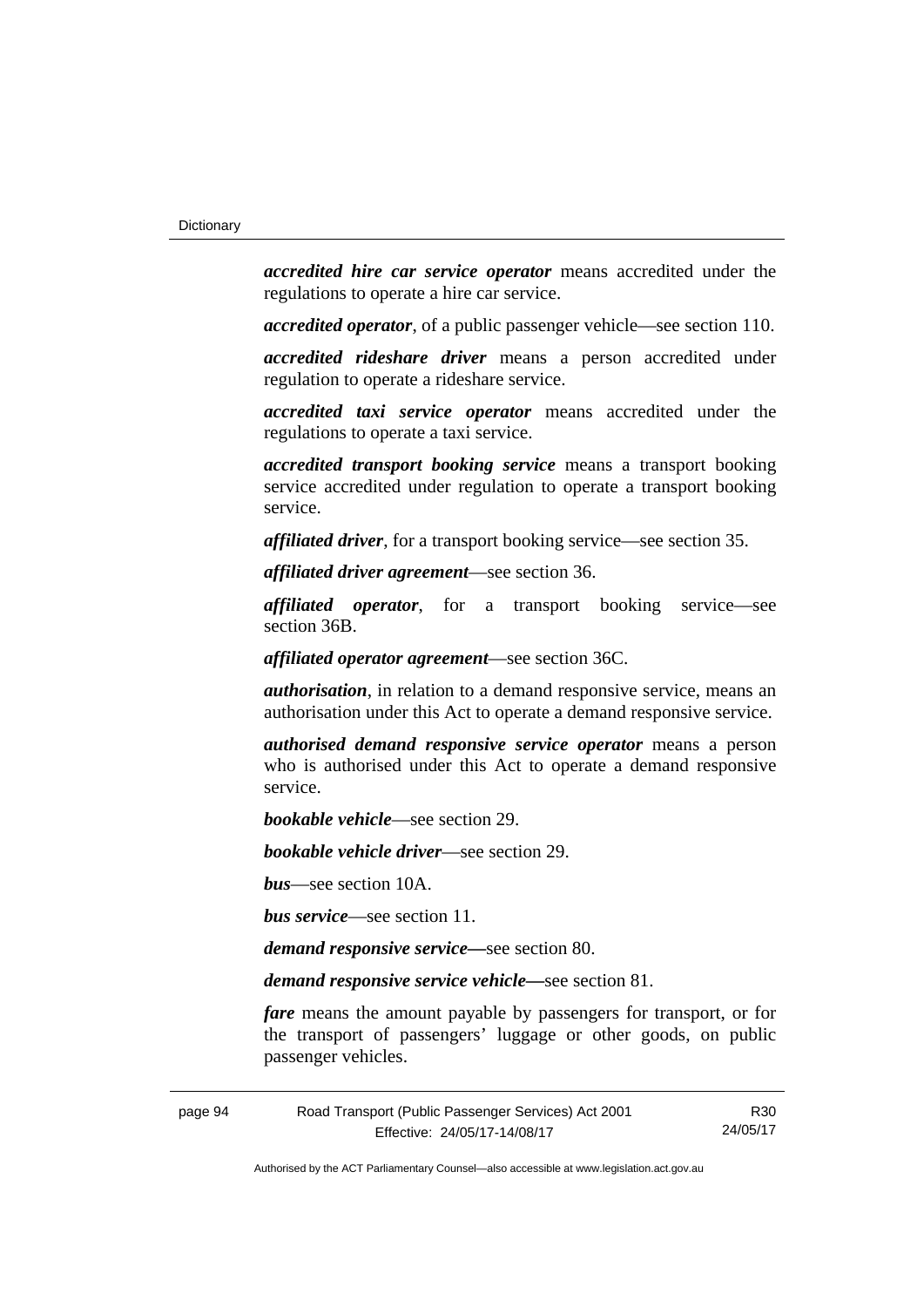*fittings*, of a vehicle, includes the seats, seat covers and floor coverings of the vehicle.

*hire car*—see section 67.

*hire car licence*—see section 61.

*hire car service*—see section 69.

*independent taxi service operator* means a taxi service operator approved under regulation as an independent taxi service operator.

*inspect* a vehicle includes observe the performance of the vehicle or any of its equipment, with or without the use of instruments.

*licensed rideshare vehicle* means a vehicle that is the subject of a rideshare vehicle licence.

*long-distance service*—see section 14.

*noncompliance notice*—see section 120 (1).

*public bus*—see section 10A.

*public passenger service*—see section 10.

*public passenger vehicle* means a public bus, taxi, rideshare vehicle, hire car or demand responsive service vehicle.

*public passenger vehicle policy*—see section 110.

*public vehicle licence*—see the *[Road Transport \(Driver Licensing\)](http://www.legislation.act.gov.au/a/1999-78)  [Act 1999](http://www.legislation.act.gov.au/a/1999-78)*, dictionary.

*regular route service*—see section 12.

*restricted hire car*—see section 68.

*restricted hire car licence*—see section 62.

*restricted hire car service*—see section 70.

*restricted taxi*—see section 46.

*restricted taxi licence*—see section 38.

*restricted taxi service*—see section 48.

page 95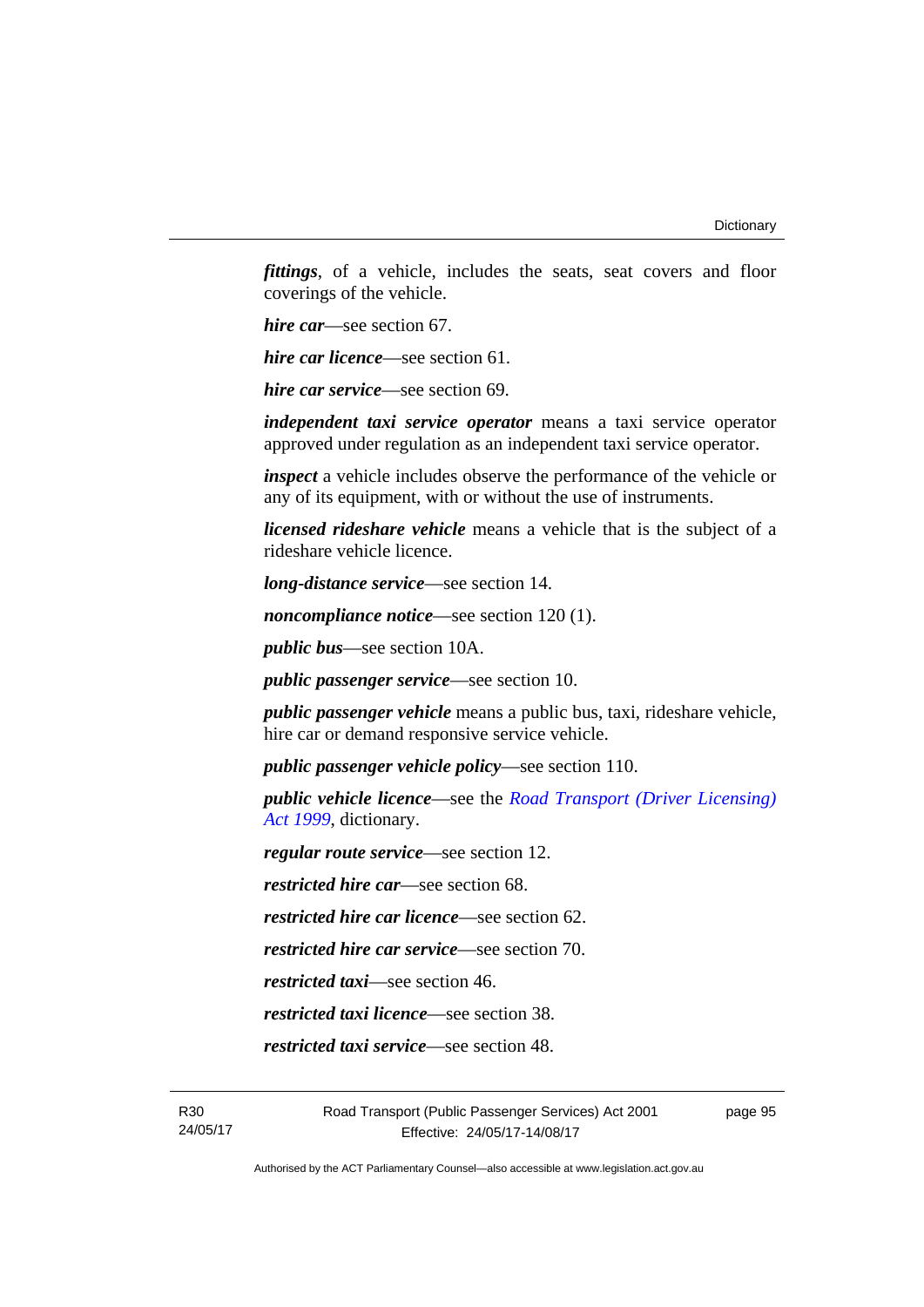*rideshare*—see section 60A. *rideshare driver*—see section 60A. *rideshare service*—see section 60A. *rideshare vehicle*—see section 60A. *rideshare vehicle licence*—see section 60J.

*road* means an area that is open to or used by the public and is developed for, or has as 1 of its main uses, the driving or riding of motor vehicles, but does not include an area that would otherwise be a road so far as a declaration under the *[Road Transport \(General\)](http://www.legislation.act.gov.au/a/1999-77)  [Act 1999](http://www.legislation.act.gov.au/a/1999-77)*, section 12 (Power to include or exclude areas in road transport legislation) declares that this Act does not apply to the area.

#### *road related area* means—

- (a) an area that divides a road; or
- (b) a footpath or nature strip adjacent to a road; or
- (c) an area that is open to the public and is designated for use by cyclists or animals; or
- (d) an area that is not a road and that is open to or used by the public for driving, riding or parking vehicles; or
- (e) a shoulder of a road; or
- (f) any other area that is open to or used by the public so far as a declaration under the *[Road Transport \(General\) Act 1999](http://www.legislation.act.gov.au/a/1999-77)*, section 12 (Power to include or exclude areas in road transport legislation) declares that this Act applies to the area;

but does not include an area that would otherwise be a road related area so far as a declaration under that section declares that this Act does not apply to the area.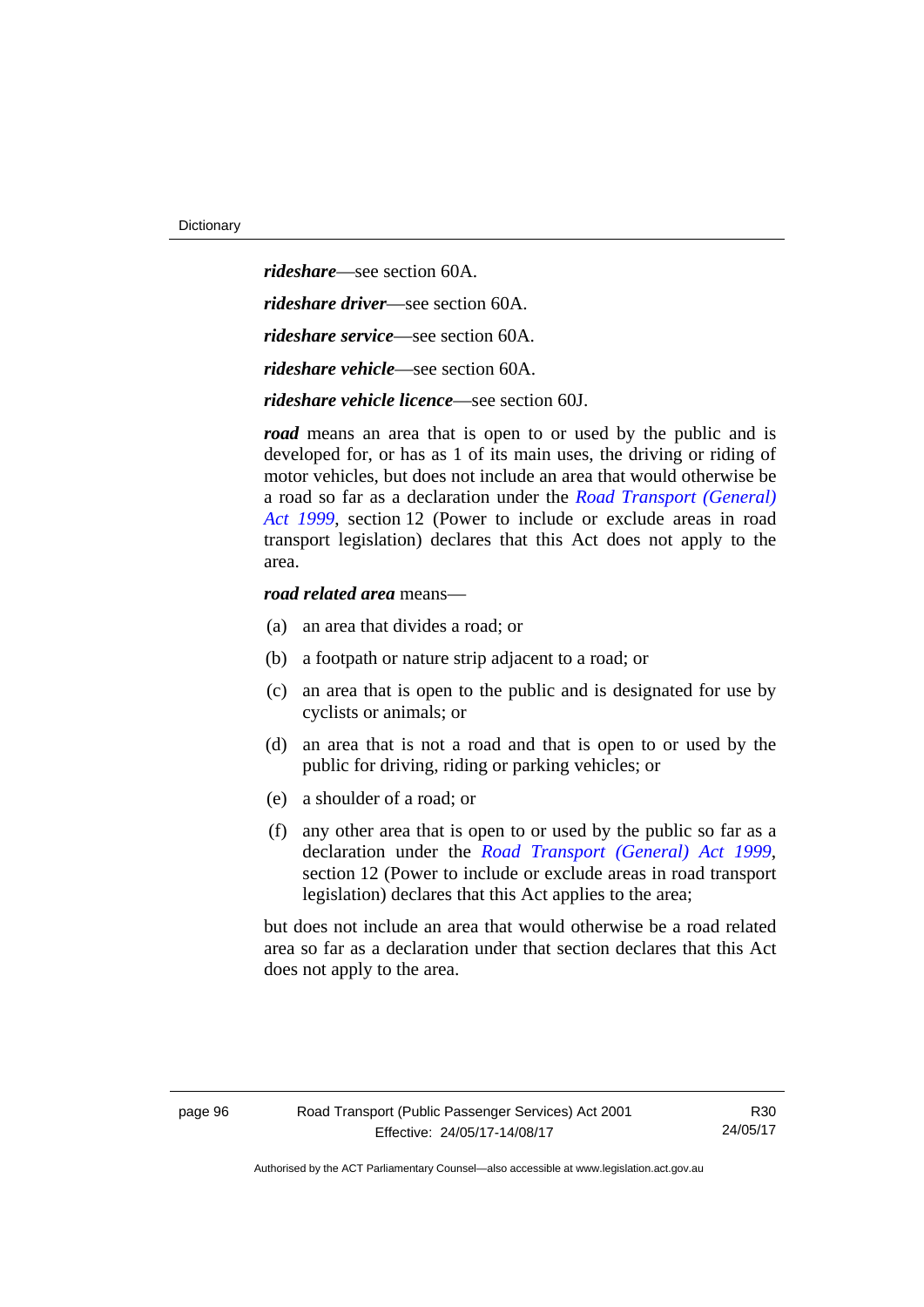#### *service contract—*

- (a) for part 2 (Bus services)—see section 17; and
- (b) for part 8 (Demand responsive services)—see section 89.

*taxi*—see section 45.

*taxi driver* means the person driving a taxi if the person holds a public vehicle licence authorising the person to drive the taxi for hire or reward.

*taxi licence*—see section 37.

*taxi service*—see section 47.

*taxi zone*—see the [Australian Road Rules](http://www.legislation.act.gov.au//ni/db_37271/default.asp), rule 182. *time of effect*, for a noncompliance notice—see section 120 (2) (b).

*tour and charter service*—see section 13.

*transport booking service*—see section 28.

page 97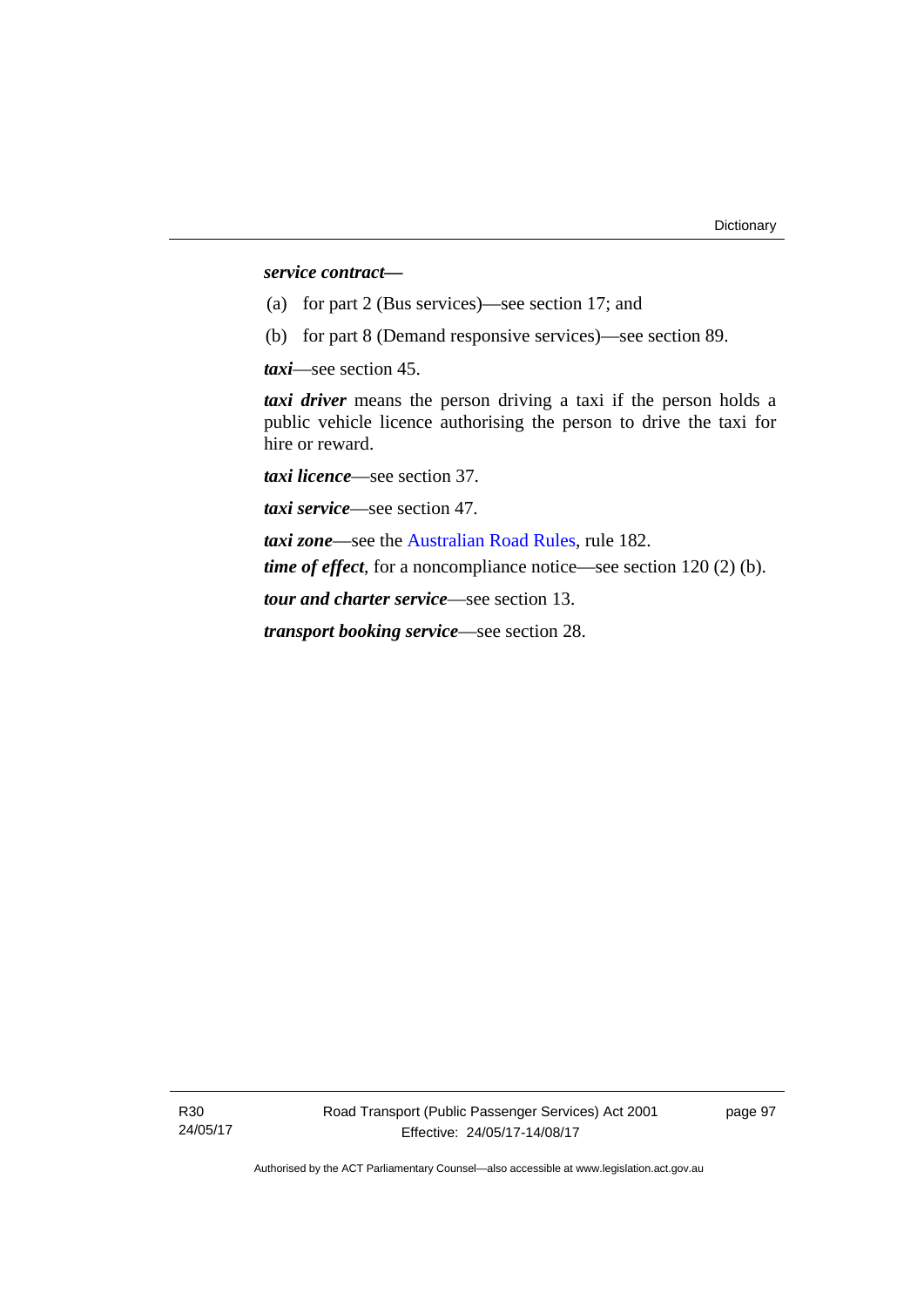#### **Endnotes**

1 About the endnotes

## **Endnotes**

## **1 About the endnotes**

Amending and modifying laws are annotated in the legislation history and the amendment history. Current modifications are not included in the republished law but are set out in the endnotes.

Not all editorial amendments made under the *[Legislation Act 2001](http://www.legislation.act.gov.au/a/2001-14/default.asp)*, part 11.3 are annotated in the amendment history. Full details of any amendments can be obtained from the Parliamentary Counsel's Office.

Uncommenced amending laws are not included in the republished law. The details of these laws are underlined in the legislation history. Uncommenced expiries are underlined in the legislation history and amendment history.

If all the provisions of the law have been renumbered, a table of renumbered provisions gives details of previous and current numbering.

The endnotes also include a table of earlier republications.

|  | $A = Act$<br>$AF =$ Approved form<br>$am = amended$<br>$amdt = amendment$<br>$AR = Assembly$ resolution<br>$ch = chapter$<br>$CN =$ Commencement notice<br>$def = definition$<br>$DI = Disallowable instrument$<br>$dict = dictionary$<br>disallowed = disallowed by the Legislative<br>Assembly<br>$div =$ division<br>$exp = expires/expired$<br>$Gaz = gazette$<br>$hdg = heading$<br>$IA = Interpretation Act 1967$<br>$ins = inserted/added$<br>$LA =$ Legislation Act 2001<br>$LR =$ legislation register<br>$LRA =$ Legislation (Republication) Act 1996 | $NI =$ Notifiable instrument<br>$o = order$<br>$om = omitted/repealed$<br>$ord = ordinance$<br>$orig = original$<br>$par = paragraph/subparagraph$<br>$pres = present$<br>$prev = previous$<br>$(\text{prev}) = \text{previously}$<br>$pt = part$<br>$r = rule/subrule$<br>$reloc = relocated$<br>$remum = renumbered$<br>$R[X]$ = Republication No<br>$RI = reissue$<br>$s = section/subsection$<br>$sch = schedule$<br>$sdiv = subdivision$<br>$SL = Subordinate$ law<br>$sub =$ substituted<br>$underlining = whole or part not commenced$ |
|--|-----------------------------------------------------------------------------------------------------------------------------------------------------------------------------------------------------------------------------------------------------------------------------------------------------------------------------------------------------------------------------------------------------------------------------------------------------------------------------------------------------------------------------------------------------------------|-----------------------------------------------------------------------------------------------------------------------------------------------------------------------------------------------------------------------------------------------------------------------------------------------------------------------------------------------------------------------------------------------------------------------------------------------------------------------------------------------------------------------------------------------|
|  | $mod = modified/modification$                                                                                                                                                                                                                                                                                                                                                                                                                                                                                                                                   | or to be expired                                                                                                                                                                                                                                                                                                                                                                                                                                                                                                                              |

#### **2 Abbreviation key**

page 98 Road Transport (Public Passenger Services) Act 2001 Effective: 24/05/17-14/08/17

R30 24/05/17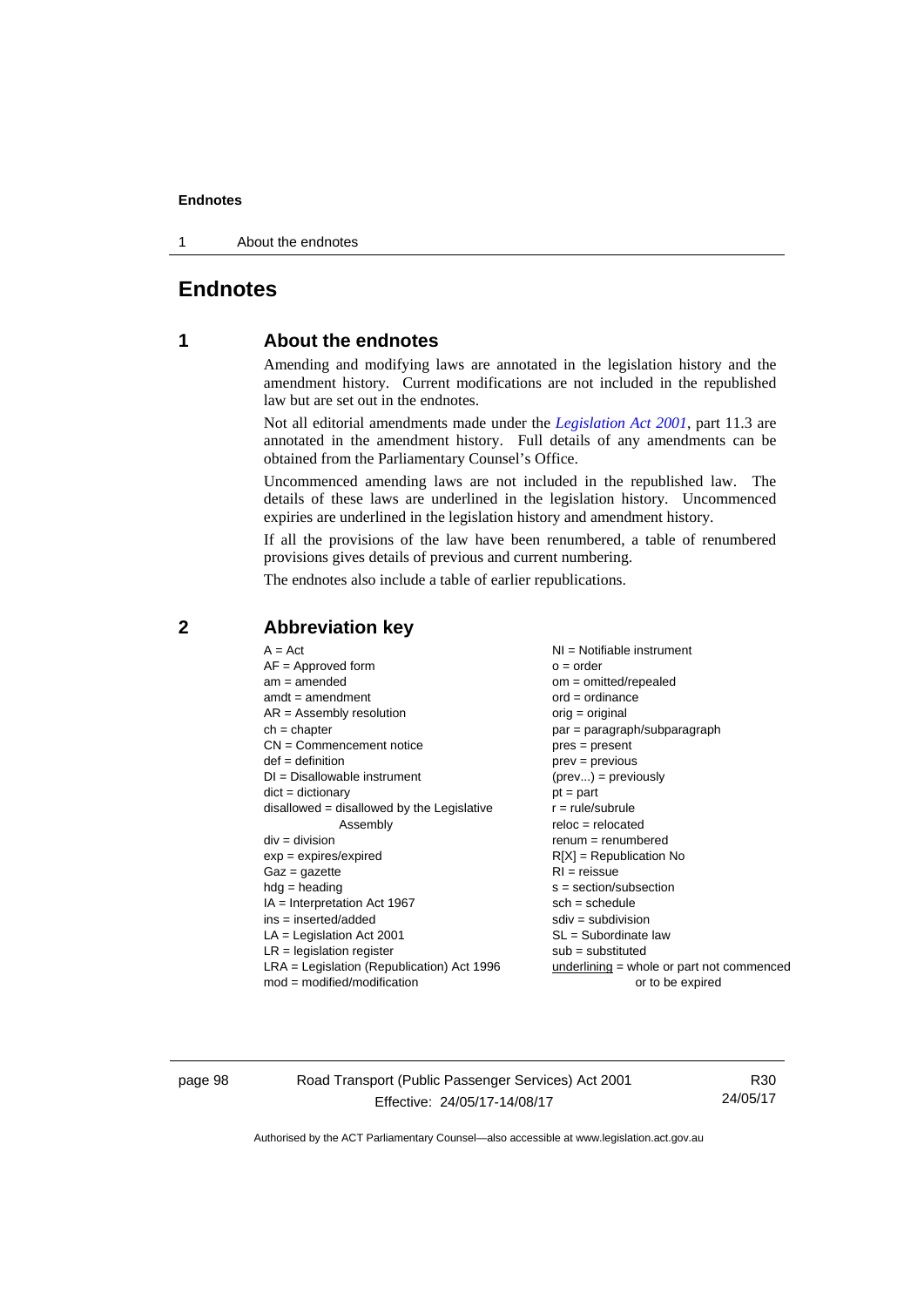# **3 Legislation history**

# **Road Transport (Public Passenger Services) Act 2001 A2001-62**

notified 10 September 2001 [\(Gaz 2001 No S66\)](http://www.legislation.act.gov.au/gaz/2001-S66/default.asp)

s 1, s 2 commenced 10 September 2001 (IA s 10B) remainder commenced 1 December 2001 (s 2 and [CN2001-2\)](http://www.legislation.act.gov.au/cn/2001-2/default.asp)

as amended by

# **[Road Transport \(Public Passenger Services\) Amendment Act 2001](http://www.legislation.act.gov.au/a/2001-94) A2001-94**

notified LR 27 September 2001

s 1, s 2 commenced 27 September 2001 (LA s 75) remainder commenced 1 March 2002 (s 2 and [CN2002-2\)](http://www.legislation.act.gov.au/cn/2002-2/default.asp)

# **[Statute Law Amendment Act 2002](http://www.legislation.act.gov.au/a/2002-30) A2002-30 pt 3.70**

notified LR 16 September 2002

- s 1, s 2 taken to have commenced 19 May 1997 (LA s 75 (2))
- pt 3.70 commenced 17 September 2002 (s 2 (1))

# **[Statute Law Amendment Act 2002 \(No 2\)](http://www.legislation.act.gov.au/a/2002-49) A2002-49 pt 3.23**

notified LR 20 December 2002 s 1, s 2 taken to have commenced 7 October 1994 (LA s 75 (2)) pt 3.23 commenced 17 January 2003 (s 2 (1))

#### **[Road Transport \(Public Passenger Services\) \(Hire Cars\) Amendment](http://www.legislation.act.gov.au/a/2004-69)  [Act 2004](http://www.legislation.act.gov.au/a/2004-69) A2004-69 pt 2**

notified LR 9 September 2004 s 1, s 2 commenced 9 September 2004 (LA s 75 (1)) pt 2 commenced 9 March 2005 (s 2 and LA s 79)

as modified by

# **[Road Transport \(Public Passenger Services\) Regulation 2002](http://www.legislation.act.gov.au/sl/2002-3) SL2002-3 (as am by [SL2005-4](http://www.legislation.act.gov.au/sl/2005-4) s 12)**

notified LR 27 February 2002

s 1, s 2 commenced 27 February 2002 (LA s 75 (1))

s 132 (4) commenced 1 March 2003 (s 2 (2))

remainder commenced 1 March 2002 (s 2 (1) and see [CN2002-2](http://www.legislation.act.gov.au/cn/2002-2/default.asp))

R30 24/05/17 Road Transport (Public Passenger Services) Act 2001 Effective: 24/05/17-14/08/17

page 99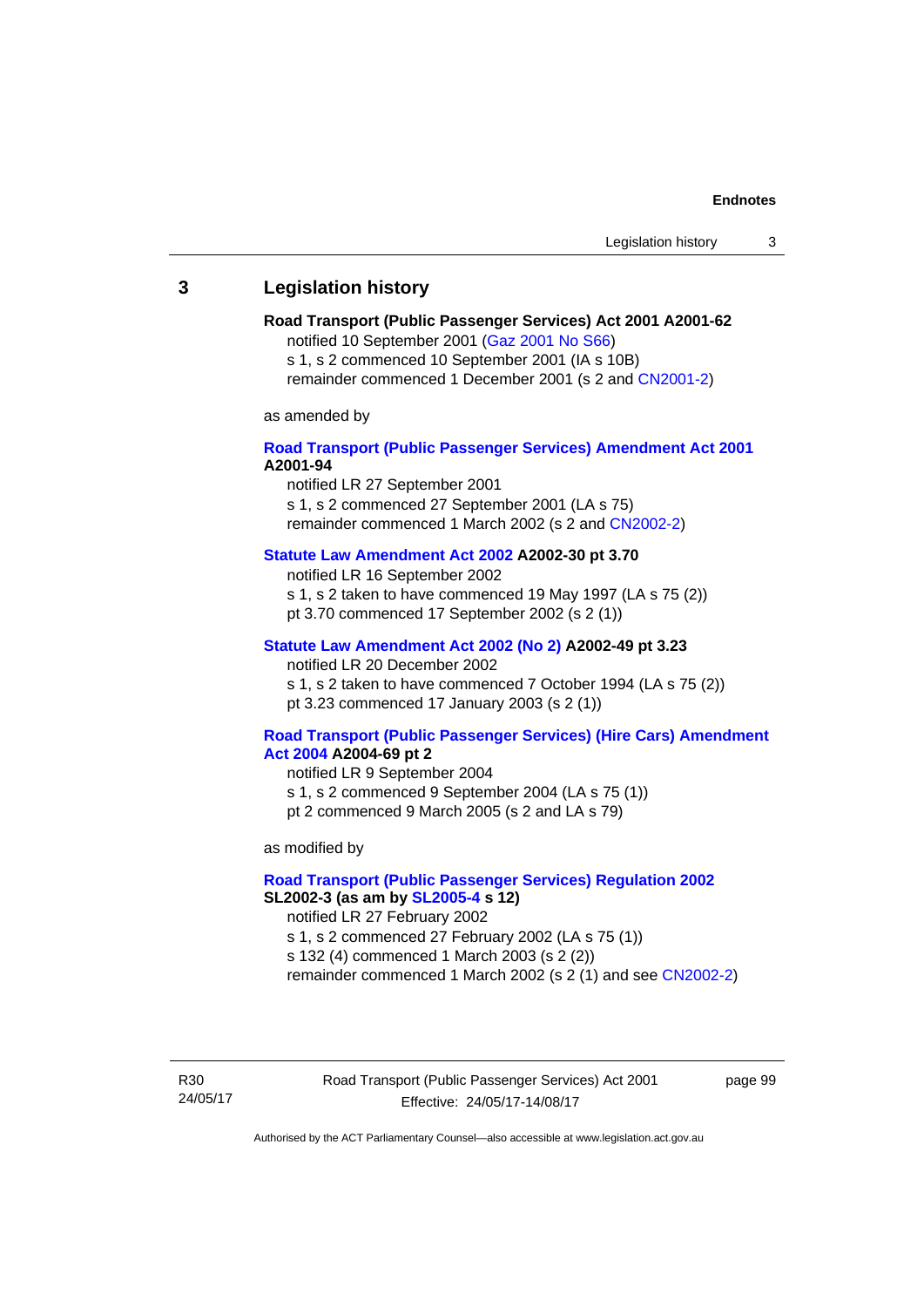3 Legislation history

# **[Road Transport Legislation \(Hire Cars\) Amendment Regulation 2005](http://www.legislation.act.gov.au/sl/2005-4)  [\(No 1\)](http://www.legislation.act.gov.au/sl/2005-4) SL2005-4 s 12**

notified LR 7 March 2005

s 1, s 2 commenced 7 March 2005 (LA s 75 (1))

s 12 commenced 9 March 2005 (s 2 and see [Road Transport \(Public](http://www.legislation.act.gov.au/a/2004-69)  [Passenger Services\) \(Hire Cars\) Amendment Act 2004](http://www.legislation.act.gov.au/a/2004-69) A2004-69, s 2 and LA s 79)

*Note* This regulation only amends the [Road Transport \(Public](http://www.legislation.act.gov.au/sl/2002-3)  [Passenger Services\) Regulation 2002](http://www.legislation.act.gov.au/sl/2002-3) SL2002-3.

as amended by

#### **[Statute Law Amendment Act 2005](http://www.legislation.act.gov.au/a/2005-20) A2005-20 sch 3 pt 3.57**

notified LR 12 May 2005

s 1, s 2 taken to have commenced 8 March 2005 (LA s 75 (2)) amdt 3.372, amdt 3.374 commenced 2 June 2005 (s 2 (2)) sch 3 pt 3.57 remainder commenced 2 June 2005 (s 2 (1))

### **[Road Transport \(Public Passenger Services\) Amendment Act 2006](http://www.legislation.act.gov.au/a/2006-9) A2006-9**

notified LR 15 March 2006 s 1, s 2 commenced 15 March 2006 (LA s 75 (1)) remainder commenced 1 July 2006 (s 2 and [CN2006-13](http://www.legislation.act.gov.au/cn/2006-13/default.asp))

# **[Road Transport Legislation Amendment Act 2006](http://www.legislation.act.gov.au/a/2006-26) A2006-26 pt 2, s 31**

notified LR 14 June 2006 s 1, s 2 commenced 14 June 2006 (LA s 75 (1)) pt 2, s 31 commenced 2 July 2006 (s 2 and [CN2006-12](http://www.legislation.act.gov.au/cn/2006-12/default.asp))

**[Administrative \(Miscellaneous Amendments\) Act 2006](http://www.legislation.act.gov.au/a/2006-30) A2006-30 sch 1 pt 1.10** 

notified LR 16 June 2006 s 1, s 2 commenced 16 June 2006 (LA s 75 (1)) amdt 1.84 commenced 3 July 2006 (s 2 (2)) sch 1 pt 1.10 remainder commenced 1 July 2006 (s 2 (1))

# **[Road Transport \(Third-Party Insurance\) Act 2008](http://www.legislation.act.gov.au/a/2008-1) A2008-1 sch 1 pt 1.9 (as am by [A2008-39](http://www.legislation.act.gov.au/a/2008-39) s 4)**

notified LR 26 February 2008

s 1, s 2 commenced 26 February 2008 (LA s 75 (1))

sch 1 pt 1.9 commenced 1 October 2008 (s 2 as am by [A2008-39](http://www.legislation.act.gov.au/a/2008-39) s 4)

| page 100 | Road Transport (Public Passenger Services) Act 2001 | R30      |
|----------|-----------------------------------------------------|----------|
|          | Effective: 24/05/17-14/08/17                        | 24/05/17 |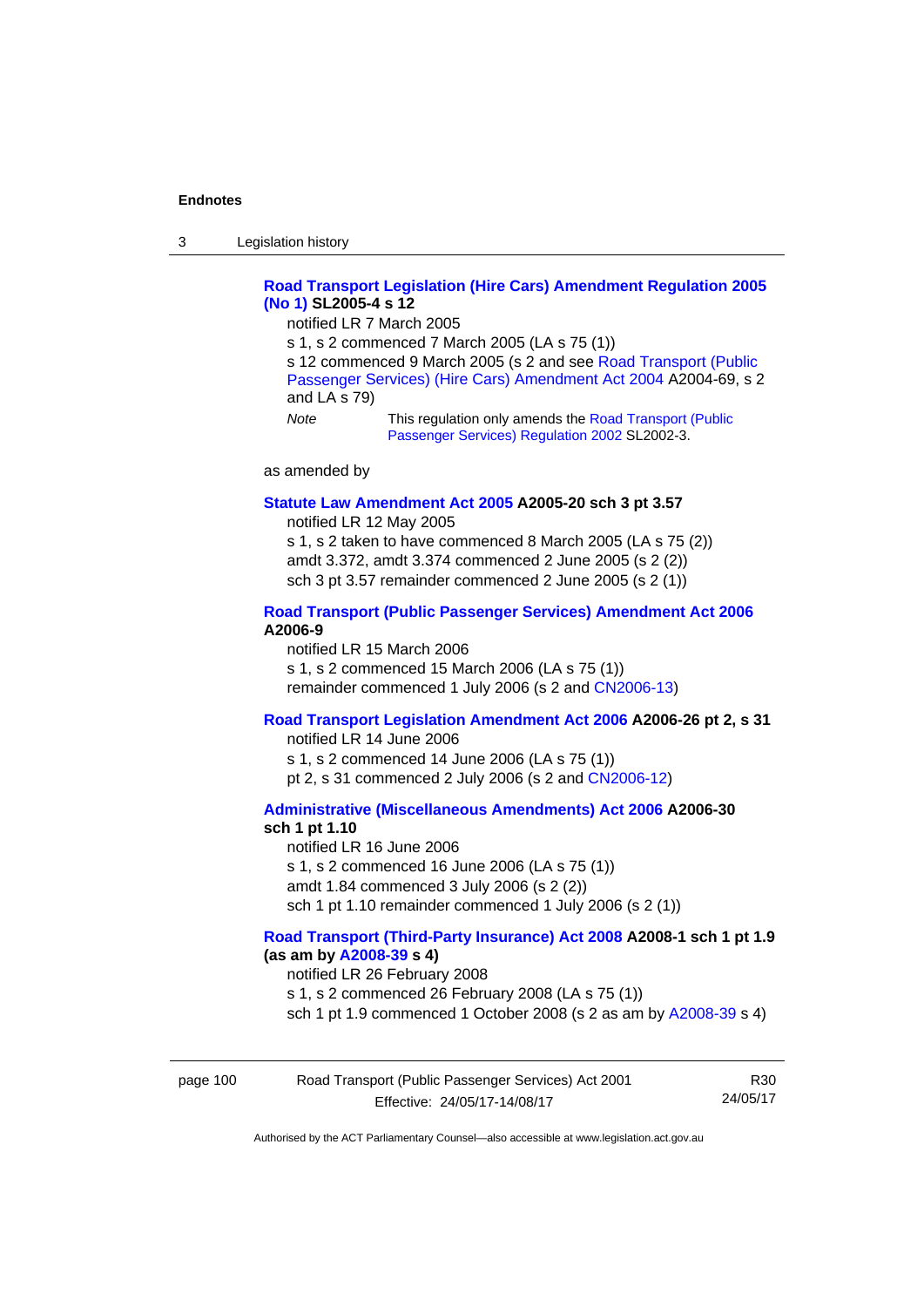# **[Road Transport \(Third-Party Insurance\) Amendment Act 2008](http://www.legislation.act.gov.au/a/2008-39) A2008-39**

notified LR 22 August 2008

s 1, s 2 commenced 22 August 2008 (LA s 75 (1))

remainder commenced 23 August 2008 (s 2)

*Note* This Act only amends the [Road Transport \(Third-Party](http://www.legislation.act.gov.au/a/2008-1)  [Insurance\) Act 2008](http://www.legislation.act.gov.au/a/2008-1) A2008-1.

as modified by

# **[Road Transport \(Third-Party Insurance\) Regulation 2008](http://www.legislation.act.gov.au/sl/2008-37) SL2008-37 s 103 and sch 20 mod 20.1**

notified LR 25 August 2008

s 1, s 2 commenced 25 August 2008 (LA s 75 (1)) s 103 and sch 20 mod 20.1 commenced 1 October 2008 (s 2 and see [Road Transport \(Third-Party Insurance\) Act 2008](http://www.legislation.act.gov.au/a/2008-1) A2008-1 s 2 (as am by [A2008-39](http://www.legislation.act.gov.au/a/2008-39) s 4))

as amended by

#### **[Road Transport \(Third-Party Insurance\) Amendment Act 2009](http://www.legislation.act.gov.au/a/2009-16) A2009-16 sch 3 pt 3.3**

notified LR 30 June 2009 s 1, s 2 commenced 30 June 2009 (LA s 75 (1)) sch 3 pt 3.3 commenced 5 July 2009 (s 2)

# **[Road Transport \(Mass, Dimensions and Loading\) Act 2009](http://www.legislation.act.gov.au/a/2009-22/default.asp) A2009-22**

### **sch 1 pt 1.8**

notified LR 3 September 2009

s 1, s 2 commenced 3 September 2009 (LA s 75 (1))

sch 1 pt 1.8 commenced 3 March 2010 (s 2 and LA s 79)

# **[Statute Law Amendment Act 2009 \(No 2\)](http://www.legislation.act.gov.au/a/2009-49) A2009-49 sch 3 pt 3.63**

notified LR 26 November 2009 s 1, s 2 commenced 26 November 2009 (LA s 75 (1)) sch 3 pt 3.63 commenced 17 December 2009 (s 2)

#### **[Statute Law Amendment Act 2010](http://www.legislation.act.gov.au/a/2010-18) A2010-18 sch 3 pt 3.18**

notified LR 13 May 2010

s 1, s 2 commenced 13 May 2010 (LA s 75 (1))

sch 3 pt 3.18 commenced 3 June 2010 (s 2)

R30 24/05/17 Road Transport (Public Passenger Services) Act 2001 Effective: 24/05/17-14/08/17

page 101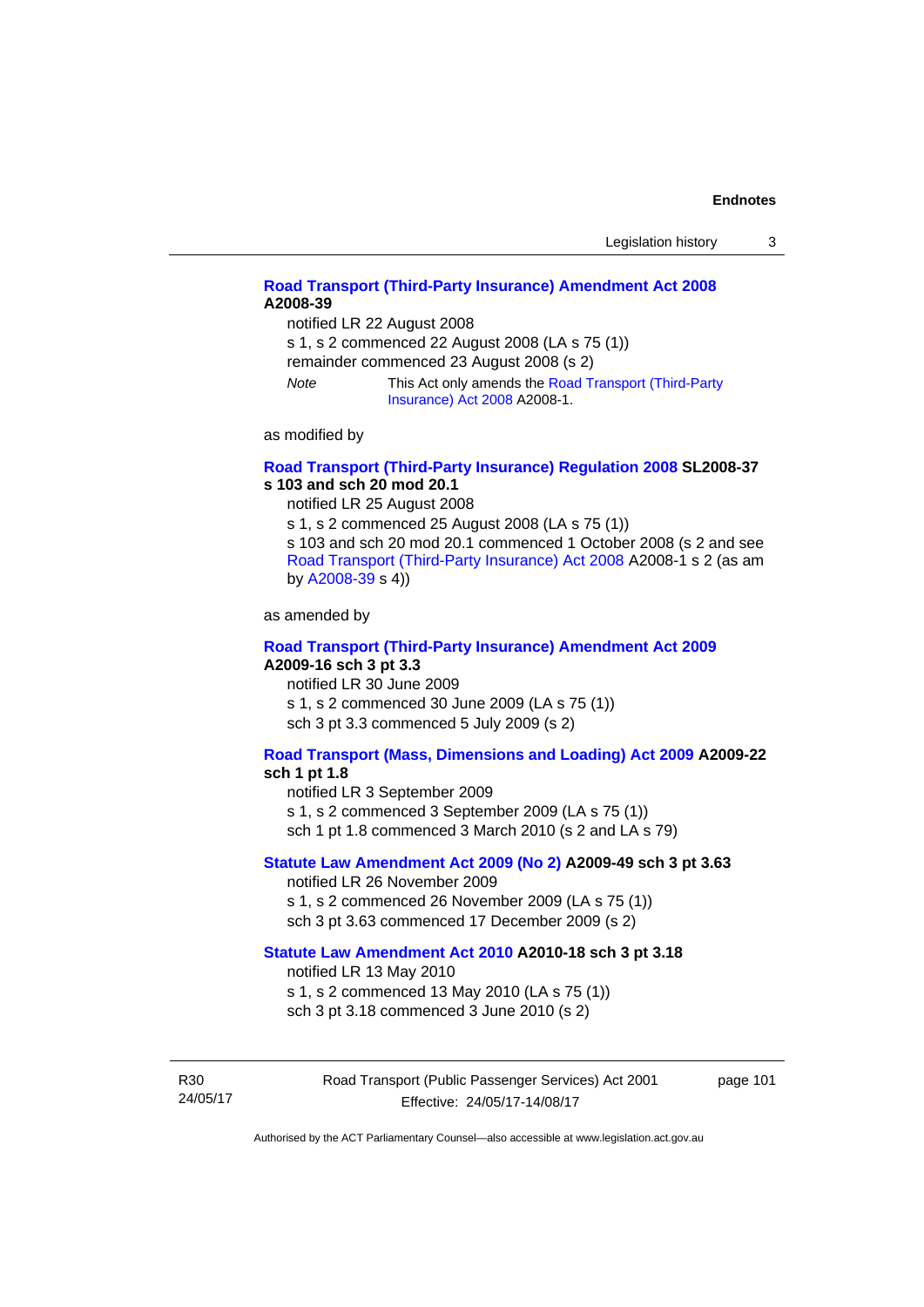| -3 | Legislation history |  |
|----|---------------------|--|
|----|---------------------|--|

# **[Fair Trading \(Australian Consumer Law\) Amendment Act 2010](http://www.legislation.act.gov.au/a/2010-54) A2010-54 sch 3 pt 3.21**

notified LR 16 December 2010 s 1, s 2 commenced 16 December 2010 (LA s 75 (1)) sch 3 pt 3.21 commenced 1 January 2011 (s 2 (1))

#### **[Statute Law Amendment Act 2013](http://www.legislation.act.gov.au/a/2013-19) A2013-19 sch 3 pt 3.42**

notified LR 24 May 2013

s 1, s 2 commenced 24 May 2013 (LA s 75 (1))

sch 3 pt 3.42 commenced 14 June 2013 (s 2)

#### **[Heavy Vehicle National Law \(Consequential Amendments\) Act 2013](http://www.legislation.act.gov.au/a/2013-52) A2013-52 pt 11**

notified LR 9 December 2013

s 1, s 2 commenced 9 December 2013 (LA s 75 (1)) pt 11 commenced 10 February 2014 (s 2 and see [Heavy Vehicle](http://www.legislation.act.gov.au/a/2013-51/default.asp)  [National Law \(ACT\) Act 2013](http://www.legislation.act.gov.au/a/2013-51/default.asp) A2013-51, s 2 (1) and [CN2014-2](http://www.legislation.act.gov.au/cn/2014-2/default.asp))

# **[Justice and Community Safety Legislation Amendment Act 2014](http://www.legislation.act.gov.au/a/2014-49)**

**[\(No 2\)](http://www.legislation.act.gov.au/a/2014-49) A2014-49 sch 1 pt 1.19** 

notified LR 10 November 2014

s 1, s 2 commenced 10 November 2014 (LA s 75 (1))

sch 1 pt 1.19 commenced 17 November 2014 (s 2)

#### **[Road Transport \(Public Passenger Services\) \(Taxi Industry](http://www.legislation.act.gov.au/a/2015-47/default.asp)  [Innovation\) Amendment Act 2015](http://www.legislation.act.gov.au/a/2015-47/default.asp) A2015-47**

notified LR 24 November 2015

s 1, s 2 commenced 24 November 2015 (LA s 75 (1))

s 3 commenced 20 May 2016 (LA s 75AA)

s 30 commenced 20 May 2016 (s 2 and [CN2016-9](http://www.legislation.act.gov.au/cn/2016-9/default.asp))

remainder commenced 1 August 2016 (s 2, [CN2016-9](http://www.legislation.act.gov.au/cn/2016-9/default.asp) and see mod of [A2001-62](http://www.legislation.act.gov.au/a/2001-62/default.asp) by [SL2016-12](http://www.legislation.act.gov.au/sl/2016-12/default.asp) s 3)

as modified by

# **[Road Transport \(Public Passenger Services\) \(Transitional](http://www.legislation.act.gov.au/sl/2016-12/default.asp)  [Provisions\) Regulation 2016](http://www.legislation.act.gov.au/sl/2016-12/default.asp) SL2016-12**

notified LR 19 May 2016

s 1, s 2 commenced 19 May 2016 (LA s 75 (1)) remainder commenced 20 May 2016 (s 2)

page 102 Road Transport (Public Passenger Services) Act 2001 Effective: 24/05/17-14/08/17

R30 24/05/17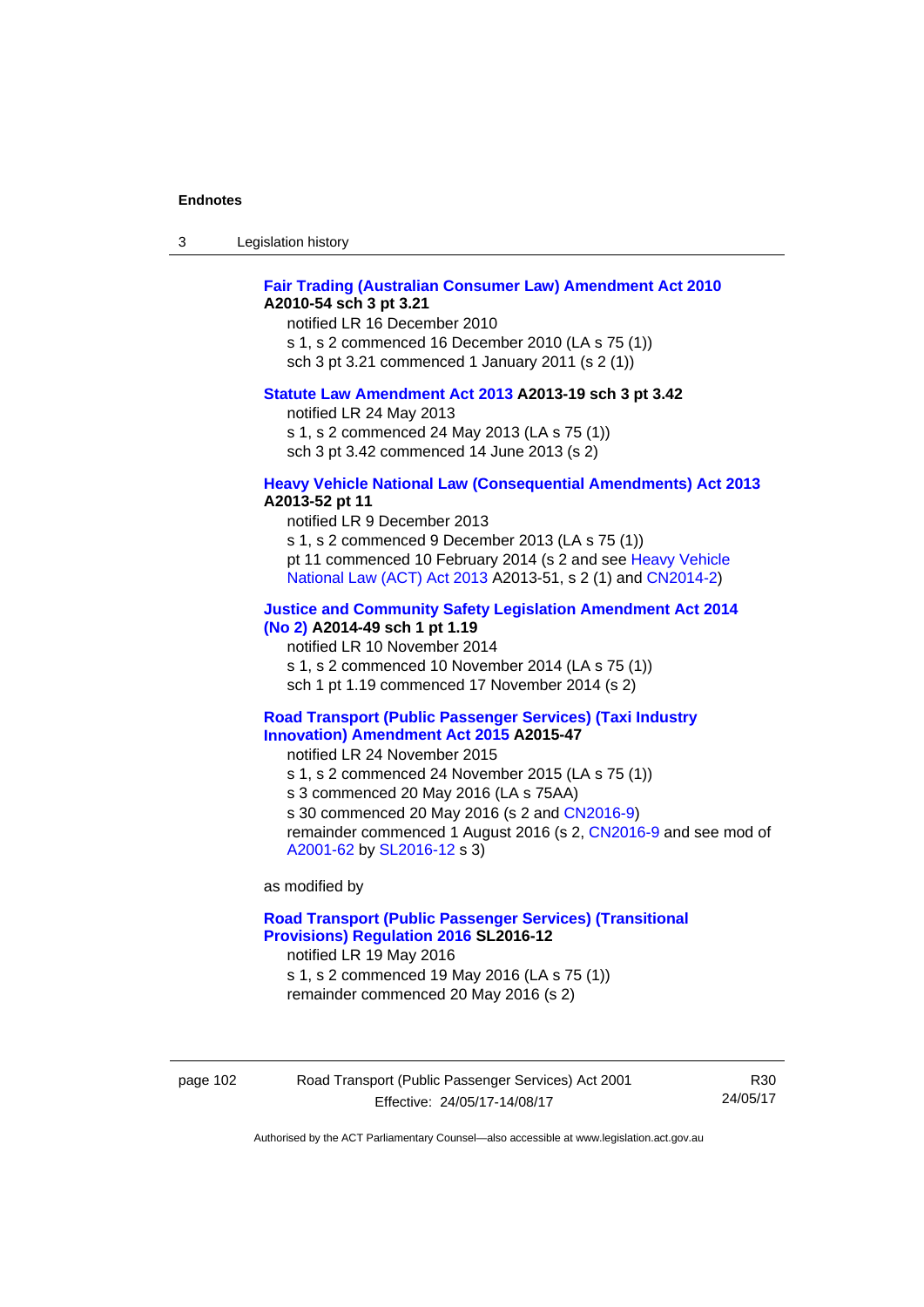# **[Freedom of Information Act 2016](http://www.legislation.act.gov.au/a/2016-55/default.asp) A2016-55 sch 4 pt 4.24 (as am by [A2017-14](http://www.legislation.act.gov.au/a/2017-14) s 19)**

notified LR 26 August 2016

s 1, s 2 commenced 26 August 2016 (LA s 75 (1)) sch 4 pt 4.24 commences 1 January 2018 (s 2 as am by [A2017-14](http://www.legislation.act.gov.au/a/2017-14)

s 19)

### **[Statute Law Amendment Act 2017](http://www.legislation.act.gov.au/a/2017-4/default.asp) A2017-4 sch 3 pt 3.28**

notified LR 23 February 2017

s 1, s 2 commenced 23 February 2017 (LA s 75 (1))

sch 3 pt 3.28 commenced 9 March 2017 (s 2)

### **[Justice and Community Safety Legislation Amendment Act 2017](http://www.legislation.act.gov.au/a/2017-14/default.asp)  [\(No 2\)](http://www.legislation.act.gov.au/a/2017-14/default.asp) A2017-14 s 19, pt 18**

notified LR 17 May 2017

s 1, s 2 commenced 17 May 2017 (LA s 75 (1))

s 19 commenced 24 May 2017 (s 2 (1))

- pt 18 commences on the commencement of the Road Transport (Road Rules) Regulation 2017, s 3 (s 2 (2))
- *Note* This Act also amends the Freedom of Information Act 2016 [A2016-55](http://www.legislation.act.gov.au/a/2016-55/default.asp).

R30 24/05/17 page 103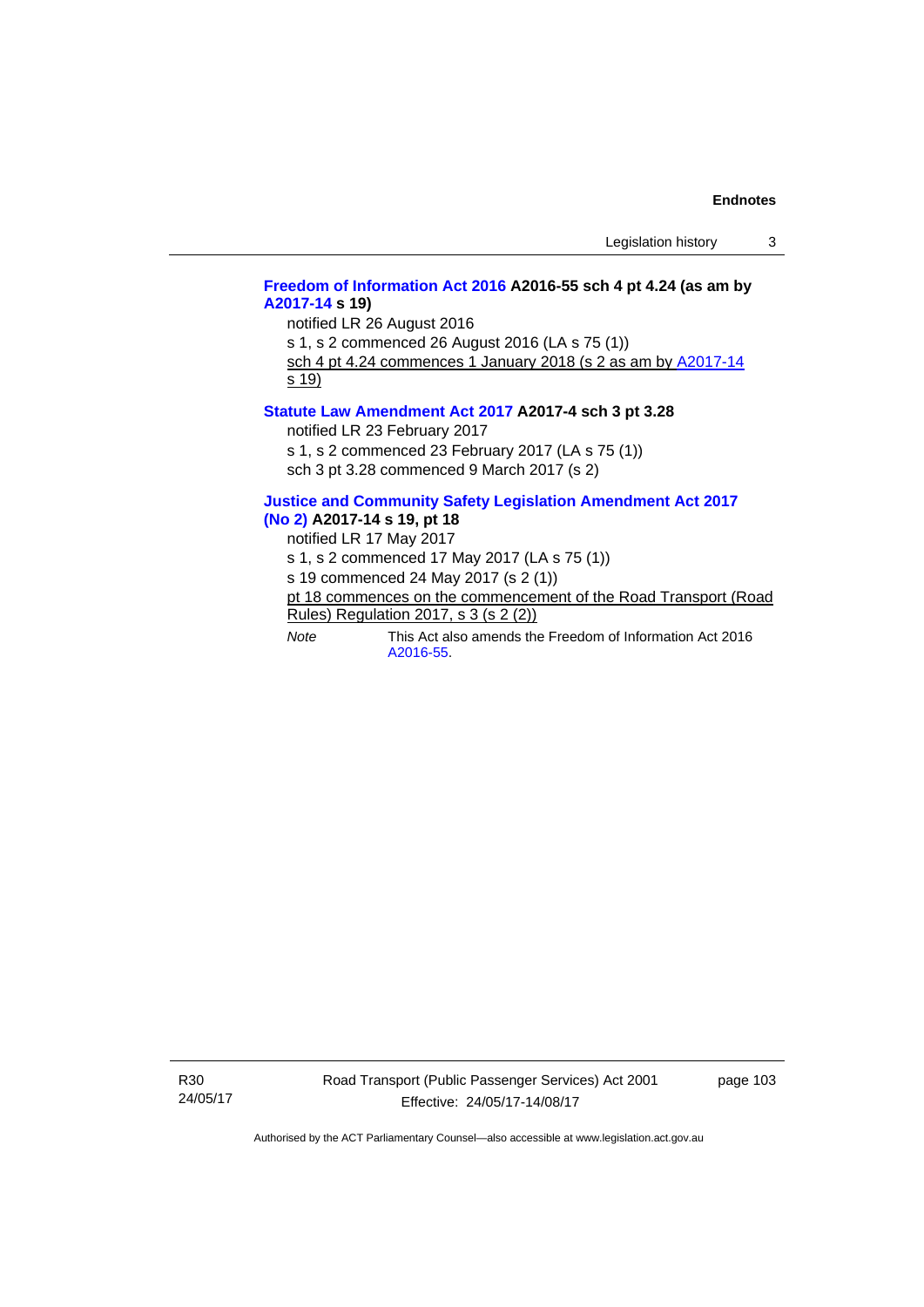4 Amendment history

# **4 Amendment history**

| page 104 |                                                    | Road Transport (Public Passenger Services) Act 2001<br>Effective: 24/05/17-14/08/17                                                                                                            | R30<br>24/05/17 |
|----------|----------------------------------------------------|------------------------------------------------------------------------------------------------------------------------------------------------------------------------------------------------|-----------------|
|          | s 8 hdg<br>s 8                                     | <b>Competition and Consumer Act authorisation</b><br>am A2010-54 amdt 3.50<br>(prev s 9) renum as s 8 R1 LA (see A2001-94 s 17)                                                                |                 |
|          | s <sub>7</sub>                                     | Security and disclosure of information in registers<br>(prev s 8) sub A2001-94 s 5<br>renum as s 7 R1 LA (see A2001-94 s 17)<br>sub A2002-49 amdt 3.229<br>am A2006-9 s 10; A2014-49 amdt 1.40 |                 |
|          | <b>Registers under this Act</b><br>s 6 hda<br>s 6  | sub A2006-9 s 8; A2015-47 s 7<br>(prev s 7) sub A2001-94 s 5<br>renum as s 6 R1 LA (see A2001-94 s 17)<br>am A2004-69 s 7; A2006-9 s 9; A2015-47 s 8                                           |                 |
|          | s <sub>5</sub>                                     | <b>Functions of road transport authority</b><br>(prev s 6) sub A2001-94 s 5<br>renum as s 5 R1 LA (see A2001-94 s 17)<br>am A2004-69 s 6; A2006-9 ss 5-7; pars renum R13 LA;<br>A2015-47 s 6   |                 |
|          | s 4A                                               | Offences against Act-application of Criminal Code etc<br>ins A2004-69 s 5<br>am A2006-9 s 4; A2006-26 s 4; A2015-47 s 5; A2017-4<br>amdt 3.179                                                 |                 |
|          | <b>Notes</b><br>s 4                                | (prev s 5) sub A2001-94 s 5<br>renum as s 4 R1 LA (see A2001-94 s 17)<br>ss (2), (3) exp 30 June 2002 (s 4 (3))                                                                                |                 |
|          | <b>Dictionary</b><br>s <sub>3</sub>                | (prev s 4) renum as s 3 R1 LA (see A2001-94 s 17)                                                                                                                                              |                 |
|          | <b>Objects of Act</b><br>s 2 hdg<br>s <sub>2</sub> | bracketed note exp 30 June 2002 (s 4 (3))<br>orig s 2 om R1 LA (s 89 (4))<br>(prev s 3) sub A2001-94 s 4<br>renum as s 2 R1 LA (see A2001-94 s 17)<br>am A2004-69 s 4<br>sub A2015-47 s 4      |                 |
|          | Name of Act<br>s 1                                 | am A2005-20 amdt 3.370; A2009-22 amdt 1.23; A2013-52<br>s 61, s 62                                                                                                                             |                 |
|          | <b>Preliminary</b><br>pt 1 hdg note                | om A2005-20 amdt 3.369                                                                                                                                                                         |                 |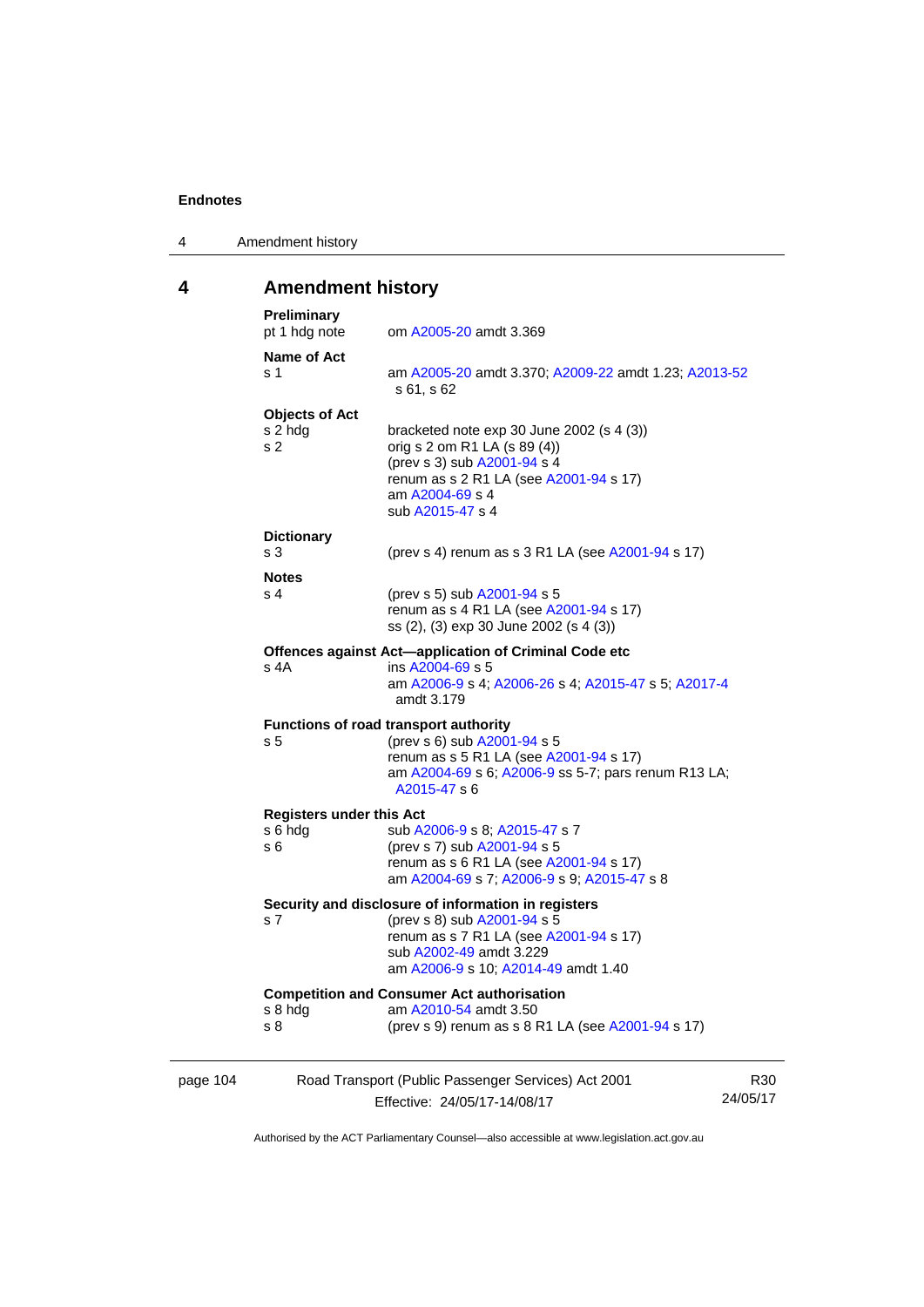Amendment history 4

# Road Transport (Public Passenger Services) Act 2001 am [A2010-54](http://www.legislation.act.gov.au/a/2010-54) amdt 3.51 **Combinations of accreditations, authorisations and licences**  s 9 (prev s 9A) ins [A2001-94](http://www.legislation.act.gov.au/a/2001-94) s 6 renum as s 9 R1 LA (see [A2001-94](http://www.legislation.act.gov.au/a/2001-94) s 17) sub [A2006-9](http://www.legislation.act.gov.au/a/2006-9) s 11 **Combinations of accreditations and licences**  s 9A renum as s 9 **Meaning of** *bus* **and** *public bus* s 10A ins [A2005-20](http://www.legislation.act.gov.au/a/2005-20) amdt 3.371 am [A2015-47](http://www.legislation.act.gov.au/a/2015-47) s 9 **Meaning of** *bus service* s 11 hdg bracketed note exp 30 June 2002 (s 4 (3)) s 11 sub [A2006-9](http://www.legislation.act.gov.au/a/2006-9) s 12 **What is a** *regular route service***?**  s 12 hdg bracketed note exp 30 June 2002 (s 4 (3)) **What is a** *long-distance service***?**  s 14 hdg bracketed note exp 30 June 2002 (s 4 (3)) **Bus operators—purposes of accreditation**  s 15 hdg bracketed note exp 30 June 2002 (s 4 (3)) **Regulations about accreditation system**  s 16 am [A2002-30](http://www.legislation.act.gov.au/a/2002-30) amdt 3.748; [A2006-9](http://www.legislation.act.gov.au/a/2006-9) amdt 1.9 **Service contracts—regular route services**  s 17 hdg bracketed note exp 30 June 2002 (s 4 (3)) sub [A2006-9](http://www.legislation.act.gov.au/a/2006-9) s 13 s 17 am [A2002-49](http://www.legislation.act.gov.au/a/2002-49) amdt 3.230; [A2005-20](http://www.legislation.act.gov.au/a/2005-20) amdt 3.372 **Entitlement to operate regular route services**  s 18 am [A2006-30](http://www.legislation.act.gov.au/a/2006-30) amdt 1.78 **Entitlement to operate tour and charter services**  s 19 am [A2006-30](http://www.legislation.act.gov.au/a/2006-30) amdt 1.79 **Territory's entitlement to operate bus service**  s 19A ins [A2006-30](http://www.legislation.act.gov.au/a/2006-30) amdt 1.80 **Unaccredited operators not to operate certain bus services**  bracketed note exp 30 June 2002 (s  $4$  (3)) s 20 am [A2006-30](http://www.legislation.act.gov.au/a/2006-30) amdt 1.81 **Pretending to be an accredited bus service operator**  s 21 sub [A2002-30](http://www.legislation.act.gov.au/a/2002-30) amdt 3.749 **Operators of regular route services to hold service contracts**  s 22 hdg bracketed note exp 30 June 2002 (s 4 (3)) s 22 am [A2006-30](http://www.legislation.act.gov.au/a/2006-30) amdt 1.82

R30 24/05/17

Effective: 24/05/17-14/08/17

page 105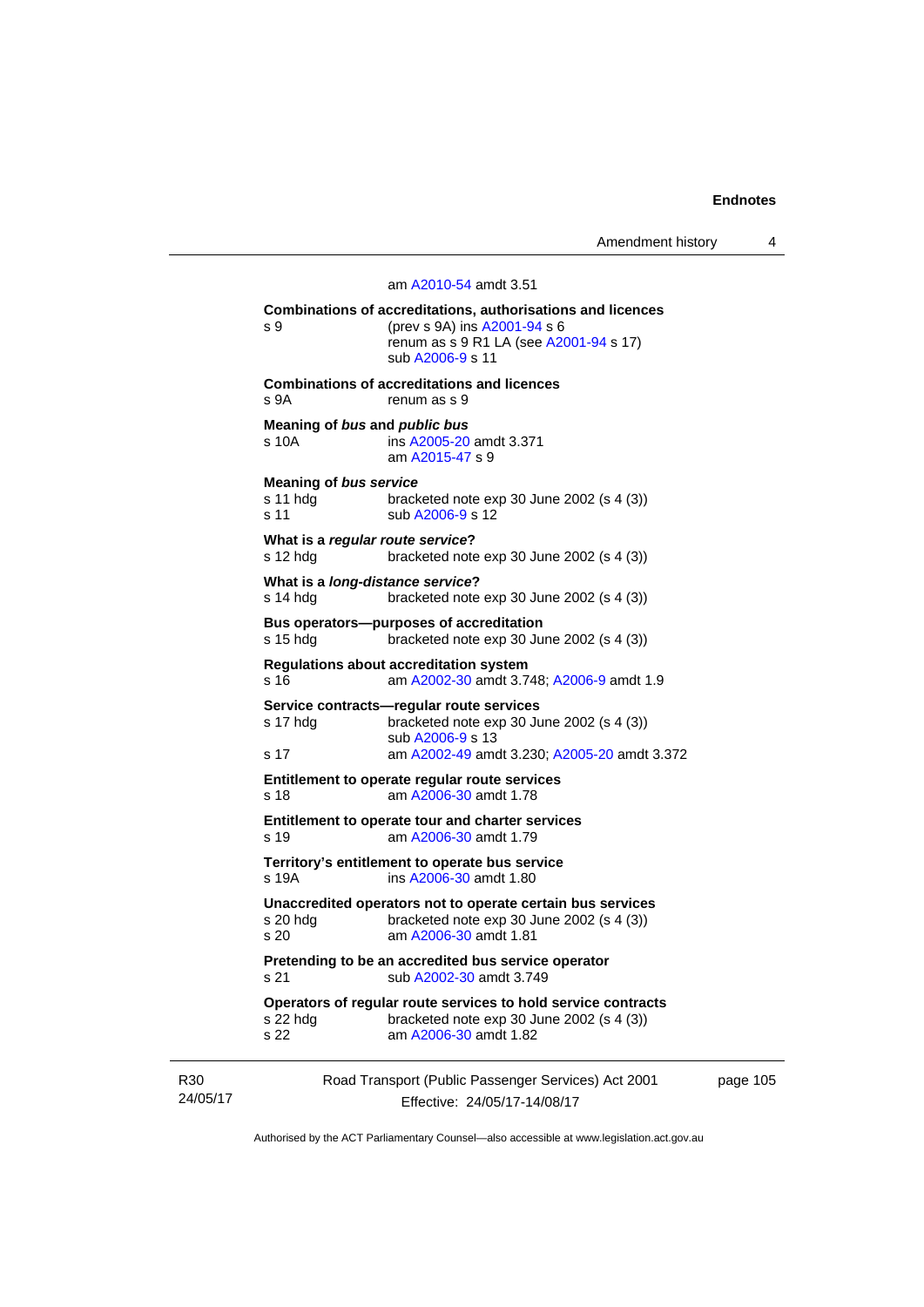4 Amendment history

|          | s 24                                          | Regulations about operation of bus services by accredited people<br>am A2004-69 s 8; A2006-9 amdt 1.1                                                                                                                   |                 |
|----------|-----------------------------------------------|-------------------------------------------------------------------------------------------------------------------------------------------------------------------------------------------------------------------------|-----------------|
|          | s 25                                          | Regulations about operation of public buses<br>am A2006-9 amdt 1.2, amdt 1.3                                                                                                                                            |                 |
|          | <b>Regulations about bus drivers</b><br>s 26  | am A2002-49 amdt 3.230                                                                                                                                                                                                  |                 |
|          | s 27                                          | Regulations about conduct of passengers<br>am A2002-49 amdt 3.230                                                                                                                                                       |                 |
|          | <b>Transport booking services</b><br>pt 3 hdg | sub A2001-94 s 8; A2015-47 s 10                                                                                                                                                                                         |                 |
|          | <b>Basic concepts</b><br>div 3.1 hdg          | ins A2001-94 s 8; A2015-47 s 10                                                                                                                                                                                         |                 |
|          | s 28 hdg<br>s 28                              | <b>Meaning of transport booking service</b><br>bracketed note $exp 30$ June 2002 (s 4 (3))<br>orig s 28 om A2001-94 s 7<br>(prev s 29) sub A2001-94 s 8<br>renum as s 28 R1 LA (see A2001-94 s 17)<br>sub A2015-47 s 10 |                 |
|          | s 29 hdg<br>s 29                              | Meaning of bookable vehicle and bookable vehicle driver<br>bracketed note $exp 30$ June 2002 (s 4 (3))<br>(prev s 29A) ins A2001-94 s 8<br>renum as s 29 R1 LA (see A2001-94 s 17)<br>sub A2015-47 s 10                 |                 |
|          | Meaning of taxi booking service<br>s 29A      | renum as s 29                                                                                                                                                                                                           |                 |
|          | s 29B                                         | Taxi network providers--purposes of accreditation<br>renum as s 30                                                                                                                                                      |                 |
|          | s 29C                                         | Taxi network providers-regulations about accreditation system<br>renum as s 31                                                                                                                                          |                 |
|          | s 29D                                         | Entitlement to operate taxi networks<br>renum as s 32                                                                                                                                                                   |                 |
|          | s 29E                                         | Unaccredited persons not to operate taxi network<br>renum as s 33                                                                                                                                                       |                 |
|          | s 29F                                         | Pretending to be an accredited taxi network provider<br>renum as s 34                                                                                                                                                   |                 |
|          | s 29G                                         | Regulations about operation of taxi networks by accredited people<br>renum as s 35                                                                                                                                      |                 |
|          | s 29H                                         | Regulations about operation of taxi networks<br>renum as s 36                                                                                                                                                           |                 |
| page 106 |                                               | Road Transport (Public Passenger Services) Act 2001<br>Effective: 24/05/17-14/08/17                                                                                                                                     | R30<br>24/05/17 |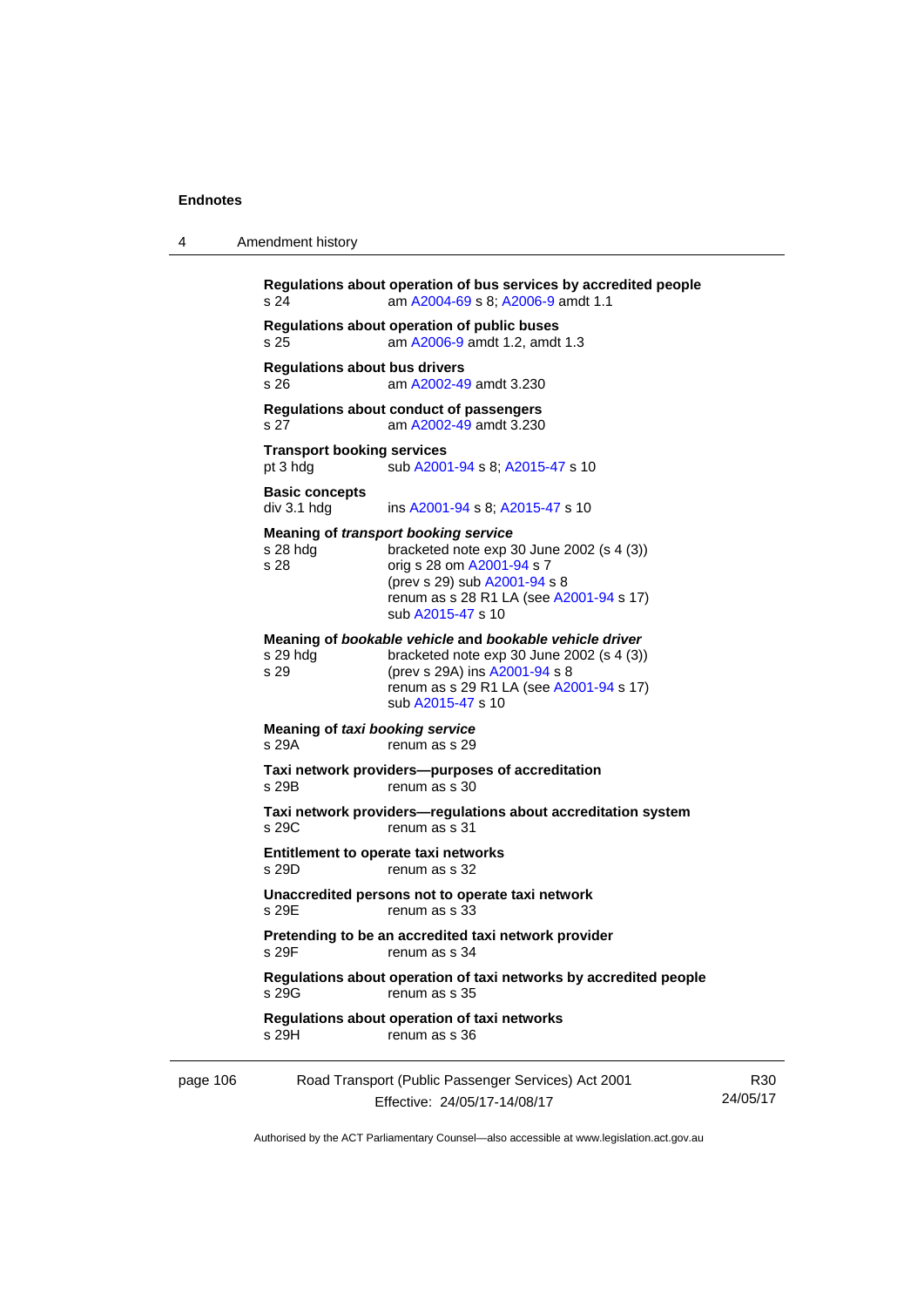**Transport booking service—accreditation**<br>div 3.2 hdg ins A2001-94 s 8  $\overline{a}$  ins [A2001-94](http://www.legislation.act.gov.au/a/2001-94) s 8 sub [A2015-47](http://www.legislation.act.gov.au/a/2015-47) s 10 **Transport booking service—purpose of accreditation**  s 30 hdg bracketed note exp 30 June 2002 (s 4 (3)) s 30 (prev s 29B) ins [A2001-94](http://www.legislation.act.gov.au/a/2001-94) s 8 renum as s 30 R1 LA (see [A2001-94](http://www.legislation.act.gov.au/a/2001-94) s 17) sub [A2015-47](http://www.legislation.act.gov.au/a/2015-47) s 10 **Meaning of** *restricted taxi licence*  s 30A renum as s 38 **Maximum numbers of taxi licences**<br>s 30B renum as s 39 renum as s 39 **Issue of taxi licences**  s 30C renum as s 40 **Transferability of taxi licences**  s 30D renum as s 41 **Use of vehicles as taxis**  s 30E renum as s 42 **Pretending vehicles are licensed taxis**  renum as s 43 **Regulations about taxi licences**  s 30G renum as s 44 **Transport booking service—regulations about accreditation**  s 31 hdg bracketed note exp 30 June 2002 (s 4 (3))<br>s 31 (prev s 29C) ins  $\frac{\text{A2001-94 s}}{8}$ (prev s 29C) ins [A2001-94](http://www.legislation.act.gov.au/a/2001-94) s 8 renum as s 31 R1 LA (see [A2001-94](http://www.legislation.act.gov.au/a/2001-94) s 17) am [A2006-9](http://www.legislation.act.gov.au/a/2006-9) amdt 1.9; [A2006-26](http://www.legislation.act.gov.au/a/2006-26) s 5; pars renum [A2006-26](http://www.legislation.act.gov.au/a/2006-26) s 6 sub [A2015-47](http://www.legislation.act.gov.au/a/2015-47) s 10 **Meaning of** *restricted taxi*<br>s 31A renum a renum as s 46 **Meaning of** *taxi service*  s 31B renum as s 47 **Meaning of** *restricted taxi service*  s 31C renum as s 48 **Taxi service operators—purposes of accreditation**  s 31D renum as s 49 **Taxi service operators—regulations about accreditation system**  s 31E renum as s 50

R30 24/05/17 Road Transport (Public Passenger Services) Act 2001 Effective: 24/05/17-14/08/17

page 107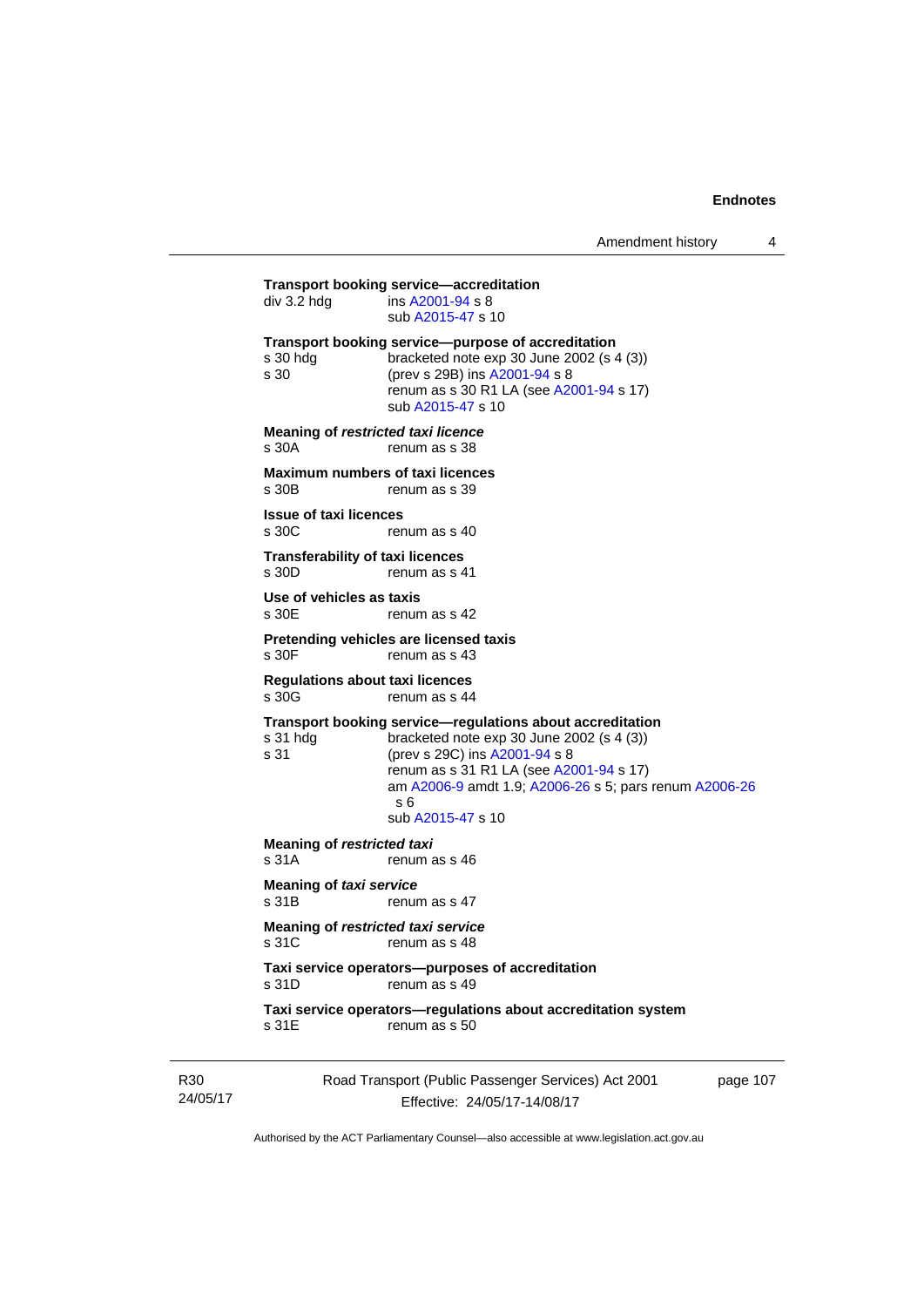| 4        | Amendment history                                                                                                                                                                                                                                                                            |
|----------|----------------------------------------------------------------------------------------------------------------------------------------------------------------------------------------------------------------------------------------------------------------------------------------------|
|          | <b>Entitlement to operate taxi services</b><br>s 31F<br>renum as s 51                                                                                                                                                                                                                        |
|          | Unaccredited operators not to operate taxi services<br>s 31G<br>renum as s 52                                                                                                                                                                                                                |
|          | Pretending to be an accredited taxi service operator<br>s 31H<br>renum as s 53                                                                                                                                                                                                               |
|          | Taxi service operators to be affiliated with taxi network<br>s 31l<br>renum as s 54                                                                                                                                                                                                          |
|          | Pretending to be affiliated with taxi network<br>s 31J<br>renum as s 55                                                                                                                                                                                                                      |
|          | Regulations about operation of taxi services by accredited people<br>s 31K<br>renum as s 56                                                                                                                                                                                                  |
|          | <b>Regulations about operation of taxis</b><br>s 31L<br>renum as s 57                                                                                                                                                                                                                        |
|          | Regulations about taxi drivers<br>s 31M<br>renum as s 58                                                                                                                                                                                                                                     |
|          | Regulations about conduct of taxi passengers<br>s 31N<br>renum as s 59                                                                                                                                                                                                                       |
|          | Power to determine maximum taxi fares<br>s 31O<br>renum as s 60                                                                                                                                                                                                                              |
|          | Transport booking service must be accredited<br>s 32<br>(prev s 29D) ins A2001-94 s 8<br>renum as s 32 R1 LA (see A2001-94 s 17)<br>sub A2006-26 s 7; A2015-47 s 10                                                                                                                          |
|          | Regulations may apply certain laws and instruments<br>s 32A<br>renum as s 62 and then s 82                                                                                                                                                                                                   |
|          | <b>Regulations about enforcement</b><br>s 32B<br>renum as s 63 and then s 83                                                                                                                                                                                                                 |
|          | Minister may exempt vehicles and people from Act<br>s 32C<br>renum as s 64 and then s 84                                                                                                                                                                                                     |
|          | Regulations may exempt vehicles and people from Act<br>s 32D<br>renum as s 65 and then s 85                                                                                                                                                                                                  |
|          | Transport booking service must comply with accreditation conditions<br>bracketed note exp 30 June 2002 (s 4 (3))<br>s 33 hdg<br>s 33<br>orig s 33 renum as s 66 and then s 87<br>(prev s 29E) ins A2001-94 s 8<br>renum as s 33 R1 LA (see A2001-94 s 17)<br>sub A2006-26 s 7; A2015-47 s 10 |
| page 108 | Road Transport (Public Passenger Services) Act 2001                                                                                                                                                                                                                                          |

Effective: 24/05/17-14/08/17

R30 24/05/17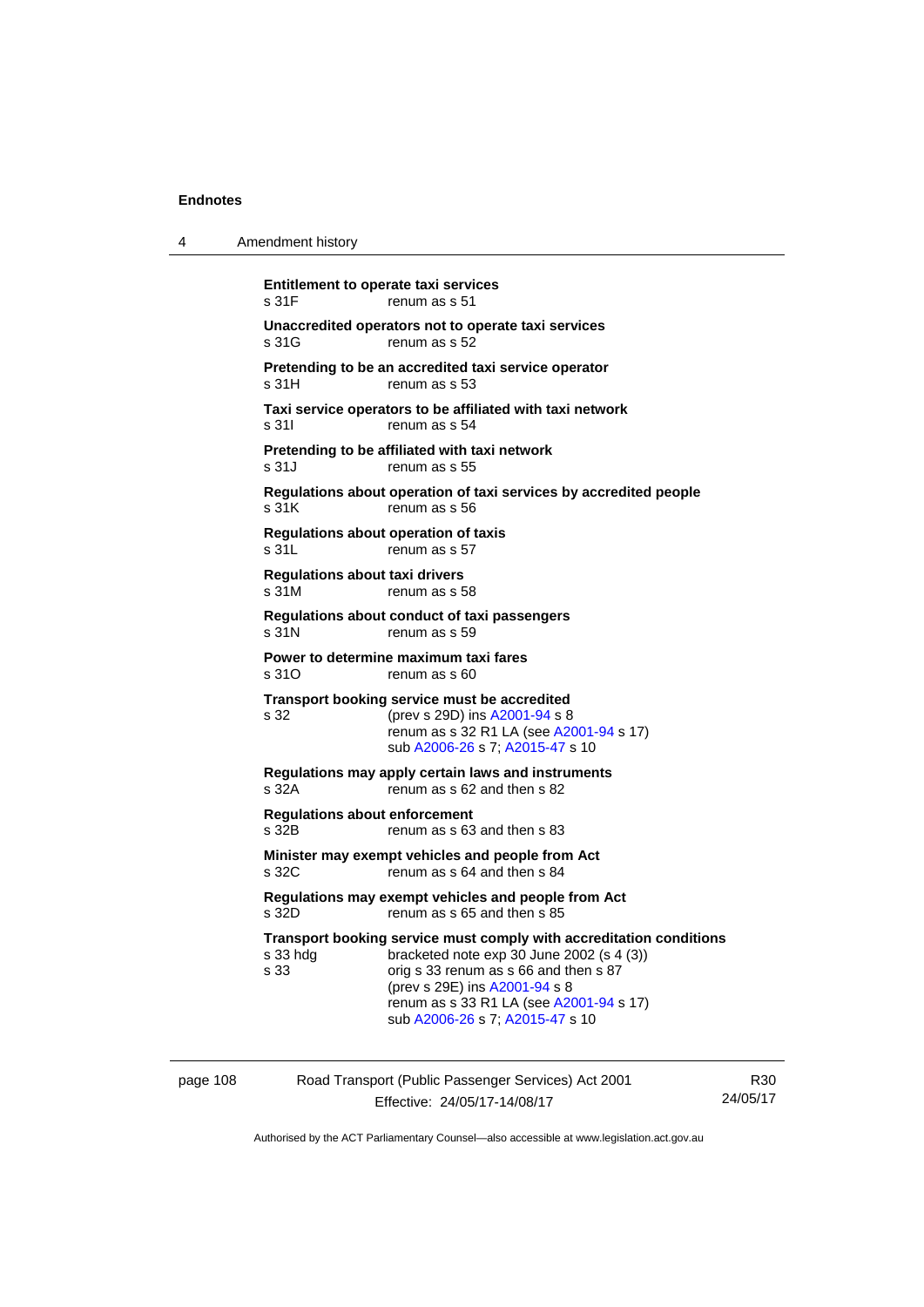# **Pretend to be accredited transport booking service**<br>s 34 corig s 34 renum as s 67 and then s

orig s 34 renum as s 67 and then s 88 (prev s 29F) ins [A2001-94](http://www.legislation.act.gov.au/a/2001-94) s 8 renum as s 34 R1 LA (see [A2001-94](http://www.legislation.act.gov.au/a/2001-94) s 17) am [A2006-26](http://www.legislation.act.gov.au/a/2006-26) s 8 sub [A2015-47](http://www.legislation.act.gov.au/a/2015-47) s 10

**Transport booking service—affiliated drivers and affiliated operators** 

div 3.3 hdg ins [A2001-94](http://www.legislation.act.gov.au/a/2001-94) s 8 sub [A2015-47](http://www.legislation.act.gov.au/a/2015-47) s 10

#### **Meaning of** *affiliated driver*

| orig s 35 renum as s 68 and then s 89   |
|-----------------------------------------|
|                                         |
| renum as s 35 R1 LA (see A2001-94 s 17) |
|                                         |
|                                         |

**Meaning of** *affiliated driver agreement*

| s 36 | orig s 36 renum as s 69 and then s 90   |
|------|-----------------------------------------|
|      | (prev s 29H) ins A2001-94 s 8           |
|      | renum as s 36 R1 LA (see A2001-94 s 17) |
|      | sub A2015-47 s 10                       |
|      |                                         |

**Pretend to be affiliated driver** 

s 36A ins [A2015-47](http://www.legislation.act.gov.au/a/2015-47) s 10

**Meaning of** *affiliated operator* s 36B ins [A2015-47](http://www.legislation.act.gov.au/a/2015-47) s 10

**Meaning of** *affiliated operator agreement*<br>s 36C ins A2015-47 s 10 ins [A2015-47](http://www.legislation.act.gov.au/a/2015-47) s 10

**Pretend to be affiliated operator**  s 36D ins [A2015-47](http://www.legislation.act.gov.au/a/2015-47) s 10

**Taxi driver or taxi service operator must be affiliated with transport booking service** 

ins [A2015-47](http://www.legislation.act.gov.au/a/2015-47) s 10

**Rideshare driver must be affiliated with transport booking service**  s 36F ins [A2015-47](http://www.legislation.act.gov.au/a/2015-47) s 10

**Transport booking service—operation**<br>div 3.4 hdg ins A2001-94 s 8  $\overline{a}$  ins [A2001-94](http://www.legislation.act.gov.au/a/2001-94) s 8 sub [A2015-47](http://www.legislation.act.gov.au/a/2015-47) s 10

**Transport booking service—responsibilities**  s 36G ins [A2015-47](http://www.legislation.act.gov.au/a/2015-47) s 10

**Transport booking services—regulations about operation**  s 36H ins [A2015-47](http://www.legislation.act.gov.au/a/2015-47) s 10

R30 24/05/17 Road Transport (Public Passenger Services) Act 2001 Effective: 24/05/17-14/08/17

page 109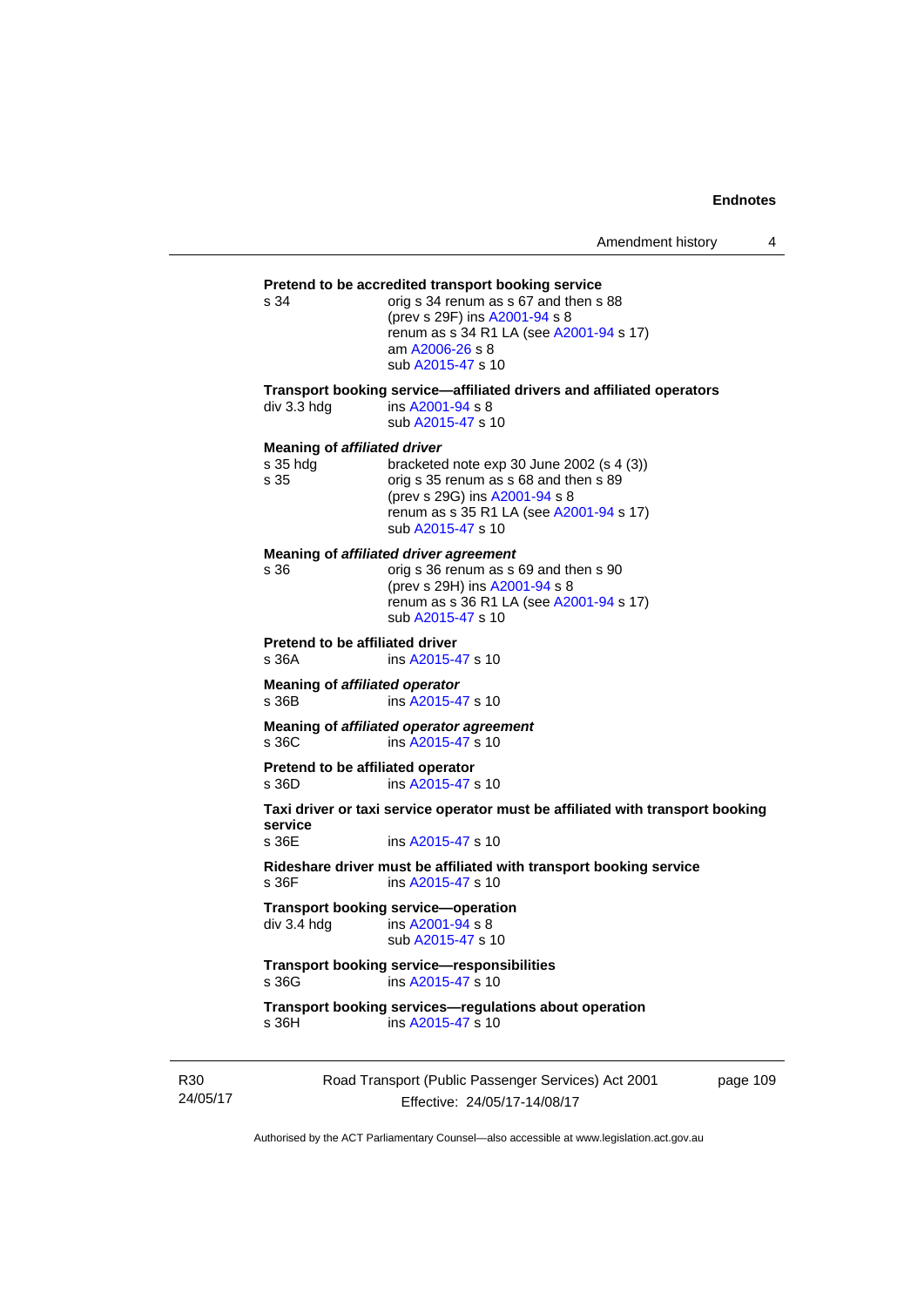| 4 | Amendment history                                           |                                                                                                                                                                                         |
|---|-------------------------------------------------------------|-----------------------------------------------------------------------------------------------------------------------------------------------------------------------------------------|
|   | s 361                                                       | Court may order transport booking service to take certain actions<br>ins A2015-47 s 10                                                                                                  |
|   | <b>Licensing of taxi vehicles</b><br>pt 4 hdg               | orig pt 4 hdg renum as pt 7 hdg (see A2001-94 s 9)<br>ins A2001-94 s 8                                                                                                                  |
|   | <b>Basic concepts</b><br>div 4.1 hdg                        | orig div 4.1 hdg renum as div 7.1 hdg<br>ins A2001-94 s 8                                                                                                                               |
|   | <b>Meaning of taxi licence</b><br>s 37 hdg<br>s 37          | bracketed note $exp 30$ June 2002 (s 4 (3))<br>orig s 37 renum as s 70 and then s 91<br>(prev s 30) sub A2001-94 s 8<br>renum as s 37 R1 LA (see A2001-94 s 17)<br>sub A2004-69 s 37    |
|   | Meaning of restricted taxi licence<br>s 38 hdg<br>s 38      | bracketed note exp 30 June 2002 (s 4 (3))<br>orig s 38 renum as s 71 and then s 92<br>(prev s 30A) ins A2001-94 s 8<br>renum as s 38 R1 LA (see A2001-94 s 17)                          |
|   | <b>Taxi licences</b><br>div 4.2 hdg                         | orig div 4.2 hdg renum as div 7.2 hdg<br>ins A2001-94 s 8                                                                                                                               |
|   | Maximum numbers of taxi licences<br>s 39 hdg<br>s 39        | bracketed note exp 30 June 2002 (s 4 (3))<br>orig s 39 renum as s 72 and then s 93<br>(prev s 30B) ins A2001-94 s 8<br>renum as s 39 R1 LA (see A2001-94 s 17)<br>am A2017-4 amdt 3.180 |
|   | <b>Issue of taxi licences</b><br>s 40 hdg<br>s 40           | bracketed note $exp 30$ June 2002 (s 4 (3))<br>orig s 40 renum as s 73<br>(prev s 30C) ins A2001-94 s 8<br>renum as s 40 R1 LA (see A2001-94 s 17)                                      |
|   | <b>Transferability of taxi licences</b><br>s 41 hdg<br>s 41 | bracketed note exp 30 June 2002 (s 4 (3))<br>orig s 41 renum as s 74<br>(prev s 30D) ins A2001-94 s 8<br>renum as s 41 R1 LA (see A2001-94 s 17)<br>sub A2006-26 s 9                    |

# page 110 Road Transport (Public Passenger Services) Act 2001 Effective: 24/05/17-14/08/17

R30 24/05/17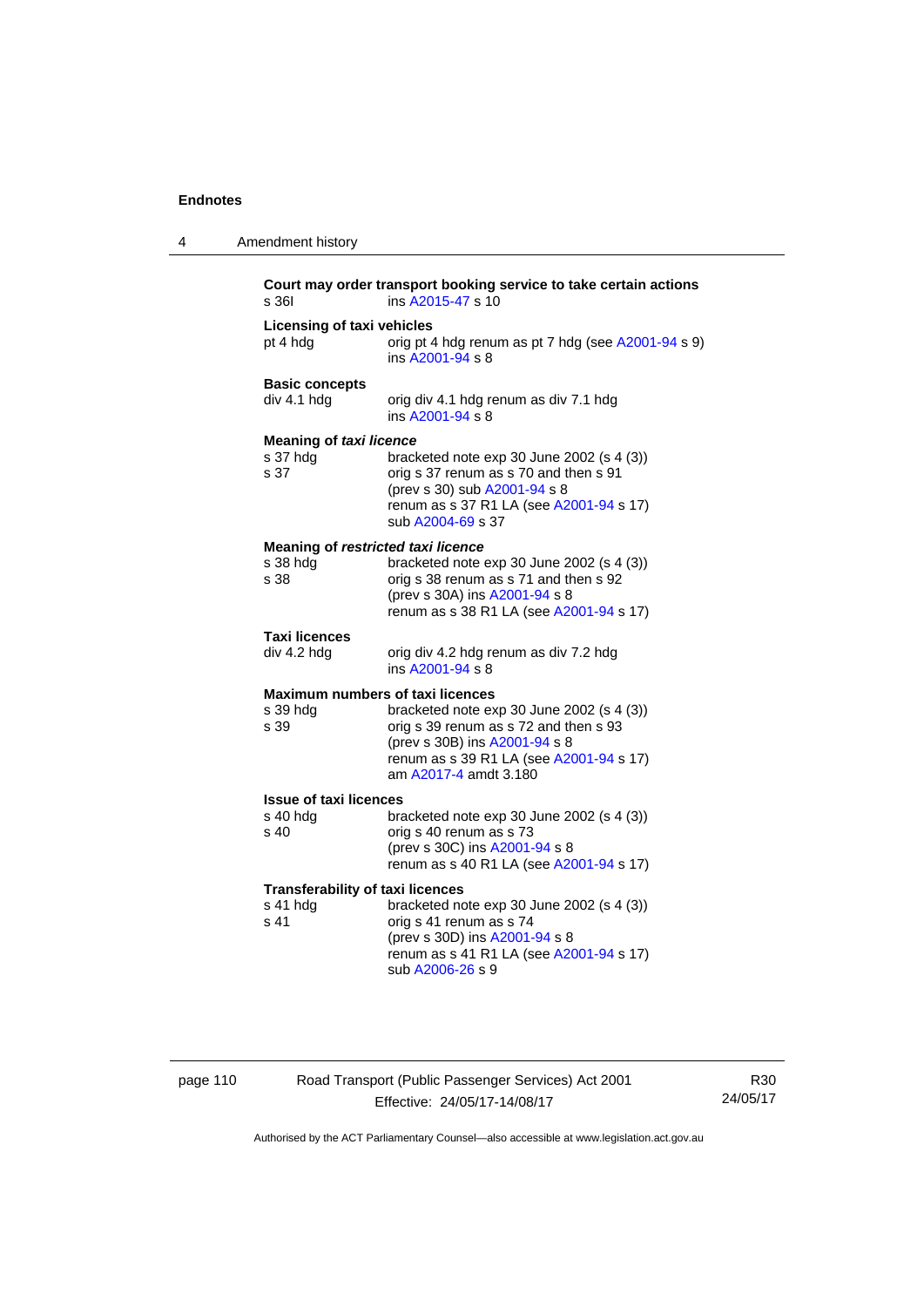|                 | Use of vehicles as taxis                                   |                                                                                                                                                                                          |
|-----------------|------------------------------------------------------------|------------------------------------------------------------------------------------------------------------------------------------------------------------------------------------------|
|                 | s 42 hda<br>s 42                                           | bracketed note exp 30 June 2002 (s 4 (3))<br>orig s 42 renum as s 75<br>(prev s 30E) ins A2001-94 s 8<br>renum as s 42 R1 LA (see A2001-94 s 17)<br>am A2004-69 s 10                     |
|                 | s 43                                                       | Pretending vehicles are licensed taxis<br>orig s 43 renum as s 76<br>(prev s 30F) ins A2001-94 s 8<br>renum as s 43 R1 LA (see A2001-94 s 17)                                            |
|                 | <b>Regulations about taxi licences</b><br>s 44 hda<br>s 44 | bracketed note $exp 30$ June 2002 (s 4 (3))<br>orig s 44 renum as s 77<br>(prev s 30G) ins A2001-94 s 8<br>renum as s 44 R1 LA (see A2001-94 s 17)<br>am A2006-9 amdt 1.9; A2006-26 s 10 |
|                 | Taxi services<br>pt 5 hdg                                  | orig pt 5 hdg om R1 LA (s 89 (3)) but see s 54)<br>prev pt 5 hdg exp 31 December 2001 (s 54)<br>ins A2001-94 s 8                                                                         |
|                 | <b>Basic concepts</b><br>div 5.1 hdg                       | ins $A2001 - 94$ s $8$                                                                                                                                                                   |
|                 | <b>Meaning of taxi</b><br>s 45 hdg<br>s 45                 | bracketed note $exp 30$ June 2002 (s 4 (3))<br>orig s 45 renum as s 78<br>(prev s 31) sub A2001-94 s 8<br>renum as s 45 R1 LA (see A2001-94 s 17)<br>sub A2004-69 s 11                   |
|                 | <b>Meaning of restricted taxi</b><br>s 46 hdg<br>s 46      | bracketed note $exp 30$ June 2002 (s 4 (3))<br>orig s 46 renum as s 79<br>(prev s 31A) ins A2001-94 s 8<br>renum as s 46 R1 LA (see A2001-94 s 17)<br>am A2006-9 s 15                    |
|                 | <b>Meaning of taxi service</b>                             |                                                                                                                                                                                          |
|                 | s 47 hdg<br>s 47                                           | bracketed note $exp 30$ June 2002 (s 4 (3))<br>orig s 47 renum as s 80<br>(prev s 31B) ins A2001-94 s 8<br>renum as s 47 R1 LA (see A2001-94 s 17)                                       |
|                 | Meaning of restricted taxi service<br>s 48                 | orig s 48 renum as s 81<br>(prev s 31C) ins A2001-94 s 8<br>renum as s 48 R1 LA (see A2001-94 s 17)                                                                                      |
| R30<br>24/05/17 |                                                            | Road Transport (Public Passenger Services) Act 2001<br>Effective: 24/05/17-14/08/17                                                                                                      |

page 111

Authorised by the ACT Parliamentary Counsel—also accessible at www.legislation.act.gov.au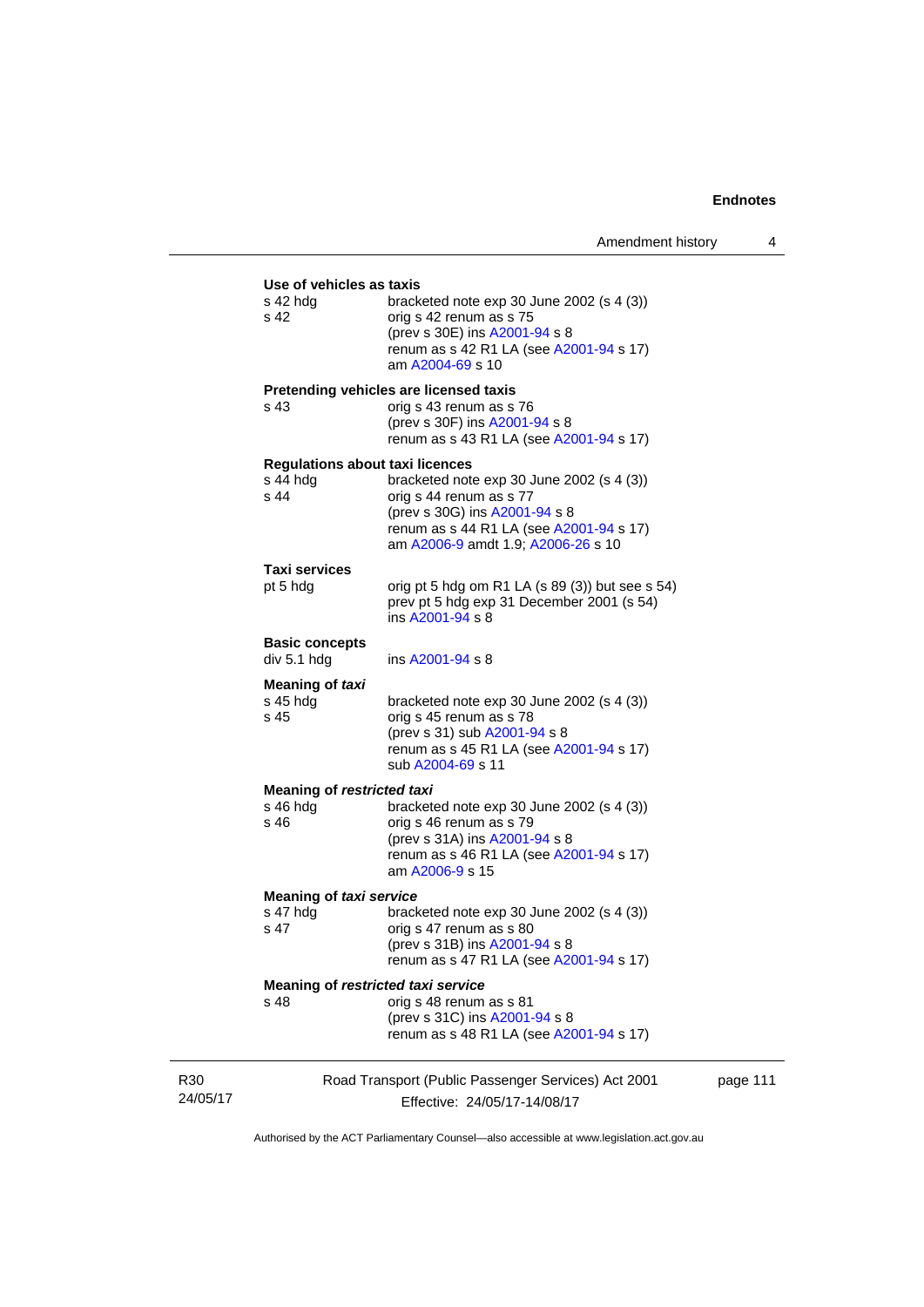| Amendment history |
|-------------------|
|                   |

# **Accreditation of taxi service operators**   $div 5.2$  hdg ins  $A2001 - 94$  s 8 **Taxi service operators—purposes of accreditation**  s 49 hdg bracketed note exp 30 June 2002 (s 4 (3)) s 49 orig s 49 renum as s 82 (prev s 31D) ins [A2001-94](http://www.legislation.act.gov.au/a/2001-94) s 8 renum as s 49 R1 LA (see [A2001-94](http://www.legislation.act.gov.au/a/2001-94) s 17) **Taxi service operators—regulations about accreditation system**<br>s 50 hdg bracketed note exp 30 June 2002 (s 4 (3)) bracketed note exp 30 June 2002 (s 4  $(3)$ ) s 50 orig s 50 renum as s 83 (prev s 31E) ins [A2001-94](http://www.legislation.act.gov.au/a/2001-94) s 8 renum as s 50 R1 LA (see [A2001-94](http://www.legislation.act.gov.au/a/2001-94) s 17) am [A2006-9](http://www.legislation.act.gov.au/a/2006-9) amdt 1.9 **Entitlement to operate taxi services**<br>div 5.3 hdg ins A2001-94 s 8 ins  $A2001 - 94$  s 8 **Entitlement to operate taxi services**  s 51 hdg bracketed note exp 30 June 2002 (s 4 (3)) s 51 orig s 51 renum as s 84 (prev s 31F) ins [A2001-94](http://www.legislation.act.gov.au/a/2001-94) s 8 renum as s 51 R1 LA (see [A2001-94](http://www.legislation.act.gov.au/a/2001-94) s 17) am [A2006-26](http://www.legislation.act.gov.au/a/2006-26) s 11; [A2015-47](http://www.legislation.act.gov.au/a/2015-47) s 11 **Existing approved taxi networks**  s 51A renum as s 85 **Existing taxi licences and restricted taxi licences**  s 51B renum as s 86 **Interim accreditation of existing taxi operators**  s 51C renum as s 87 **Determination about maximum number of taxi licences**  s 51D renum as s 88 **Determination about maximum number of restricted taxi licences**  s 51E renum as s 89 **Application to transfer taxi licence**  s 51F renum as s 90 **Determination about maximum taxi fares**  s 51G renum as s 91 **Expiry of div 7.7**  s 51H renum as s 92

page 112 Road Transport (Public Passenger Services) Act 2001 Effective: 24/05/17-14/08/17

R30 24/05/17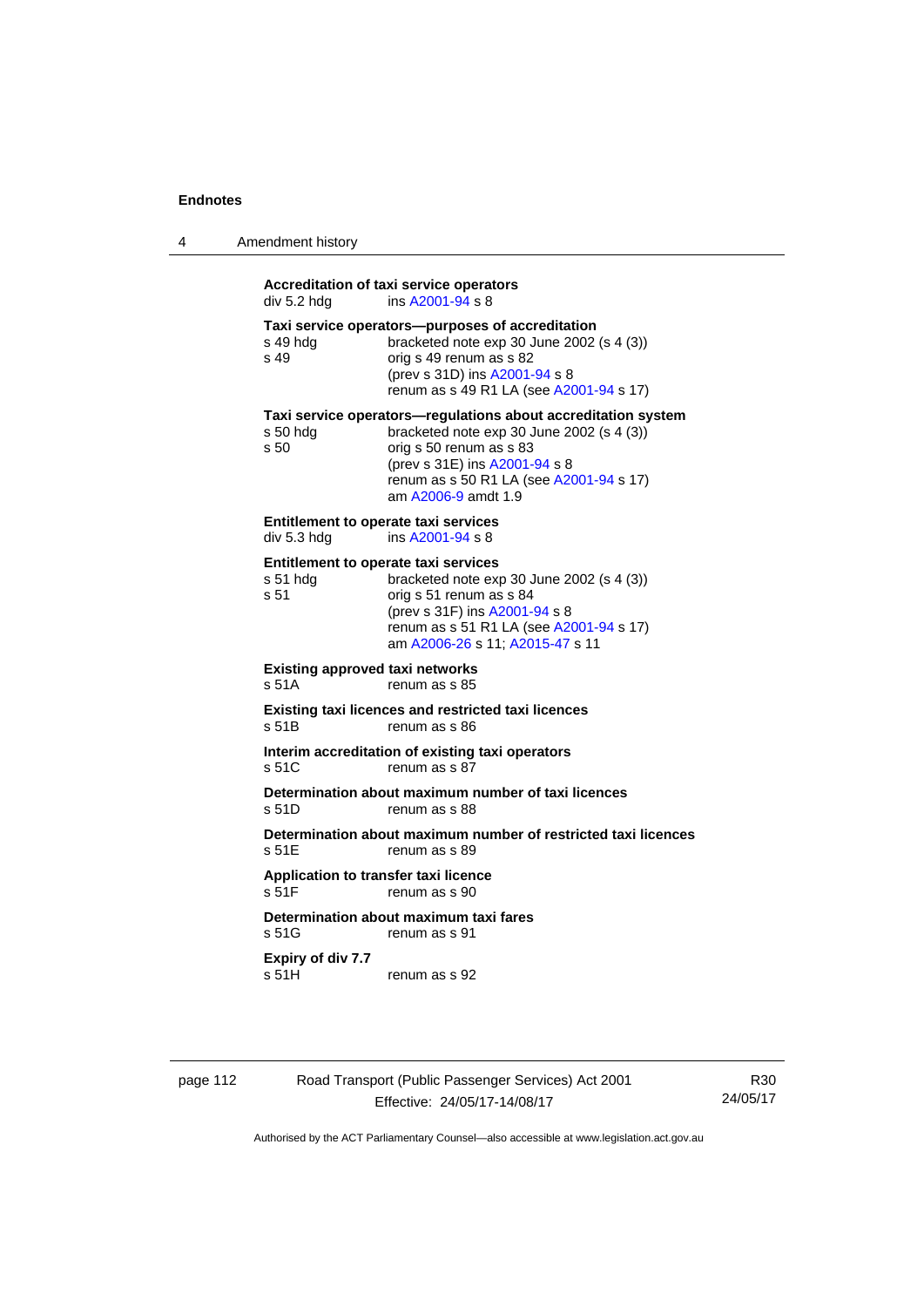# **Unaccredited operators not to operate taxi services**  s 52 hdg bracketed note exp 30 June 2002 (s 4 (3)) s 52 orig s 52 exp 31 December 2001 (s 54) (prev s 31G) ins [A2001-94](http://www.legislation.act.gov.au/a/2001-94) s 8 renum as s 52 R1 LA (see [A2001-94](http://www.legislation.act.gov.au/a/2001-94) s 17) am [A2004-69](http://www.legislation.act.gov.au/a/2004-69) s 12 **Pretending to be an accredited taxi service operator**  s 53 orig s 53 exp 31 December 2001 (s 54) (prev s 31H) ins [A2001-94](http://www.legislation.act.gov.au/a/2001-94) s 8 renum as s 53 R1 LA (see [A2001-94](http://www.legislation.act.gov.au/a/2001-94) s 17) **Taxi service operators to be affiliated with taxi network**  s 54 orig s 54 exp 31 December 2001 (s 54) (prev s 31I) ins [A2001-94](http://www.legislation.act.gov.au/a/2001-94) s 8 renum as s 54 R1 LA (see [A2001-94](http://www.legislation.act.gov.au/a/2001-94) s 17) sub [A2006-26](http://www.legislation.act.gov.au/a/2006-26) s 12 om [A2015-47](http://www.legislation.act.gov.au/a/2015-47) s 12 **Pretending to be affiliated with taxi network**  s 55 (prev s 31J) ins [A2001-94](http://www.legislation.act.gov.au/a/2001-94) s 8 renum as s 55 R1 LA (see [A2001-94](http://www.legislation.act.gov.au/a/2001-94) s 17) om [A2015-47](http://www.legislation.act.gov.au/a/2015-47) s 12 **Regulation of taxi services**  div 5.4 hdg ins [A2001-94](http://www.legislation.act.gov.au/a/2001-94) s 8 **Regulations about operation of taxi services by accredited people**  s 56 hdg bracketed note exp 30 June 2002 (s 4 (3)) s 56 (prev s 31K) ins [A2001-94](http://www.legislation.act.gov.au/a/2001-94) s 8 renum as s 56 R1 LA (see [A2001-94](http://www.legislation.act.gov.au/a/2001-94) s 17) am [A2006-9](http://www.legislation.act.gov.au/a/2006-9) amdt 1.4, amdt 1.5; [A2010-18](http://www.legislation.act.gov.au/a/2010-18) amdt 3.77; [A2015-47](http://www.legislation.act.gov.au/a/2015-47) ss 13-15 **Regulations about operation of taxis**  (prev s 31L) ins [A2001-94](http://www.legislation.act.gov.au/a/2001-94) s 8 renum as s 57 R1 LA (see [A2001-94](http://www.legislation.act.gov.au/a/2001-94) s 17) am [A2015-47](http://www.legislation.act.gov.au/a/2015-47) s 16; pars renum R26 LA **Regulations about taxi drivers**  s 58 (prev s 31M) ins [A2001-94](http://www.legislation.act.gov.au/a/2001-94) s 8 renum as s 58 R1 LA (see [A2001-94](http://www.legislation.act.gov.au/a/2001-94) s 17) **Regulations about conduct of taxi passengers**  s 59 (prev s 31N) ins [A2001-94](http://www.legislation.act.gov.au/a/2001-94) s 8 renum as s 59 R1 LA (see [A2001-94](http://www.legislation.act.gov.au/a/2001-94) s 17) am [A2015-47](http://www.legislation.act.gov.au/a/2015-47) s 17

Road Transport (Public Passenger Services) Act 2001 Effective: 24/05/17-14/08/17

page 113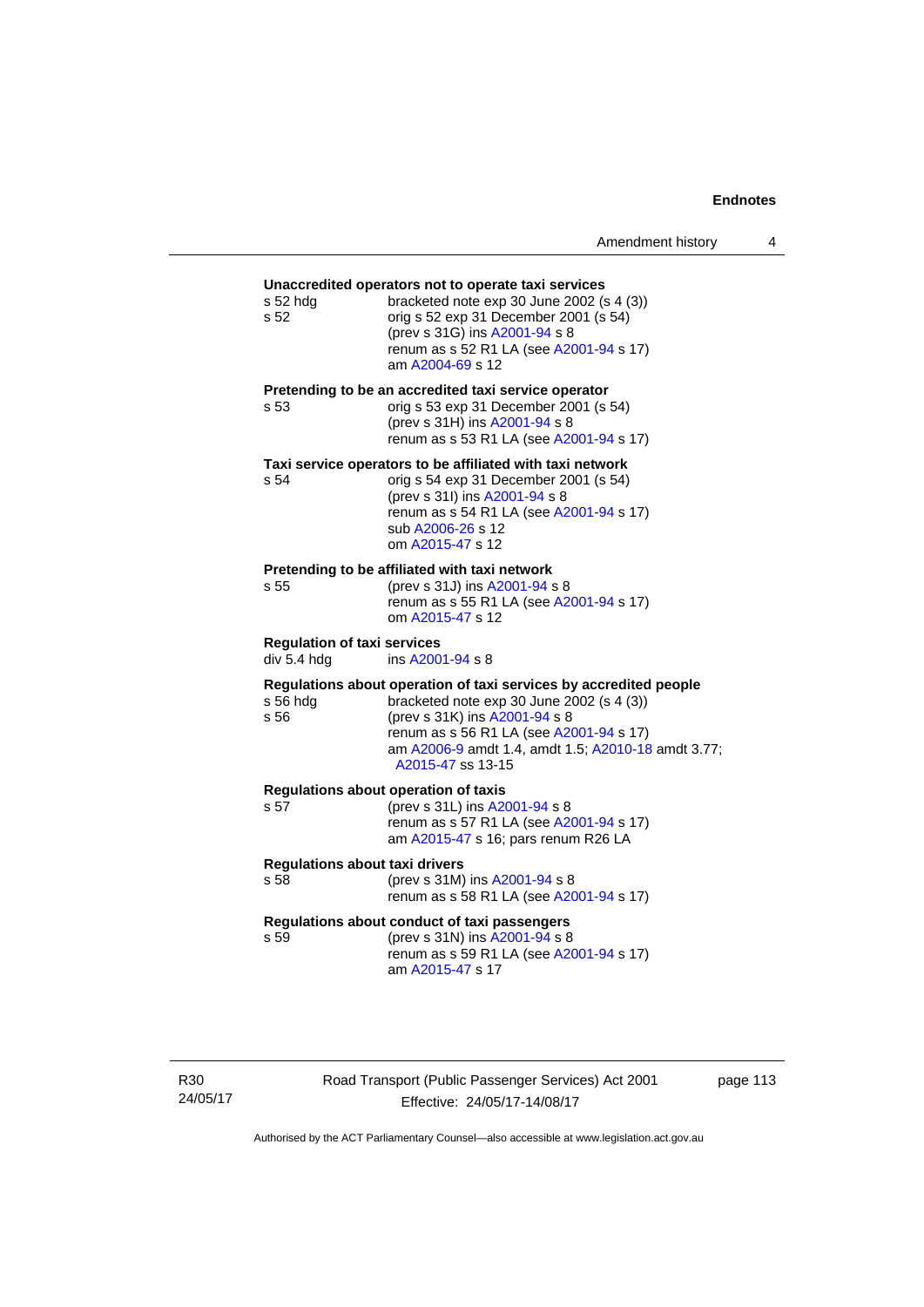4 Amendment history

|          | Power to determine taxi fares<br>s 60 hdg<br>s 60 | bracketed note $exp 30$ June 2002 (s 4 (3))<br>(prev s 310) ins A2001-94 s 8<br>renum as s 60 R1 LA (see A2001-94 s 17)<br>sub A2015-47 s 18 |
|----------|---------------------------------------------------|----------------------------------------------------------------------------------------------------------------------------------------------|
|          | Ridesharing<br>pt 5A hdg                          | orig pt 5A hdg<br>renum as pt 6 hdg<br>pres pt 5A hdg<br>ins A2015-47 s 19                                                                   |
|          | <b>Basic concepts</b><br>div 5A.1 hdg             | orig div 5A.1 hdg<br>renum as div 6.1 hdg<br>pres div 5A.1 hdg<br>ins A2015-47 s 19                                                          |
|          | vehicle                                           | Meaning of rideshare service, rideshare driver, rideshare and rideshare                                                                      |
|          | s 60A                                             | orig s 60A<br>renum as s 61<br>pres s 60A<br>ins A2015-47 s 19                                                                               |
|          | <b>Rideshare drivers</b><br>div 5A.2 hdg          | orig div 5A.2 hdg<br>renum as div 6.2 hdg<br>pres div 5A.2 hdg<br>ins A2015-47 s 19                                                          |
|          | Rideshare drivers—accreditation                   | sdiv 5A.2.1 hdg ins A2015-47 s 19                                                                                                            |
|          | s 60B                                             | Rideshare driver--purposes of accreditation<br>orig s 60B<br>renum as s 62<br>pres s 60B<br>ins A2015-47 s 19                                |
|          | s 60C                                             | Rideshare driver-regulations about accreditation system<br>orig s 60C<br>renum as s 63<br>pres s 60C<br>ins A2015-47 s 19                    |
|          | s 60D                                             | Entitlement to operate rideshare services<br>orig s 60D<br>renum as s 64<br>pres s 60D<br>ins A2015-47 s 19                                  |
| page 114 |                                                   | Road Transport (Public Passenger Services) Act 2001                                                                                          |

Effective: 24/05/17-14/08/17

R30 24/05/17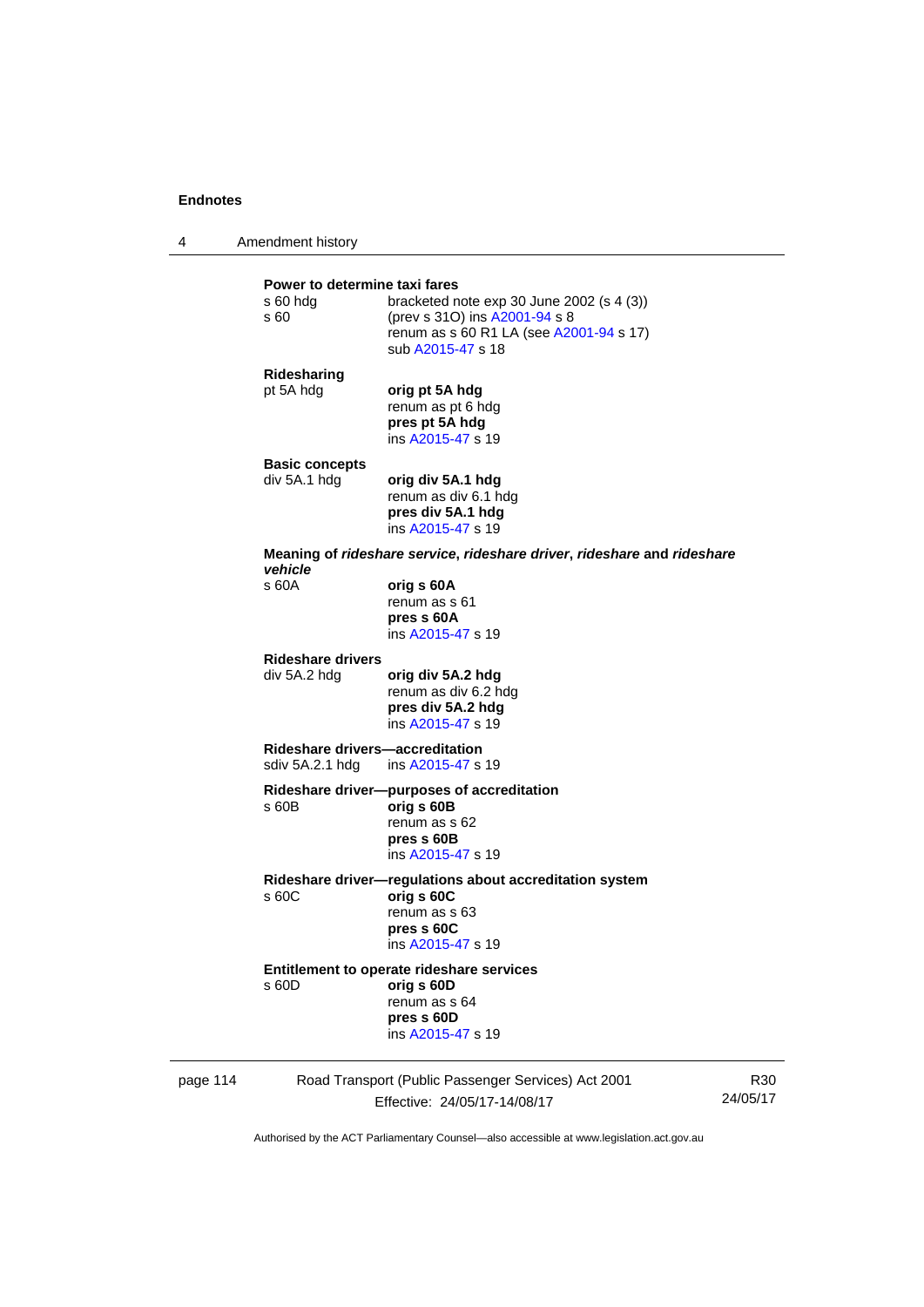Amendment history 4

**Rideshare driver must be accredited**  s 60E **orig s 60E**  renum as s 65 **pres s 60E**  ins [A2015-47](http://www.legislation.act.gov.au/a/2015-47) s 19 **Pretend to be accredited rideshare driver**  s 60F **orig s 60F**  renum as s 66 **pres s 60F**  ins [A2015-47](http://www.legislation.act.gov.au/a/2015-47) s 19 **Rideshare drivers—regulation**  sdiv 5A.2.2 hdg ins [A2015-47](http://www.legislation.act.gov.au/a/2015-47) s 19 **Rideshare driver must not use unlicensed rideshare vehicle** s 60G **orig s 60G**  renum as s 67 **pres s 60G**  ins [A2015-47](http://www.legislation.act.gov.au/a/2015-47) s 19 **Regulations about operation of rideshare service** s 60H **orig s 60H**  renum as s 68 **pres s 60H**  ins [A2015-47](http://www.legislation.act.gov.au/a/2015-47) s 19 **Regulations about rideshare drivers** s 60I **orig s 60I**  renum as s 69 **pres s 60I**  ins [A2015-47](http://www.legislation.act.gov.au/a/2015-47) s 19 **Rideshare vehicles**  ins [A2015-47](http://www.legislation.act.gov.au/a/2015-47) s 19 **Meaning of** *rideshare vehicle licence*  s 60J **orig s 60J**  renum as s 70 **pres s 60J**  ins [A2015-47](http://www.legislation.act.gov.au/a/2015-47) s 19 am [A2017-4](http://www.legislation.act.gov.au/a/2017-4/default.asp) amdt 3.181 **Rideshare vehicle licence not transferable**  s 60K **orig s 60K**  renum as s 71

**pres s 60K**  ins [A2015-47](http://www.legislation.act.gov.au/a/2015-47) s 19

R30 24/05/17 Road Transport (Public Passenger Services) Act 2001 Effective: 24/05/17-14/08/17

page 115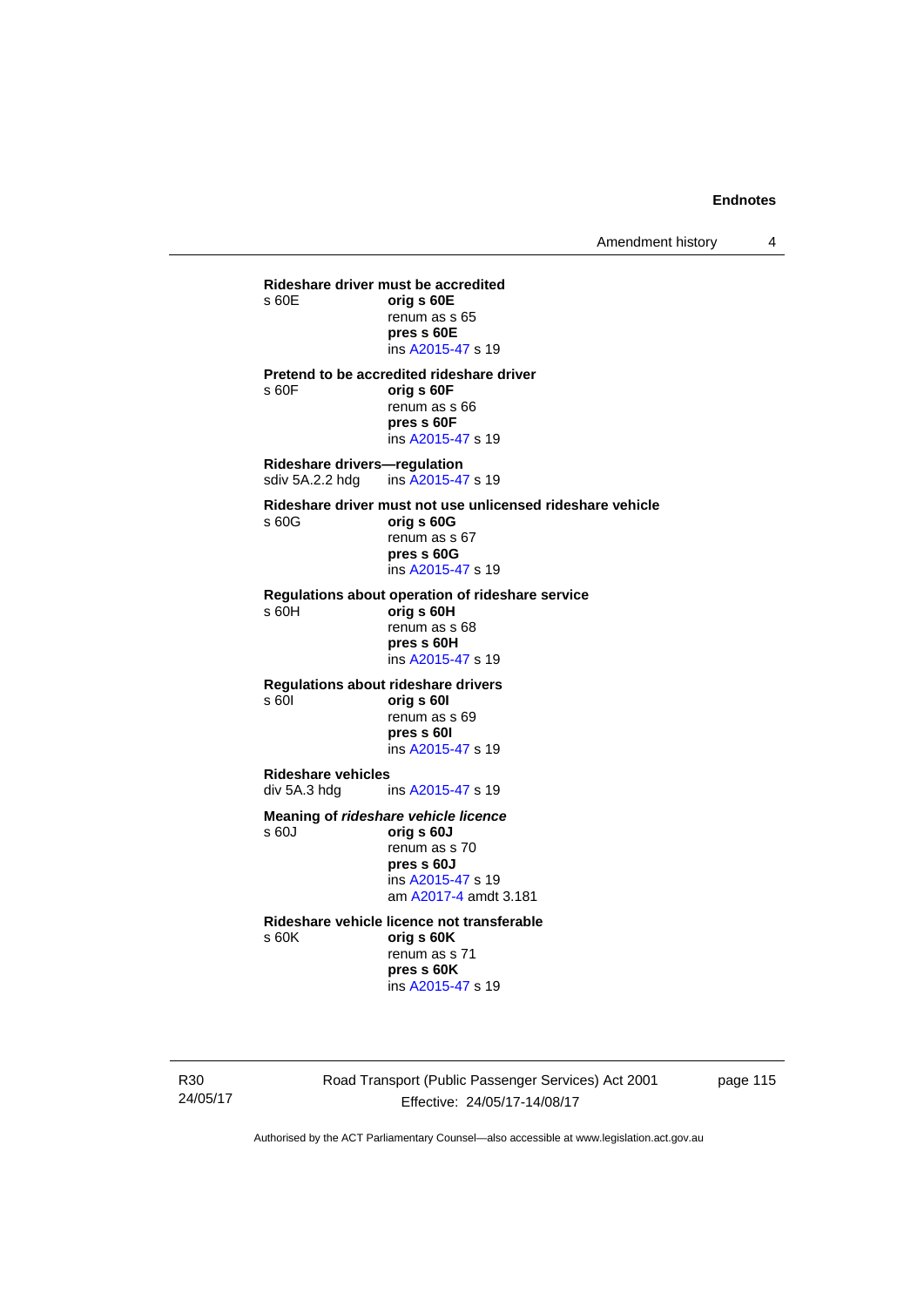4 Amendment history page 116 Road Transport (Public Passenger Services) Act 2001 **Pretend vehicle is licensed rideshare vehicle**  s 60L **orig s 60L**  renum as s 72 **pres s 60L**  ins [A2015-47](http://www.legislation.act.gov.au/a/2015-47) s 19 **Licensed rideshare vehicle not to be used by unlicensed or unaccredited driver**  s 60M **orig s 60M**  renum as s 73 **pres s 60M**  ins [A2015-47](http://www.legislation.act.gov.au/a/2015-47) s 19 **Licensed rideshare vehicle not to be used unless insured**  s 60N **orig s 60M**  renum as s 74 **pres s 60M**  ins [A2015-47](http://www.legislation.act.gov.au/a/2015-47) s 19 **Regulations about rideshare vehicles**  s 60O **orig s 60O**  renum as s 75 **pres s 60O**  ins [A2015-47](http://www.legislation.act.gov.au/a/2015-47) s 19 **Rideshare passengers and fares**   $ins$  [A2015-47](http://www.legislation.act.gov.au/a/2015-47) s 19 **Regulations about conduct of rideshare vehicle passengers**  s 60P **orig s 60P**  renum as s 76 **pres s 60P**  ins [A2015-47](http://www.legislation.act.gov.au/a/2015-47) s 19 **Power to determine rideshare fares**<br>  $\frac{60Q}{q}$  orig **s** 60Q s 60Q **orig s 60Q**  renum as s 77 **pres s 60Q**  ins [A2015-47](http://www.legislation.act.gov.au/a/2015-47) s 19 **Hire car services**  pt 5B hdg renum as pt 7 hdg **Basic concepts**  div 5B.1 hdg renum as div 7.1 hdg **Accreditation of hire car service operators**  div 5B.2 hdg renum as div 7.2 hdg **Entitlement to operate hire car services**  div 5B.3 hdg renum as div 7.3 hdg

Effective: 24/05/17-14/08/17

R30 24/05/17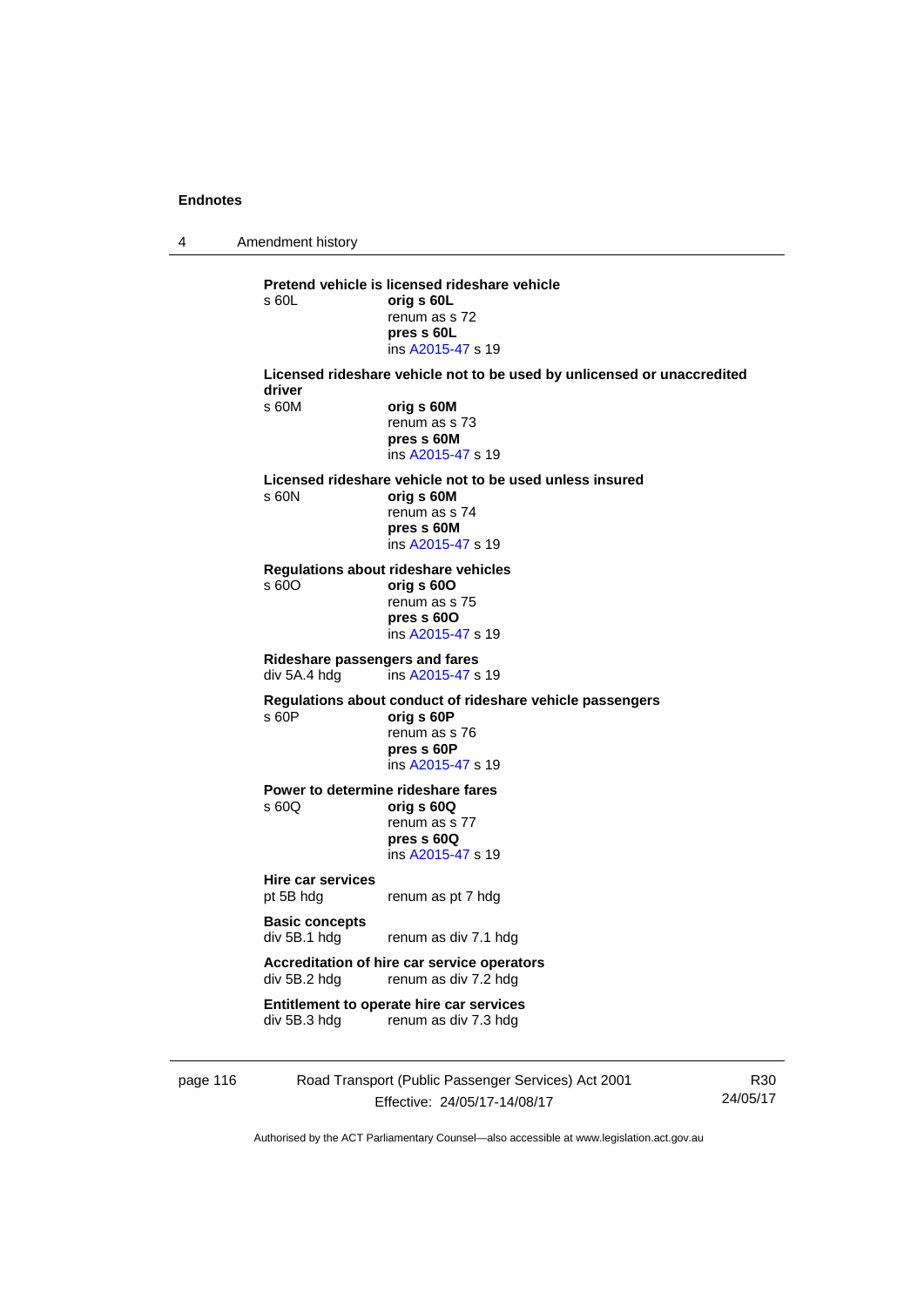| div 5B.4 hdg                               | renum as div 7.4 hdg                                                                                                                                                  |
|--------------------------------------------|-----------------------------------------------------------------------------------------------------------------------------------------------------------------------|
| <b>Licensing of hire cars</b><br>pt 6 hdg  | orig pt 6 hdg renum as pt 8 hdg<br>(prev pt 5A hdg) ins A2004-69 s 13<br>renum as pt 6 hdg R10 LA (see A2004-69 s 17)                                                 |
| <b>Basic concepts</b><br>div 6.1 hdg       | (prev div 5A.1 hdg) ins A2004-69 s 13<br>renum as div 6.1 hdg R10 LA (see A2004-69 s 17)                                                                              |
| $s$ 60 $R$                                 | Regulations about hire car drivers<br>renum as s 78                                                                                                                   |
| s 60S                                      | Regulations about conduct of hire car passengers<br>renum as s 79                                                                                                     |
| s 60T                                      | Unauthorised public passenger services<br>renum as s 80                                                                                                               |
| <b>Meaning of hire car licence</b><br>s 61 | (prev s 32) renum as s 61 and then s 81<br>(prev s 60A) ins A2004-69 s 13<br>renum as s 61 R10 LA (see A2004-69 s 17)                                                 |
| s 62                                       | Meaning of restricted hire car licence<br>(prev s 32A) renum as s 62 and then s 82<br>(prev s 60B) ins A2004-69 s 13<br>renum as s 62 R10 LA (see A2004-69 s 17)      |
| <b>Hire car licences</b><br>div 6.2 hdg    | (prev div 5A.2 hdg) ins A2004-69 s 13<br>renum as div 6.2 hdg R10 LA (see A2004-69 s 17)                                                                              |
| s 63                                       | <b>Transferability of hire car licences</b><br>(prev s 32B) renum as s 63 and then s 83<br>(prev s 60C) ins A2004-69 s 13<br>renum as s 63 R10 LA (see A2004-69 s 17) |
| Use of vehicles as hire cars<br>s64        | (prev s 32C) renum as s 64 and then s 84<br>(prev s 60D) ins A2004-69 s 13<br>renum as s 64 R10 LA (see A2004-69 s 17)                                                |
| s 65                                       | Pretending vehicles are licensed hire cars<br>(prev s 32D) renum as s 65 and then s 85<br>(prev s 60E) ins A2004-69 s 13<br>renum as s 65 R10 LA (see A2004-69 s 17)  |
| s 65A                                      | References to Motor Traffic Act, Traffic Act etc<br>renum as s 86                                                                                                     |

R30 24/05/17 Road Transport (Public Passenger Services) Act 2001 Effective: 24/05/17-14/08/17

page 117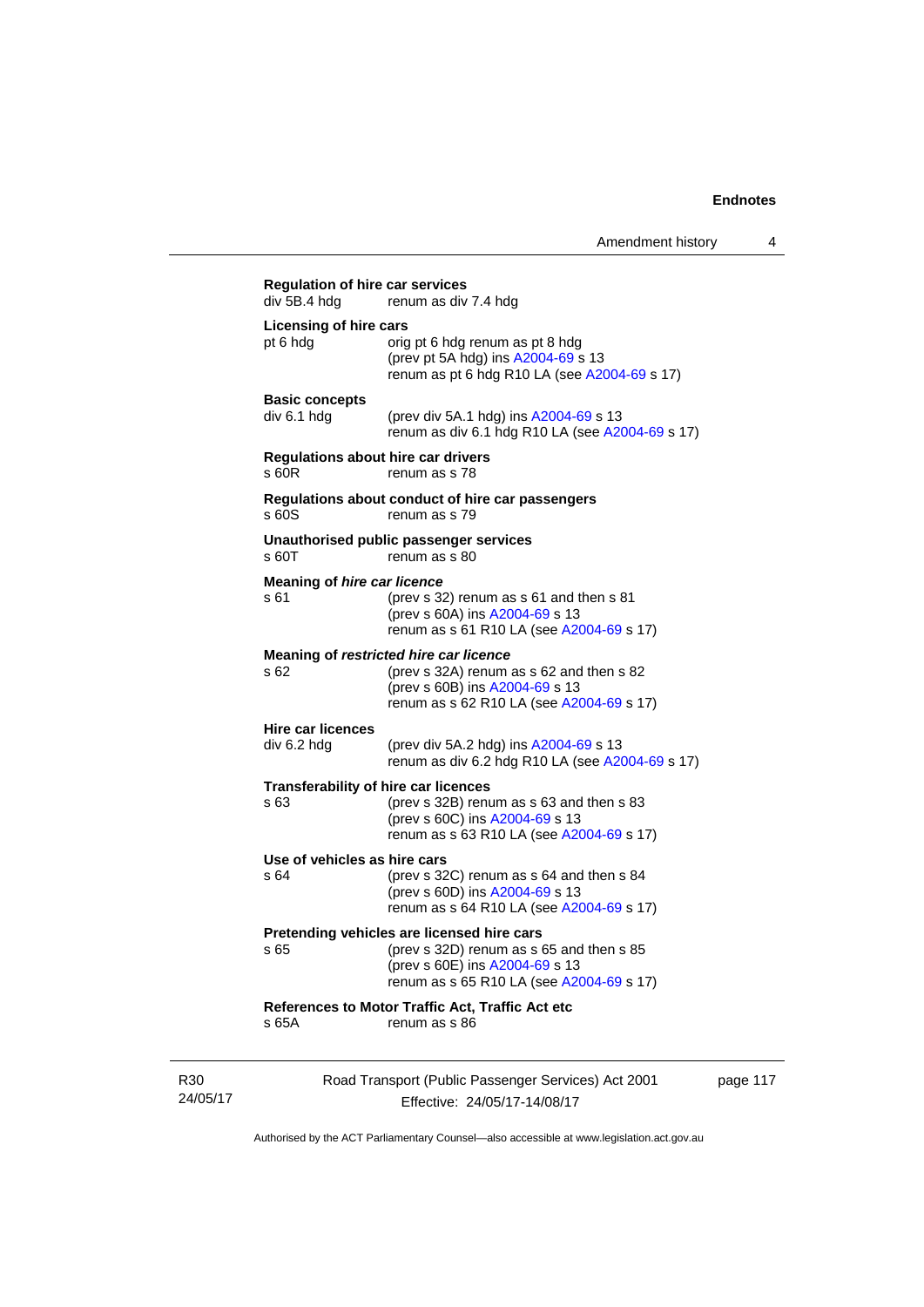4 Amendment history

| s 66                           | <b>Regulations about hire car licences</b><br>orig s 66 (prev s 33) def restricted taxi operator's licence ins<br>A2001-94 s 10<br>def taxi operator's licence ins A2001-94 s 10<br>renum as s 66 R1 LA (see A2001-94 s 17)<br>exp 1 June 2003 (s 69)<br>prev s 66 renum as s 87<br>pres s 66 (prev s 60F) ins A2004-69 s 13<br>renum as s 66 R10 LA (see A2004-69 s 17)<br>am A2006-9 amdt 1.9 |
|--------------------------------|-------------------------------------------------------------------------------------------------------------------------------------------------------------------------------------------------------------------------------------------------------------------------------------------------------------------------------------------------------------------------------------------------|
| Hire car services              |                                                                                                                                                                                                                                                                                                                                                                                                 |
| pt 7 hdg                       | orig pt 7 hdg<br>(prev pt 4 hdg) renum as pt 7 hdg A2001-94 s 9<br>om R9 LA<br>prev pt 7 hdg<br>renum as pt 9 hdg<br>pres pt 7 hdg<br>(prev pt 5B hdg) ins A2004-69 s 13<br>renum as pt 7 hdg R10 LA (see A2004-69 s 17)                                                                                                                                                                        |
| <b>Basic concepts</b>          |                                                                                                                                                                                                                                                                                                                                                                                                 |
| div 7.1 hdg                    | (prev div 4.1 hdg) renum A2001-94 s 9<br>exp 1 June 2003 (s 69)<br>(prev div 5B.1 hdg) ins A2004-69 s 13<br>renum as div 7.1 hdg R10 LA (see A2004-69 s 17)                                                                                                                                                                                                                                     |
| Meaning of hire car            |                                                                                                                                                                                                                                                                                                                                                                                                 |
| s 67                           | orig s 67 (prev s 34) renum as s 67 R1 LA (see A2001-94<br>s 17)<br>exp 1 June 2003 (s 69)<br>prev s 67 renum as s 88<br>pres s 67 (prev s 60G) ins A2004-69 s 13<br>renum as s 67 R10 LA (see A2004-69 s 17)<br>am A2006-9 s 16; A2015-47 s 20                                                                                                                                                 |
| Meaning of restricted hire car |                                                                                                                                                                                                                                                                                                                                                                                                 |
| s 68                           | orig s 68 (prev s 35) renum as s 68 R1 LA (see A2001-94<br>s 17)<br>am A2002-49 amdt 3.231<br>exp 1 June 2003 (s 69)<br>prev s 68 renum as s 89<br>pres s 68 (prev s 60H) ins A2004-69 s 13<br>renum as s 68 R10 LA (see A2004-69 s 17)<br>am A2006-9 s 17; A2015-47 s 21                                                                                                                       |

page 118 Road Transport (Public Passenger Services) Act 2001 Effective: 24/05/17-14/08/17

R30 24/05/17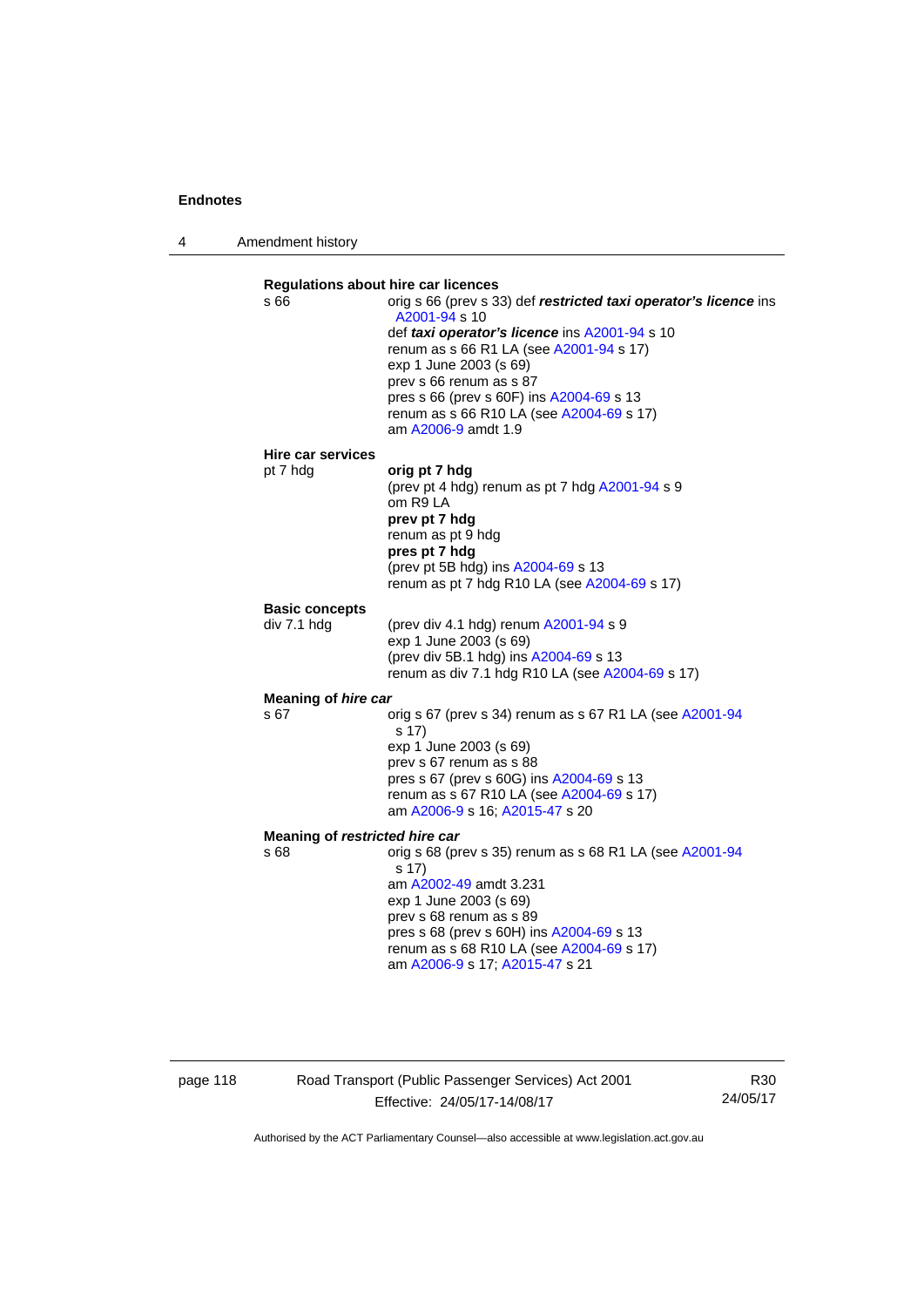#### **Meaning of** *hire car service*

s 69 orig s 69 (prev s 36) renum as s 69 R1 LA (see [A2001-94](http://www.legislation.act.gov.au/a/2001-94) s 17) sub [A2002-30](http://www.legislation.act.gov.au/a/2002-30) amdt 3.751 exp 1 June 2003 (s 69) prev s 69 renum as s 90 pres s 69 (prev s 60I) ins [A2004-69](http://www.legislation.act.gov.au/a/2004-69) s 13 renum as s 69 R10 LA (see [A2004-69](http://www.legislation.act.gov.au/a/2004-69) s 17)

#### **Meaning of** *restricted hire car service*

s 70 orig s 70 (prev s 37) renum as s 70 R1 LA (see [A2001-94](http://www.legislation.act.gov.au/a/2001-94) s 17) exp 1 December 2002 (s 72) prev s 70 renum as s 91 pres s 70 (prev s 60J) ins [A2004-69](http://www.legislation.act.gov.au/a/2004-69) s 13 renum as s 70 R10 LA (see [A2004-69](http://www.legislation.act.gov.au/a/2004-69) s 17)

#### **Accreditation of hire car service operators**

div 7.2 hdg (prev div 4.2 hdg) renum [A2001-94](http://www.legislation.act.gov.au/a/2001-94) s 9 exp 1 December 2002 (s 72) (prev div 5B.2 hdg) ins [A2004-69](http://www.legislation.act.gov.au/a/2004-69) s 13 renum as div 7.2 hdg R10 LA (see [A2004-69](http://www.legislation.act.gov.au/a/2004-69) s 17)

#### **Hire car service operators—purposes of accreditation**

s 71 orig s 71 (prev s 38) renum as s 71 R1 LA (see [A2001-94](http://www.legislation.act.gov.au/a/2001-94) s 17) exp 1 December 2002 (s 72) prev s 71 renum as s 92 pres s 71 (prev s 60K) ins [A2004-69](http://www.legislation.act.gov.au/a/2004-69) s 13 renum as s 71 R10 LA (see [A2004-69](http://www.legislation.act.gov.au/a/2004-69) s 17)

# **Hire car service operators—regulations about accreditation system s 72**<br>s 72<br>**compared 39** renum as s 72 R1 LA (see A200

orig s 72 (prev s 39) renum as s 72 R1 LA (see [A2001-94](http://www.legislation.act.gov.au/a/2001-94) s 17) exp 1 December 2002 (s 72) prev s 72 renum as s 93 pres s 72 (prev s 60L) ins [A2004-69](http://www.legislation.act.gov.au/a/2004-69) s 13 renum as s 72 R10 LA (see [A2004-69](http://www.legislation.act.gov.au/a/2004-69) s 17) am [A2006-9](http://www.legislation.act.gov.au/a/2006-9) amdt 1.9

#### **Entitlement to operate hire car services**

div 7.3 hdg (prev div 4.3 hdg) renum [A2001-94](http://www.legislation.act.gov.au/a/2001-94) s 9 exp 1 June 2002 (s 78) (prev div 5B.3 hdg) ins [A2004-69](http://www.legislation.act.gov.au/a/2004-69) s 13 renum as div 7.3 hdg R10 LA (see [A2004-69](http://www.legislation.act.gov.au/a/2004-69) s 17)

R30 24/05/17 Road Transport (Public Passenger Services) Act 2001 Effective: 24/05/17-14/08/17

page 119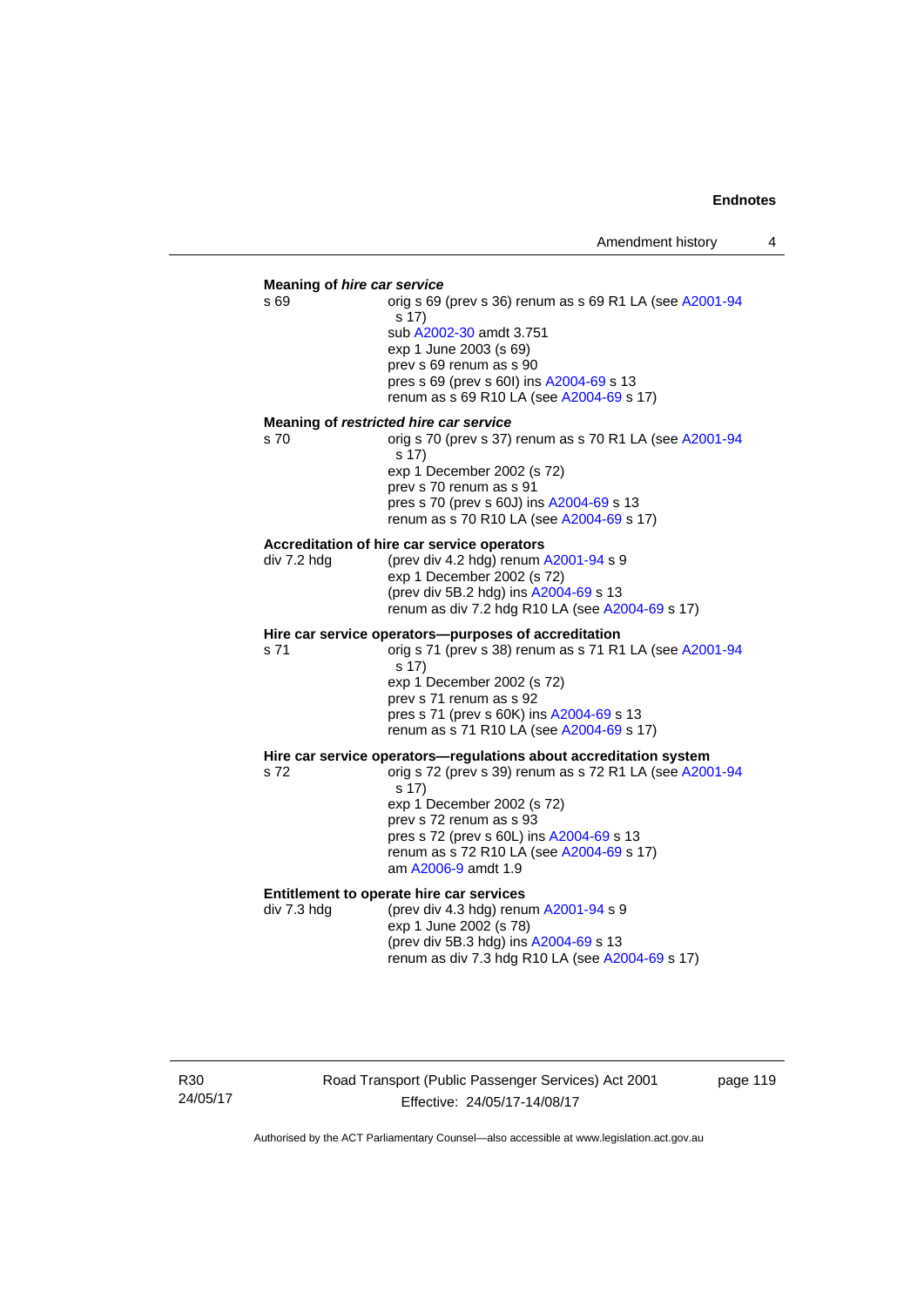4 Amendment history

| s 73        | Entitlement to operate hire car services<br>(prev s 40) renum R1 LA (see A2001-94 s 17)<br>exp 1 June 2002 (s 78)<br>(prev s 60M) ins A2004-69 s 13<br>renum as s 73 R10 LA (see A2004-69 s 17)                                                               |
|-------------|---------------------------------------------------------------------------------------------------------------------------------------------------------------------------------------------------------------------------------------------------------------|
| s 74        | Unaccredited operators not to operate hire car services<br>(prev s 41) renum R1 LA (see A2001-94 s 17)<br>exp 1 June 2002 (s 78)<br>(prev s 60N) ins A2004-69 s 13<br>renum as s 74 R10 LA (see A2004-69 s 17)                                                |
| s 75        | Pretending to be an accredited hire car service operator<br>(prev s 42) renum R1 LA (see A2001-94 s 17)<br>exp 1 June 2002 (s 78)<br>(prev s 600) ins A2004-69 s 13<br>renum as s 75 R10 LA (see A2004-69 s 17)                                               |
| div 7.4 hdg | <b>Regulation of hire car services</b><br>(prev div 4.4 hdg) renum A2001-94 s 9<br>exp 1 December 2002 (s 80)<br>(prev div 5B.4 hdg) ins A2004-69 s 13<br>renum as div 7.4 hdg R10 LA (see A2004-69 s 17)                                                     |
| s 76        | Regulations about operation of hire car services by accredited people<br>(prev s 43) renum R1 LA (see A2001-94 s 17)<br>exp 1 June 2002 (s 78)<br>(prev s 60P) ins A2004-69 s 13<br>renum as s 76 R10 LA (see A2004-69 s 17)<br>am A2006-9 amdt 1.6, amdt 1.7 |
| s 77        | Regulations about operation of hire cars<br>(prev s 44) renum R1 LA (see A2001-94 s 17)<br>exp 1 June 2002 (s 78)<br>(prev s 60Q) ins A2004-69 s 13<br>renum as s 77 R10 LA (see A2004-69 s 17)<br>am A2006-9 amdt 1.8; A2015-47 s 22; pars renum R26 LA      |
| s 78        | Regulations about hire car drivers<br>(prev s 45) renum R1 LA (see A2001-94 s 17)<br>exp 1 June 2002 (s 78)<br>(prev s 60R) ins A2004-69 s 13<br>renum as s 78 R10 LA (see A2004-69 s 17)                                                                     |
| s 79        | Regulations about conduct of hire car passengers<br>(prev s 46) renum R1 LA (see A2001-94 s 17)<br>exp 1 December 2002 (s 80)<br>(prev s 60S) ins A2004-69 s 13<br>renum as s 79 R10 LA (see A2004-69 s 17)<br>sub A2015-47 s 23                              |
|             |                                                                                                                                                                                                                                                               |

page 120 Road Transport (Public Passenger Services) Act 2001 Effective: 24/05/17-14/08/17 R30 24/05/17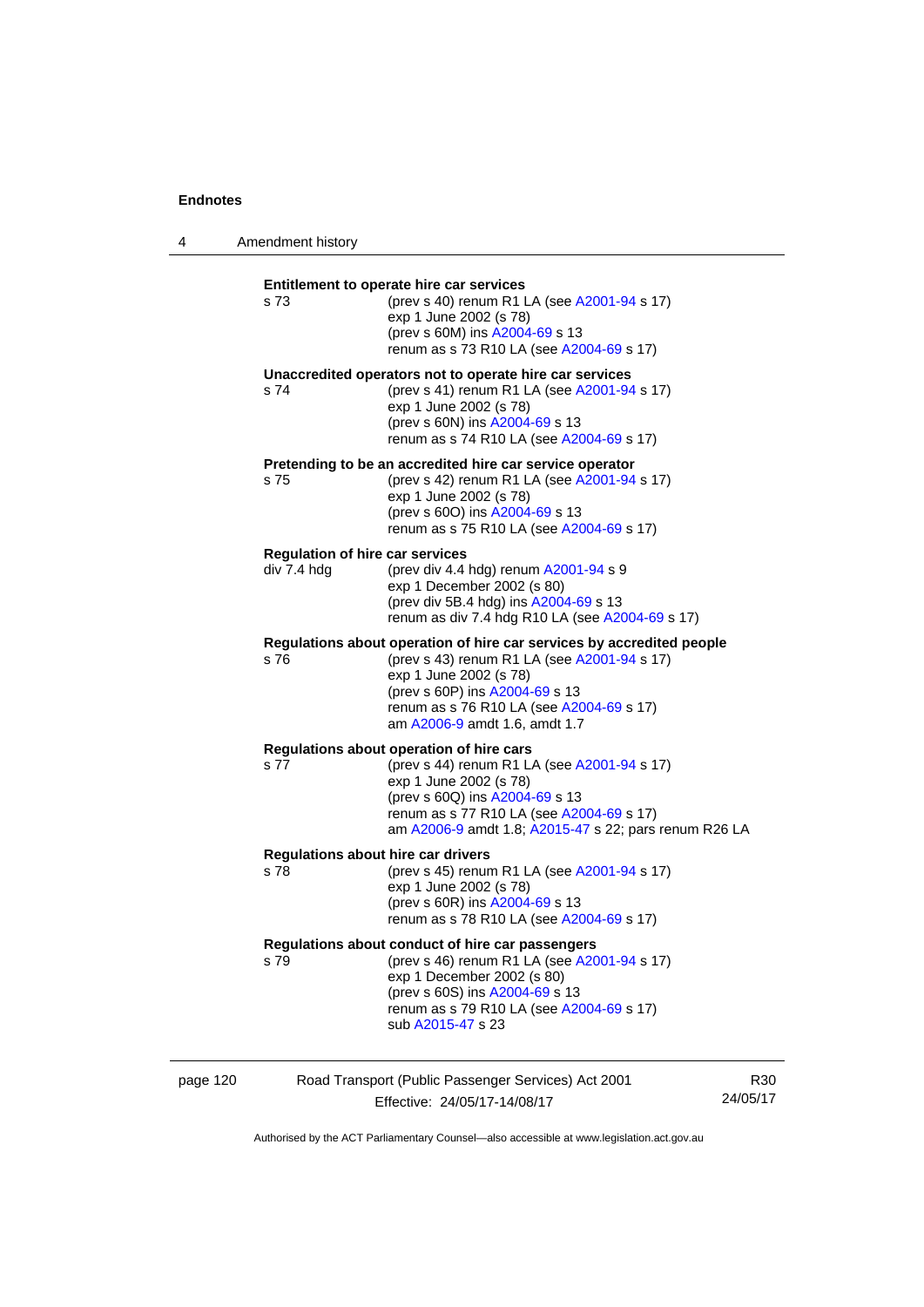| s 79A                                | ins A2015-47 s 24                                                                                                                                                                                                                                                 |
|--------------------------------------|-------------------------------------------------------------------------------------------------------------------------------------------------------------------------------------------------------------------------------------------------------------------|
| <b>Bus service licences</b>          |                                                                                                                                                                                                                                                                   |
| div 7.5 hdg                          | (prev div 4.5 hdg) renum R1 LA (see A2001-94 s 17)<br>exp 1 December 2002 (s 82)                                                                                                                                                                                  |
| <b>Small buses</b>                   |                                                                                                                                                                                                                                                                   |
| div 7.6 hdg                          | (prev div 4.6 hdg) renum R1 LA (see A2001-94 s 17)<br>exp 1 June 2003 (s 84)                                                                                                                                                                                      |
| <b>Taxis</b>                         |                                                                                                                                                                                                                                                                   |
| div 7.7 hdg                          | ins A2001-94 s 11<br>exp 2 March 2003 (s 92)                                                                                                                                                                                                                      |
| <b>Demand responsive services</b>    |                                                                                                                                                                                                                                                                   |
| pt 8 hdg                             | (prev pt 6 hdg) ins A2001-94 s 8<br>renum as pt 8 hdg R10 LA (see A2004-69 s 17)<br>sub A2006-9 s 18                                                                                                                                                              |
| <b>Basic concepts</b><br>div 8.1 hdg | ins A2006-9 s 18                                                                                                                                                                                                                                                  |
|                                      |                                                                                                                                                                                                                                                                   |
| s 80                                 | Meaning of demand responsive service<br>(prev s 47) renum R1 LA (see A2001-94 s 17)<br>sub A2002-30 amdt 3.753<br>exp 1 December 2002 (s 80)<br>(prev s 60T) ins A2004-69 s 14<br>renum as s 80 R10 LA (see A2004-69 s 17)<br>sub A2006-9 s 18                    |
|                                      | Meaning of demand responsive service vehicle                                                                                                                                                                                                                      |
| s 81 hdg<br>s 81                     | bracketed note exp 30 June 2002 (s 4 (3))<br>(prev s 48) renum R1 LA (see A2001-94 s 17)<br>exp 1 December 2002 (s 82)<br>(prev s 32) sub A2001-94 s 8<br>renum as s 61 R1 LA (see A2001-94 s 17)<br>renum as s 81 R10 LA (see A2004-69 s 17)<br>sub A2006-9 s 18 |
| div 8.2 hdg                          | Authorisations to operate demand responsive services<br>ins A2006-9 s 18                                                                                                                                                                                          |
|                                      | Demand responsive service authorisations                                                                                                                                                                                                                          |
| s 82                                 | (prev s 32A) ins A2001-94 s 8<br>renum as s 62 R1 LA (see A2001-94 s 17)<br>sub A2002-30 amdt 3.750<br>renum as s 82 R10 LA (see A2004-69 s 17)<br>sub A2006-9 s 18                                                                                               |

R30 24/05/17 Road Transport (Public Passenger Services) Act 2001 Effective: 24/05/17-14/08/17

page 121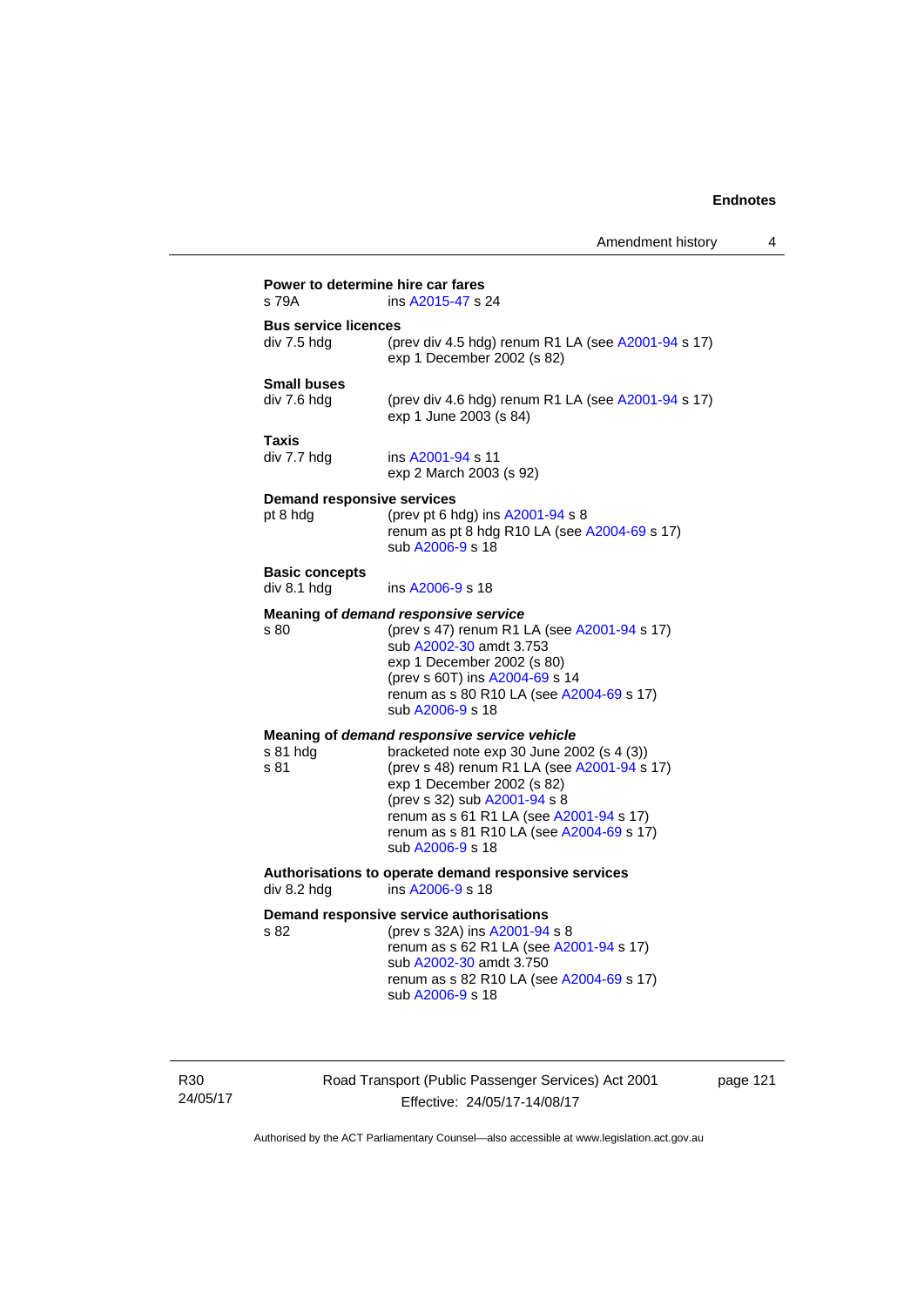| 4 | Amendment history |  |
|---|-------------------|--|
|---|-------------------|--|

### **Territory's entitlement to operate demand responsive service**  s 82A ins [A2006-30](http://www.legislation.act.gov.au/a/2006-30) amdt 1.83 om [A2006-9](http://www.legislation.act.gov.au/a/2006-9) s 18 **Demand responsive services—guidelines for giving authorisations**  s 83 (prev s 50) renum R1 LA (see [A2001-94](http://www.legislation.act.gov.au/a/2001-94) s 17) exp 1 June 2003 (s 84) (prev s 32B) ins [A2001-94](http://www.legislation.act.gov.au/a/2001-94) s 8 renum as s 63 R1 LA (see [A2001-94](http://www.legislation.act.gov.au/a/2001-94) s 17) renum as s 83 R10 LA (see [A2004-69](http://www.legislation.act.gov.au/a/2004-69) s 17) sub [A2006-9](http://www.legislation.act.gov.au/a/2006-9) s 18 **Demand responsive services—regulations about authorisations**  s 84 (prev s 51) renum R1 LA (see [A2001-94](http://www.legislation.act.gov.au/a/2001-94) s 17) sub [A2002-30](http://www.legislation.act.gov.au/a/2002-30) amdt 3.755 exp 1 June 2003 (s 84) (prev s 32C) ins [A2001-94](http://www.legislation.act.gov.au/a/2001-94) s 8 renum as s 64 R1 LA (see [A2001-94](http://www.legislation.act.gov.au/a/2001-94) s 17) renum as s 84 R10 LA (see [A2004-69](http://www.legislation.act.gov.au/a/2004-69) s 17) sub [A2006-9](http://www.legislation.act.gov.au/a/2006-9) s 18 **Use of vehicles for demand responsive services**  s 85 hdg bracketed note exp 30 June 2002 (s 4 (3)) s 85 (prev s 51A) ins [A2001-94](http://www.legislation.act.gov.au/a/2001-94) s 11 renum R1 LA (see [A2001-94](http://www.legislation.act.gov.au/a/2001-94) s 17) exp 2 March 2003 (s 92) (prev s 32D) ins [A2001-94](http://www.legislation.act.gov.au/a/2001-94) s 8 renum as s 65 R1 LA (see [A2001-94](http://www.legislation.act.gov.au/a/2001-94) s 17) renum as s 85 R10 LA (see [A2004-69](http://www.legislation.act.gov.au/a/2004-69) s 17) sub [A2006-9](http://www.legislation.act.gov.au/a/2006-9) s 18 **Representing vehicle as demand responsive service vehicle**  (prev s 51B) ins [A2001-94](http://www.legislation.act.gov.au/a/2001-94) s 11 renum R1 LA (see [A2001-94](http://www.legislation.act.gov.au/a/2001-94) s 17) exp 2 March 2003 (s 92) (prev s 65A) ins [A2004-69](http://www.legislation.act.gov.au/a/2004-69) s 15 renum as s 86 R10 LA (see [A2004-69](http://www.legislation.act.gov.au/a/2004-69) s 17) sub [A2006-9](http://www.legislation.act.gov.au/a/2006-9) s 18

Accreditation of demand responsive service operators<br>div 8.3 hdg ins A2006-9 s 18 ins [A2006-9](http://www.legislation.act.gov.au/a/2006-9) s 18

page 122 Road Transport (Public Passenger Services) Act 2001 Effective: 24/05/17-14/08/17

R30 24/05/17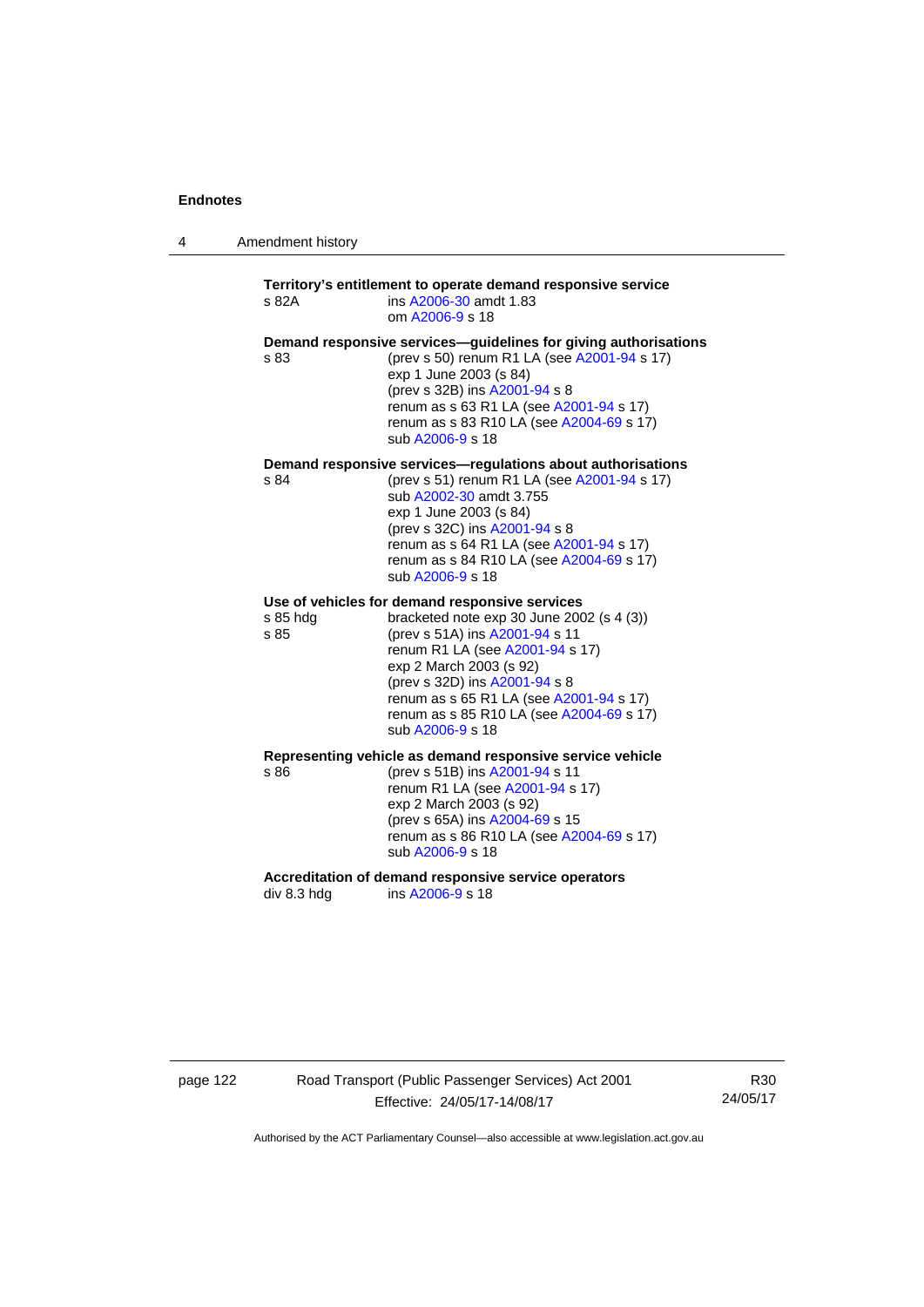#### **Demand responsive service operators—purposes of accreditation**

s 87 (prev s 51C) ins [A2001-94](http://www.legislation.act.gov.au/a/2001-94) s 11 renum R1 LA (see [A2001-94](http://www.legislation.act.gov.au/a/2001-94) s 17) exp 2 March 2003 (s 92) (prev s 66) ins [A2004-69](http://www.legislation.act.gov.au/a/2004-69) s 16 def *annual weddings and school formals licence* ins [A2004-69](http://www.legislation.act.gov.au/a/2004-69) s 16 def *commencement* ins [A2004-69](http://www.legislation.act.gov.au/a/2004-69) s 16 def *General Act* ins [A2004-69](http://www.legislation.act.gov.au/a/2004-69) s 16 renum as s 87 R10 LA (see [A2004-69](http://www.legislation.act.gov.au/a/2004-69) s 17) exp 9 March 2006 (s 93) ins [A2006-9](http://www.legislation.act.gov.au/a/2006-9) s 18

# **Demand responsive service operators—regulations about accreditation system**

(prev s 51D) ins [A2001-94](http://www.legislation.act.gov.au/a/2001-94) s 11 renum R1 LA (see [A2001-94](http://www.legislation.act.gov.au/a/2001-94) s 17) exp 2 March 2003 (s 92) (prev s 67) ins [A2004-69](http://www.legislation.act.gov.au/a/2004-69) s 16 renum as s 88 R10 LA (see [A2004-69](http://www.legislation.act.gov.au/a/2004-69) s 17) exp 9 March 2006 (s 93) ins [A2006-9](http://www.legislation.act.gov.au/a/2006-9) s 18

#### **Service contracts for demand responsive services**  div 8.4 hdg ins [A2006-9](http://www.legislation.act.gov.au/a/2006-9) s 18

#### **Service contracts—demand responsive services**

s 89 (prev s 51E) ins [A2001-94](http://www.legislation.act.gov.au/a/2001-94) s 11 renum R1 LA (see [A2001-94](http://www.legislation.act.gov.au/a/2001-94) s 17) exp 2 March 2003 (s 92) (prev s 68) ins [A2004-69](http://www.legislation.act.gov.au/a/2004-69) s 16 renum as s 89 R10 LA (see [A2004-69](http://www.legislation.act.gov.au/a/2004-69) s 17) exp 9 March 2006 (s 93) ins [A2006-9](http://www.legislation.act.gov.au/a/2006-9) s 18

#### **Entitlement to operate demand responsive services**  div 8.5 hdg ins [A2006-9](http://www.legislation.act.gov.au/a/2006-9) s 18

#### **Entitlement to operate demand responsive services**

s 90 (prev s 51F) ins [A2001-94](http://www.legislation.act.gov.au/a/2001-94) s 11 renum R1 LA (see [A2001-94](http://www.legislation.act.gov.au/a/2001-94) s 17) exp 2 March 2003 (s 92) (prev s 69) ins [A2004-69](http://www.legislation.act.gov.au/a/2004-69) s 16 renum as s 90 R10 LA (see [A2004-69](http://www.legislation.act.gov.au/a/2004-69) s 17) mod [SL2002-3](http://www.legislation.act.gov.au/sl/2002-3) s 246 (as am by [SL2005-4](http://www.legislation.act.gov.au/sl/2005-4) s 12) exp 9 March 2006 (s 93) ins [A2006-9](http://www.legislation.act.gov.au/a/2006-9) s 18 am [A2006-30](http://www.legislation.act.gov.au/a/2006-30) amdt 1.84

R30 24/05/17 Road Transport (Public Passenger Services) Act 2001 Effective: 24/05/17-14/08/17

page 123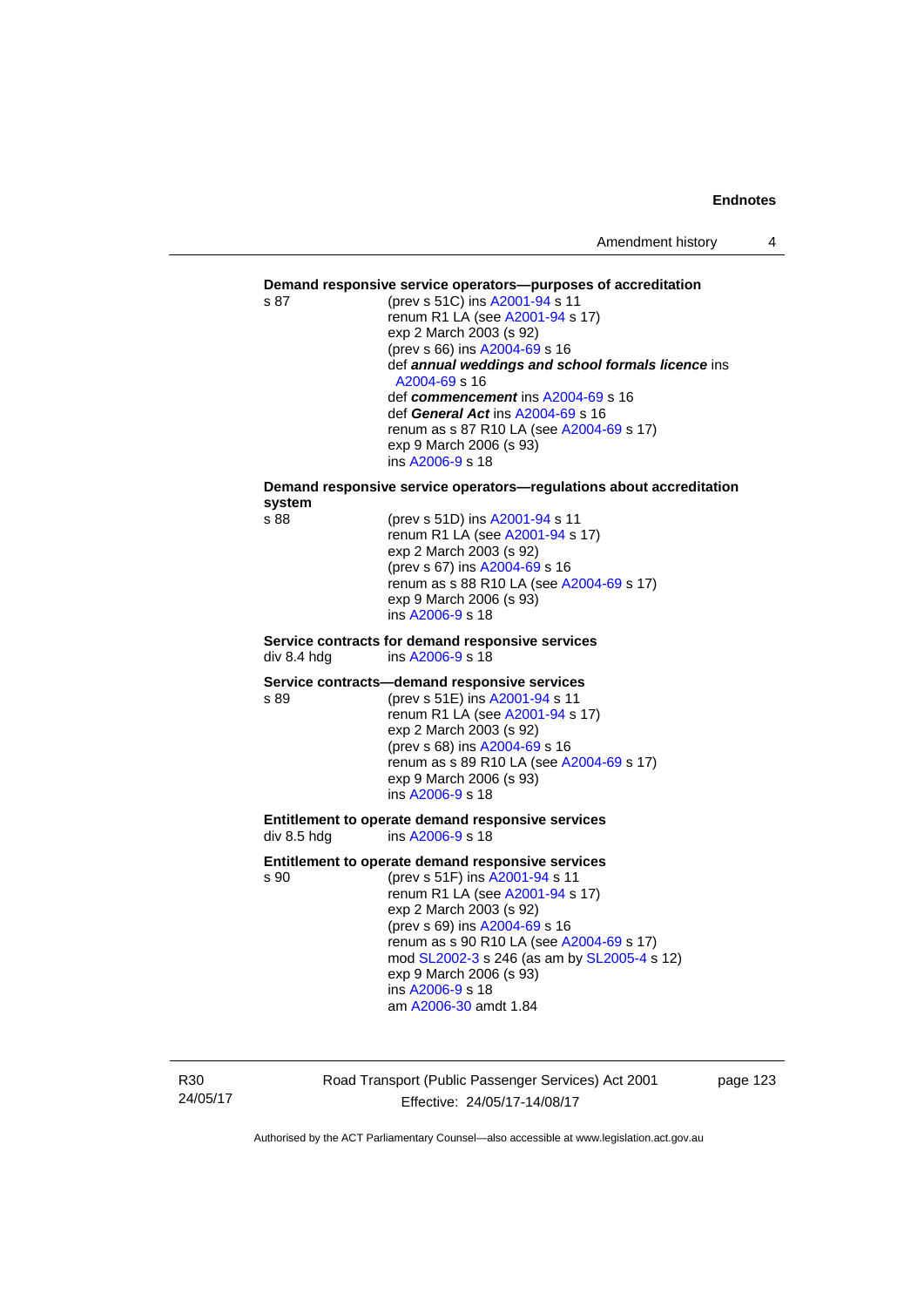4 Amendment history

#### **Operating demand responsive service without entitlement**  s 91 (prev s 51G) ins [A2001-94](http://www.legislation.act.gov.au/a/2001-94) s 11

renum R1 LA (see [A2001-94](http://www.legislation.act.gov.au/a/2001-94) s 17) exp 2 March 2003 (s 92) (prev s 70) ins [A2004-69](http://www.legislation.act.gov.au/a/2004-69) s 16 renum as s 91 R10 LA (see [A2004-69](http://www.legislation.act.gov.au/a/2004-69) s 17) exp 9 March 2006 (s 93) ins [A2006-9](http://www.legislation.act.gov.au/a/2006-9) s 18 am [A2006-30](http://www.legislation.act.gov.au/a/2006-30) amdt 1.85

#### **Representing entitlement to operate demand responsive service**

s 92 (prev s 51H) ins [A2001-94](http://www.legislation.act.gov.au/a/2001-94) s 11 renum R1 LA (see [A2001-94](http://www.legislation.act.gov.au/a/2001-94) s 17) sub [A2002-30](http://www.legislation.act.gov.au/a/2002-30) amdt 3.756 exp 2 March 2003 (s 92) (prev s 71) ins [A2004-69](http://www.legislation.act.gov.au/a/2004-69) s 16 renum as s 92 R10 LA (see [A2004-69](http://www.legislation.act.gov.au/a/2004-69) s 17) exp 9 March 2006 (s 93) ins [A2006-9](http://www.legislation.act.gov.au/a/2006-9) s 18

# **Regulation of demand responsive services**

div 8.6 hdg ins [A2006-9](http://www.legislation.act.gov.au/a/2006-9) s 18

#### **Demand responsive services—minimum fares**

s 93 (prev s 72) ins [A2004-69](http://www.legislation.act.gov.au/a/2004-69) s 16 renum as s 93 R10 LA (see [A2004-69](http://www.legislation.act.gov.au/a/2004-69) s 17) exp 9 March 2006 (s 93) ins [A2006-9](http://www.legislation.act.gov.au/a/2006-9) s 18

**Regulations about operation of demand responsive services**  s 94 ins [A2006-9](http://www.legislation.act.gov.au/a/2006-9) s 18

**Regulations about operation of demand responsive service vehicles**  s 95 ins [A2006-9](http://www.legislation.act.gov.au/a/2006-9) s 18

**Regulations about demand responsive service vehicle drivers**  s 96 ins [A2006-9](http://www.legislation.act.gov.au/a/2006-9) s 18

#### **Regulations about conduct of demand responsive vehicle passengers**  ins [A2006-9](http://www.legislation.act.gov.au/a/2006-9) s 18

**Additional public passenger vehicle insurance** 

pt 8A hdg ins as mod [SL2008-37](http://www.legislation.act.gov.au/sl/2008-37) mod 20.1 mod lapsed 5 July 2009 when sch 20 [SL2008-37](http://www.legislation.act.gov.au/sl/2008-37) om by [A2009-16](http://www.legislation.act.gov.au/a/2009-16) amdt 2.21

# page 124 Road Transport (Public Passenger Services) Act 2001 Effective: 24/05/17-14/08/17

R30 24/05/17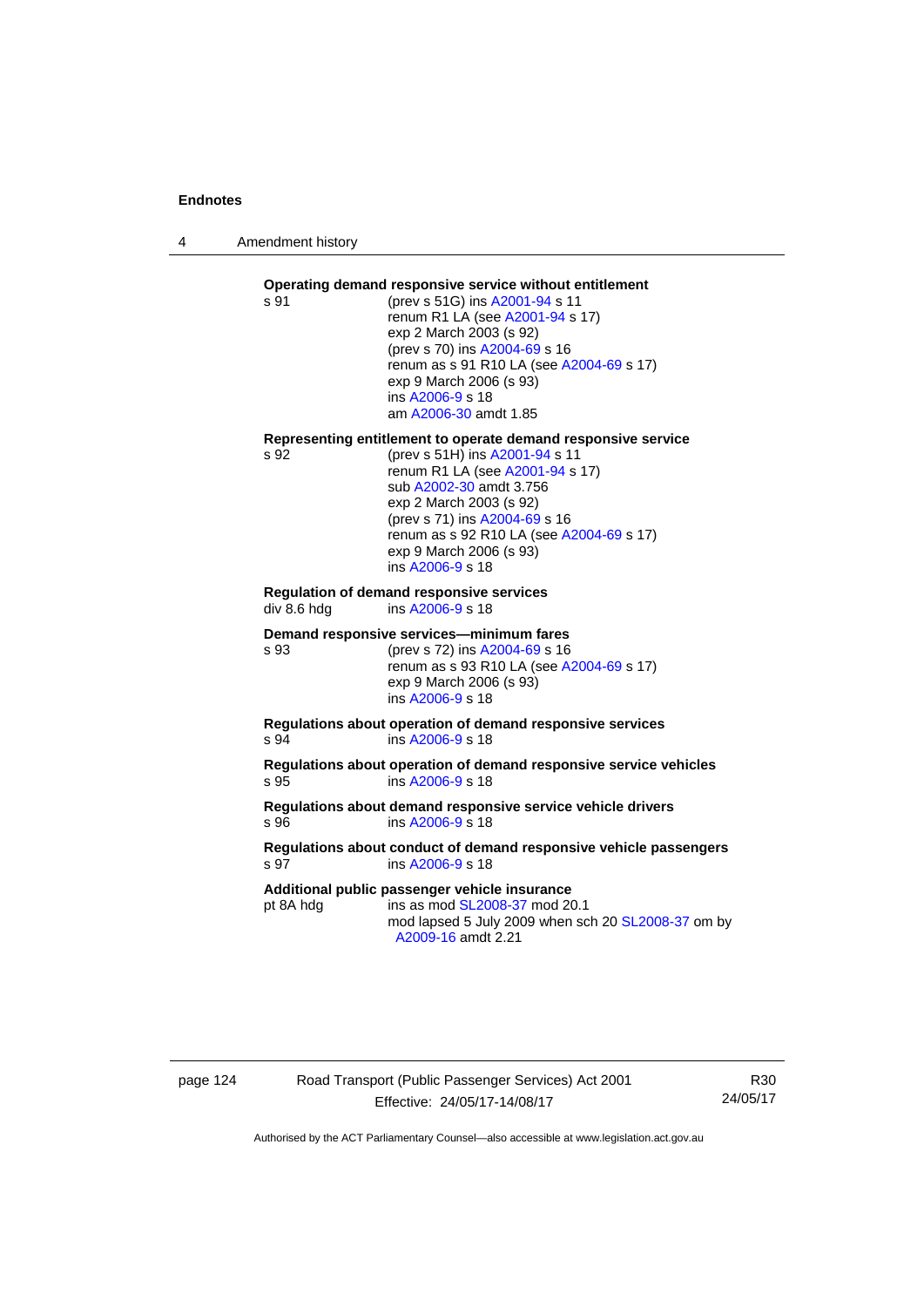

R30 24/05/17 Road Transport (Public Passenger Services) Act 2001 Effective: 24/05/17-14/08/17

page 125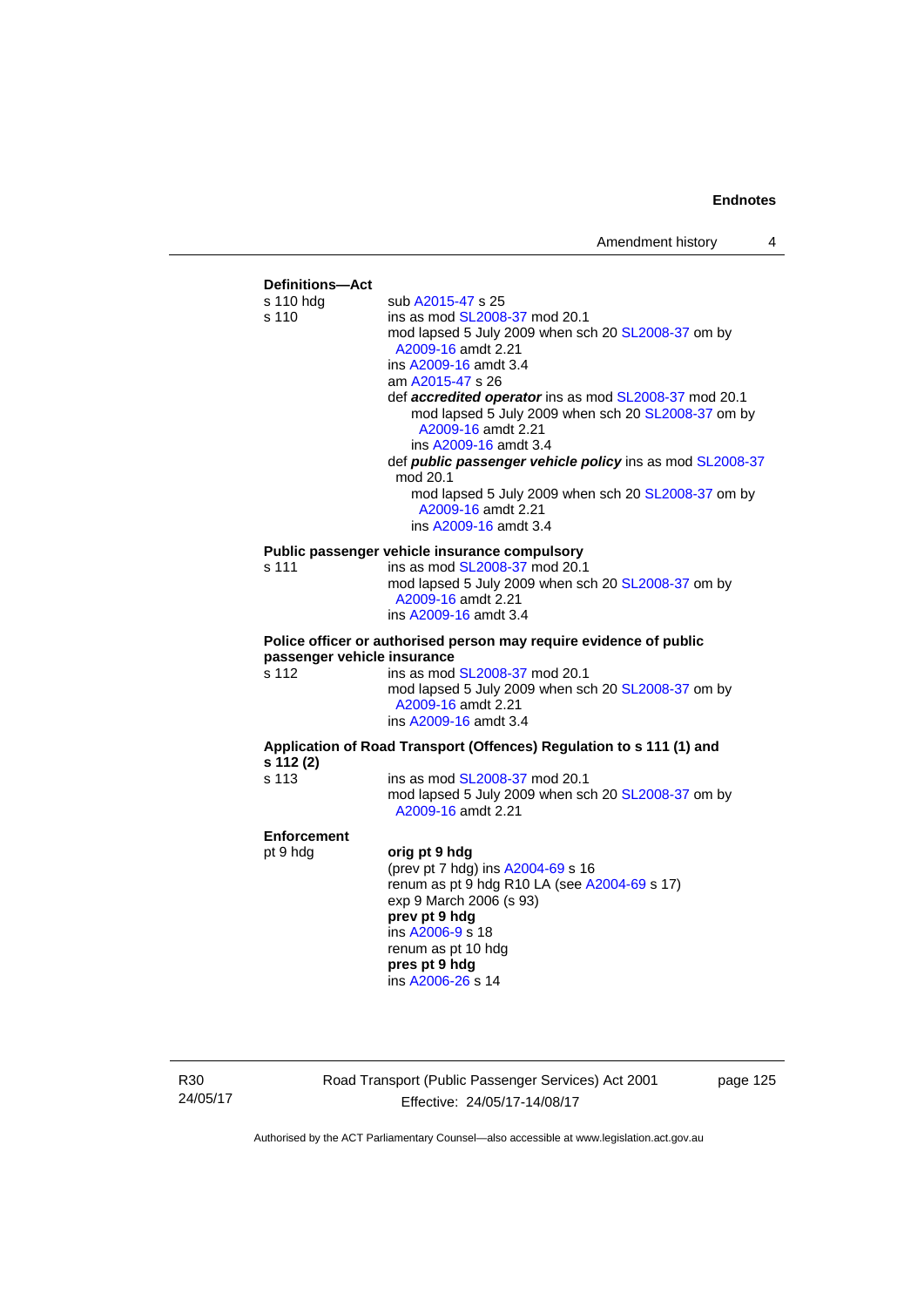| 4        | Amendment history                                                                                                                                            |                                                                                                                                                                                                         |                 |  |  |
|----------|--------------------------------------------------------------------------------------------------------------------------------------------------------------|---------------------------------------------------------------------------------------------------------------------------------------------------------------------------------------------------------|-----------------|--|--|
|          | Purpose of powers under pt 9<br>s 115<br>reloc from Road Transport (Public Passenger Services)<br>Regulation 2002 s 229 by A2006-26 s 31<br>am A2015-47 s 27 |                                                                                                                                                                                                         |                 |  |  |
|          | s 116                                                                                                                                                        | Power to require records or information<br>reloc from Road Transport (Public Passenger Services)<br>Regulation 2002 s 230 by A2006-26 s 31                                                              |                 |  |  |
|          | s 117                                                                                                                                                        | Power to inspect maintenance facilities<br>reloc from Road Transport (Public Passenger Services)<br>Regulation 2002 s 231 by A2006-26 s 31<br>am A2017-4 amdt 3.182                                     |                 |  |  |
|          | s 118                                                                                                                                                        | Power to inspect and test vehicles<br>reloc from Road Transport (Public Passenger Services)<br>Regulation 2002 s 232 by A2006-26 s 31<br>am A2017-4 amdt 3.182                                          |                 |  |  |
|          | s 119                                                                                                                                                        | Power to require vehicles or equipment to be inspected and tested<br>reloc from Road Transport (Public Passenger Services)<br>Regulation 2002 s 233 by A2006-26 s 31<br>am A2015-47 s 28                |                 |  |  |
|          | s 120                                                                                                                                                        | Attachment and removal of noncompliance notices<br>reloc from Road Transport (Public Passenger Services)<br>Regulation 2002 s 234 by A2006-26 s 31                                                      |                 |  |  |
|          | s 121                                                                                                                                                        | Police officer or authorised person--power to require name and address etc<br>reloc from Road Transport (Public Passenger Services)<br>Regulation 2002 s 235 by A2006-26 s 31<br>am A2009-49 amdt 3.153 |                 |  |  |
|          | <b>Miscellaneous</b><br>pt 10 hdg                                                                                                                            | (prev pt 9 hdg) ins A2006-9 s 18<br>renum as pt 10 hdg A2006-26 s 13                                                                                                                                    |                 |  |  |
|          | s 125                                                                                                                                                        | Unauthorised public passenger services<br>ins A2006-9 s 18<br>am A2015-47 s 29                                                                                                                          |                 |  |  |
|          | <b>Regulation-making power</b><br>s 126                                                                                                                      | ins A2006-9 s 18<br>am A2008-1 amdt 1.33; ss renum R16 LA; A2010-18<br>amdt 3.78                                                                                                                        |                 |  |  |
|          | s 127                                                                                                                                                        | Minister may exempt vehicles and people from Act<br>ins A2006-9 s 18                                                                                                                                    |                 |  |  |
|          | s 128                                                                                                                                                        | Regulations may exempt vehicles and people from Act<br>ins A2006-9 s 18                                                                                                                                 |                 |  |  |
| page 126 |                                                                                                                                                              | Road Transport (Public Passenger Services) Act 2001<br>Effective: 24/05/17-14/08/17                                                                                                                     | R30<br>24/05/17 |  |  |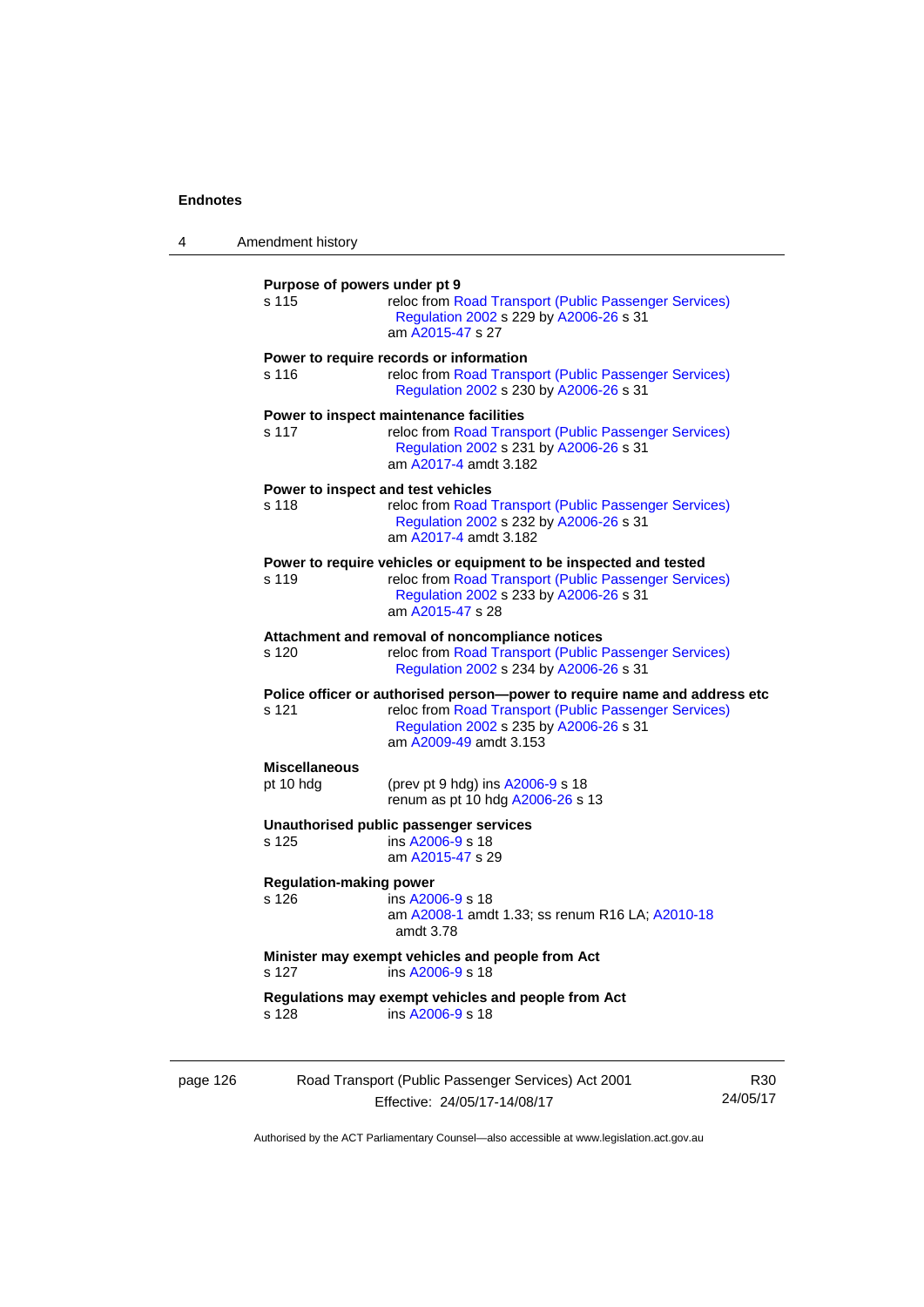```
References to Motor Traffic Act, Traffic Act etc 
s 129 ins A2006-9 s 18 
Transitional regulations 
s 130 ins A2015-47 s 30 
                   exp 20 May 2017 (s 130 (4)) 
Transitional—Road Transport (Public Passenger Services) (Taxi Industry 
Innovation) Amendment Act 2015 
s 131 ins as mod SL2016-12 s 3
                   exp 2 August 2016 (s 131 (2)) 
Dictionary 
dict am A2002-30 amdt 3.757; A2009-49 amdt 3.154; A2010-18
                    amdt 3.79; A2013-19 amdt 3.429 
                    def accredited sub A2001-94 s 12 
                    def accredited bus operators register om A2001-94 s 14 
                    def accredited demand responsive service operator ins 
                    A2006-9 s 19 
                    def accredited hire car service operator ins A2004-69 s 18 
                    def accredited operator ins A2015-47 s 31 
                    def accredited rideshare driver ins A2015-47 s 31 
                    def accredited taxi network provider ins A2001-94 s 13 
                        om A2015-47 s 32 
                    def accredited taxi service operator ins A2001-94 s 13 
                    def accredited transport booking service ins A2015-47 s 33 
                    def affiliated ins A2001-94 s 13 
                       om A2015-47 s 34 
                    def affiliated driver ins A2015-47 s 35 
                    def affiliated driver agreement ins A2015-47 s 35 
                    def affiliated operator ins A2015-47 s 35 
                    def affiliated operator agreement ins A2015-47 s 35 
                    def another jurisdiction om A2010-18 amdt 3.80 
                    def authorisation ins A2006-9 s 19 
                    def authorised demand responsive service operator ins 
                    A2006-9 s 19 
                    def authority om A2010-18 amdt 3.81 
                    def bookable vehicle ins A2015-47 s 35 
                    def bookable vehicle driver ins A2015-47 s 35 
                    def bus sub A2005-20 amdt 3.373 
                    def demand responsive service ins A2006-9 s 19 
                    def demand responsive service vehicle ins A2006-9 s 19 
                    def fittings ins A2006-26 s 15 
                    def function om A2002-30 amdt 3.758 
                    def hire car ins A2004-69 s 18 
                    def hire car licence ins A2004-69 s 18 
                    def hire car service ins A2004-69 s 18 
                    def holder sub A2001-94 s 12; A2004-69 s 19 
                       om A2005-20 amdt 3.374
```
R30 24/05/17 Road Transport (Public Passenger Services) Act 2001 Effective: 24/05/17-14/08/17

page 127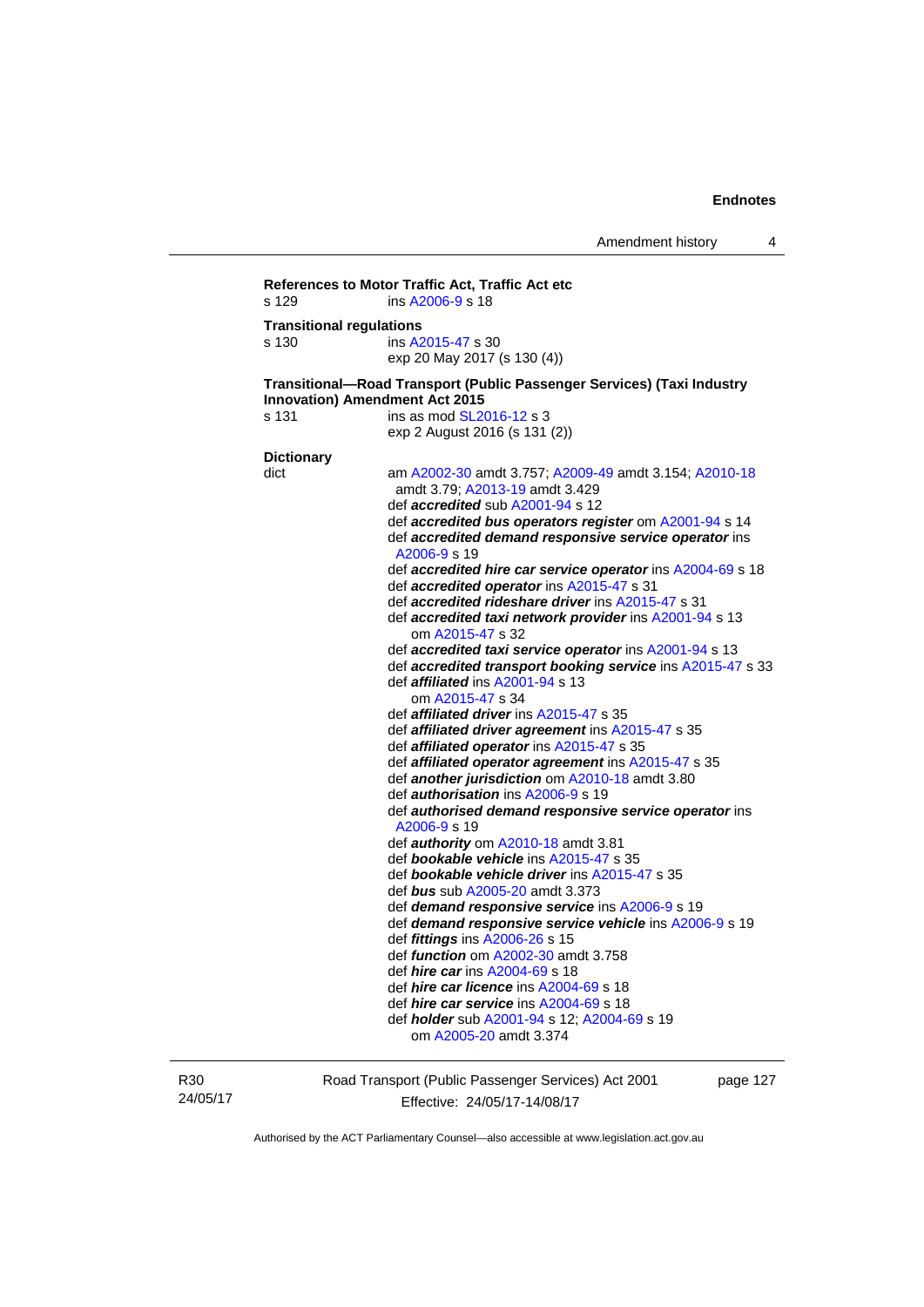4 Amendment history

 def *independent taxi service operator* ins [A2015-47](http://www.legislation.act.gov.au/a/2015-47) s 35 def *inspect* ins [A2006-26](http://www.legislation.act.gov.au/a/2006-26) s 15 def *jurisdiction* om [A2010-18](http://www.legislation.act.gov.au/a/2010-18) amdt 3.82 def *licence* ins [A2001-94](http://www.legislation.act.gov.au/a/2001-94) s 13 om [A2004-69](http://www.legislation.act.gov.au/a/2004-69) s 20 def *licensed rideshare vehicle* ins [A2015-47](http://www.legislation.act.gov.au/a/2015-47) s 35 def *motor vehicle* om [A2010-18](http://www.legislation.act.gov.au/a/2010-18) amdt 3.82 def *noncompliance notice* ins [A2006-26](http://www.legislation.act.gov.au/a/2006-26) s 15 def *public bus* sub [A2005-20](http://www.legislation.act.gov.au/a/2005-20) amdt 3.375 def *public passenger vehicle* sub [A2001-94](http://www.legislation.act.gov.au/a/2001-94) s 12; [A2004-69](http://www.legislation.act.gov.au/a/2004-69) s 21 am [A2006-9](http://www.legislation.act.gov.au/a/2006-9) s 20 sub [A2015-47](http://www.legislation.act.gov.au/a/2015-47) s 36 def *public passenger vehicle policy* ins [A2015-47](http://www.legislation.act.gov.au/a/2015-47) s 37 def *public vehicle licence* ins [A2001-94](http://www.legislation.act.gov.au/a/2001-94) s 13 def *restricted hire car* ins [A2004-69](http://www.legislation.act.gov.au/a/2004-69) s 22 def *restricted hire car licence* ins [A2004-69](http://www.legislation.act.gov.au/a/2004-69) s 22 def *restricted hire car service* ins [A2004-69](http://www.legislation.act.gov.au/a/2004-69) s 22 def *restricted taxi* ins [A2001-94](http://www.legislation.act.gov.au/a/2001-94) s 13 def *restricted taxi licence* ins [A2001-94](http://www.legislation.act.gov.au/a/2001-94) s 13 def *restricted taxi service* ins [A2001-94](http://www.legislation.act.gov.au/a/2001-94) s 13 def *rideshare* ins [A2015-47](http://www.legislation.act.gov.au/a/2015-47) s 37 def *rideshare driver* ins [A2015-47](http://www.legislation.act.gov.au/a/2015-47) s 37 def *rideshare service* ins [A2015-47](http://www.legislation.act.gov.au/a/2015-47) s 37 def *rideshare vehicle* ins [A2015-47](http://www.legislation.act.gov.au/a/2015-47) s 37 def *rideshare vehicle licence* ins [A2015-47](http://www.legislation.act.gov.au/a/2015-47) s 37 def *road* am [A2002-30](http://www.legislation.act.gov.au/a/2002-30) amdt 3.759, amdt 3.760 def *road related area* am [A2002-30](http://www.legislation.act.gov.au/a/2002-30) amdt 3.759, amdt 3.760 def *road transport authority* om [A2010-18](http://www.legislation.act.gov.au/a/2010-18) amdt 3.82 def *service contract* sub [A2006-9](http://www.legislation.act.gov.au/a/2006-9) s 21 def *taxi* ins [A2001-94](http://www.legislation.act.gov.au/a/2001-94) s 13 def *taxi booking service* ins [A2001-94](http://www.legislation.act.gov.au/a/2001-94) s 13 om [A2015-47](http://www.legislation.act.gov.au/a/2015-47) s 38 def *taxi driver* ins [A2001-94](http://www.legislation.act.gov.au/a/2001-94) s 13 def *taxi licence* ins [A2001-94](http://www.legislation.act.gov.au/a/2001-94) s 13 def *taxi network* ins [A2001-94](http://www.legislation.act.gov.au/a/2001-94) s 13 om [A2015-47](http://www.legislation.act.gov.au/a/2015-47) s 38 def *taxi service* ins [A2001-94](http://www.legislation.act.gov.au/a/2001-94) s 13 def *taxi zone* ins [A2001-94](http://www.legislation.act.gov.au/a/2001-94) s 13 def *time of effect* ins [A2006-26](http://www.legislation.act.gov.au/a/2006-26) s 15 def *transport booking service* ins [A2015-47](http://www.legislation.act.gov.au/a/2015-47) s 39 def *vehicle* om [A2013-19](http://www.legislation.act.gov.au/a/2013-19) amdt 3.430 **Consequential amendments**  sch 1 om R1 LA (s 89 (3)) but see s 54

page 128 Road Transport (Public Passenger Services) Act 2001 Effective: 24/05/17-14/08/17

R30 24/05/17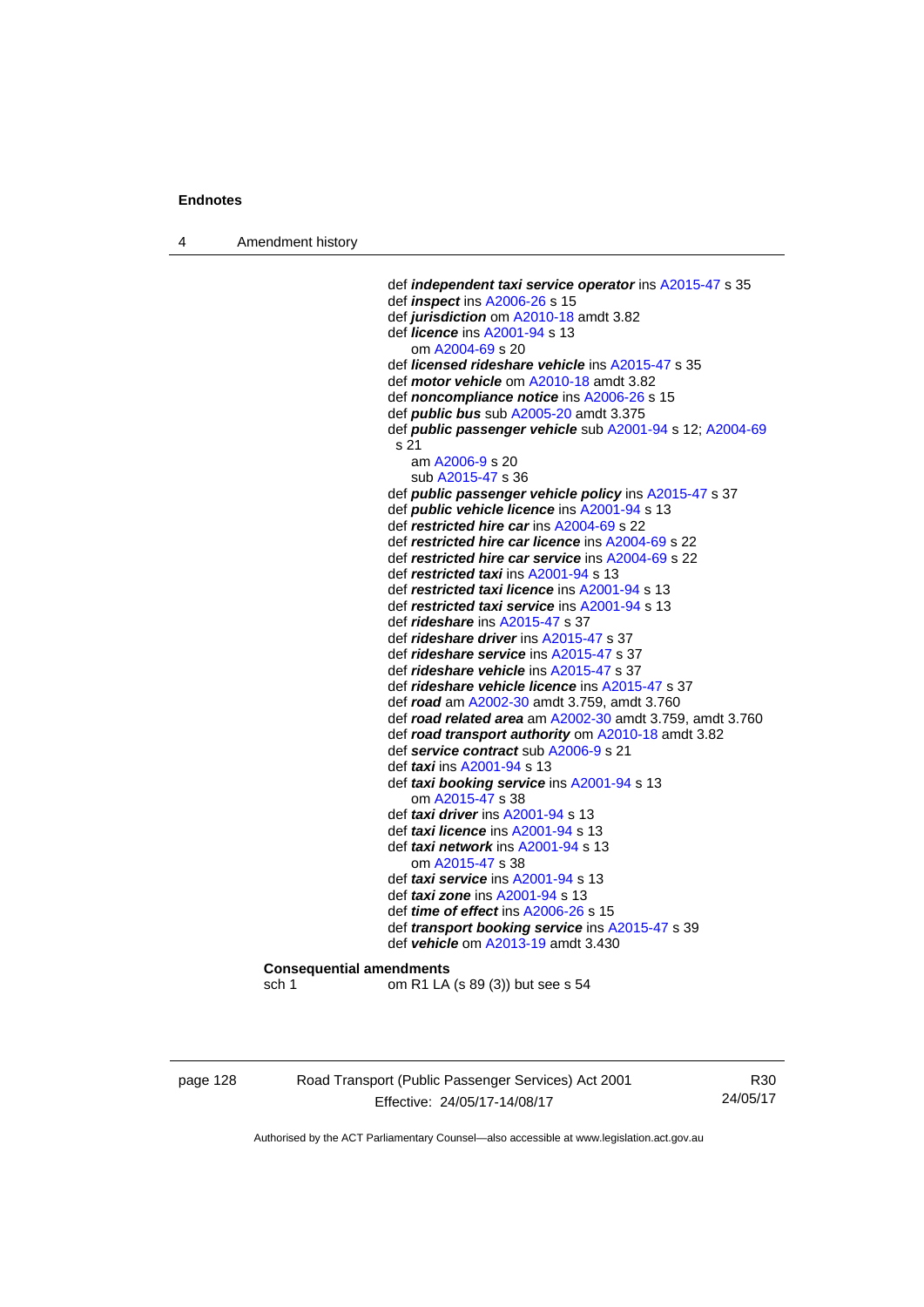# **5 Earlier republications**

Some earlier republications were not numbered. The number in column 1 refers to the publication order.

Since 12 September 2001 every authorised republication has been published in electronic pdf format on the ACT legislation register. A selection of authorised republications have also been published in printed format. These republications are marked with an asterisk (\*) in column 1. Electronic and printed versions of an authorised republication are identical.

| <b>Republication</b><br>No and date | <b>Effective</b>             | Last<br>amendment<br>made by | <b>Republication</b><br>for                                                                       |
|-------------------------------------|------------------------------|------------------------------|---------------------------------------------------------------------------------------------------|
| R <sub>1</sub><br>5 Dec 2001        | 1 Dec 2001-<br>28 Feb 2002   | A2001-94                     | new Act                                                                                           |
| R <sub>2</sub><br>1 Mar 2002        | 1 Mar 2002-<br>1 June 2002   | A2001-94                     | amendments by<br>A2001-94                                                                         |
| R <sub>3</sub><br>3 June 2002       | 2 June 2002-<br>30 June 2002 | A2001-94                     | commenced expiry                                                                                  |
| R4<br>1 July 2002                   | 1 July 2002-<br>16 Sept 2002 | A2001-94                     | commenced expiry                                                                                  |
| R <sub>5</sub><br>3 Oct 2002        | 17 Sept 2002-<br>1 Dec 2002  | A2002-30                     | amendments by<br>A2002-30                                                                         |
| R <sub>6</sub><br>2 Dec 2002        | 2 Dec 2002-<br>16 Jan 2003   | A2002-30                     | commenced expiry                                                                                  |
| R7<br>17 Jan 2003                   | 17 Jan 2003-<br>2 Mar 2003   | A2002-49                     | amendments by<br>A2002-49                                                                         |
| R <sub>8</sub><br>3 Mar 2003        | 3 Mar 2003-<br>1 June 2003   | A2002-49                     | commenced expiry                                                                                  |
| R <sub>9</sub><br>2 June 2003       | 2 June 2003-<br>8 Mar 2005   | A2002-49                     | commenced expiry                                                                                  |
| $R10*$<br>9 Mar 2005                | 9 Mar 2005-<br>1 June 2005   | A2004-69                     | amendments by<br>A2004-69 and<br>modifications by<br>SL2002-3 as<br>amended by<br><b>SL2005-4</b> |
| R <sub>11</sub><br>2 June 2005      | 2 June 2005-<br>9 Mar 2006   | A2005-20                     | amendments by<br>A2005-20                                                                         |
|                                     |                              |                              |                                                                                                   |

#### R30 24/05/17

Road Transport (Public Passenger Services) Act 2001 Effective: 24/05/17-14/08/17

page 129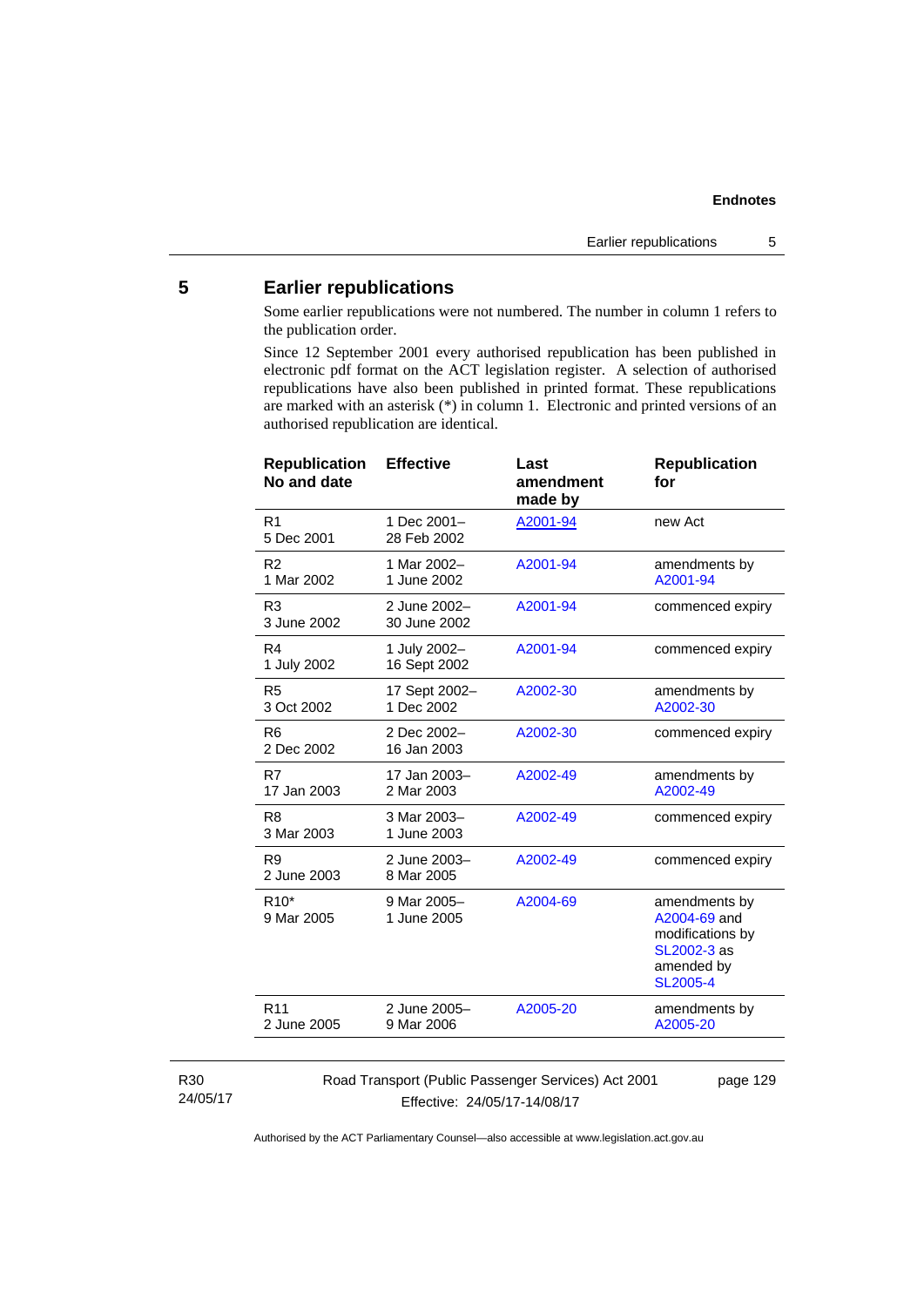| <b>Republication</b><br>No and date | <b>Effective</b>             | Last<br>amendment<br>made by | <b>Republication</b><br>for                                                                |
|-------------------------------------|------------------------------|------------------------------|--------------------------------------------------------------------------------------------|
| R <sub>12</sub><br>10 Mar 2006      | 10 Mar 2006-<br>30 June 2006 | A2005-20                     | commenced expiry                                                                           |
| R <sub>13</sub><br>1 July 2006      | 1 July 2006-<br>1 July 2006  | A2006-30                     | amendments by<br>A2006-9 and<br>A2006-30                                                   |
| R <sub>14</sub>                     | 2 July 2006-                 | A2006-30                     | amendments by                                                                              |
| 2 July 2006                         | 2 July 2006                  |                              | A2006-26                                                                                   |
| R <sub>15</sub>                     | 3 July 2006-                 | A2006-30                     | amendments by                                                                              |
| 3 July 2006                         | 30 Sept 2008                 |                              | A2006-30                                                                                   |
| R <sub>16</sub> *<br>1 Oct 2008     | 1 Oct 2008-<br>4 July 2009   | SL2008-37                    | amendments by<br>A2008-1 as<br>amended by<br>A2008-39 and<br>modifications by<br>SL2008-37 |
| R <sub>17</sub>                     | 5 July 2009-                 | A2009-16                     | amendments by                                                                              |
| 5 July 2009                         | 16 Dec 2009                  |                              | A2009-16                                                                                   |
| R <sub>18</sub>                     | 17 Dec 2009-                 | A2009-49                     | amendments by                                                                              |
| 17 Dec 2009                         | 2 Mar 2010                   |                              | A2009-49                                                                                   |
| R <sub>19</sub>                     | 3 Mar 2010-                  | A2009-49                     | amendments by                                                                              |
| 3 Mar 2010                          | 2 June 2010                  |                              | A2009-22                                                                                   |
| R <sub>20</sub>                     | 3 June 2010-                 | A2010-18                     | amendments by                                                                              |
| 3 June 2010                         | 31 Dec 2010                  |                              | A2010-18                                                                                   |
| R21*                                | 1 Jan 2010–                  | A2010-54                     | amendments by                                                                              |
| 1 Jan 2010                          | 13 June 2013                 |                              | A2010-54                                                                                   |
| R <sub>22</sub>                     | 14 June 2013-                | A2013-19                     | amendments by                                                                              |
| 14 June 2013                        | 9 Feb 2014                   |                              | A2013-19                                                                                   |
| R <sub>23</sub>                     | 10 Feb 2014-                 | A2013-52                     | amendments by                                                                              |
| 10 Feb 2014                         | 16 Nov 2014                  |                              | A2013-52                                                                                   |
| R <sub>24</sub>                     | 17 Nov 2014-                 | A2014-49                     | amendments by                                                                              |
| 17 Nov 2014                         | 19 May 2016                  |                              | A2014-49                                                                                   |
| R <sub>25</sub><br>20 May 2016      | 20 May 2016-<br>31 July 2016 | A2015-47                     | amendments by<br>A2015-47 and<br>modifications by<br>SL2016-12                             |

# 5 Earlier republications

page 130 Road Transport (Public Passenger Services) Act 2001 Effective: 24/05/17-14/08/17

R30 24/05/17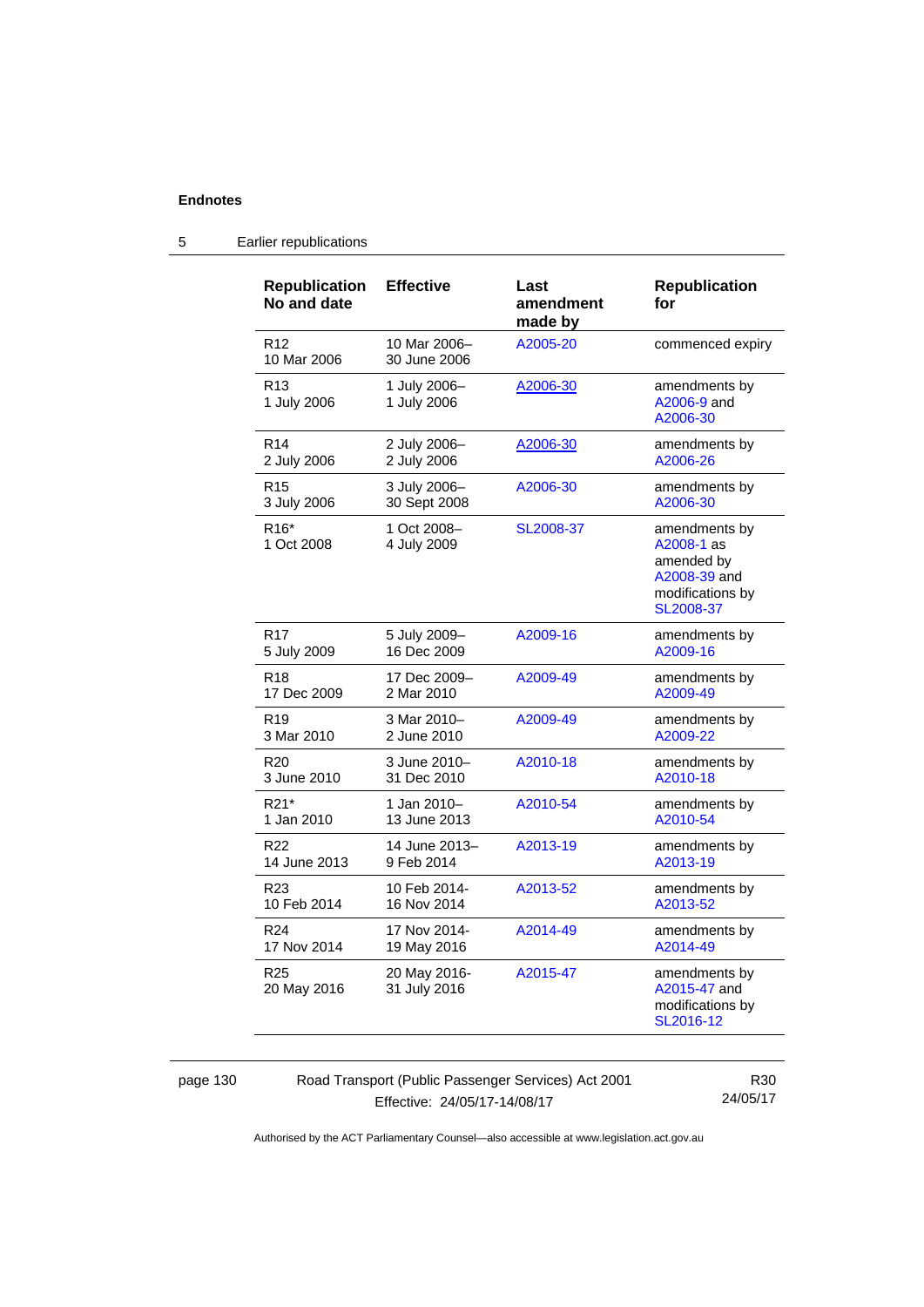|  |                                     |                             | Earlier republications       |                                      | 5 |
|--|-------------------------------------|-----------------------------|------------------------------|--------------------------------------|---|
|  | <b>Republication</b><br>No and date | <b>Effective</b>            | Last<br>amendment<br>made by | <b>Republication</b><br>for          |   |
|  | R <sub>26</sub><br>1 Aug 2016       | 1 Aug 2016-<br>2 Aug 2016   | A2015-47                     | amendments by<br>A2015-47            |   |
|  | R <sub>27</sub><br>3 Aug 2016       | 3 Aug 2016-<br>8 Mar 2017   | A2015-47                     | expiry of<br>modification<br>(s 131) |   |
|  | R <sub>28</sub><br>9 Mar 2017       | 9 Mar 2017-<br>20 May 2017  | A2017-4                      | amendments by<br>A2017-4             |   |
|  | R <sub>29</sub><br>21 May 2017      | 21 May 2017-<br>23 May 2017 | A2017-4                      | expiry of provision<br>(s 130)       |   |

R30 24/05/17 Road Transport (Public Passenger Services) Act 2001 Effective: 24/05/17-14/08/17

page 131